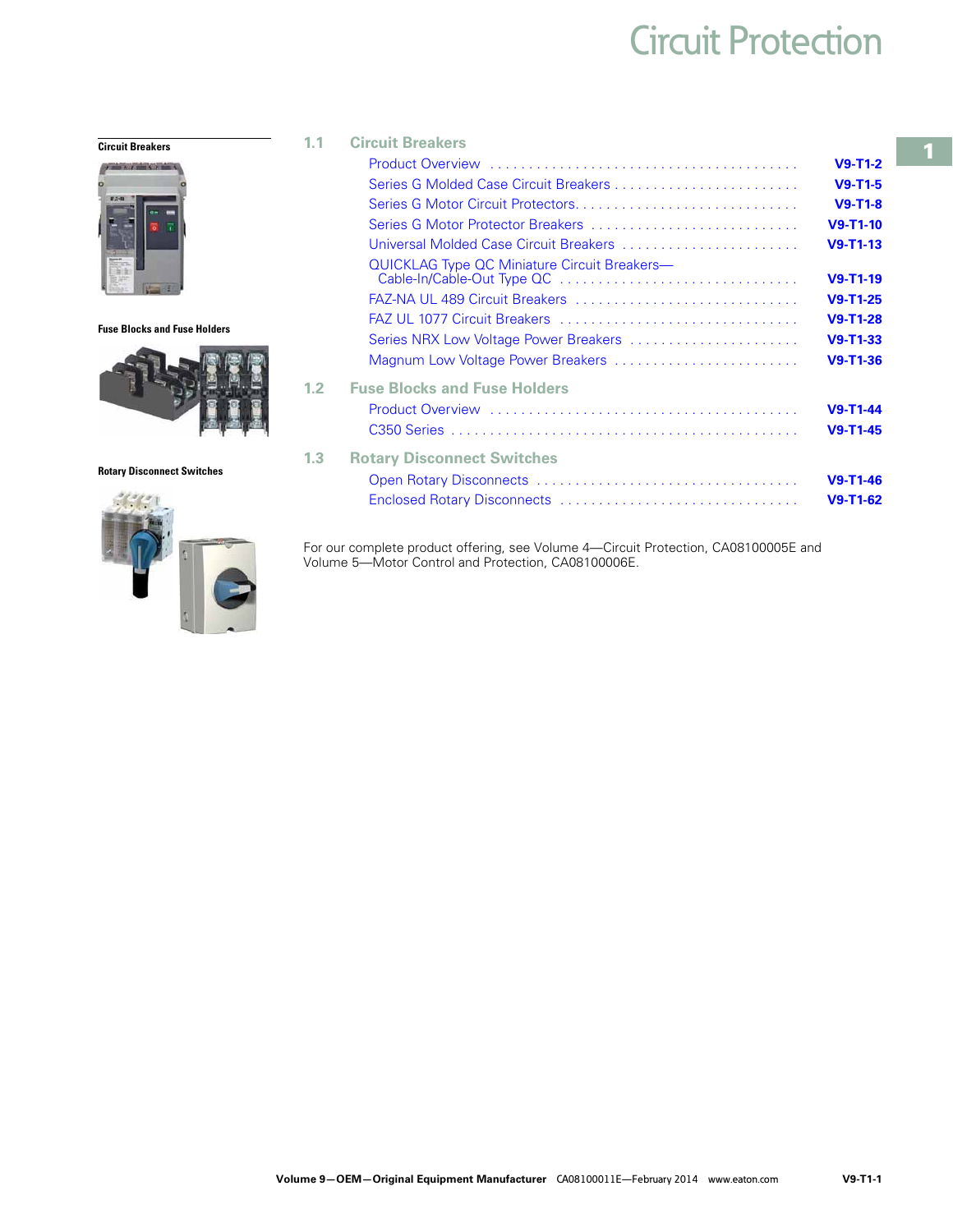### **Product Overview**

#### **Circuit Breaker Selection Guide**







QCR Single-pole—0.22 lbs (97.9 g) Two-pole—0.48 lbs (215.8 g)

**Description Series G Molded Case Circuit Breaker Universal Molded Case Circuit Breakers QUICKLAG**® **Type QC Miniature Circuit Breakers Page V9-T1-5 Page V9-T1-13 Page V9-T1-19 General Applications** Line protection—molded case switch, motor circuit protection (combination tested with Eaton starters and contactors) thermal-magnetic and electronic trip units. Line protection—feeder and branch thermalmagnetic trip unit. Used to provide branch circuit protection in cable-in/out panel or DIN rail mount applications. **Technical Data** Maximum current rating 2500A 600A 100A Maximum voltage—AC 690 Vac 690 Vac 240 Vac 480 Vac 480 Vac 240 Vac 240 Vac 240 Vac 240 Vac 240 Vac 240 Vac 240 Vac 240 Vac 240 Vac 240 Vac 240 Vac 240 Vac 240 Vac 240 Vac 240 Vac 25 Vac 26 Vac 26 Vac 26 Vac 26 Vac 26 Vac 2 Maximum voltage—DC 250 Vdc 250 Vdc 80 Vdc 250 Vdc 250 Vdc 250 Vdc 250 Vdc 30 Vdc 30 Vdc 30 Vdc 30 Vdc 30 Vdc 30 Vdc 30 Vdc 30 Vdc 30 Vdc 30 Vdc 30 Vdc 30 Vdc 30 Vdc 30 Vdc 30 Vdc 30 Vdc 30 Vdc 30 Vdc 30 Vdc 30 Vdc 30 Vdc 3 Poles 2003 1, 2, 3, 4 2005 1, 2, 3 and 2006 1, 2, 3 and 2006 1, 2, 3, 4 and 2006 1, 2, 3, 4 and 2006 1, 2, 3, 4  $QCD = 1, 2, 3$  $QCR/QCF = 1, 2, 3$ Max. interrupting capacities See individual catalogs for limitations and back-up protection requirements. Three-pole at 240V  $E = 200 kA$  $J = 200 kA$  $I = 200 kA$ Three-pole at 480V  $E = 100$  kA  $J = 200$  kA  $L = 200 kA$ Three-pole at 240V  $G = 25$  kA (480/277)  $F = 25 kA$  $J = 35 kA$  $K = 35 kA$  $L = 35 kA$ Three-pole at 480V GI = 14 kA (480/277)  $GD = 22 kA$  $F = 14 kA$  $J = 20 kA$  $K = 20 kA$  $L = 20 kA$ 65 kA at 240 Vac 5 kA at 80 Vdc **Approvals** UL® 489 IEC 60947-2 CE CSA® KEMA-KEUR CCC **UL 489CF** IEC 60947-2 CE CSA UL 489 CSA 22.2 **Environmental Data** Humidity **Non-condensing 100% relative humidity** Non-condensing 100% relative humidity  $S$ hock  $\qquad$   $\qquad$   $\qquad$   $\qquad$   $\qquad$   $\qquad$   $\qquad$   $\qquad$   $\qquad$   $\qquad$   $\qquad$   $\qquad$   $\qquad$   $\qquad$   $\qquad$   $\qquad$   $\qquad$   $\qquad$   $\qquad$   $\qquad$   $\qquad$   $\qquad$   $\qquad$   $\qquad$   $\qquad$   $\qquad$   $\qquad$   $\qquad$   $\qquad$   $\qquad$   $\qquad$   $\qquad$   $\qquad$   $\qquad$   $\qquad$   $\q$ Vibration  $\qquad \qquad -$ Operating temperature  $-20^\circ$  to 70°C (-4° to 158°F) derating applies  $-20^\circ$  to 70°C (-4° to 158°F) derating applies 40°C (104°F) Dielectric strength Below 250A 6 kV Above 250A 8 kV Below 250A 6 kV Above 250A 8 kV 1960 Vac (acc. to UL 489) Insulation resistance 750 Vac **750 Vac** 4750 Vac 4750 Vac 4750 Vac 4750 Vac 4750 Vac 4750 Vac 4750 Vac 4750 Vac 47 Endurance/life 250A: EG, JG = 8,000 operations 630A:  $LG = 6.000$  operations  $250A: Gi = 10,000 operations$ Fi = 8,000 operations 400A: Ji, Ki, Li = 6,000 operations >10,000 operations Approximate weight E Three-pole—2.88 lbs (1.04 kg) J Three-pole—5.06 lbs (2.30 kg) L Three-pole—12.36 lbs (5.61 kg) G Three-pole—2.10 lbs (0.95 kg) F Three-pole—4.5 lbs (2.0 kg) J Three-pole—12.50 lbs (5.7 kg) K Three-pole—11.50 lbs (5.2 kg) QC Single-pole—0.36 lbs (162.8 g) Two-pole—0.61 lbs (274.9 g) Three-pole—1.14 lbs (518.3 g) QCD Single-pole—0.43 lbs (195.3 g) Two-pole—0.89 lbs (401.9 g) Three-pole—1.34 lbs (605.6 g)

Three-pole—0.70 lbs (315.6 g) QCF Single-pole—0.24 lbs (109.9 g) Two-pole—0.50 lbs (225.2 g) Three-pole—0.74 lbs (335.1 g) Mounting configuration Backpan, plug-in adapter, DIN rail (E) Backpan, DIN rail (G) Panel mount, front mount, 35 mm DIN rail (G) mountable

For our complete product offering, see Volume 4—Circuit Protection, CA08100005E.

<span id="page-1-0"></span>**1**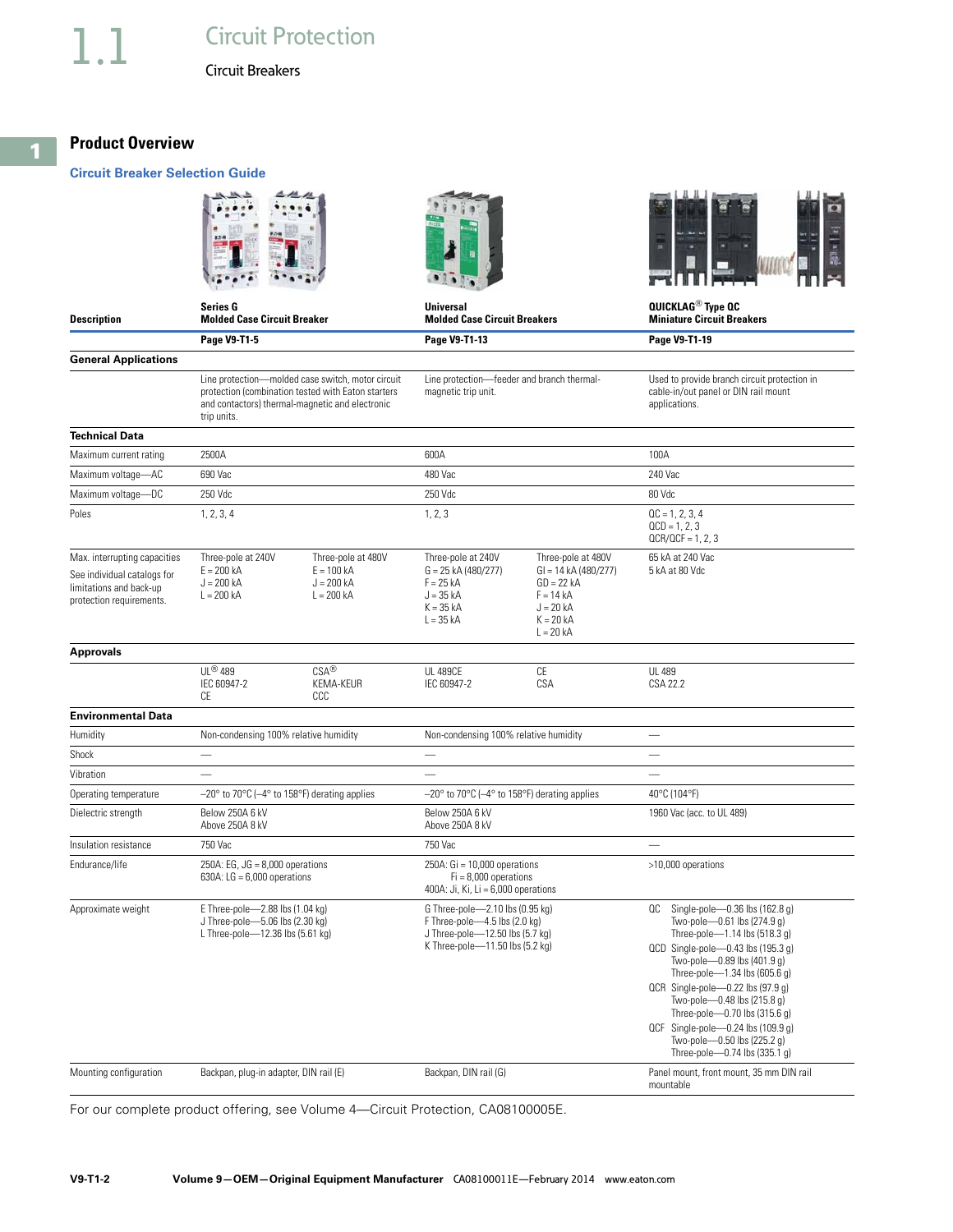**Volume 9—OEM—Original Equipment Manufacturer** CA08100011E—February 2014 www.eaton.com **V9-T1-3**

#### **Circuit Breaker Selection Guide, continued**

**Description**

**General Applications**

**Technical Data**

|  | <b>Miniature Circuit Breakers</b><br>Page V9-T1-25                   |  |  |  |
|--|----------------------------------------------------------------------|--|--|--|
|  |                                                                      |  |  |  |
|  |                                                                      |  |  |  |
|  | the college condition because of action the composition for a clifts |  |  |  |

**FAZ-NA UL 489**

#### Used to provide branch circuit protection in cablein/out DIN rail mount applications.

Used to provide overcurrent protection where branch protection (for example UL 489 MCCB) is already provided or not required. Replacement for fuses used as supplementary protectors.

| Maximum current rating                                                                                          | 40A                                                                                                   | 63A                                                                                         |
|-----------------------------------------------------------------------------------------------------------------|-------------------------------------------------------------------------------------------------------|---------------------------------------------------------------------------------------------|
| Maximum voltage-AC                                                                                              | 480/277 Vac (240/415 Vac IEC)                                                                         | 480/277 Vac                                                                                 |
| Maximum voltage-DC                                                                                              | 48 Vdc                                                                                                | 65 Vac Single-pole<br>130 Vac Two-pole                                                      |
| Poles                                                                                                           | 1, 2, 3                                                                                               | 1, 2, 3                                                                                     |
| Max. interrupting capacities<br>See individual catalogs for limitations<br>and back-up protection requirements. | 10 kA UL/CSA:<br>15 kA IEC/EN 60947-2                                                                 | IFC<br>240/415V 10 kA<br>UL/CSA<br>120V 10 kA<br>240V 10 kA<br>277V 6 kA<br>480V 6 kA       |
| <b>Approvals</b>                                                                                                |                                                                                                       |                                                                                             |
|                                                                                                                 | UI 489<br>CE; IEC/EN 60947-2<br>CSA 22.2                                                              | UI 1077<br>CE; IEC/EN 60947-2; IEC/EN 60898<br>CSA 22.2 235                                 |
| <b>Environmental Data</b>                                                                                       |                                                                                                       |                                                                                             |
| Humidity                                                                                                        | Acc. IEC 60068-2 (25° to 55°C/<br>77° to 131°F. 90-95% RH)                                            |                                                                                             |
| Shock                                                                                                           | Acc. IFC 60068-2-27<br>(40g half sine wave for 10 ms-3 axes)<br>(15q half sine wave for 20 ms-3 axes) |                                                                                             |
| Vibration                                                                                                       | Acc. to IEC 60068-2-6<br>5-100 Hz/1.0 mm/0.7g (3 axes)                                                |                                                                                             |
| Operating temperature                                                                                           | 30°C (86°F)                                                                                           |                                                                                             |
| Dielectric strength                                                                                             | 1960 Vac (acc. to UL 489)                                                                             |                                                                                             |
| Insulation resistance                                                                                           | 100M ohms at 500 Vdc                                                                                  |                                                                                             |
| Endurance/life                                                                                                  | >20,000 operations                                                                                    |                                                                                             |
| Approximate weight                                                                                              | Single-pole-0.27 lbs (121.0g)<br>Two-pole-0.53 lbs (242.0q)<br>Three-pole-0.80 lbs (363.0g)           | Single-pole-0.26 lbs (120.0g)<br>Two-pole-0.54 lbs (244.9q)<br>Three-pole-0.83 lbs (376.5q) |
| Mounting contribution                                                                                           | 35 mm DIN rail mountable                                                                              | 35 mm DIN rail mountable                                                                    |

For our complete product offering, see Volume 4—Circuit Protection, CA08100005E.



**Miniature Circuit Breakers— Supplementary Protectors**

**Page V9-T1-25 Page V9-T1-28**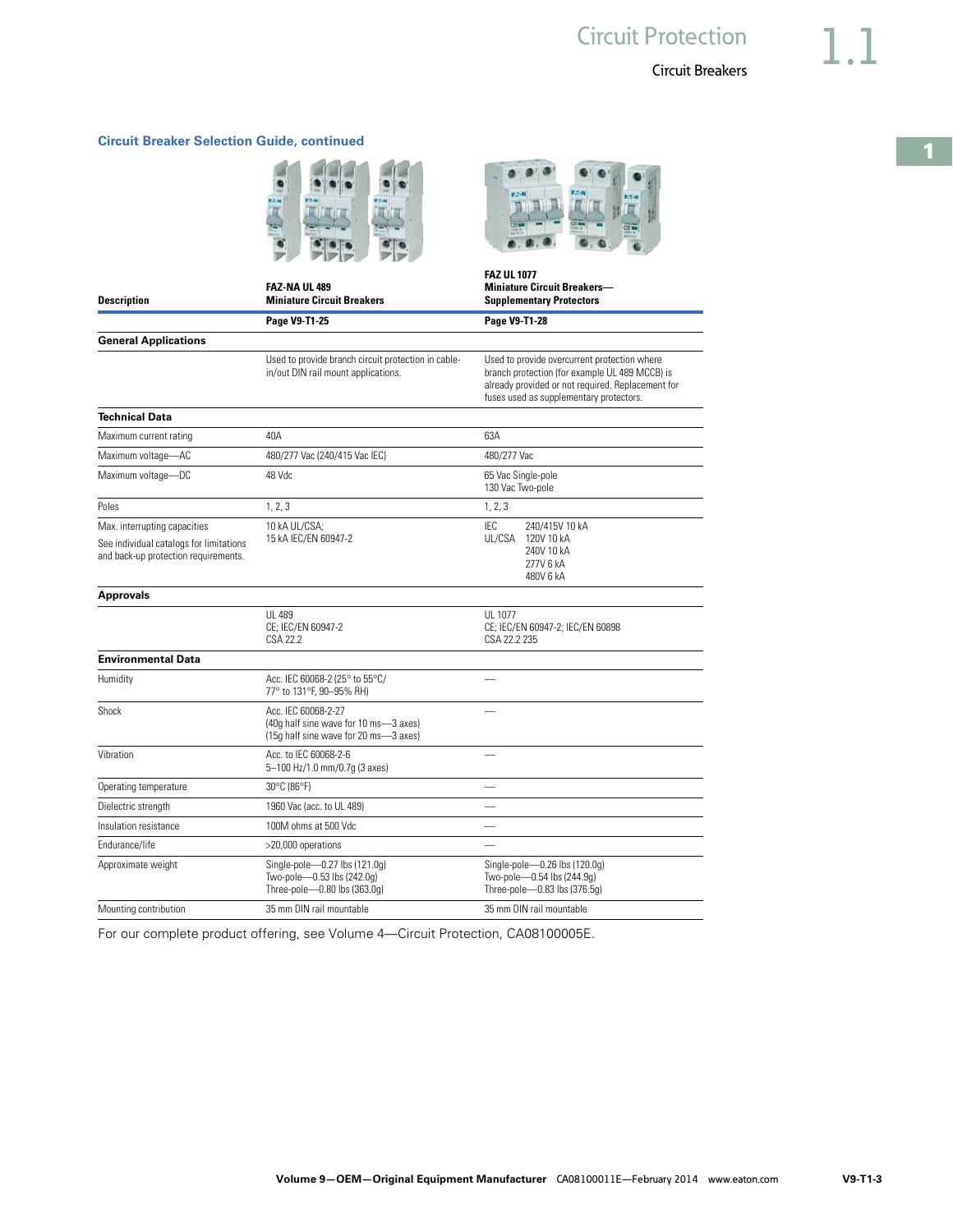#### **Circuit Breaker Selection Guide, continued**



**Low Voltage Power Breakers**

**Series NRX** 



**Description**

**General Applications**

**Technical Data**

Solution for where space is at a premium or when equipment dimensions are critical when upgrading or retrofitting current systems. Offering the power and performance of a power breaker in the compact size of a molded case breaker. With its reduced weight and compact dimensions, you can mount two times as many feeder breakers and reduce the overall enclosure density up to 50%.

**Page V9-T1-33 Page V9-T1-36** 

Enables comprehensive solutions to meet and exceed the unique and wide-ranging requirements of today's global power distribution systems. Designed and engineered for ultimate custom configuration and application flexibility in metal enclosed switchgear and power distribution enclosures.

| ICUIIILAI VALA                          |                                                                                                                                                                       |                                                                    |
|-----------------------------------------|-----------------------------------------------------------------------------------------------------------------------------------------------------------------------|--------------------------------------------------------------------|
| Maximum current rating                  | 630-1600A                                                                                                                                                             | 800-6300A                                                          |
| Maximum voltage-AC                      | 220-690 Vac                                                                                                                                                           | Up to 690 Vac                                                      |
| Maximum voltage-DC                      |                                                                                                                                                                       |                                                                    |
| Poles                                   | 3.4                                                                                                                                                                   | 3.4                                                                |
| Max. interrupting capacities            | 65 kAIC at 480 Vac                                                                                                                                                    | 200 kA at 480 Vac                                                  |
| See individual catalogs for limitations | Max. withstand capacities 42 kAIC                                                                                                                                     | Max. withstand capacities<br>100 kAIC                              |
| and back-up protection requirements.    |                                                                                                                                                                       | CL fuseless 200 kA at 635 Vac with integral limiters               |
| <b>Approvals</b>                        |                                                                                                                                                                       |                                                                    |
|                                         | UL 1006 Component                                                                                                                                                     | UI 1066                                                            |
|                                         | UL 489 Component<br>IEC 60947-2                                                                                                                                       | IEC 60947-2<br><b>KEMA</b>                                         |
|                                         |                                                                                                                                                                       |                                                                    |
| <b>Environmental Data</b>               |                                                                                                                                                                       |                                                                    |
| Humidity                                |                                                                                                                                                                       |                                                                    |
| Shock                                   |                                                                                                                                                                       |                                                                    |
| Vibration                               |                                                                                                                                                                       |                                                                    |
| Operating temperature                   | $-25^\circ$ to $70^\circ$ C                                                                                                                                           | $-25^\circ$ to $70^\circ$ C                                        |
| Dielectric strength                     |                                                                                                                                                                       |                                                                    |
| Insulation resistance                   |                                                                                                                                                                       |                                                                    |
| Endurance/life                          | 10,000 electrical operations<br>20,000 mechanical operations                                                                                                          |                                                                    |
| Approximate weight                      | Three-pole breaker + cassette-85 lbs (39 kg)<br>Three-pole breaker-53 lbs (24 kg)<br>Four-pole breaker + cassette-104 lbs (47 kg)<br>Four-pole breaker-67 lbs (30 kg) |                                                                    |
| Mounting configuration                  | Rear-connected, front-connected,<br>surface mounting, mounting bracket,<br>fixed, drawout breaker with cassette                                                       | Fixed or drawout with cassette rear-connected, front-<br>connected |

For our complete product offering, see Volume 4—Circuit Protection, CA08100005E.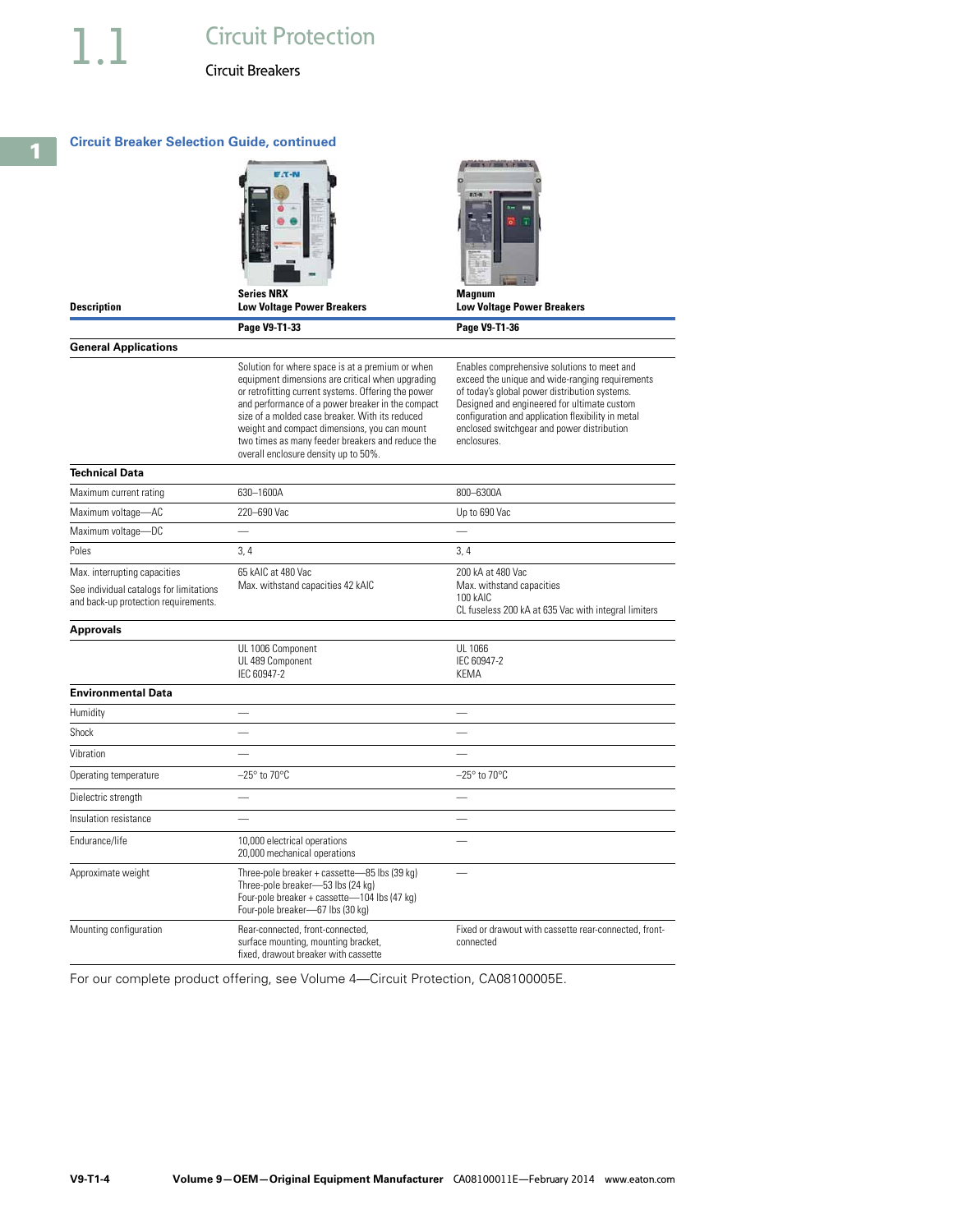#### <span id="page-4-0"></span>**Series G Molded Case Circuit Breakers <b>Features** Features



# **Catalog Number Selection Series G**® **Molded Case Circuit Breakers**

#### **EG Frame**

- Field-fit accessories
- Common accessories through 630A
- Space-saving footprint
- High-performance current limiting designs up to 200 kAIC at 480V
- Global ready: UL, CSA, CE, IEC, KEMA-KEUR listings
- Complete breaker includes frame, trip unit, standard terminals and mounting hardware



#### *Notes*

<sup>1</sup> Available only as 125 and 160A sizes.

<sup>2</sup> Is not UL rated.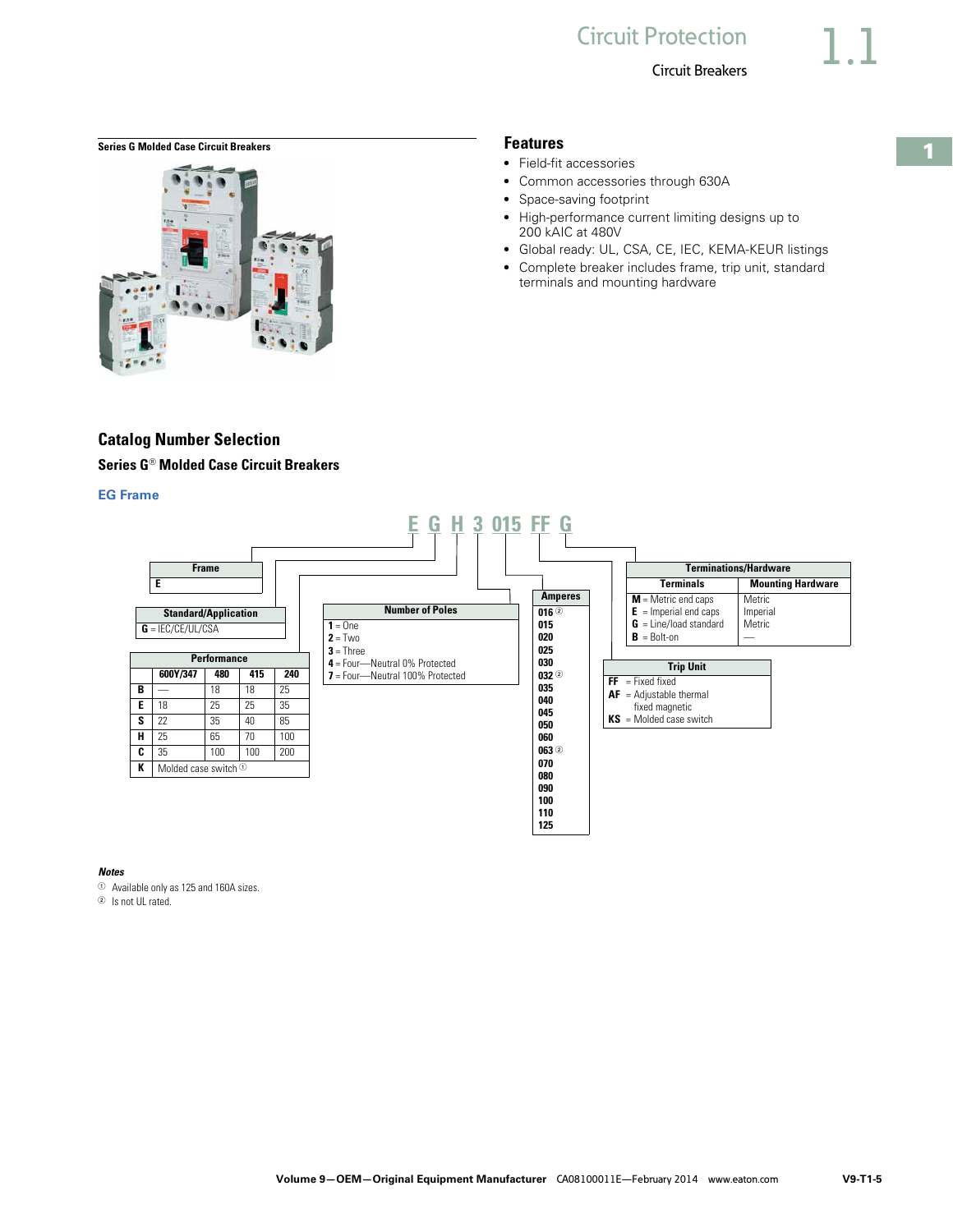# **Circuit Protection**

#### Circuit Breakers

**Performance 600 480 415 240 E** | 18 | 25 | 25 | 65 **S** 18 35 40 85 **H** 25 65 70 100 **C** 35 100 100 200 **U** 50 150 150 200 **X** 50 200 200 200

**K** Molded case switch



 $2 = Two$ **3** = Three

#### **Amperes 050 070 080 090 100 125 150 160 175 200 225 250 Trip Unit AA** = Adjustable thermal Adjustable magnetic  $FA = Fixed thermal$ Adjustable magnetic **KS** = Molded case switch **33** = 310+ electronic LS **32** = 310+ electronic LSI **35** = 310+ electronic LSG **36** = 310+ electronic LSIG **NN** = Frame only (no trip) **Terminations/Hardware Terminals Mounting Hardware M** = Metric end caps **E** = Imperial end caps **G** = Line/load standard Metric Imperial Metric **Rating Blank** = 80% rated **C** = 100% rated **4** = Four—Neutral 0% protected **8** = Four—Neutral 0–60% protected **9** = Four—Neutral 100% protected

#### **LG Frame**



#### *Note*

 $1 \oplus A =$  Arc reduction, L = Long, S = Short, I = Instantaneous, G = Ground.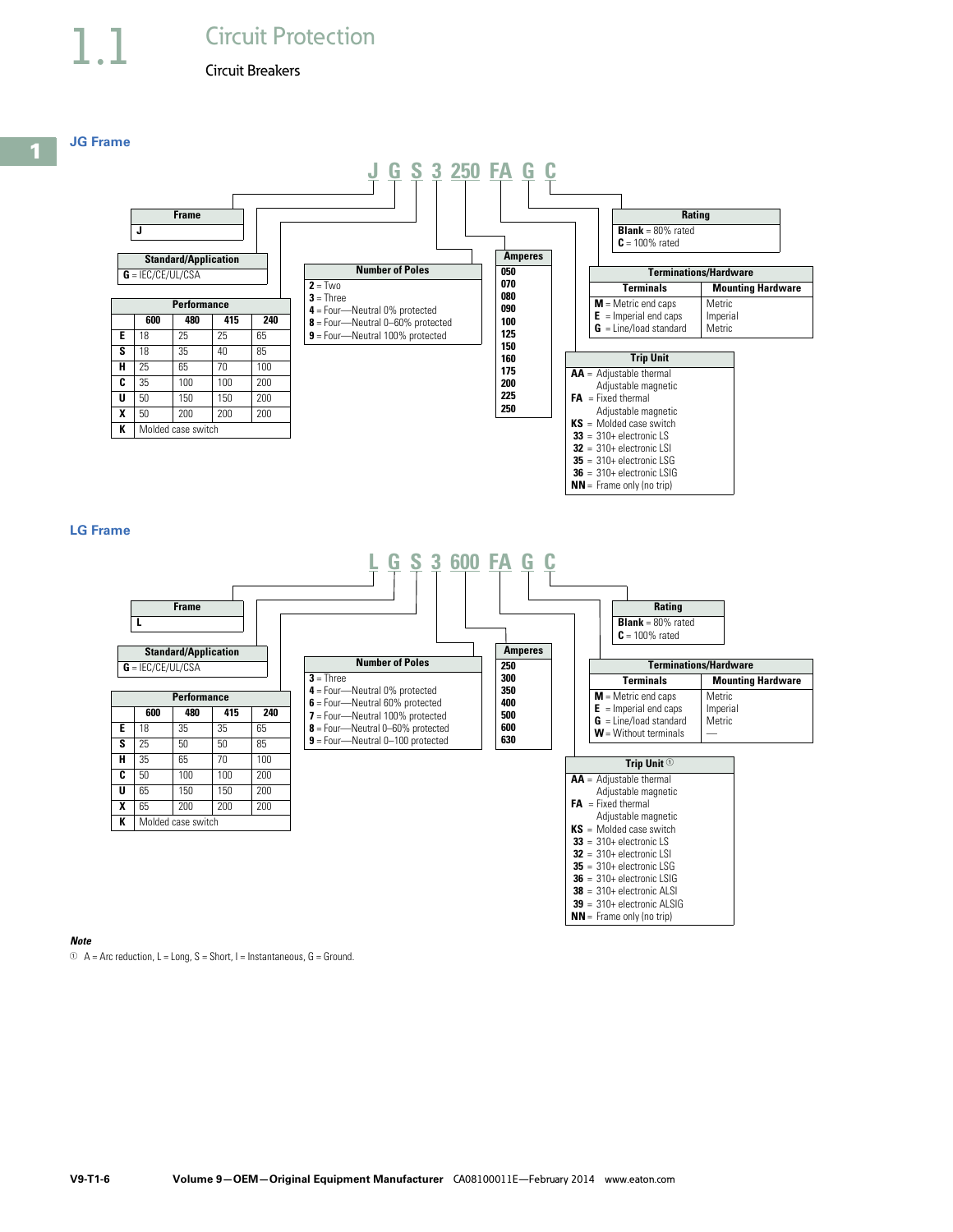#### **Product Selection**

#### **Series G Molded Case Circuit Breakers**

Approximate Dimensions are in Inches

#### **EG Frame**

| <b>Maximum</b><br><b>Continuous</b><br>Amperes at 40°C <sup>1</sup> | Three-Pole 3.00 W x 5.50 H x 2.99 D<br><b>Fixed Thermal</b><br><b>Fixed Magnetic</b> | <b>Maximum</b><br><b>Continuous</b><br>Amperes at 40°C | Three-Pole 3.00 W x 5.50 H x 2.99<br><b>Fixed Thermal</b><br><b>Fixed Magnetic</b> |
|---------------------------------------------------------------------|--------------------------------------------------------------------------------------|--------------------------------------------------------|------------------------------------------------------------------------------------|
|                                                                     | IC Rating: 25 kAIC at 415 and 480 Vac                                                |                                                        | IC Rating: 70 kAIC at 415 Vac, 65 kAIC at 480 Vac                                  |
| 15                                                                  | <b>EGE3015FFG</b>                                                                    | 15                                                     | <b>EGH3015FFG</b>                                                                  |
| 20                                                                  | EGE3020FFG                                                                           | 20                                                     | EGH3020FFG                                                                         |
| 25                                                                  | EGE3025FFG                                                                           | 25                                                     | EGH3025FFG                                                                         |
| 30                                                                  | EGE3030FFG                                                                           | 30                                                     | EGH3030FFG                                                                         |
| 35                                                                  | <b>EGE3035FFG</b>                                                                    | 35                                                     | EGH3035FFG                                                                         |
| 40                                                                  | EGE3040FFG                                                                           | 40                                                     | EGH3040FFG                                                                         |
| 45                                                                  | EGE3045FFG                                                                           | 45                                                     | EGH3045FFG                                                                         |
| 50                                                                  | EGE3050FFG                                                                           | 50                                                     | EGH3050FFG                                                                         |
| 60                                                                  | EGE3060FFG                                                                           | 60                                                     | EGH3060FFG                                                                         |
| 70                                                                  | EGE3070FFG                                                                           | 70                                                     | EGH3070FFG                                                                         |
| 80                                                                  | EGE3080FFG                                                                           | 80                                                     | EGH3080FFG                                                                         |
| 90                                                                  | EGE3090FFG                                                                           | 90                                                     | EGH3090FFG                                                                         |
| 100                                                                 | EGE3100FFG                                                                           | 100                                                    | EGH3100FFG                                                                         |
| 125                                                                 | EGE3125FFG                                                                           | 125                                                    | EGH3125FFG                                                                         |

| <b>Maximum</b><br>Continuous<br>Amperes at 40°C | Three-Pole 3.00 W x 5.50 H x 2.99 D<br><b>Fixed Thermal</b><br><b>Fixed Magnetic</b> |
|-------------------------------------------------|--------------------------------------------------------------------------------------|
|                                                 | IC Rating: 70 kAIC at 415 Vac, 65 kAIC at 480 Vac                                    |
| 15                                              | <b>FGH3015FFG</b>                                                                    |
| 20                                              | EGH3020FFG                                                                           |
| 25                                              | <b>EGH3025FFG</b>                                                                    |
| 30                                              | <b>FGH3030FFG</b>                                                                    |
| 35                                              | <b>FGH3035FFG</b>                                                                    |
| 40                                              | FGH3040FFG                                                                           |
| 45                                              | <b>FGH3045FFG</b>                                                                    |
| 50                                              | FGH3050FFG                                                                           |
| 60                                              | FGH3060FFG                                                                           |
| 70                                              | FGH3070FFG                                                                           |
| 80                                              | EGH3080FFG                                                                           |
| 90                                              | EGH3090FFG                                                                           |
| 100                                             | <b>FGH3100FFG</b>                                                                    |
| 125                                             | <b>FGH3125FFG</b>                                                                    |
|                                                 |                                                                                      |

**Three-Pole 4.13 W x 7.00 H x 3.57 D**

**Fixed Thermal Adjustable Magnetic**

**IC Rating: 70 kAIC at 415 Vac, 65 kAIC at 480 Vac** 70 350–700 **JGE3070FAG** 70 350–700 **JGH3070FAG**

#### **JG Frame**

| <b>Maximum</b>        |                                       | Three-Pole 4.13 W x 7.00 H x 3.57 D                | <b>Maximum</b>               | Three-Pole 4.13 W x 7.00 H x 3.5              |                                           |
|-----------------------|---------------------------------------|----------------------------------------------------|------------------------------|-----------------------------------------------|-------------------------------------------|
| Continuous<br>Amperes | <b>Magnetic</b><br>Range              | <b>Fixed Thermal</b><br><b>Adjustable Magnetic</b> | Continuous<br><b>Amperes</b> | <b>Magnetic</b><br>Range                      | <b>Fixed Therm</b><br><b>Adjustable N</b> |
|                       | IC Rating: 25 kAIC at 415 and 480 Vac |                                                    |                              | IC Rating: 70 kAIC at 415 Vac, 65 kAIC at 480 |                                           |
| 70                    | $350 - 700$                           | JGE3070FAG                                         | 70                           | $350 - 700$                                   | JGH3070FAG                                |
| 90                    | $450 - 900$                           | JGE3090FAG                                         | 90                           | 450-900                                       | JGH3090FAG                                |
| 100                   | $500 - 1000$                          | JGE3100FAG                                         | 100                          | 500-1000                                      | JGH3100FAG                                |
| 125                   | 625-1250                              | JGE3125FAG                                         | 125                          | 625-1250                                      | JGH3125FAG                                |
| 150                   | 750-1550                              | JGE3150FAG                                         | 150                          | 750-1550                                      | JGH3150FAG                                |
| 175                   | 875-1750                              | JGE3175FAG                                         | 175                          | 875-1750                                      | JGH3175FAG                                |
| 200                   | 1000-2000                             | JGE3200FAG                                         | 200                          | 1000-2000                                     | JGH3200FAG                                |
| 225                   | 1125-2250                             | JGE3225FAG                                         | 225                          | 1125-2250                                     | JGH3225FAG                                |
| 250                   | 1250-2500                             | JGE3250FAG                                         | 250                          | 1250-2500                                     | JGH3250FAG                                |
|                       |                                       |                                                    |                              |                                               |                                           |

#### **LG Frame**

|                  | Three-Pole 5.48 W x 10.13 H x 4.09 D               |                                                   | Three-Pole 3.00 W x 5.50 H x 2.99 D                |  |
|------------------|----------------------------------------------------|---------------------------------------------------|----------------------------------------------------|--|
| Ampere<br>Rating | <b>Fixed Thermal</b><br><b>Adjustable Magnetic</b> | <b>Ampere</b><br><b>Rating</b>                    | <b>Fixed Thermal</b><br><b>Adjustable Magnetic</b> |  |
|                  | IC Rating: 35 kAIC at 415 and 480 Vac              | IC Rating: 70 kAIC at 415 Vac, 65 kAIC at 480 Vac |                                                    |  |
| 250              | LGE3250FAG                                         | 250                                               | LGH3250FAG                                         |  |
| 300              | LGE3300FAG                                         | 300                                               | LGH3300FAG                                         |  |
| 350              | LGE3350FAG                                         | 350                                               | LGH3350FAG                                         |  |
| 400              | LGE3400FAG                                         | 400                                               | LGH3400FAG                                         |  |
| 500              | LGE3500FAG                                         | 500                                               | LGH3500FAG                                         |  |
| 600              | LGE3600FAG                                         | 600                                               | LGH3600FAG                                         |  |
|                  |                                                    |                                                   |                                                    |  |

|                  | Three-Pole 3.00 W x 5.50 H x 2.99 D                |
|------------------|----------------------------------------------------|
| Ampere<br>Rating | <b>Fixed Thermal</b><br><b>Adjustable Magnetic</b> |
|                  | IC Rating: 70 kAIC at 415 Vac, 65 kAIC at 480 Vac  |
| 250              | LGH3250FAG                                         |
| 300              | LGH3300FAG                                         |
| 350              | LGH3350FAG                                         |
| 400              | LGH3400FAG                                         |
| 500              | LGH3500FAG                                         |
| coo              | L CHOCOOFA C                                       |

#### *Note*

<sup>1</sup> 16, 32, 63A are not UL listed ratings.

**1**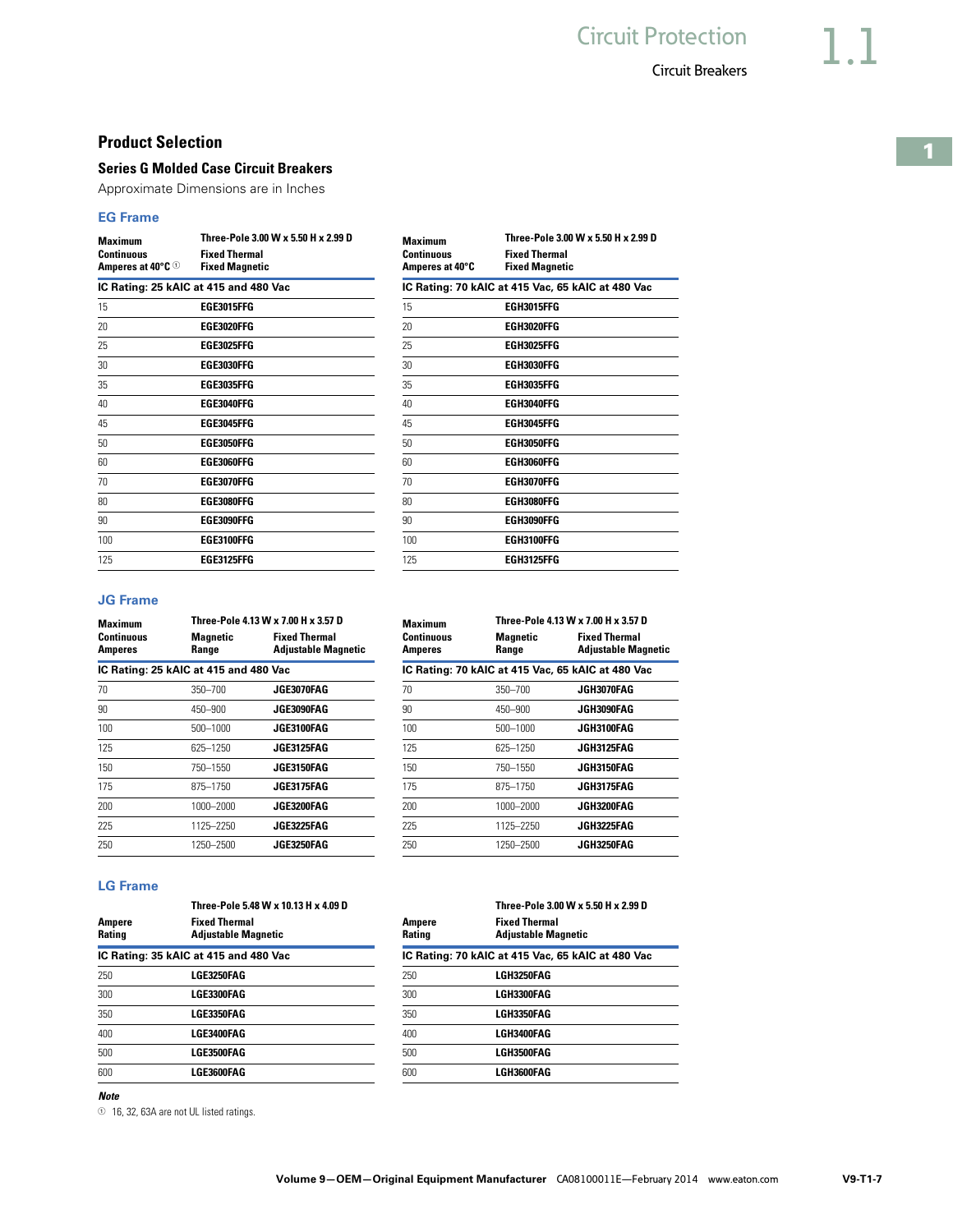# **Circuit Protection**

Circuit Breakers

# <span id="page-7-0"></span>**1**

# **Series G Motor Circuit Protector Features**



- Instantaneous only protector
- Designed for use in combination with motor starters
- Adjustable to motor FLA
- UL recognized component, File E7819 motor circuit protectors

# **Product Selection**

#### **Series G Motor Circuit Protectors**

#### **EG Frame—480 Vac, 600Y/347 Vac Maximum**

| <b>Continuous</b><br><b>Amperes</b> | Cam<br><b>Setting</b> | <b>Motor Full Load</b><br><b>Current Amperes</b> <sup>1</sup> | <b>MCP Trip</b><br>Setting <sup>2</sup> | <b>MCP</b><br><b>Catalog Number</b> | <b>Continuous</b><br><b>Amperes</b> | Cam<br><b>Setting</b> | <b>Motor Full Load</b><br><b>Current Amperes</b> <sup>1</sup> | <b>MCP Trip</b><br>Setting <sup>2</sup> | <b>MCP</b><br><b>Catalog Number</b> |
|-------------------------------------|-----------------------|---------------------------------------------------------------|-----------------------------------------|-------------------------------------|-------------------------------------|-----------------------|---------------------------------------------------------------|-----------------------------------------|-------------------------------------|
| 3                                   | Α                     | $0.69 - 0.91$                                                 | 9                                       | HMCPE003A0C                         | 50                                  | Α                     | $11.5 - 15.2$                                                 | 150                                     | HMCPE050K2C                         |
|                                     | B                     | $1.1 - 1.3$                                                   | 15                                      |                                     |                                     | B                     | $19.2 - 22.9$                                                 | 250                                     |                                     |
|                                     | C                     | $1.6 - 1.7$                                                   | 21                                      |                                     |                                     | C                     | $26.9 - 30.6$                                                 | 350                                     |                                     |
|                                     | D.                    | $2.0 - 2.2$                                                   | 27                                      |                                     |                                     | D.                    | $34.6 - 38.3$                                                 | 450                                     |                                     |
|                                     |                       | $2.3 - 2.5$                                                   | 30                                      |                                     |                                     |                       | $38.4 - 42.1$                                                 | 500                                     |                                     |
|                                     |                       | $2.6 - 2.8$                                                   | 33                                      |                                     |                                     |                       | $42.2 - 43.5$                                                 | 550                                     |                                     |
| $\overline{7}$                      | Α                     | $1.5 - 2.0$                                                   | 21                                      | HMCPE007C0C                         | 70                                  | Α                     | $16.1 - 30.6$                                                 | 210                                     | HMCPE070M2C                         |
|                                     | B                     | $2.6 - 3.1$                                                   | 35                                      |                                     |                                     | B                     | 26.9-32.2                                                     | 350                                     |                                     |
|                                     | C                     | $3.7 - 3.9$                                                   | 49                                      |                                     |                                     | C                     | $37.6 - 42.9$                                                 | 490                                     |                                     |
|                                     | D                     | $4.8 - 5.2$                                                   | 63                                      |                                     |                                     | D                     | 48.4-53.7                                                     | 630                                     |                                     |
|                                     |                       | $5.3 - 5.7$                                                   | 70                                      |                                     |                                     |                       | $53.8 - 59.1$                                                 | 700                                     |                                     |
|                                     |                       | $5.8 - 6.1$                                                   | 77                                      |                                     |                                     |                       | $59.2 - 60.9$                                                 | 770                                     |                                     |
| 15                                  | A                     | $3.4 - 4.5$                                                   | 45                                      | HMCPE015E0C                         | 100                                 | Α                     | $23.0 - 30.6$                                                 | 300                                     | HMCPE100R3C                         |
|                                     | <sub>B</sub>          | $5.7 - 6.8$                                                   | 75                                      |                                     |                                     | B                     | $38.4 - 46.0$                                                 | 500                                     |                                     |
|                                     | C                     | $8.0 - 9.1$                                                   | 105                                     |                                     |                                     | C                     | $53.8 - 61.4$                                                 | 700                                     |                                     |
|                                     | n.                    | $10.4 - 11.4$                                                 | 135                                     |                                     |                                     | D                     | 69.2-76.8                                                     | 900                                     |                                     |
|                                     | F.                    | $11.5 - 12.6$                                                 | 150                                     |                                     |                                     |                       | 76.9-84.5                                                     | 1000                                    |                                     |
|                                     |                       | $12.7 - 13.0$                                                 | 165                                     |                                     |                                     |                       | $84.6 - 87.0$                                                 | 1100                                    |                                     |
| 30                                  | Α                     | $3.9 - 9.1$                                                   | 90                                      | HMCPE030H1C                         | 100                                 | Α                     | $38.4 - 46.0$                                                 | 500                                     | HMCPE100T3C                         |
|                                     | B                     | $11.5 - 13.7$                                                 | 150                                     |                                     |                                     | B                     | $57.6 - 65.2$                                                 | 750                                     |                                     |
|                                     |                       | $16.1 - 18.3$                                                 | 210                                     |                                     |                                     | C                     | 76.9-84.5                                                     | 1000                                    |                                     |
|                                     | D.                    | $20.7 - 22.9$                                                 | 270                                     |                                     |                                     | D                     | $^\circledR$                                                  | 1250                                    |                                     |
|                                     |                       | $23.0 - 25.2$                                                 | 300                                     |                                     |                                     |                       | $^\circledR$                                                  | 1375                                    |                                     |
|                                     |                       | $25.3 - 26.1$                                                 | 330                                     |                                     |                                     |                       | $^\circledR$                                                  | 1500                                    |                                     |

#### *Notes*

 $\circledR$  Motor FLA ranges are typical. The corresponding trip setting is at 13 times the minimum FLA value shown. Where a 13 times setting is required for an intermediate FLA value,

alternate cam settings and/or MCP ratings should be used.

<sup>2</sup> For DC applications, actual trip levels are approximately 40% higher than values shown.

<sup>3</sup> Settings above 10 x I<sub>n</sub> are for special applications, where the ampere rating of the disconnecting means cannot be less than 115% of the motor full load ampere rating.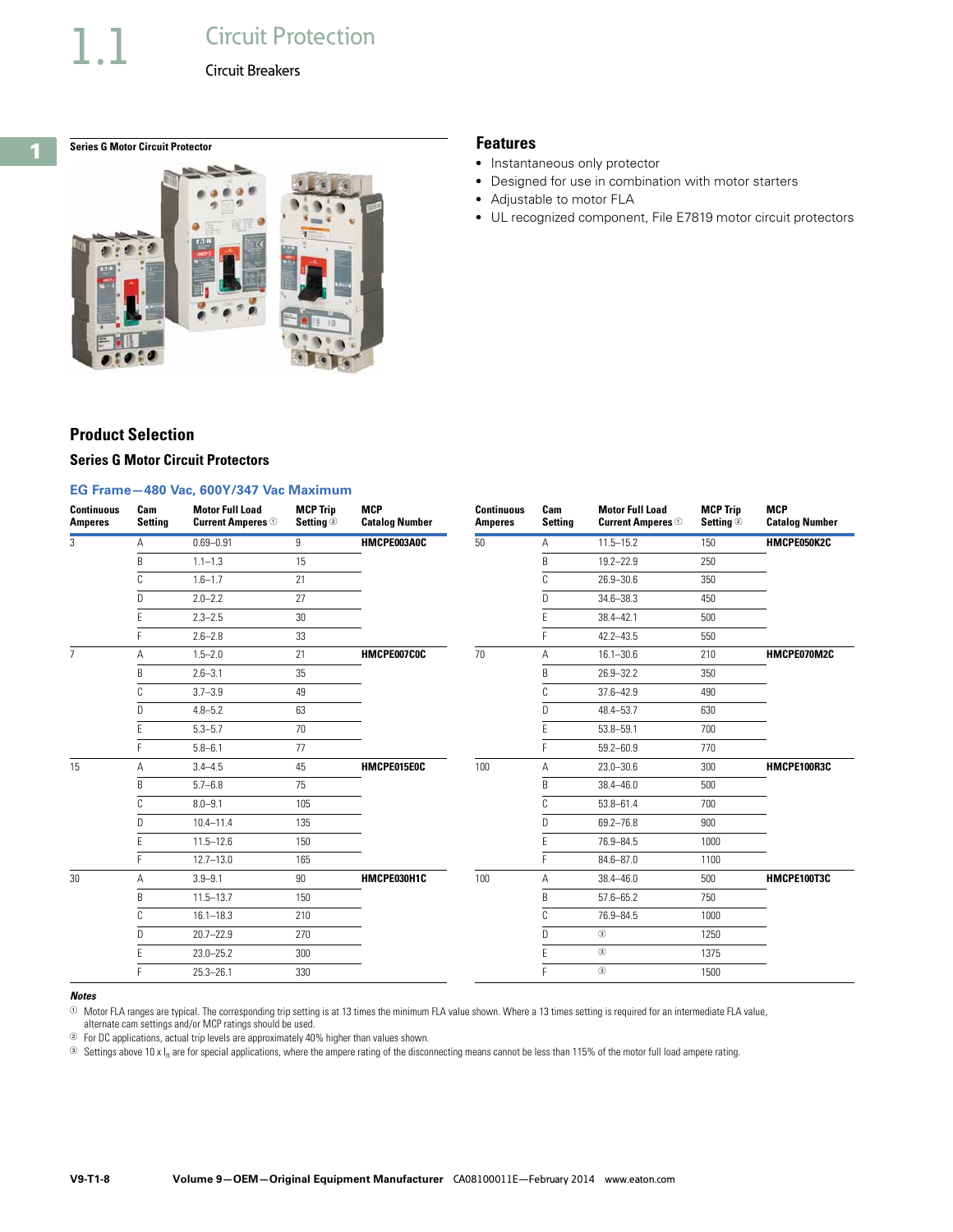|                   |                       | JG Frame-600 Vac Maximum, 250 Vdc Maximum |
|-------------------|-----------------------|-------------------------------------------|
| <b>Continuous</b> | <b>MCP Trip Range</b> | <b>MCP</b>                                |
| <b>Amperes</b>    | Amperes               | <b>Catalog Number</b>                     |

250 500–1000 **HMCPJ250D5L**

| <b>Continuous</b><br>Amperes | <b>MCP Trip Range</b><br><b>Amperes</b> | <b>MCP</b><br><b>Catalog Number</b>       |  |
|------------------------------|-----------------------------------------|-------------------------------------------|--|
|                              |                                         | LG Frame-600 Vac Maximum, 250 Vdc Maximum |  |
|                              | 1250-2500                               | HMCPJ250W5L                               |  |
|                              |                                         |                                           |  |
|                              | 1125-2250                               | HMCPJ250L5L                               |  |
|                              | 1000-2000                               | HMCPJ250K5L                               |  |
|                              | 875-1750                                | HMCPJ250J5L                               |  |
|                              | 750-1500                                | HMCPJ250G5L                               |  |
|                              | 625-1250                                | HMCPJ250F5L                               |  |
|                              |                                         |                                           |  |

| Amperes | <b>Amperes</b> | <b>Catalog Number</b> |  |
|---------|----------------|-----------------------|--|
| 600     | 1250-2500      | HMCPL600L6G           |  |
|         | 1500-3000      | <b>HMCPL600N6G</b>    |  |
|         | 1750-3500      | HMCPL600R6G           |  |
|         | 2000-4000      | HMCPL600X6G           |  |
|         | 2250-4500      | HMCPL600Y6G           |  |
|         | 2500-5000      | HMCPL600P6G           |  |
|         | 3000-6000      | HMCPL600M6G           |  |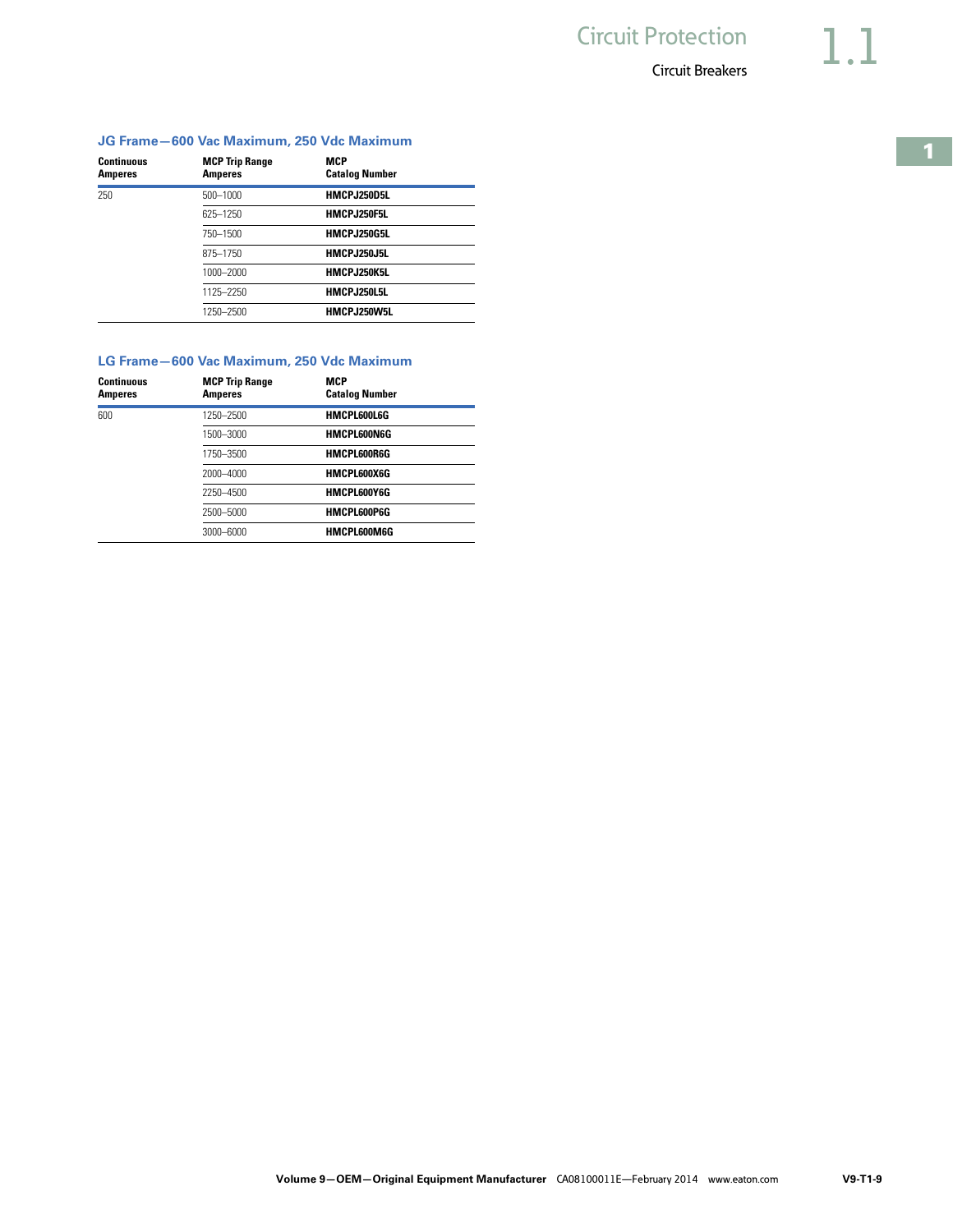# **Circuit Protection**

Circuit Breakers

<span id="page-9-0"></span>**1**

# **Series G Motor Protector Breakers Features**



# **Product Selection**

#### **Series G Motor Protector Breakers**

For pre-trip alarm option, order Style Number 5721B31G02.

#### **JG Frame Motor Protector Circuit Breakers, 250A Maximum Rated Current**

| <b>Continuous</b><br><b>Amperes</b> | 35 kAIC<br><b>Catalog Number</b> | 65 kAIC<br><b>Catalog Number</b> |  |
|-------------------------------------|----------------------------------|----------------------------------|--|
| 50                                  | JGMPS050G                        | JGMPH050G                        |  |
| 100                                 | JGMPS100G                        | JGMPH100G                        |  |
| 160                                 | JGMPS160G                        | JGMPH160G                        |  |
| 250                                 | <b>JGMPS250G</b>                 | JGMPH250G                        |  |

#### **LG Frame Motor Protector Circuit Breakers, 630A Maximum Rated Current**

| <b>Continuous</b><br><b>Amperes</b> | 50 kAIC<br><b>Catalog Number</b> | 65 kAIC<br><b>Catalog Number</b> |
|-------------------------------------|----------------------------------|----------------------------------|
| 250                                 | LGMPS250G                        | LGMPH250G                        |
| 400                                 | LGMPS400G                        | LGMPH400G                        |
| 600                                 | LGMPS600G                        | LGMPH600G                        |
| $630$ <sup>①</sup>                  | LGMPS630G                        | LGMPH630G                        |

#### *Note*

 $\circledcirc$  630A is not a UL listed rating. 600A is the maximum UL or CSA rating for LG breaker.

- Eliminates need for separate overload relay
- Can be used with contactor to eliminate need for overload relay and still create manual motor control
- Meets requirement for motor branch protection, including:
	- Disconnecting means
	- Branch circuit short-circuit protection
	- Overload protection
- UL 489 listed, IEC 60947-02 rated
- Phase unbalance, phase loss protection and high load alarm
- Optional pre-detection trip relay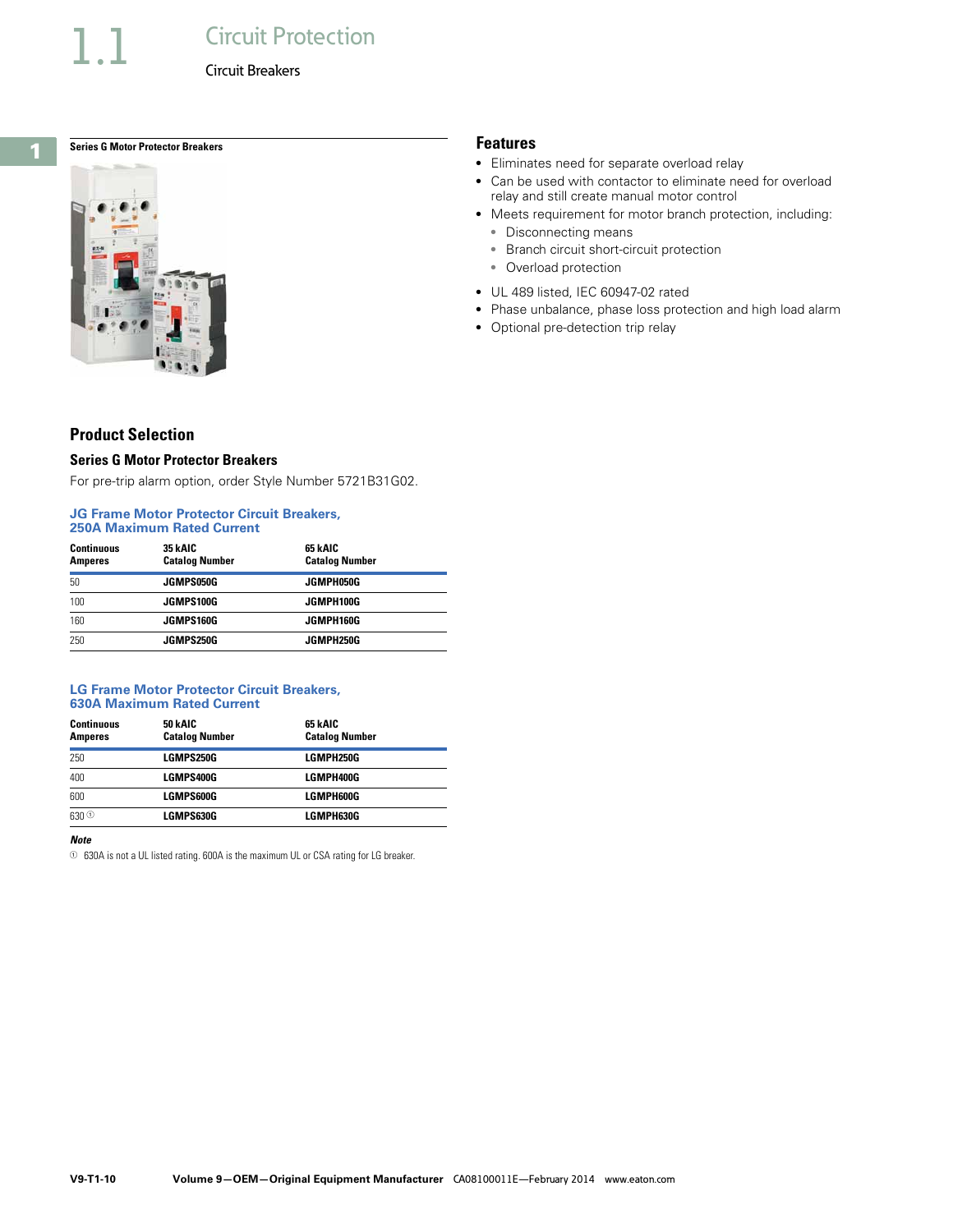# **1**

| <b>Terminal Shields</b> |  |
|-------------------------|--|
|                         |  |

| Location     | Number<br>of Poles | <b>Frame</b> | <b>IP30 Protection</b><br><b>Catalog Number</b> |
|--------------|--------------------|--------------|-------------------------------------------------|
| l ine        | 3                  | FG           | EFTS3K                                          |
| l ine        |                    | FG           | <b>EFTS4K</b>                                   |
| Line or load | 7.3                | JG.          | <b>FJTS3K</b>                                   |
| Line or load |                    | .IG          | <b>FJTS4K</b>                                   |

# **Interphase Barriers (Package of 2)**

| <b>Frame</b> | <b>Catalog Number</b> |
|--------------|-----------------------|
| FG           | <b>EIPBK</b>          |
| JG.          | <b>FJIPBK</b>         |
| JG.          | <b>FJIPBK4</b>        |
| ١G           | IPB <sub>3</sub>      |
|              |                       |

# **Flex Shaft Handles**

 $\overline{\square}$ 

### **Flex Shaft Handle Mechanisms**

|                      | Flexible Shaft Length in ft (m) |                                  |  |
|----------------------|---------------------------------|----------------------------------|--|
| <b>Breaker Frame</b> | 4(1.2)<br><b>Catalog Number</b> | 7 (2.1)<br><b>Catalog Number</b> |  |
| FG                   | EHMFS04                         | <b>EHMFS07</b>                   |  |
| JG                   | JHMFS04                         | JHMFS07                          |  |
| IG                   | LHMFS04                         | LHMFS07                          |  |

**Universal Direct Handle Mechanism**



| <b>Frame</b>   | <b>With Interlock</b><br><b>Catalog Number</b> | <b>Without Interlock</b><br><b>Catalog Number</b> |
|----------------|------------------------------------------------|---------------------------------------------------|
|                | <b>Black Handle Color</b>                      |                                                   |
| FG             | <b>FHMCCBI</b>                                 | <b>FHMCCB</b>                                     |
| .IG            | JIIMCCBI                                       | JHMCCB                                            |
| $\overline{1}$ | LHMCCBI                                        | <b>LHMCCB</b>                                     |
|                | <b>Red Handle Color</b>                        |                                                   |
| FG             | <b>EHMCCRI</b>                                 | <b>EHMCCR</b>                                     |
| .IG            | JHMCCRI                                        | JHMCCR                                            |
| ١G             | LHMCCRI                                        | LHMCCR                                            |
|                |                                                |                                                   |

# *Notes*

<sup>1</sup> Part number for JG and LG is ALM1M1BJPK.

<sup>2</sup> Part number for JG and LG is ALM2M2BJPK.

<sup>3</sup> Part number for JG and LG is AUXALRMJPK. <sup>4</sup> 110–125 Vdc, 50/60 Hz.

<sup>5</sup> 380–600 Vdc, 50/60 Hz.

# **Accessories**

#### **Field Fit Kit Catalog Numbers**

|                      | <b>Description</b>   | <b>Pole Location</b> | Frame-<br>EG. JG and LG |
|----------------------|----------------------|----------------------|-------------------------|
| <b>Alarm Lockout</b> | <b>Alarm Lockout</b> |                      |                         |
|                      | Make/break           | Right                | <b>ALM1M1BEPK 1</b>     |
| Make                 | 2 make/2 break       | Right                | <b>ALM2M2BEPK 2</b>     |

#### **Auxiliary Switch**



Make Ш  $\zeta$ **Break** 

| 1A. 1B | Right | <b>AUX1A1BPK</b> |
|--------|-------|------------------|
| 2A. 2B | Right | AUX2A2BPK        |

**Auxiliary Switch/Alarm Lockout**

**Shunt Trip—Standard**

— Right **AUXALRMEPK** <sup>3</sup>

#### **Shunt Trip**



| 120 Vac     | Left                                  | SNT120CPK 4        |
|-------------|---------------------------------------|--------------------|
| 240 Vac     | Left                                  | <b>SNT120CPK 4</b> |
| $12$ Vdc    | Left                                  | SNT012CPK          |
| 24 Vdc      | Left                                  | <b>SNT060CPK</b>   |
| 48 Vdc      | Left                                  | <b>SNT060CPK</b>   |
| 380-600 Vac | Left                                  | SNT480CPK ®        |
|             | <b>Undervoltage Release Mechanism</b> |                    |
| 110-127 Vac | Left                                  | UVR120APK          |
| 208-240 Vac | Left                                  | <b>UVR240APK</b>   |
| 24 Vac      | Left                                  | <b>UVR024APK</b>   |
| 24 Vdc      | Left                                  | <b>UVR024DPK</b>   |
| 48-60 Vdc   | Left                                  | UVR048DPK          |
| 12 Vac/Vdc  | Left                                  | <b>UVR012CPK</b>   |
| 48-60 Vac   | Left                                  | UVR048APK          |
| 120 Vdc     | Left                                  | UVR125DPK          |
| 220-250 Vdc | Left                                  | UVR250DPK          |
| 380-500 Vac | Left                                  | UVR480APK          |

525–600 Vac Left **UVR600APK**

#### **Multiwire Connectors Ordering Information (Package of 3)**

High SCCR ratings are available for Power Distribution blocks with Series G MCCBs. See **Tab 6**.

| <b>Maximum</b><br><b>Amperes</b> | <b>Wires per</b><br>Terminal | <b>Wire Size Range</b><br>AWG Cu | <b>Frame</b> | Kit<br><b>Catalog Number</b> |
|----------------------------------|------------------------------|----------------------------------|--------------|------------------------------|
| 125                              |                              | $14 - 2$                         | FG           | 3TA125E3K                    |
| 125                              | 6                            | 14-6                             | FG           | <b>3TA125E6K</b>             |
| 250                              |                              | $14 - 2$                         | JG           | 3TA250FJ3                    |
| 250                              | հ                            | 14-6                             | JG.          | 3TA250FJ6                    |

**Undervoltage Release Mechanism**





| 4               |
|-----------------|
| 3 or 4          |
|                 |
| <b>Flex Sha</b> |
|                 |

|           | <b>Shaft Handle Mechanisms</b>  |                                      |
|-----------|---------------------------------|--------------------------------------|
|           | Flexible Shaft Length in ft (m) |                                      |
|           | 4 (1.2)                         | 7(2.1)                               |
| cer Frame |                                 | <b>Catalog Number Catalog Number</b> |
|           |                                 |                                      |

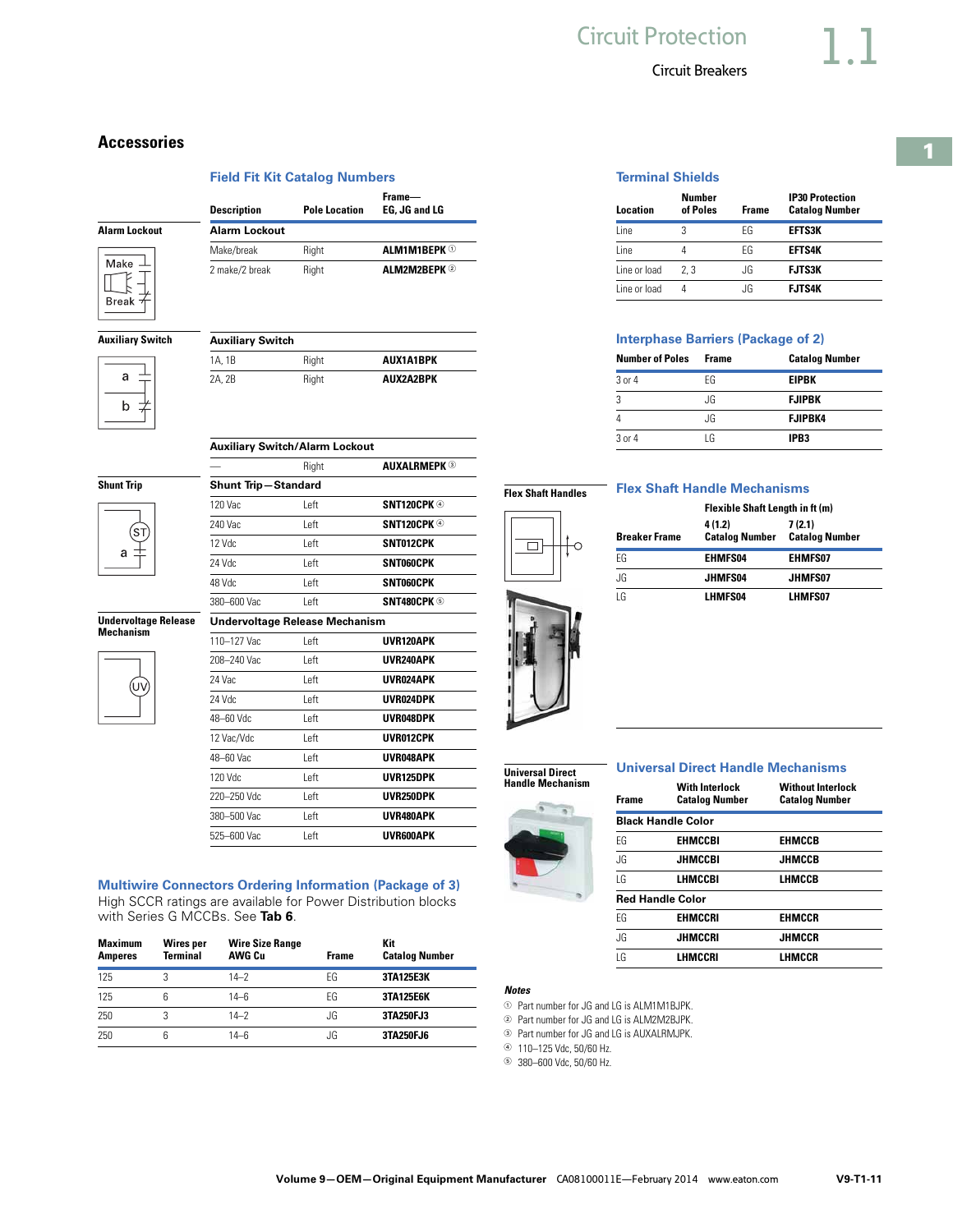# **Circuit Protection**

Circuit Breakers



#### **High Performance Rotary Handle Mechanisms (Complete Kit Includes Handle, Shaft and Mechanism)**



 $-0.00$ 

| Color      | <b>Rating Type</b><br>UL | IP       | EG Frame $①$<br><b>Catalog Number</b> | <b>JG Frame</b><br><b>Catalog Number</b> | <b>LG Frame</b><br><b>Catalog Number</b> |
|------------|--------------------------|----------|---------------------------------------|------------------------------------------|------------------------------------------|
| Black/blue | 1/12/3R                  | 20/54/55 | <b>EGHMVD06B</b>                      | <b>JGHMVD06B</b>                         | LGHMVD06B                                |
|            |                          |          | <b>EGIIMVD12B</b>                     | JGHMVD12B                                | LGHMVD12B                                |
|            |                          |          | EGHMVD24B                             | JGHMVD24B                                | LGHMVD24B                                |
| Red/yellow | 1/12/3R                  | 20/54/55 | <b>EGHMVD06R</b>                      | <b>JGHMVD06R</b>                         | <b>LGHMVD06R</b>                         |
|            |                          |          | <b>EGHMVD12R</b>                      | <b>JGHMVD12R</b>                         | <b>LGHMVD12R</b>                         |
|            |                          |          | <b>EGHMVD24R</b>                      | JGHMVD24R                                | LGHMVD24R                                |
| Black/blue | 4/4X                     | 66       | <b>EGHMVD06BX</b>                     | <b>JGHMVD06BX</b>                        | LGHMVD06BX                               |
|            |                          |          | EGHMVD12BX                            | JGHMVD12BX                               | LGHMVD12BX                               |
|            |                          |          | EGIIMVD24BX                           | JGHMVD24BX                               | LGHMVD24BX                               |
| Red/yellow | 4/4X                     | 66       | <b>EGHMVD06RX</b>                     | <b>JGHMVD06RX</b>                        | LGHMVD06RX                               |
|            |                          |          | <b>EGHMVD12RX</b>                     | <b>JGHMVD12RX</b>                        | LGHMVD12RX                               |
|            |                          |          | EGHMVD24RX                            | JGHMVD24RX                               | LGHMVD24RX                               |



| <b>Description</b>                    | <b>Fit Type</b> | <b>Frame</b><br>EG | JG              | LG             |
|---------------------------------------|-----------------|--------------------|-----------------|----------------|
| Non-padlockable handle block          | Field           | <b>EFIIB</b>       |                 |                |
| Padlockable handle block              | Field           | <b>EFPHB</b>       |                 |                |
| Padlockable handle block off-only     | Field           | <b>EFPHBOFF</b>    | <b>FJPHBOFF</b> | <b>LBHPOFF</b> |
| Padlockable handle lock hasp          | Field           | <b>EFPHL</b>       | <b>FJPHL</b>    | <b>LPHL</b>    |
| Padlockable handle lock hasp off-only | Field           | <b>EFPHLOFF</b>    | <b>FJPHLOFF</b> | <b>LPHLOFF</b> |
| Kirk key interlock kit 23             | Field           |                    | <b>KYKJG</b>    | <b>KYKLG</b>   |
| Castell key interlock kit 34          | Field           |                    | <b>CTKJG</b>    | <b>CTKLG</b>   |
| Slide bar interlock <sup>®</sup>      | Field           | <b>EFSBI</b>       | <b>FJSBI</b>    | <b>LGSBI</b>   |
| Walking beam interlock                | Three-pole      | EG3WBI             | <b>JG3WBI</b>   | LG3WBI         |
|                                       | Four-pole       | EG4WBI             | <b>JG4WBI</b>   | <b>LG4WBI</b>  |
| Electrical operator                   | 120/240 Vac     | MOPEG240C          | MOPJG240C       | MOPLG240C      |
|                                       | 125 Vdc         | MOPEG240C          | MOPJG240C       | MOPLG240C      |
| Plug-in adapters                      | Three-pole      | PAD3E              | PAD3J           | PAD3L          |
|                                       | Four-pole       | PAD4E              | PAD4J           | PAD4L          |
| Rear connecting studs                 | Field           | <b>EFRCSDL</b>     | <b>FJRCSDL</b>  | 3P-LRCS3WK     |
|                                       |                 | <b>EFRCSDS</b>     | <b>FJRCSDS</b>  | 4P-LRCS4WK     |
|                                       |                 | <b>EFRCSWL</b>     | <b>FJRCSWL</b>  |                |
|                                       |                 | <b>EFRCSWS</b>     | <b>FJRCSWS</b>  |                |

#### *Notes*

 $\odot$  Compatible with three-pole and four-pole EG breakers only.

<sup>2</sup> Provision only.

<sup>3</sup> See Volume 4—Circuit Protection, CA08100005E, Tab 2, for bolt projection dimensions.

<sup>4</sup> Castell bolt mounting hole must be 10 mm.

<sup>6</sup> Requires two breakers.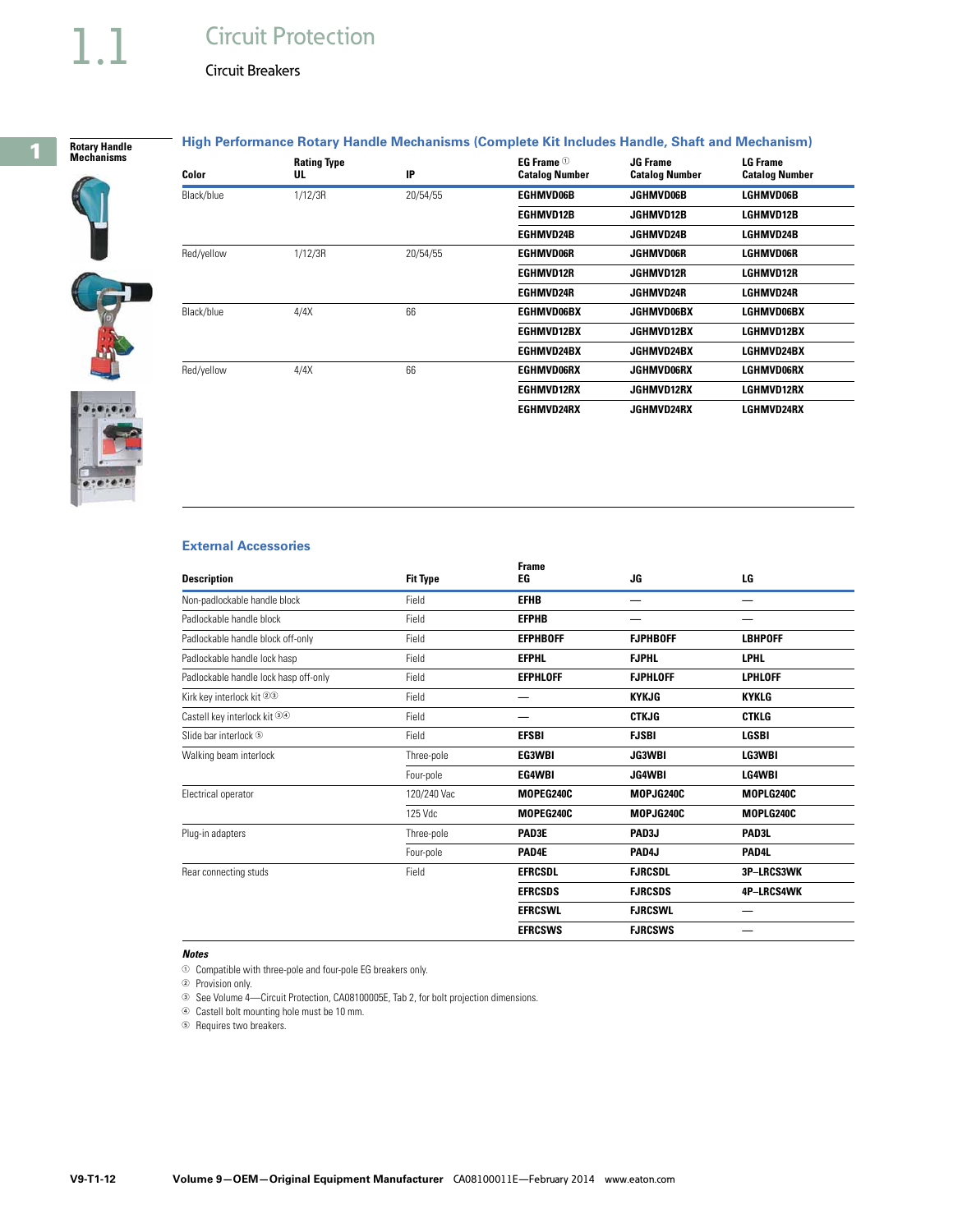# <span id="page-12-0"></span>**Universal Molded Case Circuit Breakers Features**

# **Catalog Number Selection Universal Molded Case Circuit Breakers**

#### **Universal Molded Case**

| <b>Frame Size</b> |                      |          |                        |             |          |  |  |
|-------------------|----------------------|----------|------------------------|-------------|----------|--|--|
|                   |                      |          |                        |             |          |  |  |
| $Gi = Gi$ Frame   |                      |          |                        |             |          |  |  |
| $Fi = Fi$ Frame   |                      |          |                        |             |          |  |  |
| $Ji = Ji$ Frame   |                      |          | <b>Number of Poles</b> |             |          |  |  |
| $Ki = Ki$ Frame   |                      |          |                        |             |          |  |  |
| $Li = Li$ Frame   | Gi Frame             | Fi Frame | $J_i$ Frame            | Ki Frame    | Li Frame |  |  |
|                   | $\sim$ $\sim$ $\sim$ |          | $-1$                   | —<br>$\sim$ | —        |  |  |

| Gi Frame                                           | $F_i$ Frame                               | Ji Frame                                                          | Ki Frame | Li Frame |
|----------------------------------------------------|-------------------------------------------|-------------------------------------------------------------------|----------|----------|
| <b>1</b> = Single-pole $\vert$ <b>2</b> = Two-pole |                                           | <b>3</b> = Three-pole <b>3</b> = Three-pole <b>3</b> = Three-pole |          |          |
| $2$ = Two-pole                                     | $3$ = Three-pole $\overline{\phantom{a}}$ |                                                                   |          |          |
| $3$ = Three-pole                                   |                                           |                                                                   |          |          |

|                 | <b>Ampere Rating</b> |                 |                 |                 |  |  |
|-----------------|----------------------|-----------------|-----------------|-----------------|--|--|
| Gi Frame        | Fi Frame             | Ji Frame        | Ki Frame        | Li Frame        |  |  |
| $015 = 15$ amp  | $015 = 15$ amp       | $250 = 250$ amp | $300 = 300$ amp | $500 = 500$ amp |  |  |
| $020 = 20$ amp  | $020 = 20$ amp       |                 | $350 = 350$ amp | $600 = 600$ amp |  |  |
| $030 = 30$ amp  | $030 = 30$ amp       |                 | $400 = 400$ amp | $630 = 630$ amp |  |  |
| $040 = 40$ amp  | $040 = 40$ amp       |                 |                 |                 |  |  |
| $050 = 50$ amp  | $050 = 50$ amp       |                 |                 |                 |  |  |
| $060 = 60$ amp  | $060 = 60$ amp       |                 |                 |                 |  |  |
| $070 = 70$ amp  | $070 = 70$ amp       |                 |                 |                 |  |  |
| $080 = 80$ amp  | $080 = 80$ amp       |                 |                 |                 |  |  |
| $100 = 100$ amp | $100 = 100$ amp      |                 |                 |                 |  |  |
| $125 = 125$ amp | $125 = 125$ amp      |                 |                 |                 |  |  |
|                 | $150 = 150$ amp      |                 |                 |                 |  |  |
|                 | $160 = 160$ amp      |                 |                 |                 |  |  |
|                 | <b>175</b> = 175 amp |                 |                 |                 |  |  |
|                 | $200 = 200$ amp      |                 |                 |                 |  |  |
|                 | $225 = 225$ amp      |                 |                 |                 |  |  |

- Universal design for both NEMA® (UL 489) and IEC (IEC 947-2) standards
- Suitable for 50°C application
- Factory-sealed thermal magnetic trip unit
- Standard interrupting ratings
- Includes mounting hardware and terminals



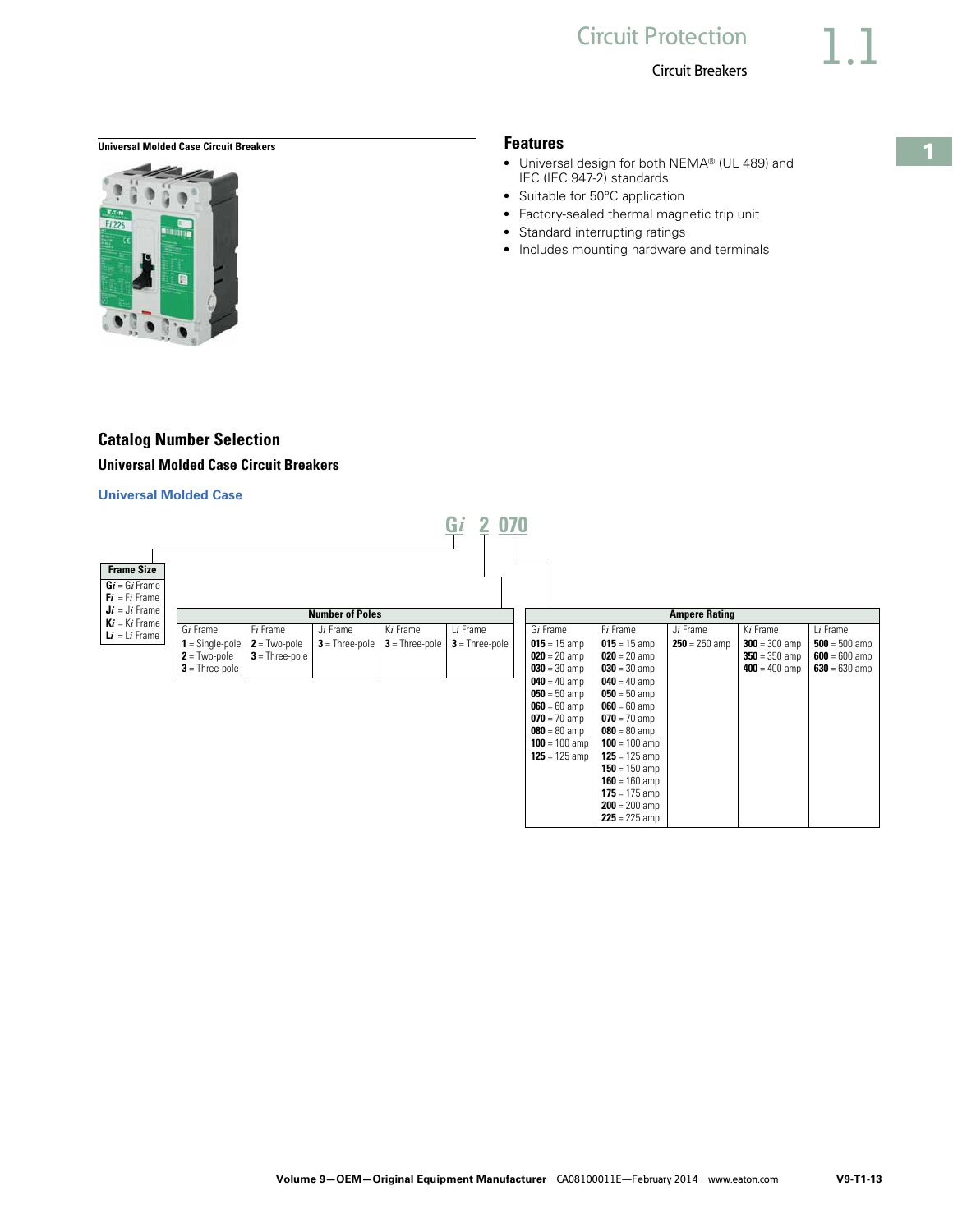# **Product Selection**

### **Universal Molded Case Circuit Breakers**

#### *Three-Pole*

Approximate Dimensions are in Inches

#### **Universal G Frame**

| <b>Description</b>                   |                                                            | <b>Amperes</b> | Catalog<br><b>Number</b> <sup>①</sup> |
|--------------------------------------|------------------------------------------------------------|----------------|---------------------------------------|
|                                      | 3 W x 4-7/8 H x 2-13/16 D (optional DIN rail kit available | 15             | Gi3015                                |
| catalog number GDIN, package of ten) |                                                            | 20             | Gi3020                                |
|                                      |                                                            | 25             | Gi3025                                |
| <b>Voltage</b>                       | <b>Interrupting Rating</b>                                 |                | Gi3030                                |
| 380-415                              | 18/5K                                                      | 35             | Gi3035                                |
| 480/277                              | 14K                                                        | 40             | Gi3040                                |
|                                      |                                                            | 45             | Gi3045                                |
|                                      |                                                            | 50             | Gi3050                                |
|                                      |                                                            | 60             | Gi3060                                |

#### **Universal J Frame**

| Description |                            | <b>Amperes</b> | Catalog<br><b>Number</b> <sup>1</sup> |
|-------------|----------------------------|----------------|---------------------------------------|
|             | 4-1/8 W x 10 H x 4-1/16 D  | 225            | Ji3225L                               |
|             |                            | 250            | Ji3250L                               |
| Voltage     | <b>Interrupting Rating</b> |                |                                       |
| 415         | 25/13K                     |                |                                       |
| 480         | 20K                        |                |                                       |
|             |                            |                |                                       |

### **Universal K Frame**

#### **Universal F Frame**

| <b>Description</b> |                            | <b>Amperes</b> | Catalog<br>Number $\mathbf{\Phi}$ |
|--------------------|----------------------------|----------------|-----------------------------------|
|                    | 4-1/8 W x 6 H x 3-3/8 D    | 15             | <b>Fi3015L</b>                    |
|                    |                            | 20             | <b>Fi3020L</b>                    |
| Voltage            | <b>Interrupting Rating</b> | 30             | <b>Fi3030L</b>                    |
| 415                | 18/9K                      | 35             | <b>Fi3035L</b>                    |
| 480                | 20K                        | 40             | <b>Fi3040L</b>                    |
|                    |                            | 50             | <b>Fi3050L</b>                    |
|                    |                            | 60             | <b>Fi3060L</b>                    |
|                    |                            | 70             | <b>Fi3070L</b>                    |
|                    |                            | 80             | <b>Fi3080L</b>                    |
|                    |                            | 90             | <b>Fi3090L</b>                    |
|                    |                            | 100            | <b>Fi3100L</b>                    |
|                    |                            | 125            | <b>Fi3125L</b>                    |
|                    |                            | 150            | <b>Fi3150L</b>                    |
|                    |                            | 175            | <b>Fi3175L</b>                    |
|                    |                            | 200            | <b>Fi3200L</b>                    |
|                    |                            | 225            | <b>Fi3225L</b>                    |

| Description |                               | <b>Amperes</b> | Number $\circledcirc$ |
|-------------|-------------------------------|----------------|-----------------------|
|             | 5-1/2 W x 10-1/8 H x 4-1/16 D | 300            | <b>Ki3300L</b>        |
|             |                               | 350            | <b>Ki3350L</b>        |
| Voltage     | <b>Interrupting Rating</b>    | 400            | <b>Ki3400L</b>        |
| 415         | 25/13K                        |                |                       |
| 480         | 20K                           |                |                       |
|             |                               |                |                       |

**Catalog** 

# **Universal L Frame**

| Description |                             | <b>Amperes</b> | <b>Catalog</b><br><b>Number</b> <sup>①</sup> |  |
|-------------|-----------------------------|----------------|----------------------------------------------|--|
|             | 8-1/4 W x 10-3/4 H x 4.37 D | 500            | Li3500                                       |  |
|             |                             | 600            | Li3600                                       |  |
| Voltage     | <b>Interrupting Rating</b>  |                |                                              |  |
| 415         | 25/13K                      |                |                                              |  |
| 480         | 20K                         |                |                                              |  |
|             |                             |                |                                              |  |

## *Note*

<sup>1</sup> Metric mounting hardware.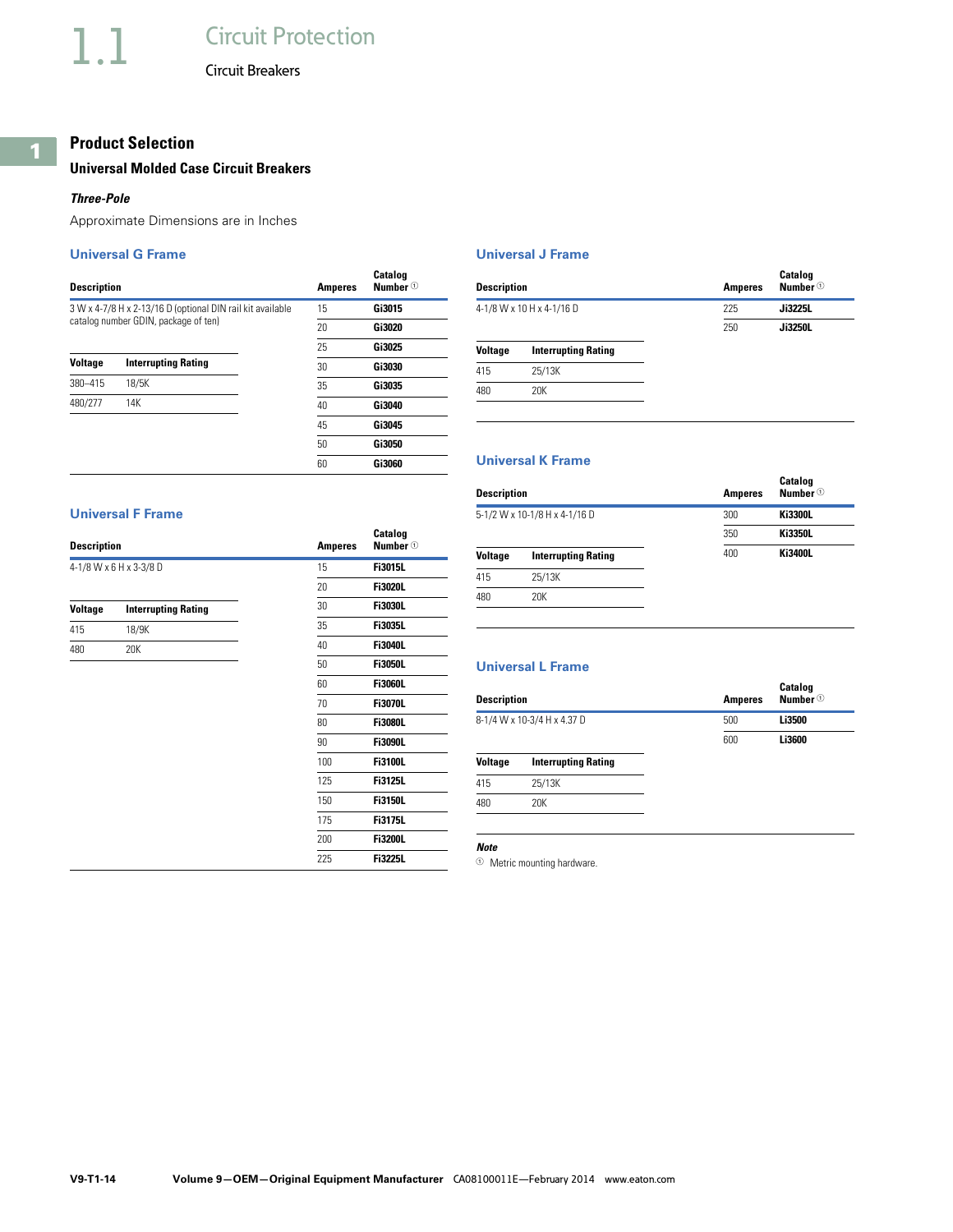**1**

# **Accessories**

| <b>Internal Accessories</b> |
|-----------------------------|
|                             |

|                            | <b>Auxiliary Switch (Right-Pole Mounted)</b>                        |                      | <b>Bell Alarm (Right-Pole Mounted)</b>             |                      | <b>Shunt Trip (Left-Pole Mounted)</b>              |                      | <b>UVR (Left-Pole Mounted)</b>                     |  |
|----------------------------|---------------------------------------------------------------------|----------------------|----------------------------------------------------|----------------------|----------------------------------------------------|----------------------|----------------------------------------------------|--|
| a<br>b                     |                                                                     | Make<br><b>Break</b> |                                                    | SΤ<br>а              |                                                    | UV)                  |                                                    |  |
| Configuration              | <b>Add This Suffix to</b><br><b>Catalog Number</b>                  | <b>Configuration</b> | <b>Add This Suffix to</b><br><b>Catalog Number</b> | <b>Voltage Range</b> | <b>Add This Suffix to</b><br><b>Catalog Number</b> | <b>Voltage Range</b> | <b>Add This Suffix to</b><br><b>Catalog Number</b> |  |
| <b>Universal G Frame</b>   |                                                                     |                      |                                                    |                      |                                                    |                      |                                                    |  |
| 1N0/1NC                    | A3                                                                  | 1 make/1 break       | <b>B3</b>                                          | 24 Vac               | <b>S7</b>                                          | 24 Vac 50/60 Hz      | T <sub>2</sub>                                     |  |
| 2N0/2NC                    | A6                                                                  |                      |                                                    | 120 Vac              | S <sub>1</sub>                                     | 48 Vac 50/60 Hz      | T3                                                 |  |
|                            | If both an auxiliary switch and bell alarm are required, add B13 to |                      |                                                    | 240 Vac              | S <sub>2</sub>                                     | 60 Vac 50/60 Hz      | <b>T4</b>                                          |  |
| bell alarm are 240V rated. | the catalog number (right-pole mounted). Auxiliary switch and       |                      |                                                    | 12 Vdc               | S <sub>3</sub>                                     | 120 Vac 50/60 Hz     | T <sub>1</sub>                                     |  |
|                            |                                                                     |                      |                                                    | 24 Vdc               | <b>S4</b>                                          | 240 Vac 50/60 Hz     | T <sub>8</sub>                                     |  |
|                            |                                                                     |                      |                                                    |                      |                                                    | 220 Vac 50 Hz        | T7                                                 |  |
|                            |                                                                     |                      |                                                    |                      |                                                    | 440 Vac 50 Hz        | <b>T11</b>                                         |  |
|                            |                                                                     |                      |                                                    |                      |                                                    | 480 Vac 60 Hz        | <b>T12</b>                                         |  |
| <b>Universal F Frame</b>   |                                                                     |                      |                                                    |                      |                                                    |                      |                                                    |  |
| 1N0/1NC                    | A06                                                                 | 1 make/1 break       | <b>B06</b>                                         | 12-24 Vac/Vdc        | <b>S02</b>                                         | 12 Vac               | <b>U02</b>                                         |  |
| 2N0/2NC                    | A13                                                                 |                      |                                                    | 48-127 Vac or        | <b>S06</b>                                         | 24 Vac               | <b>U06</b>                                         |  |
|                            | If both an auxiliary switch and bell alarm are required, add C05 to |                      |                                                    | 48-60 Vdc            |                                                    | 48 Vac/Vdc           | U38                                                |  |
| bell alarm are 600V rated. | the catalog number (right-pole mounted). Auxiliary switch and       |                      |                                                    | 208-380 Vac or       | <b>S10</b>                                         | 110-127 Vac          | U14                                                |  |
|                            |                                                                     |                      |                                                    | 110-127 Vdc          |                                                    | 208-240 Vac          | U18                                                |  |
|                            |                                                                     |                      |                                                    | 415-600 Vac or       | <b>S14</b>                                         | 380-480 Vac          | <b>U22</b>                                         |  |
|                            |                                                                     |                      |                                                    | 220-250 Vdc          |                                                    | 525-600 Vac          | <b>U26</b>                                         |  |
|                            |                                                                     |                      |                                                    |                      |                                                    | 12 Vdc               | U30                                                |  |
|                            |                                                                     |                      |                                                    |                      |                                                    | 24 Vdc               | U34                                                |  |
|                            |                                                                     |                      |                                                    |                      |                                                    | 125 Vdc              | U42                                                |  |
|                            |                                                                     |                      |                                                    |                      |                                                    | 220-250 Vdc          | U46                                                |  |
| <b>Universal J Frame</b>   |                                                                     |                      |                                                    |                      |                                                    |                      |                                                    |  |
| 1N0/1NC                    | A06                                                                 | 1 make/1 break       | <b>B06</b>                                         | 12-24 Vac/Vdc        | <b>S42</b>                                         | 12 Vac               | <b>U06</b>                                         |  |
| 2 NO/2NC                   | A13                                                                 |                      |                                                    | 48-60 Vac/Vdc        | <b>S50</b>                                         | 24 Vac               | U10                                                |  |
|                            | If both an auxiliary switch and bell alarm are required, add CO5 to |                      |                                                    | 110-240 Vac or       | <b>S10</b>                                         | 48-60 Vac            | U14                                                |  |
| bell alarm are 600V rated. | the catalog number (right-pole mounted). Auxiliary switch and       |                      |                                                    | 110-125 Vdc          |                                                    | 110-127 Vac          | U18                                                |  |
|                            |                                                                     |                      |                                                    | 380-440 Vac or       | <b>S14</b>                                         | 208-240 Vac          | <b>U22</b>                                         |  |
|                            |                                                                     |                      |                                                    | 220-50 Vdc           |                                                    | 380-480 Vac          | <b>U26</b>                                         |  |
|                            |                                                                     |                      |                                                    | 480-600 Vac          | <b>S18</b>                                         | 12 Vdc               | <b>T02</b>                                         |  |
|                            |                                                                     |                      |                                                    |                      | 24 Vdc                                             | <b>T06</b>           |                                                    |  |
|                            |                                                                     |                      |                                                    |                      |                                                    | 48-60 Vdc            | <b>T10</b>                                         |  |
|                            |                                                                     |                      |                                                    |                      |                                                    | 110-125 Vdc          | <b>T14</b>                                         |  |
|                            |                                                                     |                      |                                                    |                      |                                                    | 220-250 Vdc          | <b>T18</b>                                         |  |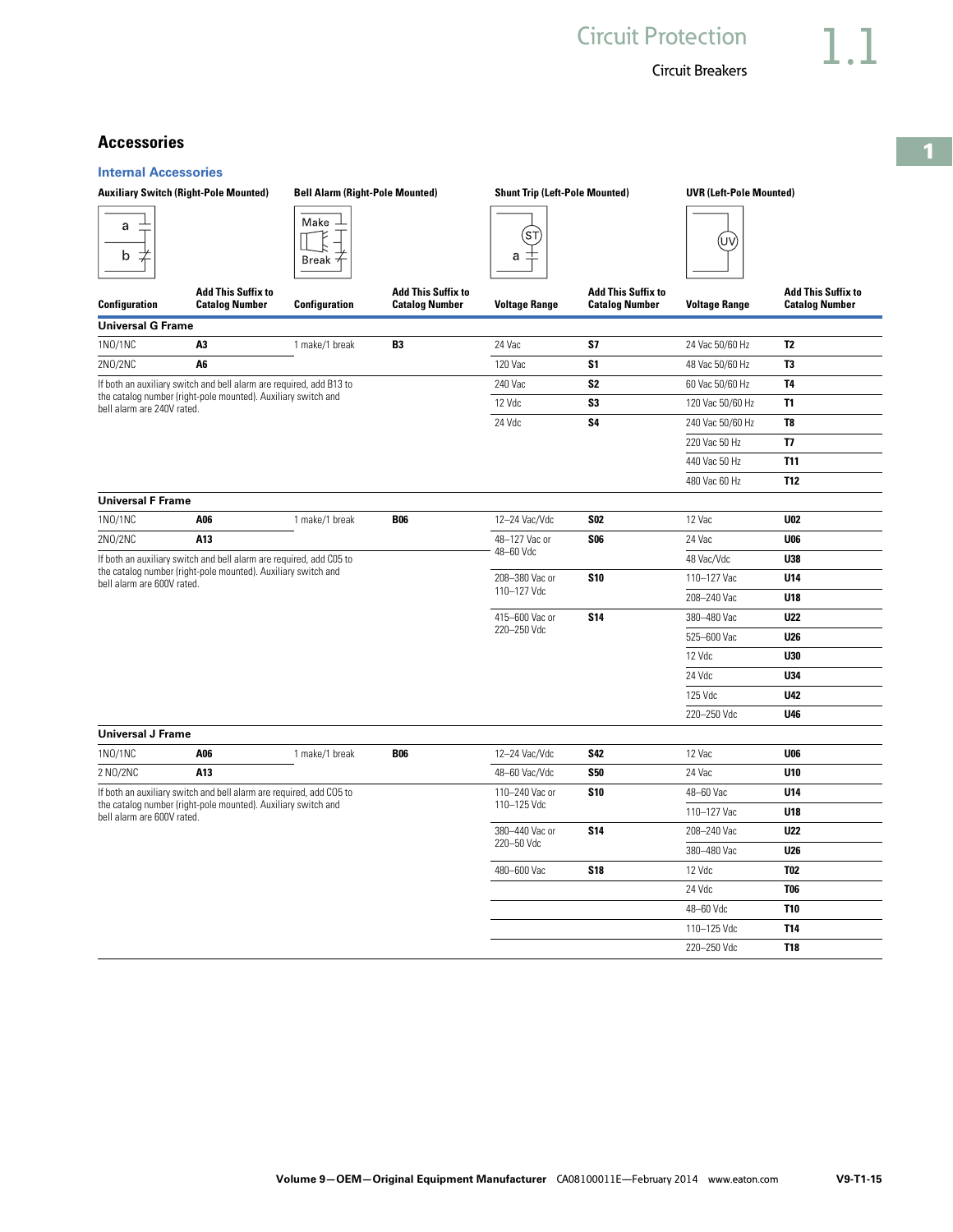#### **Internal Accessories, continued**

|                            | <b>Auxiliary Switch (Right-Pole Mounted)</b>                        | <b>Bell Alarm (Right-Pole Mounted)</b> |                                                    | <b>Shunt Trip (Left-Pole Mounted)</b> |                                                    | <b>UVR (Left-Pole Mounted)</b> |                                                    |
|----------------------------|---------------------------------------------------------------------|----------------------------------------|----------------------------------------------------|---------------------------------------|----------------------------------------------------|--------------------------------|----------------------------------------------------|
| a<br>b<br>≭                |                                                                     | Make<br><b>Break</b>                   |                                                    | ŚΤ,<br>士<br>а                         |                                                    | (UV                            |                                                    |
| <b>Configuration</b>       | <b>Add This Suffix to</b><br><b>Catalog Number</b>                  | <b>Configuration</b>                   | <b>Add This Suffix to</b><br><b>Catalog Number</b> | <b>Voltage Range</b>                  | <b>Add This Suffix to</b><br><b>Catalog Number</b> | <b>Voltage Range</b>           | <b>Add This Suffix to</b><br><b>Catalog Number</b> |
| <b>Universal K Frame</b>   |                                                                     |                                        |                                                    |                                       |                                                    |                                |                                                    |
| 1N0/1NC                    | A06                                                                 | 1 make/1 break                         | <b>B06</b>                                         | 12-24 Vac/Vdc                         | <b>S42</b>                                         | 12 Vac                         | <b>U06</b>                                         |
| 2N0/2NC                    | A13                                                                 |                                        |                                                    | 48-60 Vac/Vdc                         | <b>S50</b>                                         | 24 Vac                         | U <sub>10</sub>                                    |
|                            | If both an auxiliary switch and bell alarm are required, add CO5 to |                                        |                                                    | 110-240 Vac or                        | <b>S10</b>                                         | 48-60 Vac                      | U14                                                |
| bell alarm are 600V rated. | the catalog number (right-pole mounted). Auxiliary switch and       |                                        |                                                    | 110-125 Vdc                           |                                                    | 110-127 Vac                    | U18                                                |
|                            |                                                                     |                                        |                                                    | 380-440 Vac or<br><b>S14</b>          | 208-240 Vac                                        | <b>U22</b>                     |                                                    |
|                            |                                                                     |                                        |                                                    | 220-250 Vdc                           |                                                    | 380-480 Vac                    | <b>U26</b>                                         |
|                            |                                                                     |                                        |                                                    | 480-600 Vac                           | <b>S18</b>                                         | 12 Vdc                         | <b>T02</b>                                         |
|                            |                                                                     |                                        |                                                    |                                       |                                                    | 24 Vdc                         | <b>T06</b>                                         |
|                            |                                                                     |                                        |                                                    |                                       |                                                    | 48-60 Vdc                      | <b>T10</b>                                         |
|                            |                                                                     |                                        |                                                    |                                       |                                                    | 110-125 Vdc                    | <b>T14</b>                                         |
|                            |                                                                     |                                        |                                                    |                                       |                                                    | 220-250 Vdc                    | <b>T18</b>                                         |
| <b>Universal L Frame</b>   |                                                                     |                                        |                                                    |                                       |                                                    |                                |                                                    |
| 1N0/1NC                    | A06                                                                 | 1 make/1 break                         | <b>B06</b>                                         | 12-24 Vac/Vdc                         | <b>S02</b>                                         | 12 Vac                         | <b>U06</b>                                         |
| 2N0/2NC                    | A13                                                                 |                                        |                                                    | 48-60 Vdc                             | <b>SO6</b>                                         | 24 Vac                         | U <sub>10</sub>                                    |
|                            | If both an auxiliary switch and bell alarm are required, add CO5 to |                                        |                                                    | 48-60 Vac                             | <b>S86</b>                                         | 48-60 Vac                      | U <sub>14</sub>                                    |
|                            | the catalog number (right-pole mounted). Auxiliary switch and       |                                        |                                                    | $110 - 240$ Vac                       | \$10                                               | 110-127 Vac                    | 1118                                               |

bell alarm are 600V rated. 110–240 Vac **S10** 110–127 Vac **U18** 110–125 Vdc **S42** 208–240 Vac **U22** 380–440 Vac or 220–250 Vdc **S14** 380–480 Vac **U26** 12 Vdc **T02** 480–600 Vac **S18** 24 Vdc **T06** 48–60 Vdc **T10** 110–125 Vdc **T14** 220–250 Vdc **T18**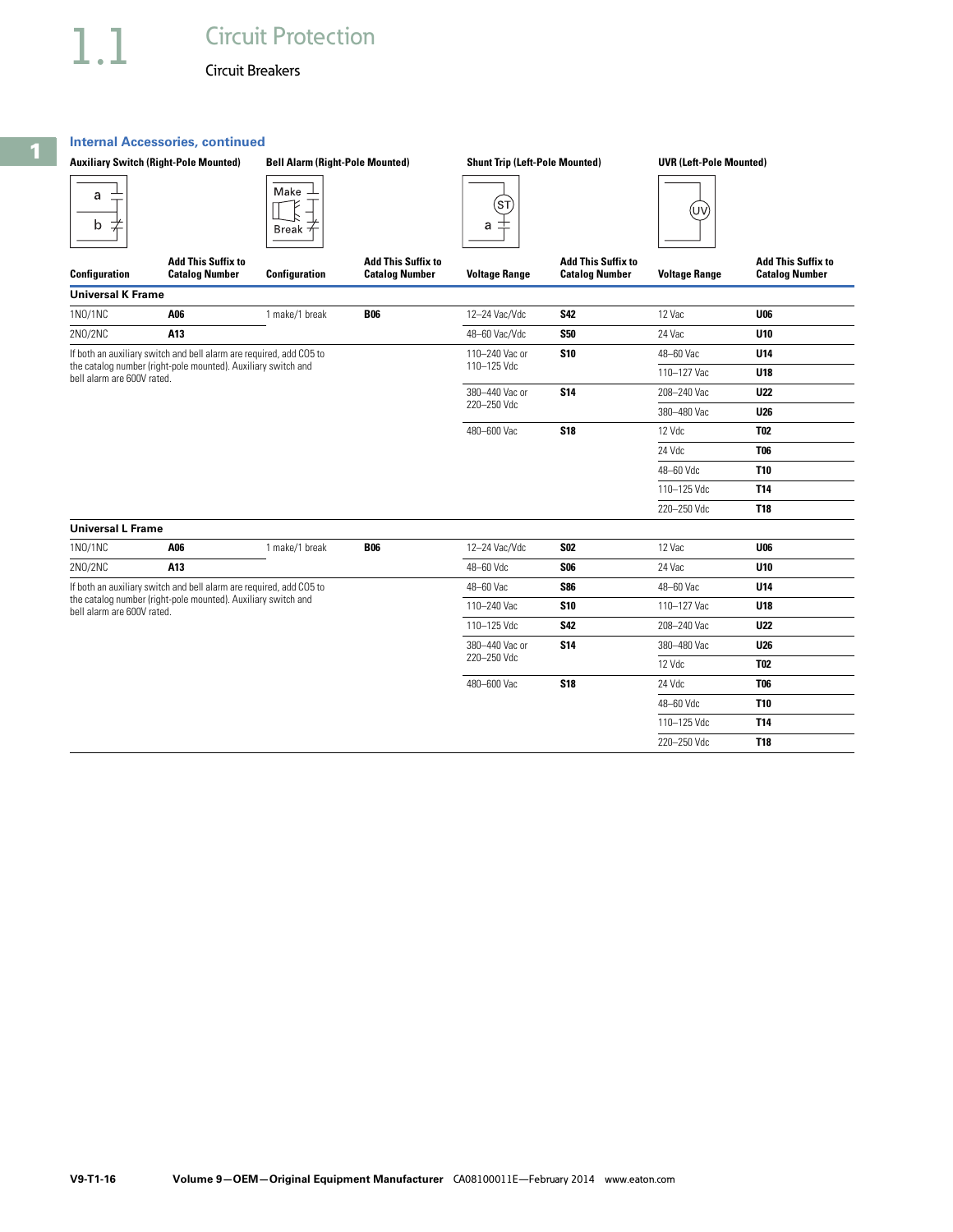#### **Handle Mechanisms Handle Mechanisms**

**Type 1/12 Universal Rotary Ordering Information** <sup>1</sup>



 $22020$ 

| <b>Shaft Length</b><br>in Inches (mm) | Handle<br>Color | <b>Complete</b><br><b>Catalog Number</b> | <b>Flange Flex Shaft</b><br>Type 1, 3R, 12 Versions |
|---------------------------------------|-----------------|------------------------------------------|-----------------------------------------------------|
| <b>Universal G Frame</b>              |                 |                                          |                                                     |
| 6(152.4)                              | Black           | <b>GHMVD06B</b>                          | 3-ft length; order FOS03C                           |
| 12 (304.8)                            | Black           | GHMVD12B                                 | 4-ft length; order FOS04C                           |
| 6(152.4)                              | Red             | <b>GHMVD06R</b>                          | 5-ft length; order FOSO5C                           |
| 12 (304.8)                            | Red             | <b>GHMVD12R</b>                          | 6-ft length; order FOSO6C                           |
| <b>Universal F Frame</b>              |                 |                                          |                                                     |
| 6(152.4)                              | Black           | <b>FHMVD06B</b>                          | 3-ft length; order F1S03C                           |
| 12 (304.8)                            | Black           | <b>FHMVD12B</b>                          | 4-ft length; order F1S04C                           |
| 6(152.4)                              | Red             | <b>FHMVD06R</b>                          | 5-ft length; order <b>F1S05C</b>                    |
| 12 (304.8)                            | Red             | <b>FHMVD12R</b>                          | 6-ft length; order F1S06C                           |
|                                       |                 |                                          | 7-ft length; order F1S07C                           |
|                                       |                 |                                          | 8-ft length; order F1S08C                           |
|                                       |                 |                                          | 9-ft length; order F1S09C                           |
|                                       |                 |                                          | 10-ft length; order F1S10C                          |
| <b>Universal J Frame</b>              |                 |                                          |                                                     |
| 6(152.4)                              | Black           | JHMVD06B                                 | 3-ft length; order F2S03C                           |
| 12 (304.8)                            | Black           | JHMVD12B                                 | 4-ft length; order F2S04C                           |
| 6(152.4)                              | Red             | <b>JHMVD06R</b>                          | 5-ft length; order F2S05C                           |
| 12 (304.8)                            | Red             | JHMVD12R                                 | 6-ft length; order F2S06C                           |
|                                       |                 |                                          | 7-ft length; order F2S07C                           |
|                                       |                 |                                          | 8-ft length; order F2S08C                           |
|                                       |                 |                                          | 9-ft length; order F2S09C                           |
|                                       |                 |                                          | 10-ft length; order F2S10C                          |
| <b>Universal K Frame</b>              |                 |                                          |                                                     |
| 6(152.4)                              | Black           | KHMVD06B                                 | 3-ft length; order F3S03C                           |
| 12 (304.8)                            | Black           | KHMVD12B                                 | 4-ft length; order F3S04C                           |
| 6(152.4)                              | Red             | <b>KHMVD06R</b>                          | 5-ft length; order F3S05C                           |
| 12 (304.8)                            | Red             | KHMVD12R                                 | 6-ft length; order F3S06C                           |
|                                       |                 |                                          | 7-ft length; order F3S07C                           |
|                                       |                 |                                          | 8-ft length; order F3S08C                           |
|                                       |                 |                                          | 9-ft length; order F3S09C                           |
|                                       |                 |                                          | 10-ft length; order <b>F3S10C</b>                   |

#### *Note*

 $0$  Only available as complete handle mechanism. Parts not sold separately.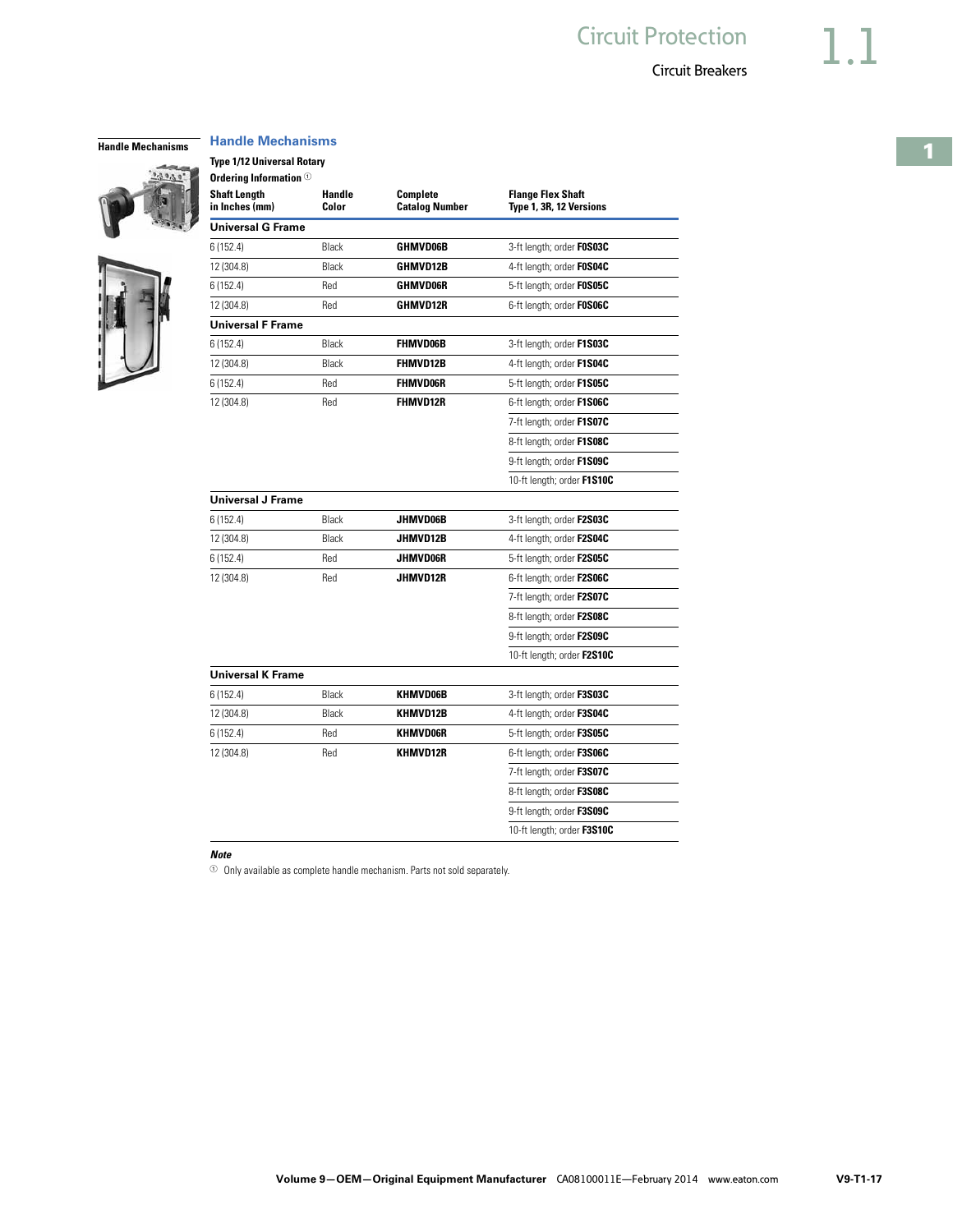# **Terminals and Termination Accessory Devices**

| <b>Terminal/Terminat</b><br><b>Devices</b> |
|--------------------------------------------|
|                                            |

| tion | <b>Universal G Frame</b>                 |                            |                                                |                 |
|------|------------------------------------------|----------------------------|------------------------------------------------|-----------------|
|      | <b>Terminals (Included with Breaker)</b> |                            | <b>Optional Multiwire Lugs (Load End Only)</b> |                 |
|      | 15-20 A                                  | 25-100A                    | <b>Three-Hole Version Six-Hole Version</b>     |                 |
|      | 14-2 AWG Cu/AI                           | 10-1/0 AWG Cu/AI           | $(3) 14 - 2$ AWG                               | (6) 14-6 AWG    |
|      | 2.5-4 mm <sup>2</sup> Cu/Al              | 4-50 mm <sup>2</sup> Cu/AI | Order 3TA100G3K                                | Order 3TA100G6K |



|               | <b>Universal F Frame</b>                 |                 |                                                |
|---------------|------------------------------------------|-----------------|------------------------------------------------|
|               | <b>Terminals (Included with Breaker)</b> |                 | <b>Optional Multiwire Lugs (Load End Only)</b> |
| $\sim$ $\sim$ | <b>OF 4008</b>                           | <b>440 00FA</b> |                                                |

| $10-20A$                    | 25-100A                      | 110-225A                    | <b>Three-Hole Version</b> | Six-Hole Version |  |
|-----------------------------|------------------------------|-----------------------------|---------------------------|------------------|--|
| 14-10 AWG Cu/AI             | 14-1/0 AWG Cu/AI             | 4–4/0 AWG Cu/AI             | (3) 14-2 AWG              | (6) 14-6 AWG     |  |
| 2.5–4 mm <sup>2</sup> Cu/Al | 2.5-50 mm <sup>2</sup> Cu/AI | 25-95 mm <sup>2</sup> Cu/AI | Order 3TA150F3K           | Order 3TA150F6K  |  |

#### **Universal J Frame**

| <b>Terminals (Included with Breaker)</b> | <b>Optional Multiwire Lugs (Load End Only)</b> |                  |  |
|------------------------------------------|------------------------------------------------|------------------|--|
| 70–250A                                  | Three-Hole Version                             | Six-Hole Version |  |
| 4-350 kcmil AWG Cu/Al                    | (3) 14-2 AWG                                   | (6) 14-6 AWG     |  |
| 25-150 mm <sup>2</sup> Cu/Al             | Order 3TA250J3K                                | Order 3TA250J6K  |  |

#### **Universal K Frame**

| <b>Terminals (Included with Breaker)</b> |                              | <b>Optional Multiwire Lugs (Load End Only)</b> |                         |  |
|------------------------------------------|------------------------------|------------------------------------------------|-------------------------|--|
| 400A<br>300-350A                         |                              | <b>Three-Hole Version</b>                      | <b>Six-Hole Version</b> |  |
| 250-500 kcmil AWG Cu/AI                  | 3/0-200 (2) AWG Cu/AI        | $(3) 12 - 2/0$ AWG                             | (6) 14-2/0 AWG          |  |
| 120-240 mm <sup>2</sup> Cu/Al            | 95-120 mm <sup>2</sup> Cu/AI | Order 3TA400K3K                                | Order 3TA400K6K         |  |

#### **Universal L Frame**

| <b>Terminals (Included with Breaker)</b> |                               | <b>Optional Multiwire Lugs (Load End Only)</b> |  |  |
|------------------------------------------|-------------------------------|------------------------------------------------|--|--|
| 500A                                     | 600A                          | <b>Three-Hole Version Six-Hole Version</b>     |  |  |
| (2) 250-300 kcmil Cu/Al                  | (2) 400-500 kcmil Cu/Al       |                                                |  |  |
| 120-150 mm <sup>2</sup> Cu/Al            | 185-250 mm <sup>2</sup> Cu/Al |                                                |  |  |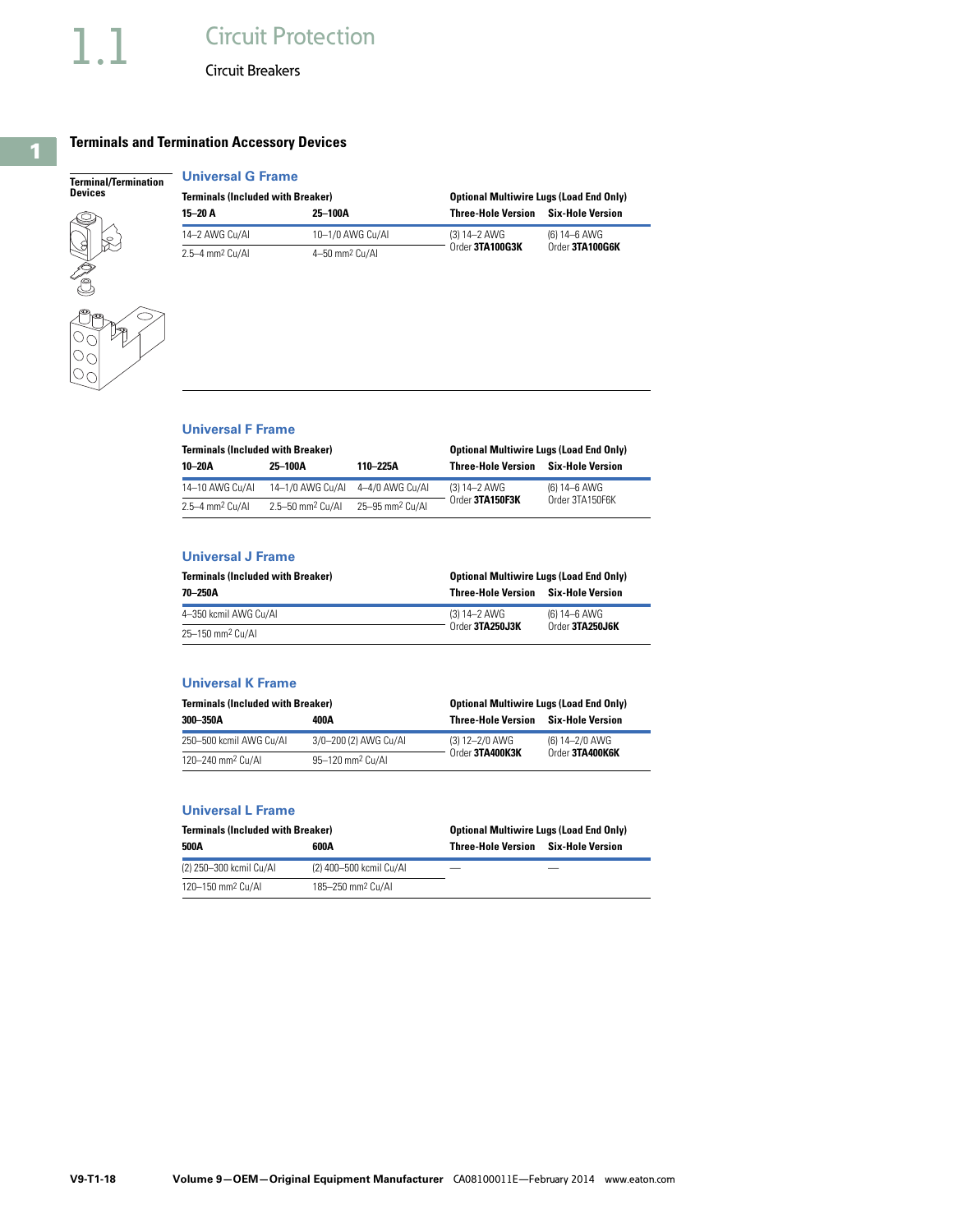<span id="page-18-0"></span>**QUICKLAG Type QC Miniature Circuit Breakers—Cable-In/Cable-Out Type QC Features**



For Cable-In/Cable-Out Panel Mount Applications

- Single-, two-, three- and four-pole options
- Built and listed to UL 489
- All products UL and CSA listed
- All products 10-100A are HACR rated

### **Catalog Number Selection**

#### **QUICKLAG Type QC Miniature Circuit Breakers—Cable-In/Cable-Out Type QC**

**Type QC Miniature Circuit Breakers** 



# **Product Selection**

#### **QUICKLAG Type QC 10,000 Ampere I.C. Thermal-Magnetic Breakers**

**Note:** For non-automatic switches, see Volume 4—Circuit Protection, CA08100005E, Tab 1.

| <b>Continuous Ampere</b><br>Rating at 40°C | Single-Pole, 120/240 Vac<br><b>Catalog Number</b> | Two-Pole, 120/240 Vac<br><b>Catalog Number</b> | Three-Pole, 240 Vac<br><b>Catalog Number</b> |
|--------------------------------------------|---------------------------------------------------|------------------------------------------------|----------------------------------------------|
| 10                                         | <b>QC1010</b>                                     | QC2010                                         |                                              |
| 15                                         | 00101500                                          | <b>QC2015</b>                                  | <b>QC3015H</b>                               |
| 20                                         | $0C1020$ 02                                       | QC2020                                         | <b>QC3020H</b>                               |
| 30                                         | <b>QC1030</b>                                     | QC2030                                         | <b>QC3030H</b>                               |
| 40                                         | <b>QC1040</b>                                     | <b>QC2040</b>                                  | <b>OC3040H</b>                               |
| 50                                         | <b>0C1050</b>                                     | QC2050                                         | <b>QC3050H</b>                               |
| 60                                         |                                                   | QC2060                                         | <b>QC3060H</b>                               |
| 70                                         |                                                   | <b>QC2070</b>                                  | <b>QC3070H</b>                               |
| 100                                        | <b>QC1100</b>                                     | <b>QC2100</b>                                  | <b>QC3100H</b>                               |

#### *Notes*

 $\odot$  Switching duty rated for 120 Vac fluorescent light applications only.

<sup>2</sup> For special low-magnetic breaker, order QC1015L1 or QC1020L1.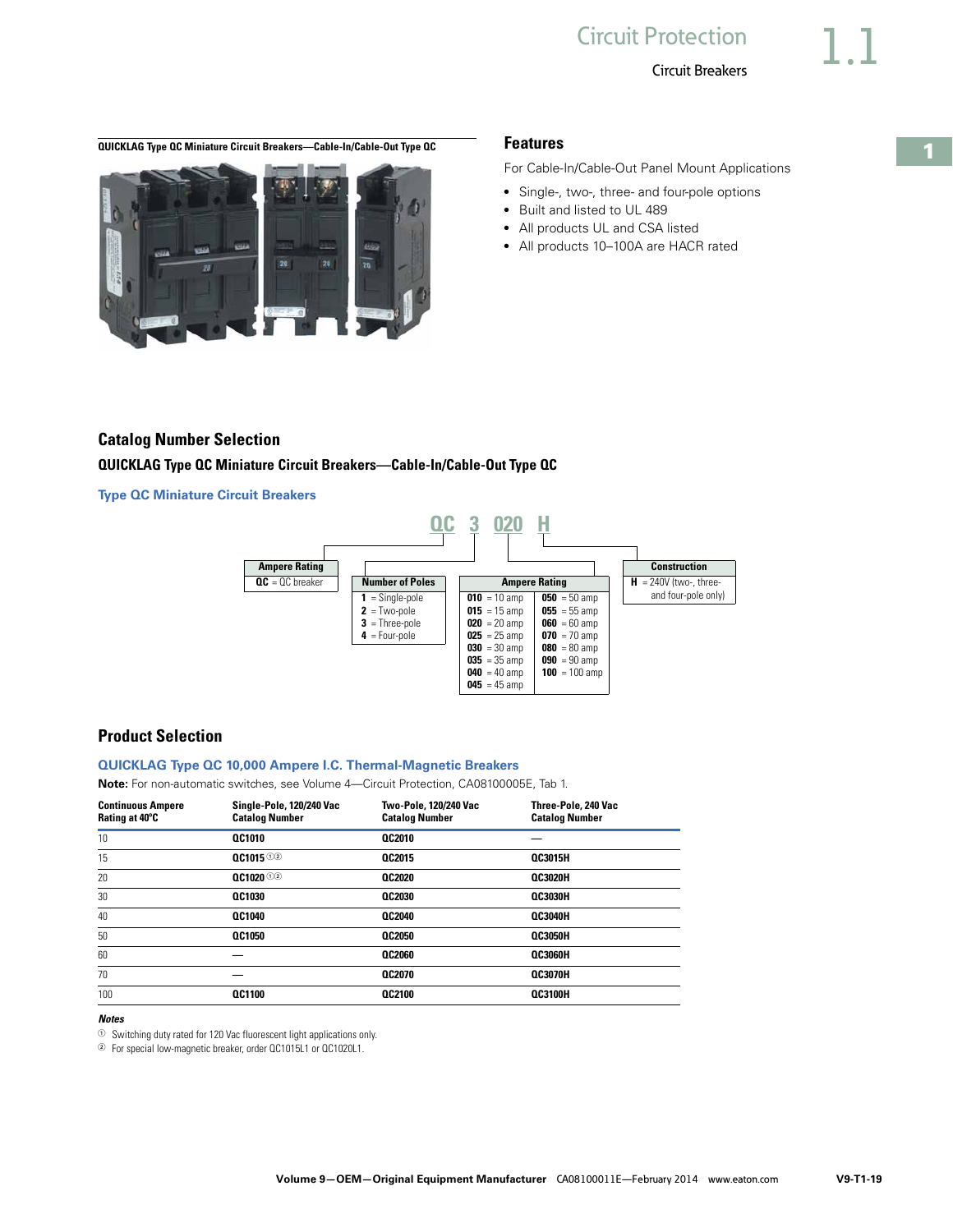### **QUICKLAG Type QC Miniature Circuit Breakers—Cable-In/Cable-Out Type QCD Features**



For Cable-In/Cable-Out DIN rail Mount HVAC Applications

- Single-, two- and three-pole options
- Modular construction
- DIN mounted (symmetrical rail 35 in x 7.5 in DIN/EN 50 022)
- Flexible power feed connection: wire size, position
- Same breaker size for entire rating range
- Field-mountable accessories: finger-shroud proof, quick connect terminals, jumper units

#### **Catalog Number Selection**

#### **QUICKLAG Type QC Miniature Circuit Breakers—Cable-In/Cable-Out Type QCD**



#### **Product Selection**

#### **QUICKLAG Type QCD 10,000 Ampere I.C. Thermal-Magnetic Breakers**

| <b>Continuous Ampere</b><br>Rating at 40°C | Single-Pole, 120/240 Vac<br><b>Catalog Number</b> | Two-Pole, 120/240 Vac<br><b>Catalog Number</b> | Three-Pole, 240 Vac<br><b>Catalog Number</b> |
|--------------------------------------------|---------------------------------------------------|------------------------------------------------|----------------------------------------------|
| 10                                         | <b>OCD1010</b>                                    | <b>QCD2010</b>                                 |                                              |
| 15                                         | <b>OCD1015</b>                                    | <b>OCD2015</b>                                 | <b>OCD3015H</b>                              |
| 20                                         | <b>OCD1020</b>                                    | <b>QCD2020</b>                                 | <b>QCD3020H</b>                              |
| 30                                         | <b>QCD1030</b>                                    | <b>QCD2030</b>                                 | OCD3030H                                     |
| 40                                         | <b>QCD1040</b>                                    | <b>QCD2040</b>                                 | OCD3040H                                     |
| 50                                         | <b>OCD1050</b>                                    | <b>QCD2050</b>                                 | OCD3050H                                     |
| 60                                         | <b>QCD1060</b>                                    | <b>QCD2060</b>                                 | OCD3060H                                     |
| 70                                         |                                                   | <b>QCD2070</b>                                 | OCD3070H                                     |
| 100                                        |                                                   | <b>QCD2100</b>                                 | OCD3100H                                     |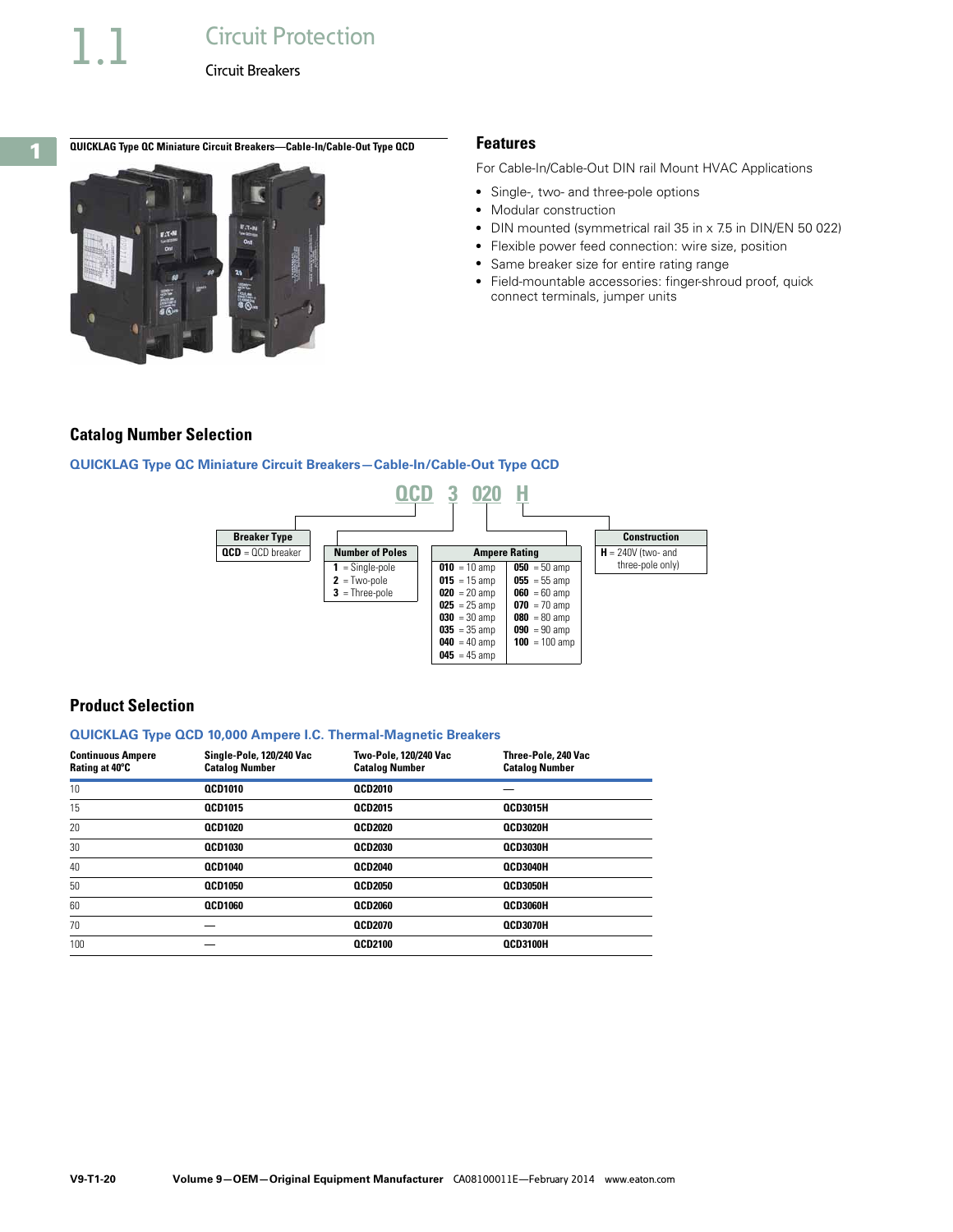**QUICKLAG Type QC Miniature Circuit Breakers—Cable-In/Cable-Out 1/2-Inch Wide Types QCR, QCF**



#### **Features**

When Space is at a Premium

- QCR: For DIN rail mount cable-in/cable-out applications
- QCF: For front-mount through-the-door cable-in/cable-out applications
- 1/2 in (12.7 mm) wide per pole
- Three-position handle: ON, tripped (center), OFF
- Thermal-magnetic protection
- Single-, two- and three-pole
- 10 kAIC at 120/240 Vac, 10–60A
- 10 kAIC at 240 Vac, 10-30A

### **Catalog Number Selection**

#### **QUICKLAG Type QC Miniature Circuit Breakers—Cable-In/Cable-Out 1/2-Inch Wide Types QCR, QCF**



# **Product Selection**

| <b>Continuous</b><br><b>Ampere Rating</b><br>at 40°C | <b>Single-Pole</b><br>120/240 Vac<br><b>Catalog Number</b> | <b>Two-Pole</b><br>120/240 Vac<br><b>Catalog Number</b> | <b>Three-Pole</b><br><b>240 Vac</b><br><b>Catalog Number</b> | <b>Continuous</b><br><b>Ampere Rating</b><br>at 40°C | Single-Pole<br>120/240 Vac<br><b>Catalog Number</b> | <b>Two-Pole</b><br>120/240 Vac<br><b>Catalog Number</b> | <b>Three-Pol</b><br><b>240 Vac</b><br><b>Catalog N</b> |
|------------------------------------------------------|------------------------------------------------------------|---------------------------------------------------------|--------------------------------------------------------------|------------------------------------------------------|-----------------------------------------------------|---------------------------------------------------------|--------------------------------------------------------|
| 10                                                   | <b>QCR1010</b>                                             | <b>QCR2010</b>                                          |                                                              | 10                                                   | <b>QCF1010</b>                                      | <b>QCF2010</b>                                          |                                                        |
|                                                      | OCR1010T                                                   | QCR2010T                                                |                                                              |                                                      | QCF1010T                                            | <b>OCF2010T</b>                                         |                                                        |
| 15                                                   | <b>OCR1015</b>                                             | <b>QCR2015</b>                                          | <b>QCR3015H</b>                                              | 15                                                   | <b>QCF1015 ®</b>                                    | <b>QCF2015</b>                                          | <b>QCF3015H</b>                                        |
|                                                      | <b>QCR1015T ®</b>                                          | <b>OCR2015T</b>                                         | QCR3015HT                                                    |                                                      |                                                     |                                                         | <b>QCF3015H</b>                                        |
| 20                                                   | <b>QCR1020</b>                                             | <b>QCR2020</b>                                          | OCR3020H                                                     | 20                                                   | <b>OCF1020</b>                                      | <b>OCF2020</b>                                          | <b>QCF3020H</b>                                        |
|                                                      | <b>QCR1020T ®</b>                                          | <b>QCR2020T</b>                                         | <b>QCR3020HT</b>                                             |                                                      |                                                     |                                                         | <b>QCF3020H</b>                                        |
| 25                                                   | <b>OCR1025</b>                                             | <b>OCR2025</b>                                          | <b>OCR3025H</b>                                              | 25                                                   | <b>QCF1025</b>                                      | <b>OCF2025</b>                                          | <b>OCF3025H</b>                                        |
|                                                      |                                                            |                                                         | QCR3025HT                                                    |                                                      |                                                     |                                                         | <b>OCF3025H</b>                                        |
| 30                                                   | <b>QCR1030</b>                                             | <b>QCR2030</b>                                          | <b>QCR3030H</b>                                              | 30                                                   | <b>QCF1030</b>                                      | <b>QCF2030</b>                                          | <b>QCF3030H</b>                                        |
|                                                      |                                                            |                                                         | OCR3030HT                                                    |                                                      |                                                     |                                                         | <b>QCF3030H</b>                                        |
| 35                                                   | <b>QCR1035</b>                                             | <b>QCR2035</b>                                          |                                                              | 40                                                   | <b>QCF1040</b>                                      | <b>QCF2040</b>                                          |                                                        |
| 40                                                   | <b>QCR1040</b>                                             | <b>QCR2040</b>                                          |                                                              | 50                                                   | <b>QCF1050</b>                                      | <b>QCF2050</b>                                          |                                                        |
| 45                                                   | <b>QCR1045</b>                                             | <b>QCR2045</b>                                          |                                                              | 60 <sup>6</sup>                                      | <b>QCF1060</b>                                      | <b>QCF2060</b>                                          |                                                        |
| 50                                                   | <b>QCR1050</b>                                             | <b>QCR2050</b>                                          |                                                              |                                                      |                                                     |                                                         |                                                        |
| 55                                                   | <b>QCR1055</b>                                             |                                                         |                                                              |                                                      |                                                     |                                                         |                                                        |
| 60 <sup>6</sup>                                      | <b>QCR1060</b>                                             | <b>QCR2060</b>                                          |                                                              |                                                      |                                                     |                                                         |                                                        |
|                                                      |                                                            |                                                         |                                                              |                                                      |                                                     |                                                         |                                                        |

#### **QUICKLAG Type QCR Breakers 10 kAIC**  $\qquad \qquad \qquad \qquad$  **QUICKLAG Type QCF Breakers 10 kAIC Interrupting Ratings**  $\circledcirc$ **Interrupting Ratings**  $023$

| Sinale-Pole<br>120/240 Vac<br>Catalog Number | Two-Pole<br>120/240 Vac<br><b>Catalog Number</b> | Three-Pole<br>240 Vac<br><b>Catalog Number</b> | <b>Continuous</b><br><b>Ampere Rating</b><br>at 40°C | <b>Single-Pole</b><br>120/240 Vac<br><b>Catalog Number</b> | <b>Two-Pole</b><br>120/240 Vac<br><b>Catalog Number</b> | <b>Three-Pole</b><br>240 Vac<br><b>Catalog Number</b> |
|----------------------------------------------|--------------------------------------------------|------------------------------------------------|------------------------------------------------------|------------------------------------------------------------|---------------------------------------------------------|-------------------------------------------------------|
| <b>OCR1010</b>                               | <b>OCR2010</b>                                   |                                                | 10                                                   | <b>OCF1010</b>                                             | <b>QCF2010</b>                                          |                                                       |
| OCR1010T                                     | <b>OCR2010T</b>                                  |                                                |                                                      | OCF1010T                                                   | <b>OCF2010T</b>                                         |                                                       |
| <b>QCR1015 ®</b>                             | <b>OCR2015</b>                                   | <b>QCR3015H</b>                                | 15                                                   | <b>QCF1015 ®</b>                                           | <b>QCF2015</b>                                          | <b>QCF3015H</b>                                       |
| <b>OCR1015T ®</b>                            | <b>OCR2015T</b>                                  | OCR3015HT                                      |                                                      |                                                            |                                                         | <b>OCF3015HT</b>                                      |
| <b>OCR1020 ®</b>                             | <b>OCR2020</b>                                   | <b>QCR3020H</b>                                | 20                                                   | <b>QCF1020 ®</b>                                           | <b>QCF2020</b>                                          | QCF3020H                                              |
| <b>OCR1020T ®</b>                            | <b>OCR2020T</b>                                  | <b>OCR3020HT</b>                               |                                                      |                                                            |                                                         | QCF3020HT                                             |
| <b>QCR1025</b>                               | <b>OCR2025</b>                                   | <b>QCR3025H</b>                                | 25                                                   | <b>OCF1025</b>                                             | <b>QCF2025</b>                                          | <b>QCF3025H</b>                                       |
|                                              |                                                  | OCR3025HT                                      |                                                      |                                                            |                                                         | OCF3025HT                                             |
| <b>OCR1030</b>                               | <b>OCR2030</b>                                   | <b>QCR3030H</b>                                | 30                                                   | <b>OCF1030</b>                                             | <b>QCF2030</b>                                          | QCF3030H                                              |
|                                              |                                                  | OCR3030HT                                      |                                                      |                                                            |                                                         | OCF3030HT                                             |
| <b>QCR1035</b>                               | <b>OCR2035</b>                                   |                                                | 40                                                   | <b>OCF1040</b>                                             | <b>QCF2040</b>                                          |                                                       |
| <b>QCR1040</b>                               | <b>OCR2040</b>                                   |                                                | 50                                                   | <b>OCF1050</b>                                             | <b>QCF2050</b>                                          |                                                       |
| <b>OCR1045</b>                               | <b>OCR2045</b>                                   |                                                | 60 <sup>6</sup>                                      | <b>OCF1060</b>                                             | <b>QCF2060</b>                                          |                                                       |

#### *Notes*

 $\odot$  Standard breaker terminals are box type lugs.

<sup>2</sup> Breakers with "T" catalog number suffix are suitable for line and load side ring terminal connection (#10-32 plus/minus terminal screw provided).

<sup>3</sup> Breakers with "P" catalog number suffix are suitable for terminating two 10 AWG quick-connect type terminals per phase on breaker load side.

<sup>4</sup> Breakers with shunt trip (extra pole required on breaker right-hand side) are available on single-, two- and three-pole.

<sup>5</sup> All 15 and 20A single-pole breakers are SWD (switching duty) rated for fluorescent lighting applications.

<sup>6</sup> 60/75°C Cu/Al wire on all ratings except 60A, which requires Cu only conductor.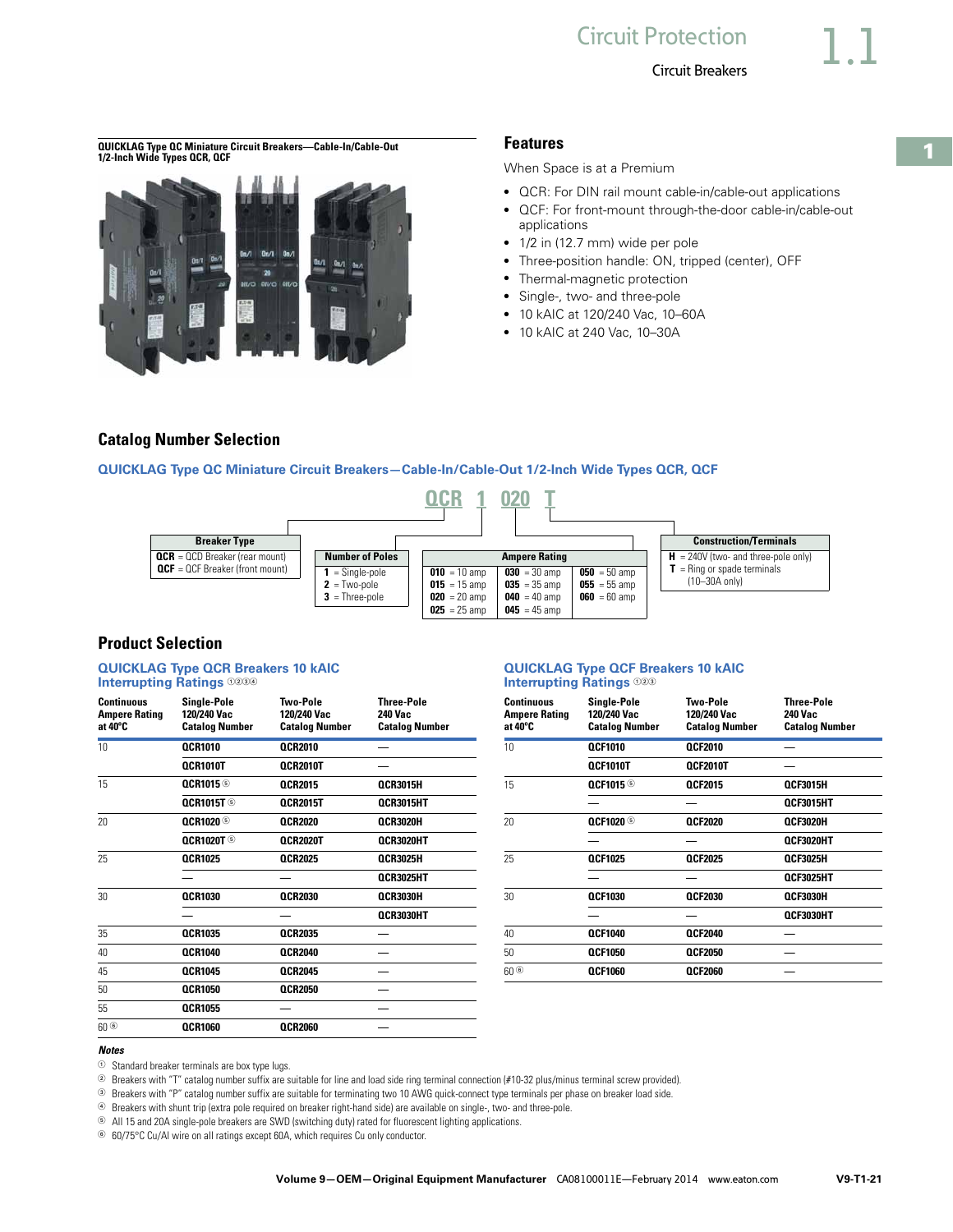# **Circuit Protection**

Circuit Breakers

### **Accessories**

# **Type QCR and QCF**

| <b>Description</b>                                                                                                                                                      | <b>Catalog Number</b> |
|-------------------------------------------------------------------------------------------------------------------------------------------------------------------------|-----------------------|
| Steel mounting clip mounts QCR breaker if individual mounting is required. Quantity two<br>required for single- and two-pole and four required for three-pole breakers. | <b>OCRMTGFT</b>       |
| Removable padlock device for single-pole QCR or QCF breaker.                                                                                                            | <b>OCRFPL1P</b>       |
| Removable padlock device for multi-pole QCR or QCF breaker.                                                                                                             | <b>OCRFPLMP</b>       |
| Padlock bracket assembly for QCR or QCF single- or multi-pole breakers (OFF only).                                                                                      | OCRFLOFF              |
| Padlock bracket for QCR, lock-off only.                                                                                                                                 | <b>OCRPLOFF</b>       |
| QUICKLAG Type C Spacer                                                                                                                                                  | <b>OCRSPACER</b>      |

# **QUICKLAG Type C Spacer**



**QCR and QCF Ring or Spade Lug Terminals**

QCR and QCF ring or spade lug terminals (10–30A ratings only). Factory installed line and load side terminals each equipped with a #10-32 screw suitable for terminating one 10 AWG wire **Suffix "T"** with insulated ring or spade type terminal as shown.



**1**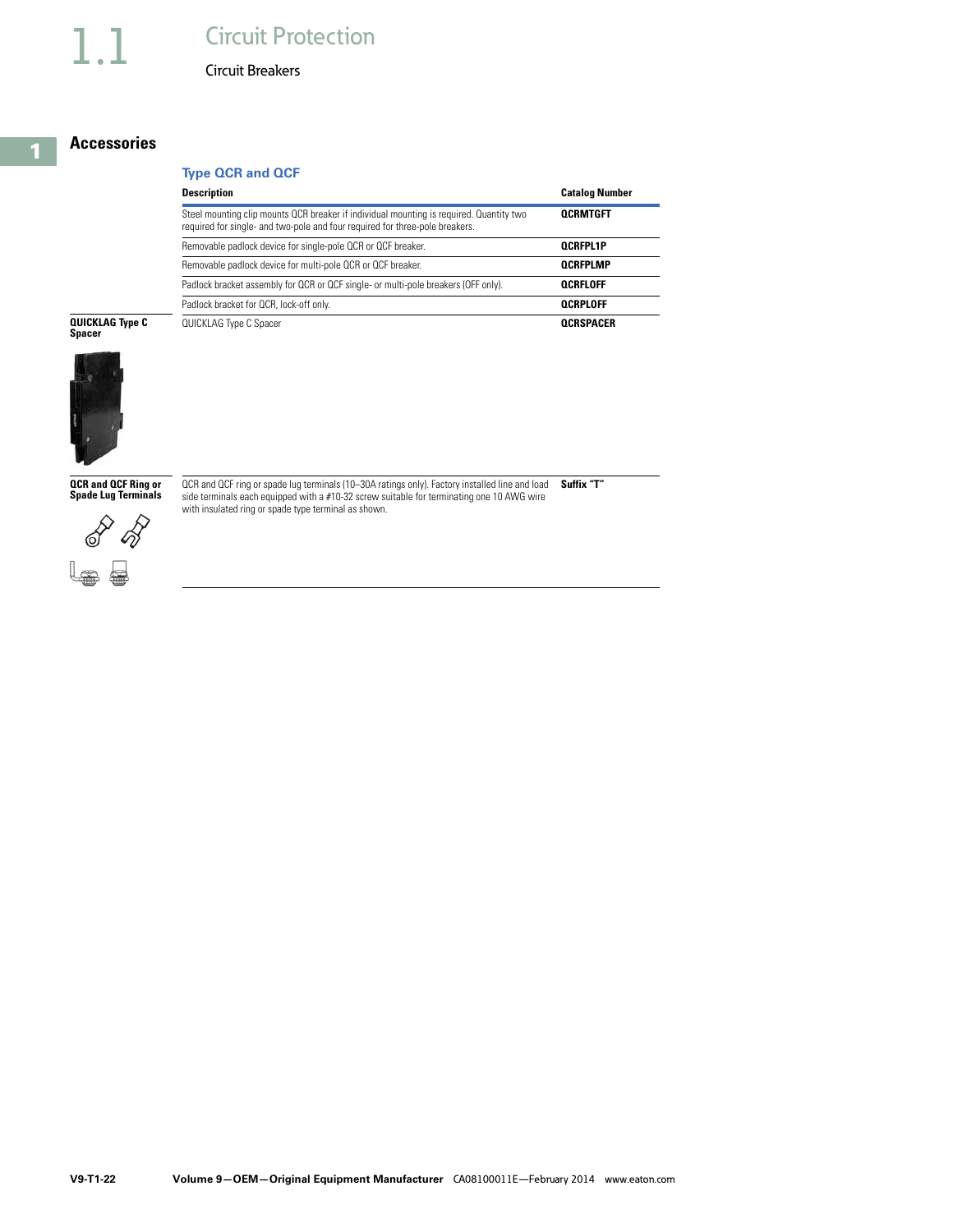**QUICKLAG Type QC Miniature Circuit Breakers—Cable-In/Cable-Out 1/2-Inch Wide Types QCGF, QCGFEP**



### **Features**

For Cable-In/Cable-Out Panel-Mount Applications

- QUICKLAG ground fault circuit breakers, Class A GFCI:
- Built and tested to UL 943
- 5 mA trip sensitivity
- QUICKLAG ground fault equipment protectors:
	- Built and tested to UL 1053
	- 30 mA trip sensitivity
- All products UL and CSA listed

### **Catalog Number Selection**

**QUICKLAG Type QC Miniature Circuit Breakers— Cable-In/Cable-Out Ground Fault and Equipment Protector Types QCGF, QCGFEP**



# **Product Selection**

#### **Types QCGF and QCGFEP Thermal-Magnetic Breakers**

| <b>Continuous Ampere</b><br>Rating at 40°C | Single-Pole, 120/240 Vac<br><b>Catalog Number</b>                                               | Two-Pole, 120/240 Vac<br><b>Catalog Number</b> |
|--------------------------------------------|-------------------------------------------------------------------------------------------------|------------------------------------------------|
|                                            | <b>Ground Fault Circuit Breakers-5 mA Sensitivity</b><br>QUICKLAG Type: QCGF 10,000 Ampere I.C. |                                                |
| 15                                         | <b>OCGF1015</b>                                                                                 | <b>OCGF2015</b>                                |
| 20                                         | OCGF1020                                                                                        | OCGF2020                                       |
| 30                                         | <b>OCGF1030</b>                                                                                 | OCGF2030                                       |
| 40                                         | QCGF1040                                                                                        | QCGF2040                                       |
| 50                                         |                                                                                                 | <b>OCGF2050</b>                                |
|                                            | Ground Fault Equipment Protectors-30 mA Sensitivity<br>QUICKLAG Type: QCGFEP 10,000 Ampere I.C. |                                                |
| 15                                         | OCGFEP1015                                                                                      | OCGFEP2015                                     |
| 20                                         | OCGFEP1020                                                                                      | OCGFEP2020                                     |
| 30                                         | OCGFEP1030                                                                                      | OCGFEP2030                                     |
| 40                                         | OCGFEP1040                                                                                      | OCGFEP2040                                     |
| 50                                         |                                                                                                 | OCGFEP2050                                     |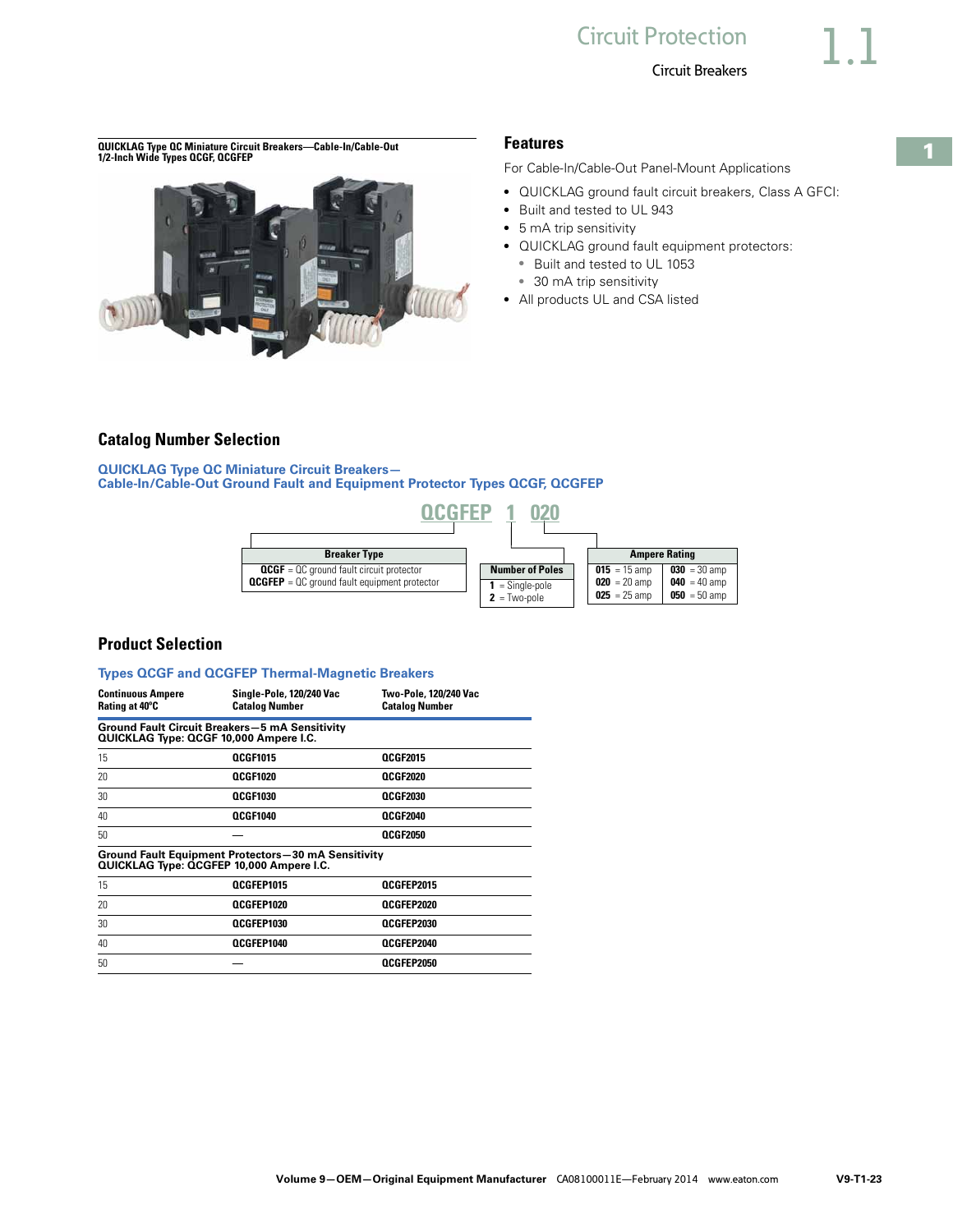# 1.1 Circuit Protection

Circuit Breakers

# **Accessories**

|                                     | Accessory $\circledcirc$     | <b>Description</b>                                   | <b>Catalog Number</b> |
|-------------------------------------|------------------------------|------------------------------------------------------|-----------------------|
| <b>Handle Locks</b><br>aray<br>1989 | Handle locks:                | QUICKLAG type P, B, C-single-pole                    | <b>OL1NPL</b>         |
|                                     | Non-padlockable <sup>2</sup> | QUICKLAG type P, B, C-two-, three-pole               | <b>QL23NPL</b>        |
|                                     | Handle locks:                | QUICKLAG type P, B, C-single-pole                    | <b>QL1PL</b>          |
|                                     | Padlockable                  | QUICKLAG type C-single-, two-, three-pole            | <b>OC123PL</b>        |
|                                     |                              | QUICKLAG type C-single-, two-, three-pole (off only) | OCD123PLOFF           |



| <b>Handle Tie</b>   | Handle tie | QUICKLAG handle tie-single-pole | <b>QL1HT</b> |
|---------------------|------------|---------------------------------|--------------|
| contact and contact |            | QUICKLAG handle tie-three-pole  | <b>QL3HT</b> |



**Hardware**

| Mounting hardware | QUICKLAG type C face mounting clip                                                | <b>OCFCLIP</b>    |
|-------------------|-----------------------------------------------------------------------------------|-------------------|
|                   | QUICKLAG type C face mounting plate-single-pole                                   | OC1FP             |
|                   | QUICKLAG type C face mounting plate - two-pole                                    | <b>OC2FP</b>      |
|                   | QUICKLAG type C face mounting plate - three-pole                                  | <b>OC3FP</b>      |
|                   | QUICKLAG type C face mounting plate and lock-off (off only)-two-pole <sup>3</sup> | <b>OC2FPLOFF</b>  |
|                   | QUICKLAG type C face mounting plate and lock-off (off only)—three-pole            | <b>OC3FPLOFF</b>  |
|                   | QUICKLAG type C base mounting clamp                                               | <b>QCBCLIP</b>    |
|                   | QUICKLAG base mounting plate-six poles total                                      | <b>QC6BP</b>      |
|                   | QUICKLAG type C base mounting plate, six-poles total-<br>heavy-duty screw-secured | <b>QC6BPS</b>     |
|                   | QUICKLAG type C (QCD) two-way jumper unit with cover                              | QCDJ2             |
|                   | QUICKLAG type C (QCD) four-way jumper unit with cover                             | QCDJ4             |
|                   | QUICKLAG type C (QCD) six-way jumper unit with cover                              | QCDJ6             |
|                   | QUICKLAG type C (QCD) two-way jumper unit, no cover                               | <b>OCDJ2T</b>     |
|                   | QUICKLAG type C (QCD) four-way jumper unit, no cover                              | <b>QCDJ4T</b>     |
|                   | QUICKLAG type C (QCD) six-way jumper unit, no cover                               | <b>QCDJ6T</b>     |
|                   | QUICKLAG type QCD finger protection attachment                                    | <b>QCDFP</b>      |
|                   | QUICKLAG type C DIN rail adapter                                                  | <b>QCDINADAPT</b> |

#### *Notes*

- <sup>1</sup> See **Page V9-T1-22** for QCR and QCF accessories.
- <sup>2</sup> Can lock in ON or OFF position.
- <sup>3</sup> Suitable for ground fault breakers.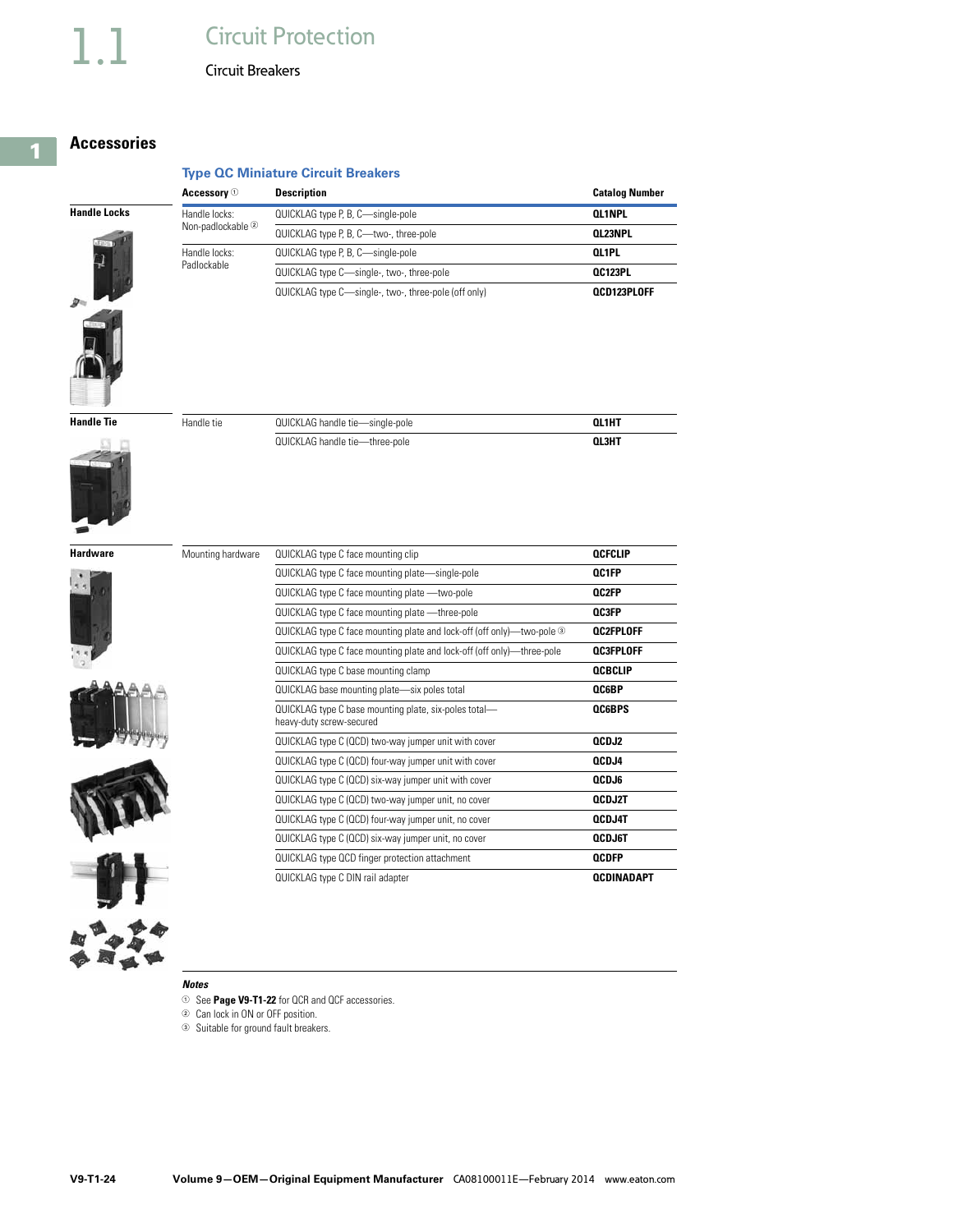**1**

<span id="page-24-0"></span>**FAZ-NA UL 489 Circuit Breakers Features**



# **Catalog Number Selection FAZ-NA UL 489 Circuit Breakers**

#### **FAZ-NA UL 489**

- UL 489 listed DIN rail mounted miniature circuit breakers up to 40A current rating
- Current limiting design provides fast short-circuit interruption that reduces let-through energy
- Thermal-magnetic overcurrent protection ● Three levels of short-circuit protection, categorized by B, C and D curves
- Ring-tongue terminals available
- Complete line of accessories



#### *Notes*

 $\circlearrowleft$  I<sub>n</sub> = Rated current for instantaneous trip characteristics.

<sup>2</sup> B curve starts at 1 ampere.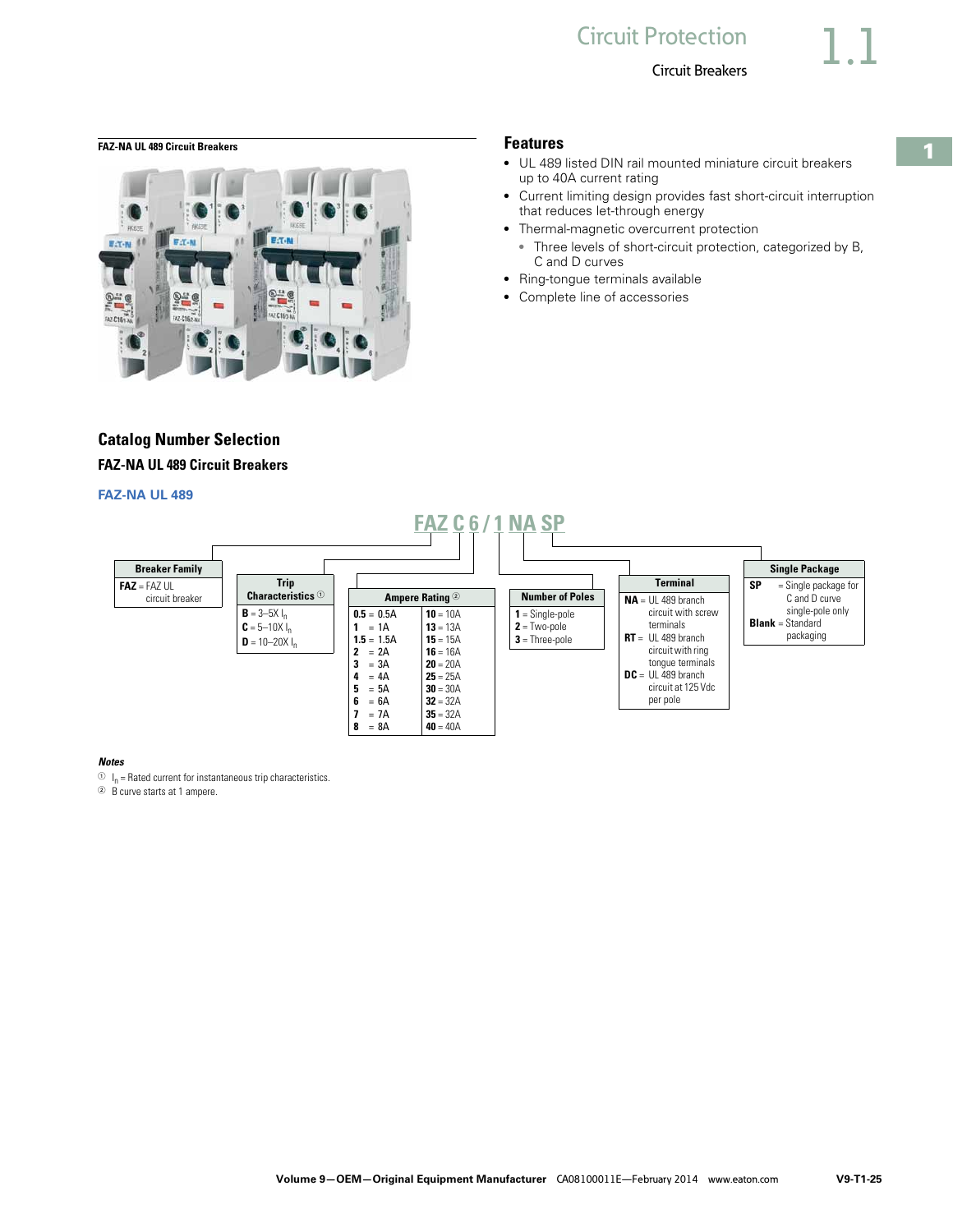# **Product Selection**

#### **FAZ-NA UL 489 Circuit Breakers—10 kAIC, 14 kAIC B Curve (15–25A)**

| Amperes                            | Sinale-Pole <sup>①</sup><br><b>Catalog Number</b> | Two-Pole<br><b>Catalog Number</b> | <b>Three-Pole</b><br><b>Catalog Number</b> |
|------------------------------------|---------------------------------------------------|-----------------------------------|--------------------------------------------|
|                                    | B Curve (3-5X I <sub>n</sub> Current Rating)      |                                   |                                            |
| 1                                  | FAZ-B1/1-NA                                       | <b>FAZ-B1/2-NA</b>                | <b>FAZ-B1/3-NA</b>                         |
| 1.5                                | <b>FAZ-B1.5/1-NA</b>                              | <b>FAZ-B1.5/2-NA</b>              | <b>FAZ-B1.5/3-NA</b>                       |
| 2                                  | <b>FAZ-B2/1-NA</b>                                | <b>FAZ-B2/2-NA</b>                | <b>FAZ-B2/3-NA</b>                         |
| 3                                  | <b>FAZ-B3/1-NA</b>                                | FAZ-B3/2-NA                       | <b>FAZ-B3/3-NA</b>                         |
| 4                                  | <b>FAZ-B4/1-NA</b>                                | <b>FAZ-B4/2-NA</b>                | <b>FAZ-B4/3-NA</b>                         |
| 5                                  | <b>FAZ-B5/1-NA</b>                                | FAZ-B5/2-NA                       | <b>FAZ-B5/3-NA</b>                         |
| 6                                  | FAZ-B6/1-NA                                       | FAZ-B6/2-NA                       | FAZ-B6/3-NA                                |
| 7                                  | <b>FAZ-B7/1-NA</b>                                | <b>FAZ-B7/2-NA</b>                | <b>FAZ-B7/3-NA</b>                         |
| 8                                  | FAZ-B8/1-NA                                       | FAZ-B8/2-NA                       | FAZ-B8/3-NA                                |
| 10                                 | <b>FAZ-B10/1-NA</b>                               | <b>FAZ-B10/2-NA</b>               | <b>FAZ-B10/3-NA</b>                        |
| 13                                 | <b>FAZ-B13/1-NA</b>                               | <b>FAZ-B13/2-NA</b>               | <b>FAZ-B13/3-NA</b>                        |
| 15                                 | <b>FAZ-B15/1-NA</b>                               | <b>FAZ-B15/2-NA</b>               | <b>FAZ-B15/3-NA</b>                        |
| 16                                 | <b>FAZ-B16/1-NA</b>                               | <b>FAZ-B16/2-NA</b>               | <b>FAZ-B16/3-NA</b>                        |
| 20                                 | <b>FAZ-B20/1-NA</b>                               | <b>FAZ-B20/2-NA</b>               | <b>FAZ-B20/3-NA</b>                        |
| 25                                 | <b>FAZ-B25/1-NA</b>                               | <b>FAZ-B25/2-NA</b>               | <b>FAZ-B25/3-NA</b>                        |
| 30                                 | <b>FAZ-B30/1-NA</b>                               | <b>FAZ B30/2 NA</b>               | <b>FAZ-B30/3-NA</b>                        |
| 32                                 | <b>FAZ B32/1-NA</b>                               | FAZ-B32/2-NA                      | <b>FAZ B32/3-NA</b>                        |
| $35$ <sup><math>\circ</math></sup> | <b>FAZ B35/1 NA</b>                               | FAZ-B35/2-NA                      | <b>FAZ-B35/3-NA</b>                        |
| $40$ <sup>2</sup>                  | <b>FAZ-B40/1-NA</b>                               | <b>FAZ-B40/2-NA</b>               | <b>FAZ-B40/3-NA</b>                        |

#### **FAZ-NA UL 489 Circuit Breakers—10 kAIC, 14 kAIC C Curve (15–25A)**

| Amperes                  | Sinale-Pole <sup>③</sup><br><b>Catalog Number</b> | Two-Pole<br><b>Catalog Number</b> | <b>Three-Pole</b><br><b>Catalog Number</b> |
|--------------------------|---------------------------------------------------|-----------------------------------|--------------------------------------------|
|                          | C Curve (5-10X In Current Rating)                 |                                   |                                            |
| 0.5                      | FAZ-C0.5/1-NA-SP                                  | <b>FAZ-C0.5/2-NA</b>              | <b>FAZ-C0.5/3-NA</b>                       |
| 1                        | FAZ-C1/1-NA-SP                                    | <b>FAZ-C1/2-NA</b>                | <b>FAZ-C1/3-NA</b>                         |
| 1.5                      | FAZ-C1.5/1-NA-SP                                  | <b>FAZ-C1.5/2-NA</b>              | <b>FAZ-C1.5/3-NA</b>                       |
| $\overline{\phantom{a}}$ | FAZ-C2/1-NA-SP                                    | <b>FAZ-C2/2-NA</b>                | <b>FAZ-C2/3-NA</b>                         |
| 3                        | FAZ-C3/1-NA-SP                                    | <b>FAZ-C3/2-NA</b>                | FAZ-C3/3-NA                                |
| 4                        | FAZ-C4/1-NA-SP                                    | <b>FAZ-C4/2-NA</b>                | <b>FAZ-C4/3-NA</b>                         |
| 5                        | FAZ-C5/1-NA-SP                                    | <b>FAZ-C5/2-NA</b>                | <b>FAZ-C5/3-NA</b>                         |
| 6                        | FAZ-C6/1-NA-SP                                    | <b>FAZ-C6/2-NA</b>                | FAZ-C6/3-NA                                |
| 7                        | FAZ-C7/1-NA-SP                                    | <b>FAZ-C7/2-NA</b>                | <b>FAZ-C7/3-NA</b>                         |
| 8                        | FAZ-C8/1-NA-SP                                    | FAZ-C8/2-NA                       | FAZ-C8/3-NA                                |
| 10                       | FAZ-C10/1-NA-SP                                   | <b>FAZ-C10/2-NA</b>               | <b>FAZ-C10/3-NA</b>                        |
| 13                       | <b>FAZ-C13/1-NA-SP</b>                            | <b>FAZ-C13/2-NA</b>               | <b>FAZ-C13/3-NA</b>                        |
| 15                       | <b>FAZ-C15/1-NA-SP</b>                            | <b>FAZ-C15/2-NA</b>               | <b>FAZ-C15/3-NA</b>                        |
| 16                       | <b>FAZ-C16/1-NA-SP</b>                            | <b>FAZ-C16/2-NA</b>               | <b>FAZ-C16/3-NA</b>                        |
| 20                       | <b>FAZ-C20/1-NA-SP</b>                            | <b>FAZ-C20/2-NA</b>               | <b>FAZ-C20/3-NA</b>                        |
| 25                       | <b>FAZ-C25/1-NA-SP</b>                            | <b>FAZ-C25/2-NA</b>               | <b>FAZ C25/3 NA</b>                        |
| 30                       | <b>FAZ-C30/1-NA-SP</b>                            | <b>FAZ-C30/2-NA</b>               | <b>FAZ-C30/3-NA</b>                        |
| 32                       | <b>FAZ-C32/1-NA-SP</b>                            | <b>FAZ-C32/2-NA</b>               | <b>FAZ-C32/3-NA</b>                        |
| 35 <sup>o</sup>          | <b>FAZ-C35/1-NA-SP</b>                            | <b>FAZ-C35/2-NA</b>               | <b>FAZ-C35/3-NA</b>                        |
| 40 <sup>2</sup>          | FAZ-C40/1-NA-SP                                   | <b>FAZ-C40/2-NA</b>               | <b>FAZ-C40/3-NA</b>                        |

#### **FAZ-RT UL 489 Circuit Breakers with Ring-Tongue Terminals—10 kAIC, 14 kAIC B Curve (15–25A)**

| <b>Amperes</b>           | Sinale-Pole $\mathbb O$<br><b>Catalog Number</b> | <b>Two-Pole</b><br><b>Catalog Number</b>                                | <b>Three-Pole</b><br><b>Catalog Number</b> |
|--------------------------|--------------------------------------------------|-------------------------------------------------------------------------|--------------------------------------------|
|                          |                                                  | B Curve with Ring-Tongue Terminals (3-5X I <sub>n</sub> Current Rating) |                                            |
| 1                        | <b>FAZ-B1/1-RT</b>                               | <b>FAZ-B1/2-RT</b>                                                      | <b>FAZ B1/3 RT</b>                         |
| 1.5                      | <b>FAZ-B1.5/1-RT</b>                             | <b>FAZ-B1.5/2-RT</b>                                                    | <b>FAZ-B1.5/3-RT</b>                       |
| $\overline{\phantom{a}}$ | <b>FAZ-B2/1-RT</b>                               | <b>FAZ B2/2 RT</b>                                                      | <b>FAZ B2/3 RT</b>                         |
| 3                        | <b>FAZ-B3/1-RT</b>                               | <b>FAZ-B3/2-RT</b>                                                      | <b>FAZ-B3/3-RT</b>                         |
| 4                        | <b>FAZ-B4/1-RT</b>                               | <b>FAZ-B4/2-RT</b>                                                      | <b>FAZ-B4/3-RT</b>                         |
| 5                        | <b>FAZ-B5/1-RT</b>                               | <b>FAZ-B5/2-RT</b>                                                      | <b>FAZ B5/3 RT</b>                         |
| 6                        | <b>FAZ B6/1 RT</b>                               | <b>FAZ-B6/2-RT</b>                                                      | <b>FAZ-B6/3-RT</b>                         |
| $\overline{7}$           | <b>FAZ-B7/1-RT</b>                               | <b>FAZ-B7/2-RT</b>                                                      | <b>FAZ B7/3 RT</b>                         |
| 8                        | <b>FAZ-B8/1-RT</b>                               | <b>FAZ-B8/2-RT</b>                                                      | <b>FAZ B8/3 RT</b>                         |
| 10                       | <b>FAZ-B10/1-RT</b>                              | <b>FAZ-B10/2-RT</b>                                                     | <b>FAZ-B10/3-RT</b>                        |
| 13                       | <b>FAZ B13/1 RT</b>                              | <b>FAZ B13/2 RT</b>                                                     | <b>FAZ B13/3 RT</b>                        |
| 15                       | <b>FAZ-B15/1-RT</b>                              | <b>FAZ-B15/2-RT</b>                                                     | <b>FAZ-B15/3-RT</b>                        |
| 16                       | <b>FAZ B16/1 RT</b>                              | <b>FAZ B16/2 RT</b>                                                     | <b>FAZ-B16/3-RT</b>                        |
| 20                       | <b>FAZ B20/1-RT</b>                              | <b>FAZ B20/2 RT</b>                                                     | <b>FAZ B20/3 RT</b>                        |
| 25                       | <b>FAZ-B25/1-RT</b>                              | <b>FAZ-B25/2-RT</b>                                                     | <b>FAZ-B25/3-RT</b>                        |
| 30                       | <b>FAZ B30/1-RT</b>                              | <b>FAZ-B30/2-RT</b>                                                     | <b>FAZ B30/3-RT</b>                        |
| 32                       | <b>FAZ-B32/1-RT</b>                              | <b>FAZ B32/2 RT</b>                                                     | <b>FAZ B32/3-RT</b>                        |
| $35^\circ$               | <b>FAZ-B35/1-RT</b>                              | <b>FAZ B35/2-RT</b>                                                     | <b>FAZ-B35/3-RT</b>                        |
| 40 <sup>2</sup>          | <b>FAZ-B40/1-RT</b>                              | <b>FAZ-B40/2-RT</b>                                                     | <b>FAZ-B40/3-RT</b>                        |

#### **FAZ-RT UL 489 Circuit Breakers with Ring-Tongue Terminals—10 kAIC, 14 kAIC C Curve (15–25A)**

|                 | Single-Pole <sup>3</sup>                                                 | <b>Two-Pole</b>       | <b>Three-Pole</b>     |
|-----------------|--------------------------------------------------------------------------|-----------------------|-----------------------|
| <b>Amperes</b>  | <b>Catalog Number</b>                                                    | <b>Catalog Number</b> | <b>Catalog Number</b> |
|                 | C Curve with Ring-Tongue Terminals (5-10X I <sub>n</sub> Current Rating) |                       |                       |
| 0.5             | <b>FAZ-C0.5/1-RT-SP</b>                                                  | <b>FAZ-C0.5/2-RT</b>  | FAZ-C0.5/3-RT         |
| 1               | FAZ-C1/1-RT-SP                                                           | <b>FAZ-C1/2-RT</b>    | <b>FAZ-C1/3-RT</b>    |
| 1.5             | <b>FAZ-C1.5/1-RT-SP</b>                                                  | <b>FAZ-C1.5/2-RT</b>  | <b>FAZ-C1.5/3-RT</b>  |
| $\mathfrak{p}$  | FAZ-C2/1-RT-SP                                                           | <b>FAZ-C2/2-RT</b>    | <b>FAZ-C2/3-RT</b>    |
| 3               | FAZ-C3/1-RT-SP                                                           | <b>FAZ-C3/2-RT</b>    | <b>FAZ-C3/3-RT</b>    |
| 4               | FAZ-C4/1-RT-SP                                                           | <b>FAZ-C4/2-RT</b>    | <b>FAZ-C4/3-RT</b>    |
| 5               | FAZ-C5/1-RT-SP                                                           | <b>FAZ-C5/2-RT</b>    | <b>FAZ-C5/3-RT</b>    |
| 6               | FAZ-C6/1-RT-SP                                                           | <b>FAZ-C6/2-RT</b>    | <b>FAZ-C6/3-RT</b>    |
| 7               | <b>FAZ-C7/1-RT-SP</b>                                                    | <b>FAZ-C7/2-RT</b>    | <b>FAZ-C7/3-RT</b>    |
| 8               | FAZ-C8/1-RT-SP                                                           | <b>FAZ-C8/2-RT</b>    | <b>FAZ C8/3 RT</b>    |
| 10              | <b>FAZ-C10/1-RT-SP</b>                                                   | <b>FAZ-C10/2-RT</b>   | <b>FAZ-C10/3-RT</b>   |
| 13              | <b>FAZ-C13/1-RT-SP</b>                                                   | <b>FAZ-C13/2-RT</b>   | <b>FAZ-C13/3-RT</b>   |
| 15              | <b>FAZ-C15/1-RT-SP</b>                                                   | <b>FAZ-C15/2-RT</b>   | <b>FAZ-C15/3-RT</b>   |
| 16              | <b>FAZ-C16/1-RT-SP</b>                                                   | <b>FAZ-C16/2-RT</b>   | <b>FAZ-C16/3-RT</b>   |
| 20              | <b>FAZ-C20/1-RT-SP</b>                                                   | <b>FAZ-C20/2-RT</b>   | <b>FAZ-C20/3-RT</b>   |
| 25              | <b>FAZ-C25/1-RT-SP</b>                                                   | <b>FAZ-C25/2-RT</b>   | <b>FAZ-C25/3-RT</b>   |
| 30              | FAZ-C30/1-RT-SP                                                          | <b>FAZ-C30/2-RT</b>   | <b>FAZ-C30/3-RT</b>   |
| 32              | <b>FAZ-C32/1-RT-SP</b>                                                   | <b>FAZ-C32/2-RT</b>   | <b>FAZ-C32/3-RT</b>   |
| $35^\circ$      | FAZ-C35/1-RT-SP                                                          | <b>FAZ-C35/2-RT</b>   | <b>FAZ-C35/3-RT</b>   |
| 40 <sup>2</sup> | <b>FAZ-C40/1-RT-SP</b>                                                   | <b>FAZ-C40/2-RT</b>   | <b>FAZ-C40/3-RT</b>   |
|                 |                                                                          |                       |                       |

#### *Notes*

<sup>1</sup> Two-piece order. Quantities of two per box.

<sup>2</sup> 240 Vac rated only.

<sup>3</sup> Option for single packaging on single-pole C and D curves only; add suffix SP when ordering.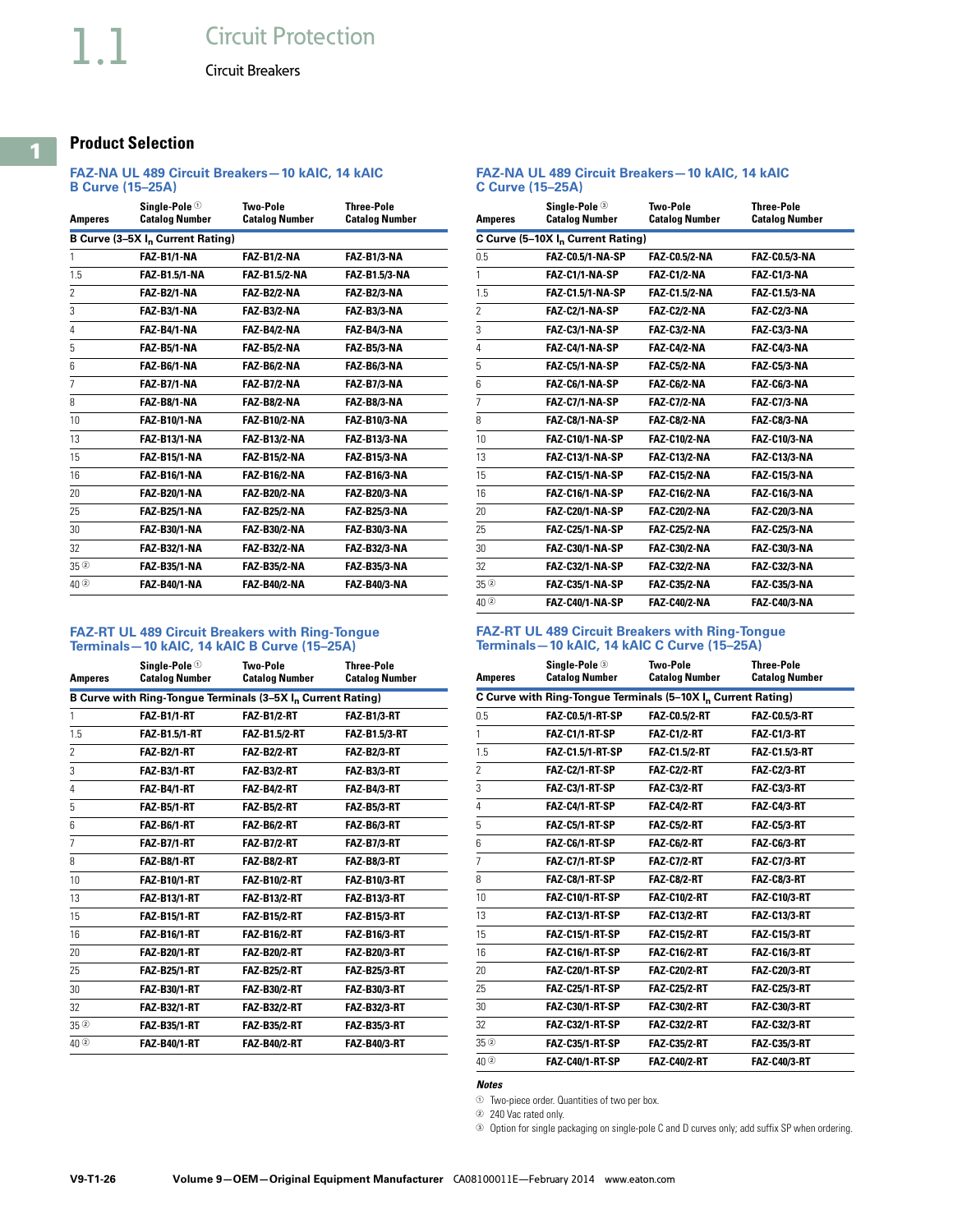#### **FAZ-NA-DC UL 489 Circuit Breakers—10 kAIC at 125 Vdc Per Pole**

| <b>Amperes</b> | Single-Pole <sup>3</sup><br><b>Catalog Number</b> | <b>Two-Pole</b><br><b>Catalog Number</b> |
|----------------|---------------------------------------------------|------------------------------------------|
|                | C Curve (5-10X I <sub>n</sub> Current Rating)     |                                          |
| 2              | FAZ-C2/1-NA-DC-SP                                 | <b>FAZ-C2/2-NA-DC</b>                    |
| 3              | FAZ-C3/1-NA-DC-SP                                 | <b>FAZ-C3/2-NA-DC</b>                    |
| 4              | FAZ-C4/1-NA-DC-SP                                 | <b>FAZ-C4/2-NA-DC</b>                    |
| 5              | FAZ-C5/1-NA-DC-SP                                 | FAZ-C5/2-NA-DC                           |
| 6              | FAZ-C6/1-NA-DC-SP                                 | FAZ-C6/2-NA-DC                           |
| 7              | FAZ-C7/1-NA-DC-SP                                 | <b>FAZ-C7/2-NA-DC</b>                    |
| 8              | FAZ-C8/1-NA-DC-SP                                 | FAZ-C8/2-NA-DC                           |
| 10             | FAZ-C10/1-NA-DC-SP                                | <b>FAZ-C10/2-NA-DC</b>                   |
| 13             | FAZ-C13/1-NA-DC-SP                                | <b>FAZ-C13/2-NA-DC</b>                   |
| 15             | FAZ-C15/1-NA-DC-SP                                | <b>FAZ-C15/2-NA-DC</b>                   |
| 16             | FAZ-C16/1-NA-DC-SP                                | <b>FAZ-C16/2-NA-DC</b>                   |
| 20             | FAZ-C20/1-NA-DC-SP                                | <b>FAZ-C20/2-NA-DC</b>                   |
| 25             | FAZ-C25/1-NA-DC-SP                                | <b>FAZ-C25/2-NA-DC</b>                   |
| 30             | FAZ-C30/1-NA-DC-SP                                | <b>FAZ-C30/2-NA-DC</b>                   |
| 32             | FAZ-C32/1-NA-DC-SP                                | <b>FAZ-C32/2-NA-DC</b>                   |
| 35             | FAZ-C35/1-NA-DC-SP                                | <b>FAZ-C35/2-NA-DC</b>                   |
| 40             | FAZ-C40/1-NA-DC-SP                                | <b>FAZ-C40/2-NA-DC</b>                   |

#### *Notes*

 $\odot$  Option for single packaging on single-pole C and D curves only; add suffix SP when ordering.

<sup>2</sup> 240 Vac rated only.

<sup>3</sup> Option for single packaging on single-pole C curves only; add suffix SP when ordering.

#### **FAZ-NA UL 489 Circuit Breakers—10 kAIC, 14 kAIC D Curve (13–20A)**

| <b>Amperes</b>      | Sinale-Pole $\mathbb O$<br><b>Catalog Number</b> | <b>Two-Pole</b><br><b>Catalog Number</b> | <b>Three-Pole</b><br><b>Catalog Number</b> |
|---------------------|--------------------------------------------------|------------------------------------------|--------------------------------------------|
|                     | D Curve (10-20X I <sub>n</sub> Current Rating)   |                                          |                                            |
| 0.5                 | <b>FAZ-D0.5/1-NA-SP</b>                          | <b>FAZ-D0.5/2-NA</b>                     | FAZ-D0.5/3-NA                              |
| 1                   | FAZ-D1/1-NA-SP                                   | <b>FAZ-D1/2-NA</b>                       | <b>FAZ-D1/3-NA</b>                         |
| 1.5                 | <b>FAZ-D1.5/1-NA-SP</b>                          | <b>FAZ-D1.5/2-NA</b>                     | <b>FAZ-D1.5/3-NA</b>                       |
| $\overline{2}$      | FAZ-D2/1-NA-SP                                   | <b>FAZ-D2/2-NA</b>                       | <b>FAZ-D2/3-NA</b>                         |
| 3                   | FAZ-D3/1-NA-SP                                   | <b>FAZ-D3/2-NA</b>                       | <b>FAZ-D3/3-NA</b>                         |
| 4                   | FAZ-D4/1-NA-SP                                   | <b>FAZ-D4/2-NA</b>                       | <b>FAZ-D4/3-NA</b>                         |
| 5                   | FAZ-D5/1-NA-SP                                   | <b>FAZ-D5/2-NA</b>                       | <b>FAZ-D5/3-NA</b>                         |
| 6                   | FAZ-D6/1-NA-SP                                   | <b>FAZ-D6/2-NA</b>                       | <b>FAZ-D6/3-NA</b>                         |
| 7                   | FAZ-D7/1-NA-SP                                   | <b>FAZ-D7/2-NA</b>                       | <b>FAZ-D7/3-NA</b>                         |
| 8                   | FAZ-D8/1-NA-SP                                   | <b>FAZ-D8/2-NA</b>                       | FAZ-D8/3-NA                                |
| 10                  | FAZ-D10/1-NA-SP                                  | <b>FAZ-D10/2-NA</b>                      | <b>FAZ-D10/3-NA</b>                        |
| 13                  | <b>FAZ-D13/1-NA-SP</b>                           | <b>FAZ-D13/2-NA</b>                      | <b>FAZ-D13/3-NA</b>                        |
| 15                  | <b>FAZ-D15/1-NA-SP</b>                           | <b>FAZ-D15/2-NA</b>                      | <b>FAZ-D15/3-NA</b>                        |
| 16                  | <b>FAZ-D16/1-NA-SP</b>                           | <b>FAZ-D16/2-NA</b>                      | <b>FAZ-D16/3-NA</b>                        |
| 20                  | <b>FAZ-D20/1-NA-SP</b>                           | <b>FAZ-D20/2-NA</b>                      | <b>FAZ-D20/3-NA</b>                        |
| 25                  | <b>FAZ-D25/1-NA-SP</b>                           | <b>FAZ-D25/2-NA</b>                      | <b>FAZ-D25/3-NA</b>                        |
| 30                  | <b>FAZ-D30/1-NA-SP</b>                           | <b>FAZ-D30/2-NA</b>                      | <b>FAZ-D30/3-NA</b>                        |
| 32                  | <b>FAZ-D32/1-NA-SP</b>                           | <b>FAZ-D32/2-NA</b>                      | <b>FAZ-D32/3-NA</b>                        |
| 35 <sup>°</sup>     | <b>FAZ-D35/1-NA-SP</b>                           | <b>FAZ D35/2-NA</b>                      | <b>FAZ D35/3 NA</b>                        |
| $40$ <sup>(2)</sup> | FAZ-D40/1-NA-SP                                  | <b>FAZ-D40/2-NA</b>                      | <b>FAZ-D40/3-NA</b>                        |

#### **FAZ-RT UL 489 Circuit Breakers with Ring-Tongue Terminals—10 kAIC, 14 kAIC D Curve (13–20A)**

|                                                                           | Single-Pole $\circledcirc$ | Two-Pole              | <b>Three-Pole</b>     |  |
|---------------------------------------------------------------------------|----------------------------|-----------------------|-----------------------|--|
| Amperes                                                                   | <b>Catalog Number</b>      | <b>Catalog Number</b> | <b>Catalog Number</b> |  |
| D Curve with Ring-Tongue Terminals (10-20X I <sub>n</sub> Current Rating) |                            |                       |                       |  |
| 0.5                                                                       | <b>FAZ-D0.5/1-RT-SP</b>    | <b>FAZ-D0.5/2-RT</b>  | <b>FAZ-D0.5/3-RT</b>  |  |
| 1                                                                         | FAZ-D1/1-RT-SP             | <b>FAZ-D1/2-RT</b>    | <b>FAZ-D1/3-RT</b>    |  |
| 1.5                                                                       | FAZ-D1.5/1-RT-SP           | FAZ-D1.5/2-RT         | <b>FAZ-D1.5/3-RT</b>  |  |
| $\overline{c}$                                                            | FAZ-D2/1-RT-SP             | <b>FAZ-D2/2-RT</b>    | <b>FAZ-D2/3-RT</b>    |  |
| 3                                                                         | FAZ-D3/1-RT-SP             | <b>FAZ-D3/2-RT</b>    | <b>FAZ-D3/3-RT</b>    |  |
| 4                                                                         | FAZ-D4/1-RT-SP             | <b>FAZ-D4/2-RT</b>    | <b>FAZ-D4/3-RT</b>    |  |
| 5                                                                         | FAZ-D5/1-RT-SP             | <b>FAZ-D5/2-RT</b>    | <b>FAZ-D5/3-RT</b>    |  |
| 6                                                                         | FAZ-D6/1-RT-SP             | <b>FAZ-D6/2-RT</b>    | <b>FAZ-D6/3-RT</b>    |  |
| 7                                                                         | FAZ-D7/1-RT-SP             | <b>FAZ-D7/2-RT</b>    | <b>FAZ-D7/3-RT</b>    |  |
| 8                                                                         | FAZ-D8/1-RT-SP             | <b>FAZ-D8/2-RT</b>    | <b>FAZ-D8/3-RT</b>    |  |
| 10                                                                        | FAZ-D10/1-RT-SP            | <b>FAZ-D10/2-RT</b>   | <b>FAZ-D10/3-RT</b>   |  |
| 13                                                                        | <b>FAZ-D13/1-RT-SP</b>     | <b>FAZ-D13/2-RT</b>   | <b>FAZ-D13/3-RT</b>   |  |
| 15                                                                        | FAZ-D15/1-RT-SP            | <b>FAZ-D15/2-RT</b>   | <b>FAZ-D15/3-RT</b>   |  |
| 16                                                                        | FAZ-D16/1-RT-SP            | <b>FAZ-D16/2-RT</b>   | <b>FAZ-D16/3-RT</b>   |  |
| 20                                                                        | <b>FAZ-D20/1-RT-SP</b>     | <b>FAZ-D20/2-RT</b>   | <b>FAZ-D20/3-RT</b>   |  |
| 25                                                                        | FAZ-D25/1-RT-SP            | <b>FAZ-D25/2-RT</b>   | <b>FAZ-D25/3-RT</b>   |  |
| 30                                                                        | FAZ-D30/1-RT-SP            | <b>FAZ-D30/2-RT</b>   | <b>FAZ-D30/3-RT</b>   |  |
| 32                                                                        | <b>FAZ-D32/1-RT-SP</b>     | <b>FAZ D32/2-RT</b>   | <b>FAZ-D32/3-RT</b>   |  |
| 35 <sup>2</sup>                                                           | FAZ-D35/1-RT-SP            | <b>FAZ D35/2-RT</b>   | <b>FAZ-D35/3-RT</b>   |  |
| 40 ②                                                                      | FAZ-D40/1-RT-SP            | <b>FAZ-C40/2-RT</b>   | <b>FAZ-D40/3-RT</b>   |  |
|                                                                           |                            |                       |                       |  |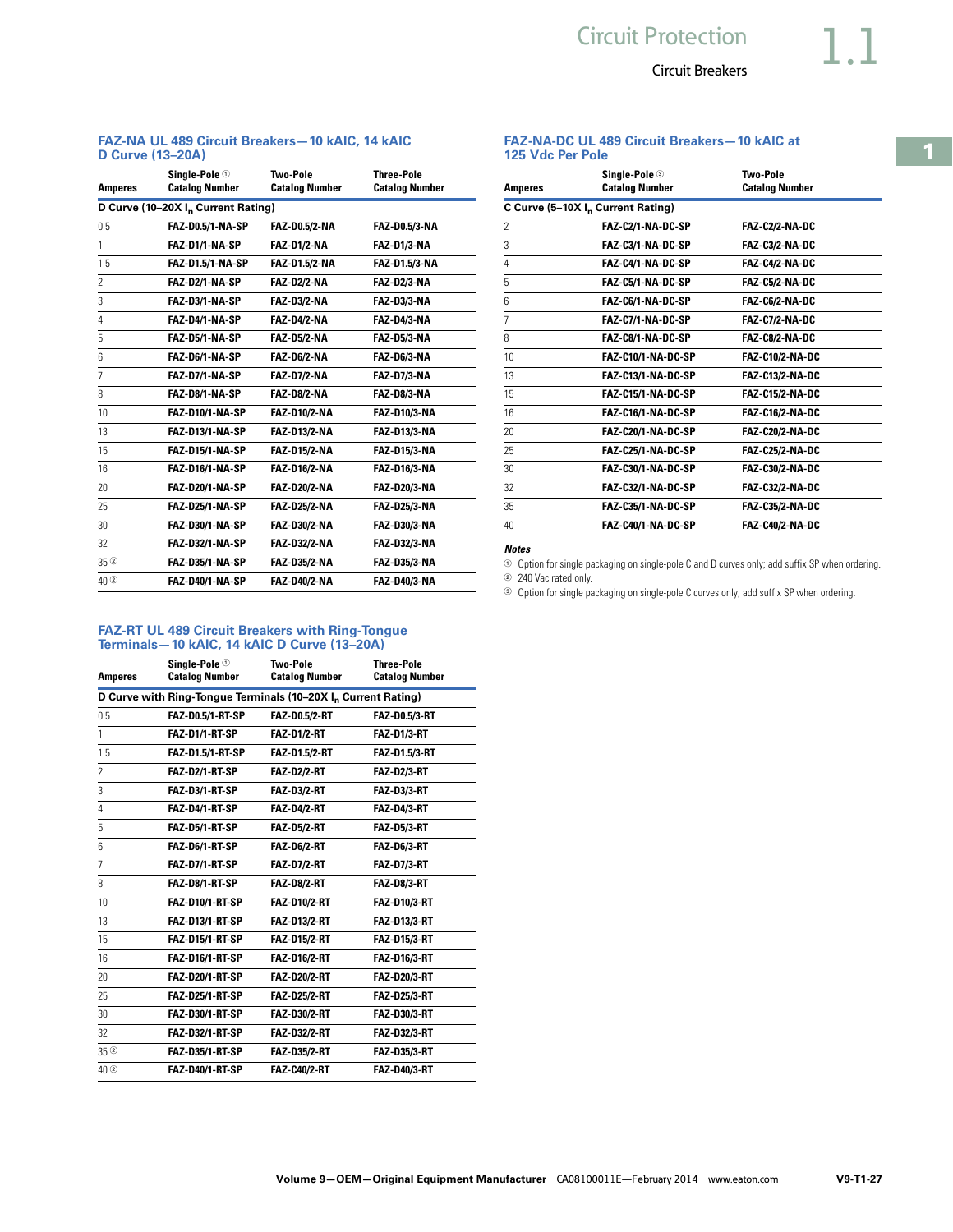# <span id="page-27-0"></span>**1**

**FAZ UL 1077 Circuit Breakers Features**



- UL 1077 recognized DIN rail mounted supplemental protectors up to 63A
- Current limiting design provides fast short-circuit interruption that reduces let-through energy
- Thermal-magnetic overcurrent protection
- Three levels of short-circuit protection, categorized by B, C and D curves
- Ideal replacement for fuses that are applied as supplemental protection
- Complete line of accessories

# **Catalog Number Selection**

#### **FAZ UL 1077 Circuit Breakers**

#### **FAZ UL 1077**



#### *Note*

 $\circlearrowleft$  I<sub>n</sub> = Rated current for instantaneous trip characteristics.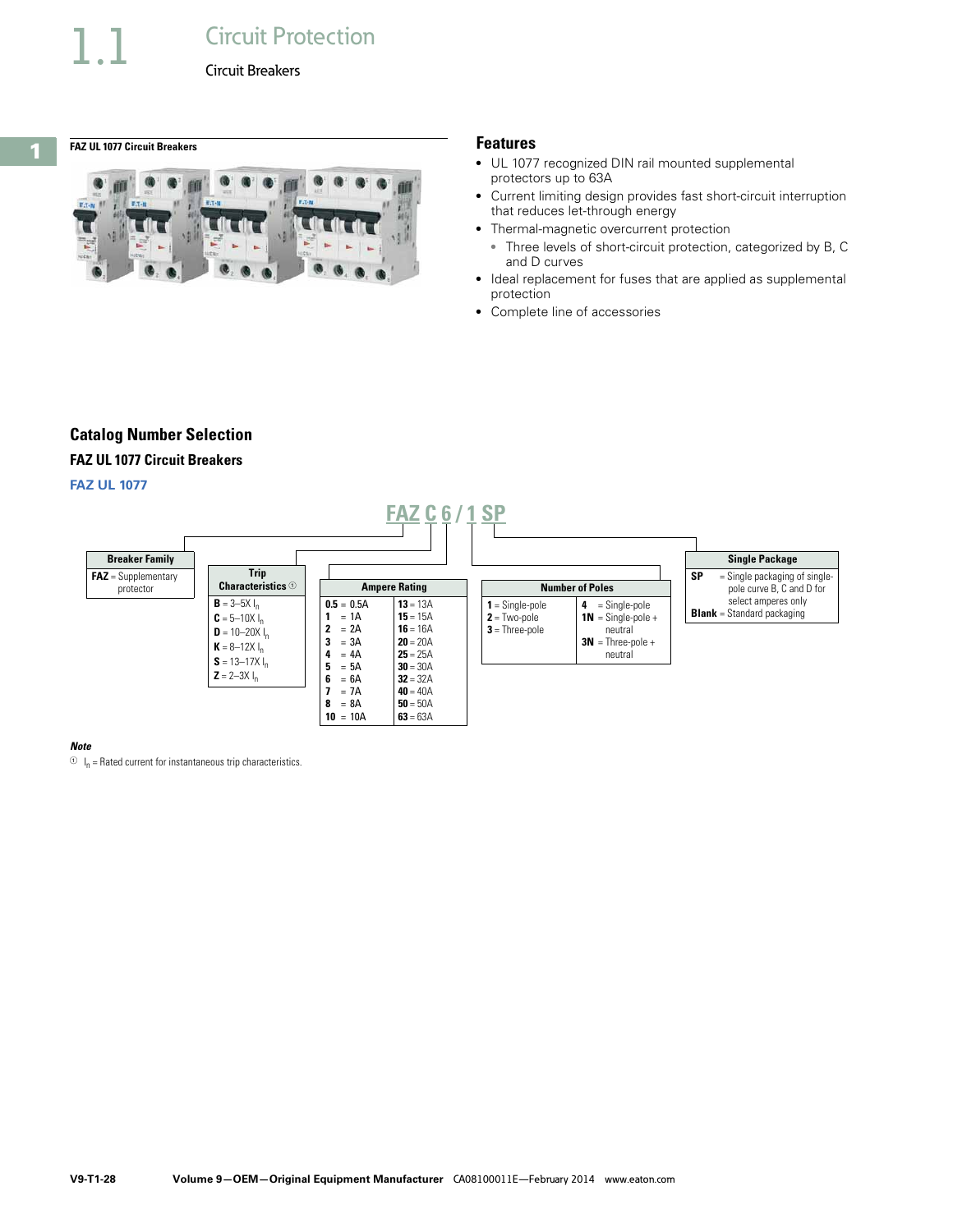**B Curve (3–5X In Current Rating)—Designed for Resistive or Slightly Inductive Loads, continued** <sup>1</sup>

**B Curve (3–5X In Current Rating)—Designed for Resistive or Slightly Inductive Loads** <sup>1</sup>

**Product Selection** 

| <b>Amperes</b> | Single-Pole ②<br><b>Catalog Number</b> | Two-Pole<br><b>Catalog Number</b> | <b>Three-Pole</b><br><b>Catalog Number</b> |
|----------------|----------------------------------------|-----------------------------------|--------------------------------------------|
| 1              | <b>FAZ-B1/1-SP</b>                     | <b>FAZ-B1/2</b>                   | <b>FAZ-B1/3</b>                            |
| $\overline{2}$ | <b>FAZ-B2/1-SP</b>                     | <b>FAZ-B2/2</b>                   | <b>FAZ-B2/3</b>                            |
| 3              | <b>FAZ-B3/1-SP</b>                     | <b>FAZ-B3/2</b>                   | <b>FAZ-B3/3</b>                            |
| 4              | FAZ-B4/1-SP                            | <b>FAZ-B4/2</b>                   | <b>FAZ-B4/3</b>                            |
| 5              | FAZ-B5/1-SP                            | <b>FAZ B5/2</b>                   | <b>FAZ B5/3</b>                            |
| 6              | <b>FAZ-B6/1-SP</b>                     | <b>FAZ-B6/2</b>                   | <b>FAZ-B6/3</b>                            |
| $\overline{7}$ | <b>FAZ-B7/1-SP</b>                     | <b>FAZ B7/2</b>                   | <b>FAZ B7/3</b>                            |
| 8              | FAZ-B8/1-SP                            | <b>FAZ-B8/2</b>                   | <b>FAZ-B8/3</b>                            |
| 10             | <b>FAZ-B10/1-SP</b>                    | <b>FAZ-B10/2</b>                  | <b>FAZ-B10/3</b>                           |
| 12             | <b>FAZ-B12/1-SP</b>                    | <b>FAZ-B12/2</b>                  | <b>FAZ-B12/3</b>                           |
| 13             | <b>FAZ-B13/1-SP</b>                    | <b>FAZ-B13/2</b>                  | <b>FAZ B13/3</b>                           |
| 15             | <b>FAZ B15/1 SP</b>                    | <b>FAZ-B15/2</b>                  | <b>FAZ-B15/3</b>                           |
| 16             | <b>FAZ-B16/1-SP</b>                    | <b>FAZ B16/2</b>                  | <b>FAZ B16/3</b>                           |
| 20             | <b>FAZ-B20/1-SP</b>                    | <b>FAZ-B20/2</b>                  | <b>FAZ-B20/3</b>                           |
| 25             | <b>FAZ-B25/1-SP</b>                    | <b>FAZ-B25/2</b>                  | <b>FAZ-B25/3</b>                           |
| 30             | <b>FAZ-B30/1-SP</b>                    | <b>FAZ-B30/2</b>                  | <b>FAZ-B30/3</b>                           |
| 32             | <b>FAZ-B32/1-SP</b>                    | <b>FAZ-B32/2</b>                  | <b>FAZ-B32/3</b>                           |
| 40             | <b>FAZ-B40/1-SP</b>                    | <b>FAZ-B40/2</b>                  | <b>FAZ-B40/3</b>                           |
| 50             | <b>FAZ-B50/1-SP</b>                    | <b>FAZ B50/2</b>                  | <b>FAZ-B50/3</b>                           |
| 63             | <b>FAZ-B63/1-SP</b>                    | <b>FAZ-B63/2</b>                  | <b>FAZ-B63/3</b>                           |

| <b>Amperes</b> | <b>Four-Pole</b> | Single-Pole<br>+ Neutral | <b>Three-Pole</b><br>+ Neutral |
|----------------|------------------|--------------------------|--------------------------------|
| 1              | <b>FAZ-B1/4</b>  | <b>FAZ-B1/1N</b>         | FAZ-B1/3N                      |
| $\overline{2}$ | <b>FAZ-B2/4</b>  | <b>FAZ-B2/1N</b>         | FAZ-B2/3N                      |
| 3              | <b>FAZ-B3/4</b>  | <b>FAZ-B3/1N</b>         | FAZ-B3/3N                      |
| 4              | <b>FAZ-B4/4</b>  | <b>FAZ-B4/1N</b>         | FAZ-B4/3N                      |
| 5              | <b>FAZ-B5/4</b>  | <b>FAZ-B5/1N</b>         | FAZ-B5/3N                      |
| 6              | <b>FAZ-B6/4</b>  | <b>FAZ-B6/1N</b>         | <b>FAZ-B6/3N</b>               |
| $\overline{7}$ | <b>FAZ-B7/4</b>  | <b>FAZ B7/1N</b>         | FAZ B7/3N                      |
| 8              | <b>FAZ-B8/4</b>  | <b>FAZ-B8/1N</b>         | FAZ-B8/3N                      |
| 10             | <b>FAZ-B10/4</b> | <b>FAZ-B10/1N</b>        | <b>FAZ-B10/3N</b>              |
| 12             | <b>FAZ-B12/4</b> | <b>FAZ-B12/1N</b>        | <b>FAZ-B12/3N</b>              |
| 13             | <b>FAZ-B13/4</b> | <b>FAZ-B13/1N</b>        | <b>FAZ-B13/3N</b>              |
| 15             | <b>FAZ-B15/4</b> | <b>FAZ-B15/1N</b>        | <b>FAZ-B15/3N</b>              |
| 16             | <b>FAZ-B16/4</b> | <b>FAZ-B16/1N</b>        | <b>FAZ-B16/3N</b>              |
| 20             | <b>FAZ-B20/4</b> | <b>FAZ-B20/1N</b>        | <b>FAZ-B20/3N</b>              |
| 25             | <b>FAZ-B25/4</b> | <b>FAZ-B25/1N</b>        | <b>FAZ-B25/3N</b>              |
| 30             | <b>FAZ-B30/4</b> | <b>FAZ-B30/1N</b>        | <b>FAZ-B30/3N</b>              |
| 32             | <b>FAZ-B32/4</b> | <b>FAZ-B32/1N</b>        | <b>FAZ-B32/3N</b>              |
| 40             | <b>FAZ-B40/4</b> | <b>FAZ-B40/1N</b>        | <b>FAZ-B40/3N</b>              |
| 50             | <b>FAZ-B50/4</b> | <b>FAZ-B50/1N</b>        | <b>FAZ-B50/3N</b>              |
| 63             | <b>FAZ-B63/4</b> | <b>FAZ-B63/1N</b>        | <b>FAZ-B63/3N</b>              |

#### *Notes*

 In North America, these switches are UL recognized and CSA Certified as supplementary protection devices. Per the intent of NEC (National Electrical Code), Article 240, and CEC (Canadian Electrical Code), Part 1 C22.1, supplementary breakers cannot be used as a substitute for the branch circuit protective device. They can be used to provide overcurrent protection within an appliance or other electrical equipment where branch circuit overcurrent protection is already provided, or is not required.

 Option for single packaging on single-pole B, C and D curves only; add suffix SP when ordering.

#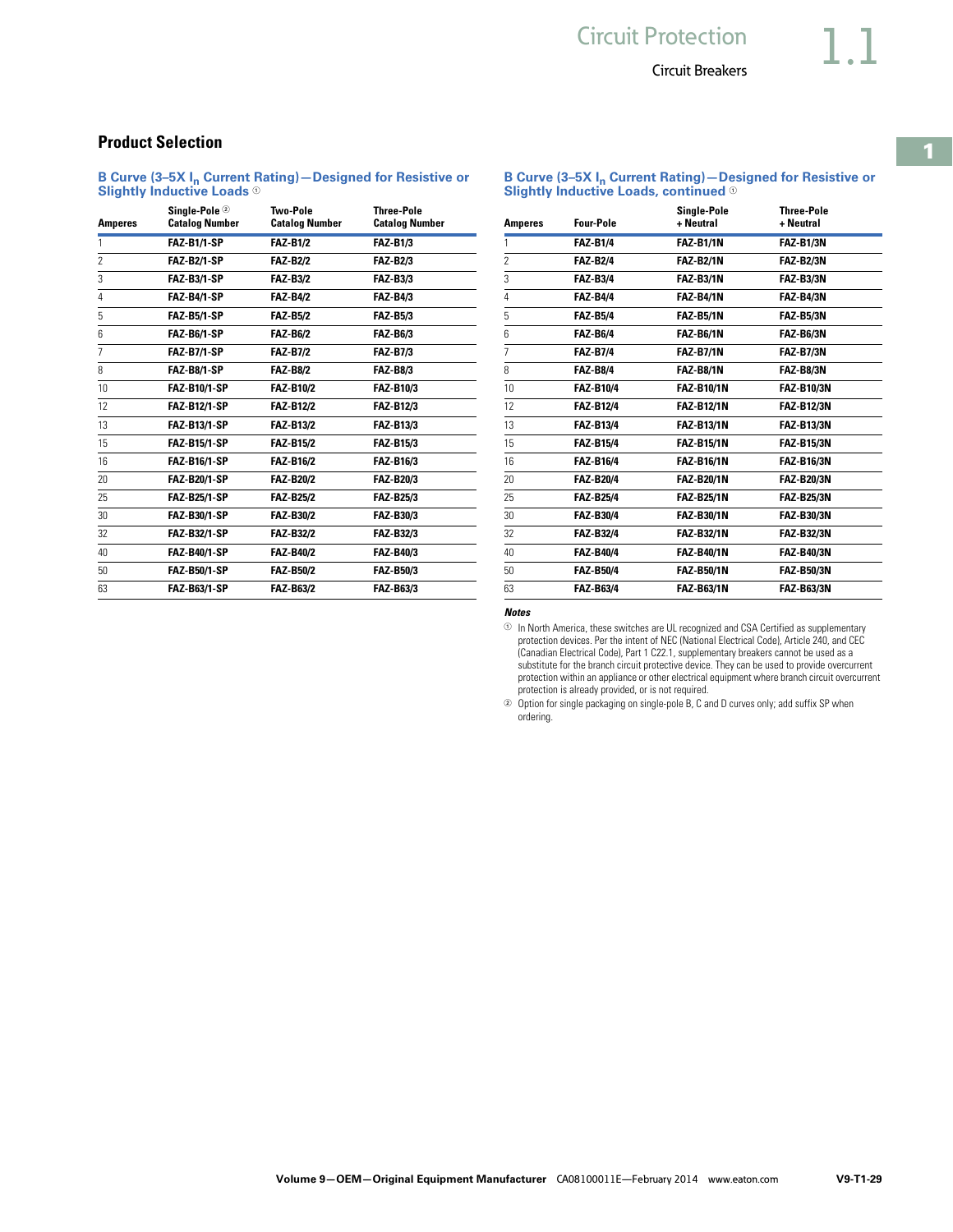**Loads**  $0$ 

Circuit Breakers

**C Curve (5–10X In Current Rating)—Designed Inductive** 

| <b>Amperes</b> | Sinale-Pole 2<br><b>Catalog Number</b> | <b>Two-Pole</b><br><b>Catalog Number</b> | <b>Three-Pole</b><br><b>Catalog Number</b> |
|----------------|----------------------------------------|------------------------------------------|--------------------------------------------|
| 0.5            | <b>FAZ-C0.5/1-SP</b>                   | <b>FAZ-C0.5/2</b>                        | <b>FAZ CO.5/3</b>                          |
| 1              | <b>FAZ-C1/1-SP</b>                     | <b>FAZ-C1/2</b>                          | <b>FAZ-C1/3</b>                            |
| 1.6            | <b>FAZ-C1.6/1-SP</b>                   | <b>FAZ-C1.6/2</b>                        | <b>FAZ-C1.6/3</b>                          |
| 2              | <b>FAZ-C2/1-SP</b>                     | <b>FAZ-C2/2</b>                          | <b>FAZ-C2/3</b>                            |
| 3              | <b>FAZ-C3/1-SP</b>                     | <b>FAZ-C3/2</b>                          | <b>FAZ-C3/3</b>                            |
| 4              | <b>FAZ-C4/1-SP</b>                     | <b>FAZ-C4/2</b>                          | <b>FAZ-C4/3</b>                            |
| 5              | <b>FAZ-C5/1-SP</b>                     | <b>FAZ C5/2</b>                          | <b>FAZ-C5/3</b>                            |
| 6              | FAZ-C6/1-SP                            | <b>FAZ-C6/2</b>                          | <b>FAZ-C6/3</b>                            |
| 7              | <b>FAZ-C7/1-SP</b>                     | <b>FAZ C7/2</b>                          | <b>FAZ C7/3</b>                            |
| 8              | FAZ-C8/1-SP                            | <b>FAZ-C8/2</b>                          | <b>FAZ-C8/3</b>                            |
| 10             | <b>FAZ-C10/1-SP</b>                    | <b>FAZ-C10/2</b>                         | <b>FAZ-C10/3</b>                           |
| 13             | <b>FAZ-C13/1-SP</b>                    | <b>FAZ-C13/2</b>                         | <b>FAZ-C13/3</b>                           |
| 15             | <b>FAZ-C15/1-SP</b>                    | <b>FAZ-C15/2</b>                         | <b>FAZ-C15/3</b>                           |
| 16             | <b>FAZ-C16/1-SP</b>                    | <b>FAZ-C16/2</b>                         | <b>FAZ-C16/3</b>                           |
| 20             | <b>FAZ-C20/1-SP</b>                    | <b>FAZ-C20/2</b>                         | <b>FAZ-C20/3</b>                           |
| 25             | <b>FAZ-C25/1-SP</b>                    | <b>FAZ-C25/2</b>                         | <b>FAZ-C25/3</b>                           |
| 30             | <b>FAZ-C30/1-SP</b>                    | <b>FAZ-C30/2</b>                         | <b>FAZ-C30/3</b>                           |
| 32             | <b>FAZ-C32/1-SP</b>                    | <b>FAZ-C32/2</b>                         | <b>FAZ-C32/3</b>                           |
| 40             | <b>FAZ-C40/1-SP</b>                    | <b>FAZ-C40/2</b>                         | <b>FAZ-C40/3</b>                           |
| 50             | <b>FAZ-C50/1-SP</b>                    | <b>FAZ-C50/2</b>                         | <b>FAZ-C50/3</b>                           |
| 63             | <b>FAZ-C63/1-SP</b>                    | <b>FAZ-C63/2</b>                         | <b>FAZ-C63/3</b>                           |

#### **C Curve (5–10X In Current Rating)—Designed Inductive Loads, continued**  $\odot$

| <b>Amperes</b>  | <b>Four-Pole</b>  | Single-Pole<br>+ Neutral | <b>Three-Pole</b><br>+ Neutral |
|-----------------|-------------------|--------------------------|--------------------------------|
| 0.5             | <b>FAZ-C0.5/4</b> | <b>FAZ-C0.5/1N</b>       | <b>FAZ-C0.5/3N</b>             |
| 1               | <b>FAZ-C1/4</b>   | <b>FAZ-C1/1N</b>         | <b>FAZ-C1/3N</b>               |
| 1.6             | <b>FAZ-C1.6/4</b> | <b>FAZ-C1.6/1N</b>       | <b>FAZ-C1.6/3N</b>             |
| 2               | <b>FAZ-C2/4</b>   | <b>FAZ-C2/1N</b>         | <b>FAZ-C2/3N</b>               |
| 3               | <b>FAZ-C3/4</b>   | <b>FAZ-C3/1N</b>         | <b>FAZ-C3/3N</b>               |
| 4               | <b>FAZ-C4/4</b>   | <b>FAZ-C4/1N</b>         | FAZ-C4/3N                      |
| 5               | <b>FAZ-C5/4</b>   | <b>FAZ-C5/1N</b>         | FAZ C5/3N                      |
| 6               | <b>FAZ-C6/4</b>   | <b>FAZ-C6/1N</b>         | FAZ-C6/3N                      |
| 7               | <b>FAZ-C7/4</b>   | <b>FAZ-C7/1N</b>         | <b>FAZ-C7/3N</b>               |
| 8               | <b>FAZ-C8/4</b>   | <b>FAZ-C8/1N</b>         | <b>FAZ C8/3N</b>               |
| 10              | <b>FAZ-C10/4</b>  | <b>FAZ-C10/1N</b>        | <b>FAZ-C10/3N</b>              |
| 13              | <b>FAZ-C13/4</b>  | <b>FAZ-C13/1N</b>        | <b>FAZ-C13/3N</b>              |
| 15              | <b>FAZ-C15/4</b>  | <b>FAZ-C15/1N</b>        | <b>FAZ-C15/3N</b>              |
| 16              | <b>FAZ-C16/4</b>  | <b>FAZ-C16/1N</b>        | <b>FAZ-C16/3N</b>              |
| 20              | <b>FAZ-C20/4</b>  | <b>FAZ-C20/1N</b>        | <b>FAZ-C20/3N</b>              |
| 25              | <b>FAZ-C25/4</b>  | <b>FAZ-C25/1N</b>        | <b>FAZ-C25/3N</b>              |
| 30              | <b>FAZ-C30/4</b>  | <b>FAZ-C30/1N</b>        | <b>FAZ-C30/3N</b>              |
| 32              | <b>FAZ-C32/4</b>  | <b>FAZ-C32/1N</b>        | <b>FAZ-C32/3N</b>              |
| 40              | <b>FAZ-C40/4</b>  | <b>FAZ-C40/1N</b>        | <b>FAZ-C40/3N</b>              |
| 50 <sub>2</sub> | <b>FAZ-C50/4</b>  | <b>FAZ-C50/1N</b>        | <b>FAZ-C50/3N</b>              |
| 63              | <b>FAZ-C63/4</b>  | <b>FAZ-C63/1N</b>        | <b>FAZ-C63/3N</b>              |

*Notes*

 $\odot$  In North America, these switches are UL recognized and CSA Certified as supplementary protection devices. Per the intent of NEC (National Electrical Code), Article 240, and CEC (Canadian Electrical Code), Part 1 C22.1, supplementary breakers cannot be used as a substitute for the branch circuit protective device. They can be used to provide overcurrent protection within an appliance or other electrical equipment where branch circuit overcurrent protection is already provided, or is not required.

<sup>2</sup> Option for single packaging on single-pole B, C and D curves only; add suffix SP when ordering.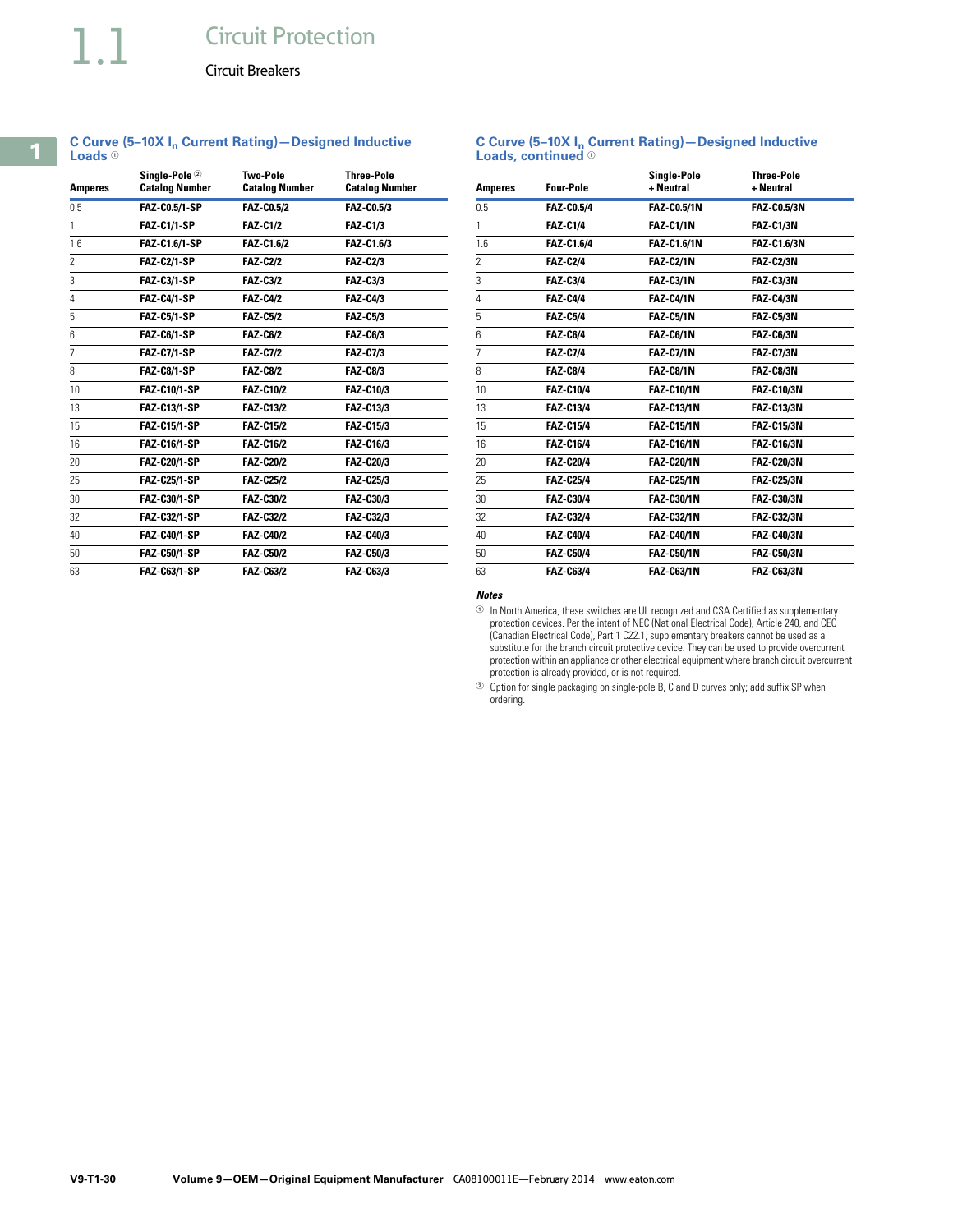**D Curve (10–20X In Current Rating)—Designed for Inductive Loads, continued** <sup>1</sup>

**D Curve (10-20X I<sub>n</sub> Current Rating)–Designed for Inductive Loads**

| <b>Amperes</b>    | Single-Pole <sup>2</sup><br><b>Catalog Number</b> | <b>Two-Pole</b><br><b>Catalog Number</b> | <b>Three-Pole</b><br><b>Catalog Number</b> |
|-------------------|---------------------------------------------------|------------------------------------------|--------------------------------------------|
| 0.5               | <b>FAZ-D0.5/1-SP</b>                              | <b>FAZ-D0.5/2</b>                        | <b>FAZ-D0.5/3</b>                          |
| 1                 | <b>FAZ-D1/1-SP</b>                                | <b>FAZ-D1/2</b>                          | <b>FAZ-D1/3</b>                            |
| $\overline{2}$    | <b>FAZ-D2/1-SP</b>                                | <b>FAZ-D2/2</b>                          | <b>FAZ-D2/3</b>                            |
| 3                 | <b>FAZ-D3/1-SP</b>                                | <b>FAZ-D3/2</b>                          | <b>FAZ-D3/3</b>                            |
| 4                 | <b>FAZ-D4/1-SP</b>                                | <b>FAZ-D4/2</b>                          | <b>FAZ-D4/3</b>                            |
| 5                 | <b>FAZ-D5/1-SP</b>                                | <b>FAZ-D5/2</b>                          | <b>FAZ D5/3</b>                            |
| 6                 | <b>FAZ-D6/1-SP</b>                                | <b>FAZ-D6/2</b>                          | <b>FAZ-D6/3</b>                            |
| 7                 | <b>FAZ-D7/1-SP</b>                                | <b>FAZ D7/2</b>                          | <b>FAZ D7/3</b>                            |
| 8                 | FAZ-D8/1-SP                                       | <b>FAZ-D8/2</b>                          | <b>FAZ-D8/3</b>                            |
| 10                | <b>FAZ-D10/1-SP</b>                               | <b>FAZ-D10/2</b>                         | <b>FAZ-D10/3</b>                           |
| 13                | <b>FAZ-D13/1-SP</b>                               | <b>FAZ-D13/2</b>                         | <b>FAZ-D13/3</b>                           |
| 15                | <b>FAZ-D15/1-SP</b>                               | <b>FAZ D15/2</b>                         | <b>FAZ-D15/3</b>                           |
| 16                | <b>FAZ-D16/1-SP</b>                               | <b>FAZ-D16/2</b>                         | <b>FAZ-D16/3</b>                           |
| 20                | <b>FAZ-D20/1-SP</b>                               | <b>FAZ-D20/2</b>                         | <b>FAZ-D20/3</b>                           |
| 25                | <b>FAZ-D25/1-SP</b>                               | <b>FAZ-D25/2</b>                         | <b>FAZ-D25/3</b>                           |
| 30                | FAZ-D30/1-SP                                      | <b>FAZ-D30/2</b>                         | <b>FAZ-D30/3</b>                           |
| 32                | <b>FAZ-D32/1-SP</b>                               | <b>FAZ-D32/2</b>                         | <b>FAZ D32/3</b>                           |
| 40                | <b>FAZ-D40/1-SP</b>                               | <b>FAZ-D40/2</b>                         | FAZ-D40/3                                  |
| $50$ <sup>3</sup> | <b>FAZ-D50/1-SP</b>                               | <b>FAZ D50/2</b>                         | <b>FAZ-D50/3</b>                           |
| $63$ <sup>3</sup> | <b>FAZ-D63/1-SP</b>                               | <b>FAZ-D63/2</b>                         | <b>FAZ-D63/3</b>                           |

| <b>Amperes</b>    | Four-Pole         | Single-Pole<br>+ Neutral | <b>Three-Pole</b><br>+ Neutral |
|-------------------|-------------------|--------------------------|--------------------------------|
| 0.5               | <b>FAZ-D0.5/4</b> | <b>FAZ-D0.5/1N</b>       | <b>FAZ-D0.5/3N</b>             |
| 1                 | <b>FAZ-D1/4</b>   | <b>FAZ-D1/1N</b>         | <b>FAZ-D1/3N</b>               |
| $\overline{2}$    | <b>FAZ-D2/4</b>   | <b>FAZ-D2/1N</b>         | <b>FAZ-D2/3N</b>               |
| 3                 | <b>FAZ-D3/4</b>   | <b>FAZ-D3/1N</b>         | <b>FAZ-D3/3N</b>               |
| 4                 | <b>FAZ-D4/4</b>   | <b>FAZ-D4/1N</b>         | <b>FAZ-D4/3N</b>               |
| 5                 | <b>FAZ-D5/4</b>   | <b>FAZ-D5/1N</b>         | <b>FAZ-D5/3N</b>               |
| 6                 | <b>FAZ-D6/4</b>   | <b>FAZ-D6/1N</b>         | <b>FAZ-D6/3N</b>               |
| 7                 | <b>FAZ-D7/4</b>   | <b>FAZ-D7/1N</b>         | <b>FAZ-D7/3N</b>               |
| 8                 | <b>FAZ-D8/4</b>   | <b>FAZ-D8/1N</b>         | <b>FAZ-D8/3N</b>               |
| 10                | <b>FAZ-D10/4</b>  | <b>FAZ-D10/1N</b>        | <b>FAZ-D10/3N</b>              |
| 13                | <b>FAZ-D13/4</b>  | <b>FAZ-D13/1N</b>        | <b>FAZ-D13/3N</b>              |
| 15                | <b>FAZ-D15/4</b>  | <b>FAZ-D15/1N</b>        | <b>FAZ-D15/3N</b>              |
| 16                | <b>FAZ-D16/4</b>  | <b>FAZ-D16/1N</b>        | <b>FAZ-D16/3N</b>              |
| 20                | <b>FAZ-D20/4</b>  | <b>FAZ-D20/1N</b>        | <b>FAZ-D20/3N</b>              |
| 25                | <b>FAZ-D25/4</b>  | <b>FAZ-D25/1N</b>        | <b>FAZ-D25/3N</b>              |
| 30                | <b>FAZ-D30/4</b>  | <b>FAZ-D30/1N</b>        | <b>FAZ-D30/3N</b>              |
| 32                | <b>FAZ-D32/4</b>  | <b>FAZ-D32/1N</b>        | <b>FAZ-D32/3N</b>              |
| 40                | <b>FAZ-D40/4</b>  | <b>FAZ-D40/1N</b>        | <b>FAZ-D40/3N</b>              |
| $50$ <sup>3</sup> | <b>FAZ-D50/4</b>  | <b>FAZ-D50/1N</b>        | <b>FAZ-D50/3N</b>              |
| $63$ <sup>3</sup> | <b>FAZ-D63/4</b>  | <b>FAZ-D63/1N</b>        | <b>FAZ-D63/3N</b>              |

#### *Notes*

 In North America, these switches are UL recognized and CSA Certified as supplementary protection devices. Per the intent of NEC (National Electrical Code), Article 240, and CEC (Canadian Electrical Code), Part 1 C22.1, supplementary breakers cannot be used as a substitute for the branch circuit protective device. They can be used to provide overcurrent protection within an appliance or other electrical equipment where branch circuit overcurrent protection is already provided, or is not required.

 Option for single packaging on single-pole B, C and D curves only; add suffix SP when ordering.

IEC 60947-2 only.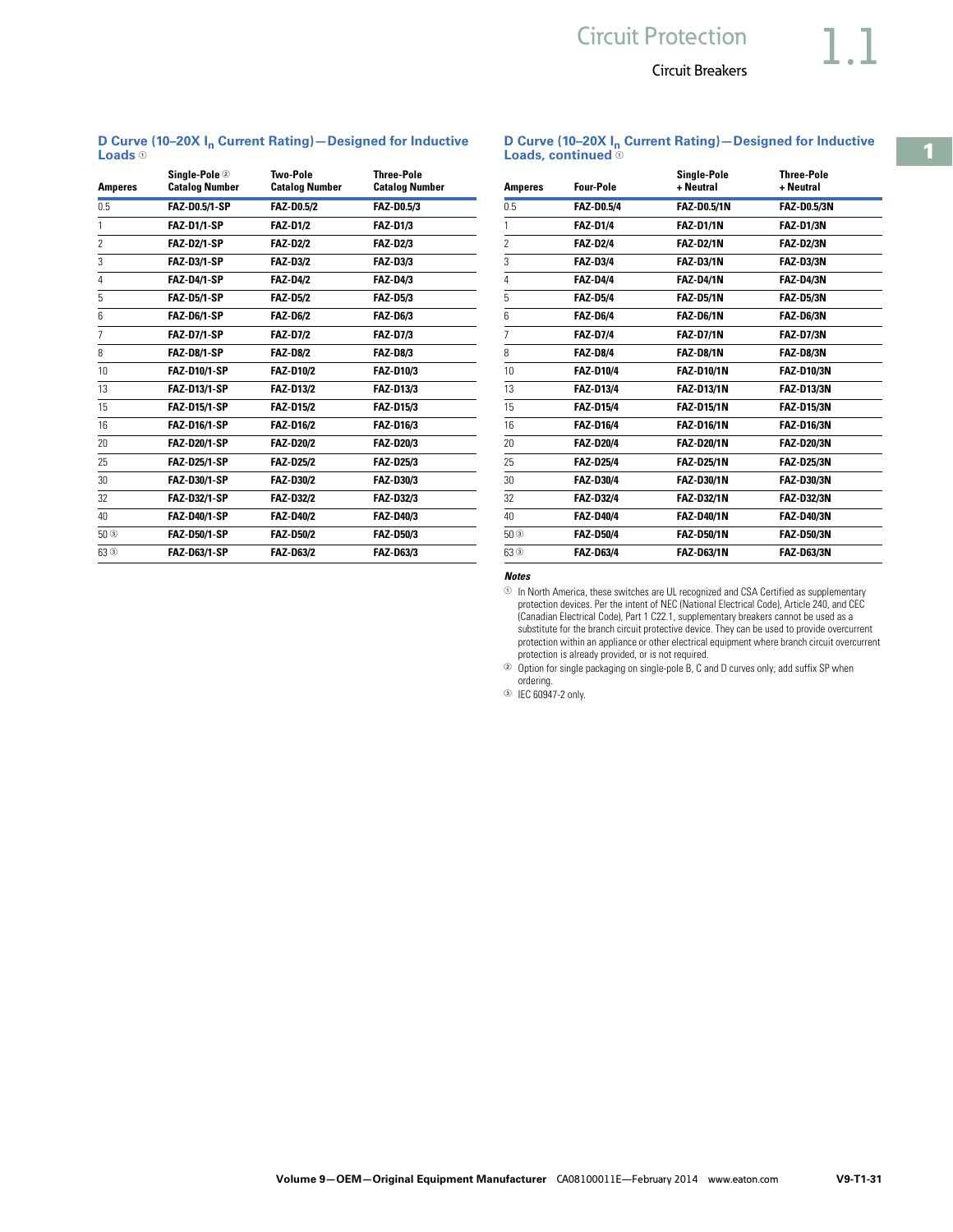# **Circuit Protection**

Circuit Breakers

# **Accessories**

#### **FAZ-NA UL 489 Breakers**

| <b>Description</b>                                            | <b>Catalog Number</b> |
|---------------------------------------------------------------|-----------------------|
| Two-pole contact or auxiliary contact/trip indicating contact | 7-NHK ①               |
| Auxiliary contact                                             | 7-IHK-NA              |
| Shunt trip 110-415 Vac                                        | FA7-XAA-NA110-415VAC  |
| Shunt trip 12-110 Vac                                         | FAZ-XAA-NA12-110VAC   |
| Padlock hasp                                                  | <b>IS/SPE-1TE</b>     |
| Busbar-single-pole, 6 terminals 2346                          | Z-SV/UL-16/1P-1TE/6   |
| Busbar—single-pole, 12 terminals 2346                         | Z-SV/UL-16/1P-1TE/12  |
| Busbar-single-pole, 18 terminals 2346                         | Z-SV/UL-16/1P-1TE/18  |
| Busbar—two-pole, 6 terminals 2346                             | Z-SV/UL-16/2P-2TE/6   |
| Busbar-two-pole, 12 terminals 2346                            | Z-SV/UL-16/2P-2TE/12  |
| Busbar-two-pole, 18 terminals 2346                            | Z-SV/UL-16/2P-2TE/18  |
| Busbar-three-pole, 6 terminals 2346                           | Z-SV/UL-16/3P-3TE/6   |
| Busbar-three-pole, 12 terminals 2346                          | Z-SV/UL-16/3P-3TE/12  |
| Busbar—three-pole, 18 terminals 2346                          | Z-SV/UL-16/3P-3TE/18  |
| Three-pole busbar shroud                                      | 7V-BS-IIL             |
| Extension terminal-35 mm <sup>2</sup> (2-14 AWG)              | <b>Z-EK/35/UL</b>     |
| Bus connector—conductors up to 50 mm <sup>2</sup> (~1/0 AWG)  | <b>Z-EB/50/UL</b>     |

#### **FAZ UL 1077 Auxiliary Contacts**

| <b>Description</b>                                                                                                                                                                                                                                                            | Rated<br><b>Operational</b><br><b>Voltage</b> | <b>Catalog Number</b> |
|-------------------------------------------------------------------------------------------------------------------------------------------------------------------------------------------------------------------------------------------------------------------------------|-----------------------------------------------|-----------------------|
| <b>Standard Auxiliary Contacts</b>                                                                                                                                                                                                                                            |                                               |                       |
| 1N0/1NC<br>Installs on left side of FAZ or shunt trip<br>Max. one per FAZ (1077) device<br>Switches when FAZ is tripped electrically<br>or manually                                                                                                                           | 230 Vac                                       | FA7-XHIN11            |
| 1 changeover contact<br>Installs on left side of FAZ or shunt trip<br>Max. one per FAZ (1077) device<br>Switches when FAZ is tripped electrically<br>or manually                                                                                                              | 230 Vac                                       | <b>FAZ-XHINW1</b>     |
| <b>Auxiliary/Trip Indicating Contact</b>                                                                                                                                                                                                                                      |                                               |                       |
| Small selector screw changes mode<br>Two Form C (changeover) contacts<br>Installs on left side of FAZ or shunt trip<br>Auxiliary contacts switch when FAZ is tripped<br>electrically or manually<br>Trip indicating contact switches only when FAZ<br>is tripped electrically | 230 Vac                                       | FAZ-XAM002            |
| <b>Undervoltage Trip</b>                                                                                                                                                                                                                                                      |                                               |                       |
| Prevents FAZ from operating unless voltage                                                                                                                                                                                                                                    | 115 Vac                                       | FAZ XUA(115VAC)       |
| is present<br>Installs on left side of FAZ                                                                                                                                                                                                                                    | 230 Vac                                       | FAZ-XUA(230VAC)       |
| Includes test button                                                                                                                                                                                                                                                          | 400 Vac                                       | FAZ-XUA(400VAC)       |
| <b>Shunt Trip</b>                                                                                                                                                                                                                                                             |                                               |                       |
| Allows remote trip of FAZ<br>Installs on left side of FAZ                                                                                                                                                                                                                     | 12-110 Vac<br>12-60 Vdc                       | FAZ-XAA-C-12-110VAC   |
|                                                                                                                                                                                                                                                                               | 110-415 Vac<br>110-230 Vdc                    | FAZ-XAA-C-110-415VAC  |

#### **FAZ UL 1077 Busbar System**

| Rated<br><b>Operational</b><br>Current | Number of<br><b>Poles per Device</b>      | Numher of<br><b>Terminals</b> | <b>Catalog Number</b> <sup>6</sup> |
|----------------------------------------|-------------------------------------------|-------------------------------|------------------------------------|
|                                        | <b>Without Auxiliary Contacts</b>         |                               |                                    |
| 80A                                    |                                           | 57                            | BB-UL-18/1P-1M/57                  |
|                                        | $\mathfrak{p}$                            | 56                            | BB-UL-18/2P-2M/56                  |
|                                        | 3                                         | 57                            | BB-UL-18/3P-3M/57                  |
| 100A                                   | 1                                         | 57                            | BB-UL-25/1P-1M/57                  |
|                                        | 2                                         | 56                            | BB-UL-25/2P-2M/56                  |
|                                        | 3                                         | 57                            | BB-UL-25/3P-3M/57                  |
|                                        | <b>Auxiliary/Trip Indicating Contacts</b> |                               |                                    |
| 80A                                    | 1                                         | 37                            | BB-UL-18/1P-1,5M/37                |
|                                        | $\mathfrak{p}$                            | 46                            | BB-UL-18/2P+AS-2,5M/46             |
|                                        | 3                                         | 48                            | BB-UL-18/3P+AS-3,5M/48             |
| 100A                                   | 1                                         | 37                            | BB-UL-25/1P-1,5M/37                |
|                                        | $\mathfrak{p}$                            | 46                            | BB-UL-25/2P+AS-2.5M/46             |
|                                        | 3                                         | 48                            | BB-UL-25/3P+AS-3,5M/48             |

#### **Pin Type Incoming Supply Terminals**

| <b>Description</b>                                                                                         | <b>Catalog Number</b> |
|------------------------------------------------------------------------------------------------------------|-----------------------|
| Accommodates conductors from 6-35 mm <sup>2</sup> /#10-2 AWG<br>4-5.5 Nm/35-50 lb-in / Two- and three-pole | <b>BB UL TEP/35</b>   |

| <b>Pin Type Incoming Supply Terminals-Single-Phase Only</b>                          |                       |  |  |  |  |  |
|--------------------------------------------------------------------------------------|-----------------------|--|--|--|--|--|
| <b>Description</b>                                                                   | <b>Catalog Number</b> |  |  |  |  |  |
| Accommodates conductors from 6-35 mm <sup>2</sup> /#10-2 AWG<br>4-5.5 Nm/35-50 lb-in | <b>BB UL TEPA/35</b>  |  |  |  |  |  |

#### **Protective Accessories**

| <b>Description</b>                                                          | <b>Catalog Number</b> |
|-----------------------------------------------------------------------------|-----------------------|
| For covering unused terminals                                               | <b>BB-IP/5</b>        |
| Prevents reactivation of the device during maintenance<br>Holds one padlock | <b>IS/SPE-1TE</b>     |

#### **Bus Incoming Supply Terminals**

| <b>Description</b> | <b>Catalog Number</b> |
|--------------------|-----------------------|
| $50 \text{ mm}^2$  | <b>BB UL TE/50</b>    |
| $#14-1$ AWG        |                       |
| 75 Deg wire        |                       |
| 115 A/Y, 480V UL   |                       |
| 160 A/Y 690V IEC   |                       |

#### **Busbar End Cap**

| Description                  | <b>Poles</b> | <b>Catalog Number</b> |
|------------------------------|--------------|-----------------------|
| Install after cutting busbar | $2$ and $3$  | <b>BB-UL EC/3</b>     |
| Protects end of busbar       |              | <b>BB-UL-EC/1</b>     |

#### *Notes*

<sup>1</sup> Voltage of FAZ-NA circuit breaker is limited to 300V with this auxiliary contact installed.

<sup>2</sup> Do not cut commoning link.

<sup>3</sup> A maximum of three commoning links may be used in conjunction. Each breaker connected to the commoning link must have the same number of poles for proper use.

<sup>4</sup> Not for use with ring-tongue circuit breakers.

<sup>5</sup> Bus may be center fed for high current capacity.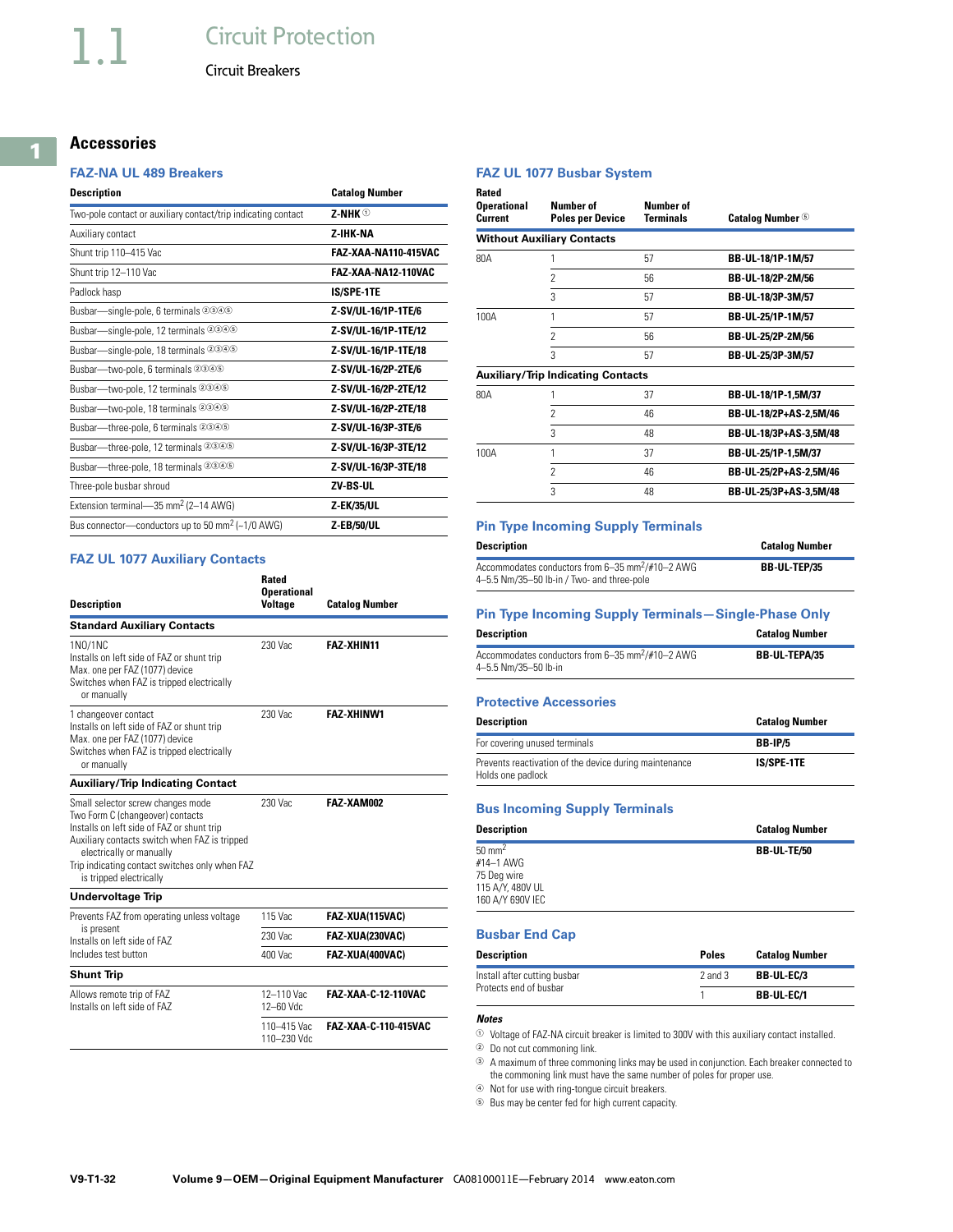# <span id="page-32-0"></span>**Series NRX Low Voltage Power Breakers Features Features**



**Series NRX™ Low Voltage Power Breakers**

- Rogowski coil does not saturate like iron core sensors, and one sensor accommodates 200–1600A range. Never change a sensor, and NO CTs are required
- Tension clamp secondary terminals-10A continuous rating at 600V meets UL/CSA/RoHS and UL-94 V0. Mounted directly to fixed breaker or drawout cassette they reduce wiring and provide clean, organized wiring schemes
- Breaker mounted communication modules for INCOM™, Modbus® and PROFIBUS® mount directly to the cassette, reducing the space and room required for communication capability
- With the patent pending simple design of the fold-up cassette, all items in a cassette are replaceable without removing the cassette from the cell
- Plug-and-play accessories—no special tools needed. Accessories come with plug and wires ready to install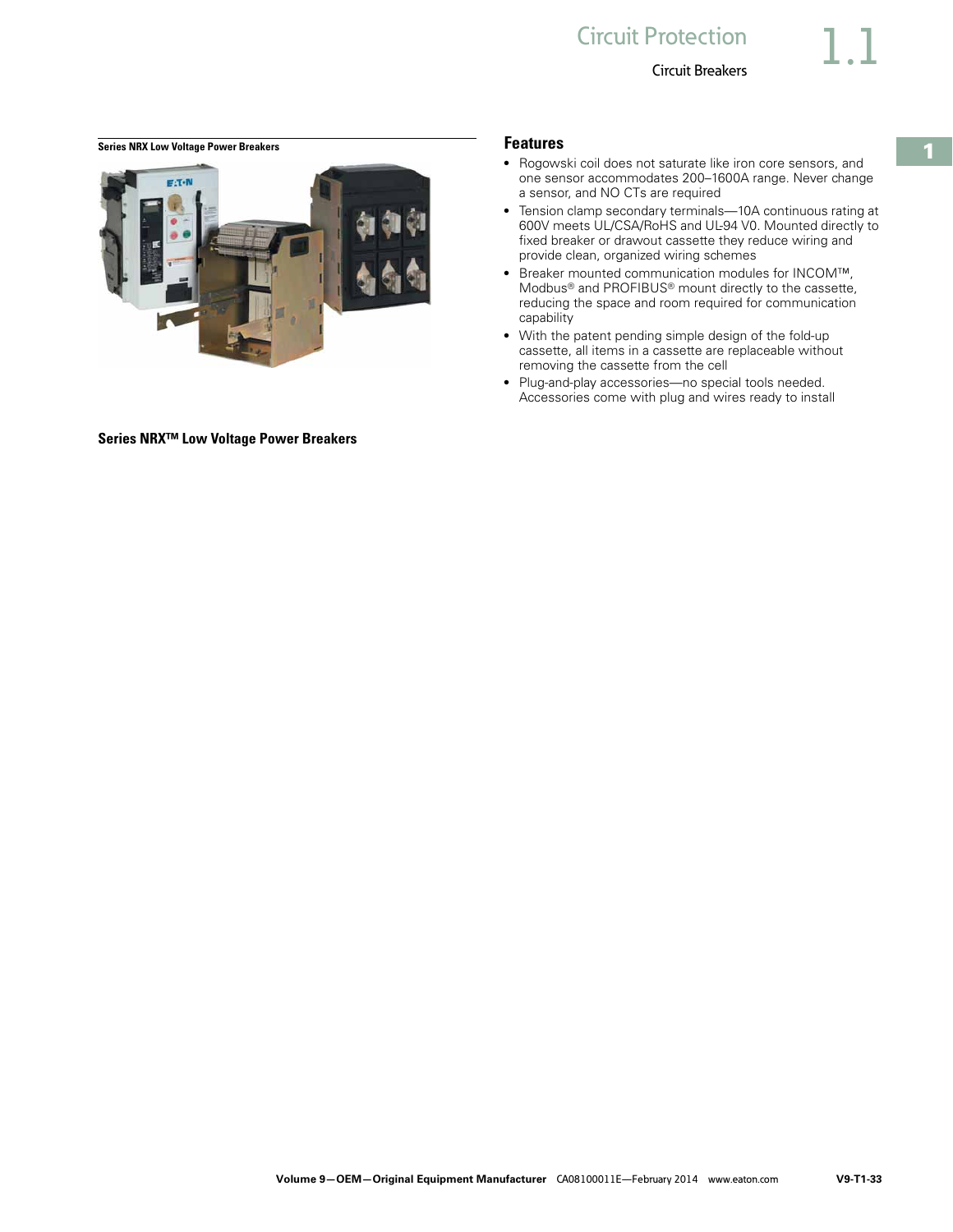**1**

Circuit Breakers

### **Catalog Number Selection**

#### **Series NRX Power Breakers (Exclusionary Rules Apply)**



#### *Note*

 $\Phi$  Contact Eaton for available voltages. Not all voltages are currently available.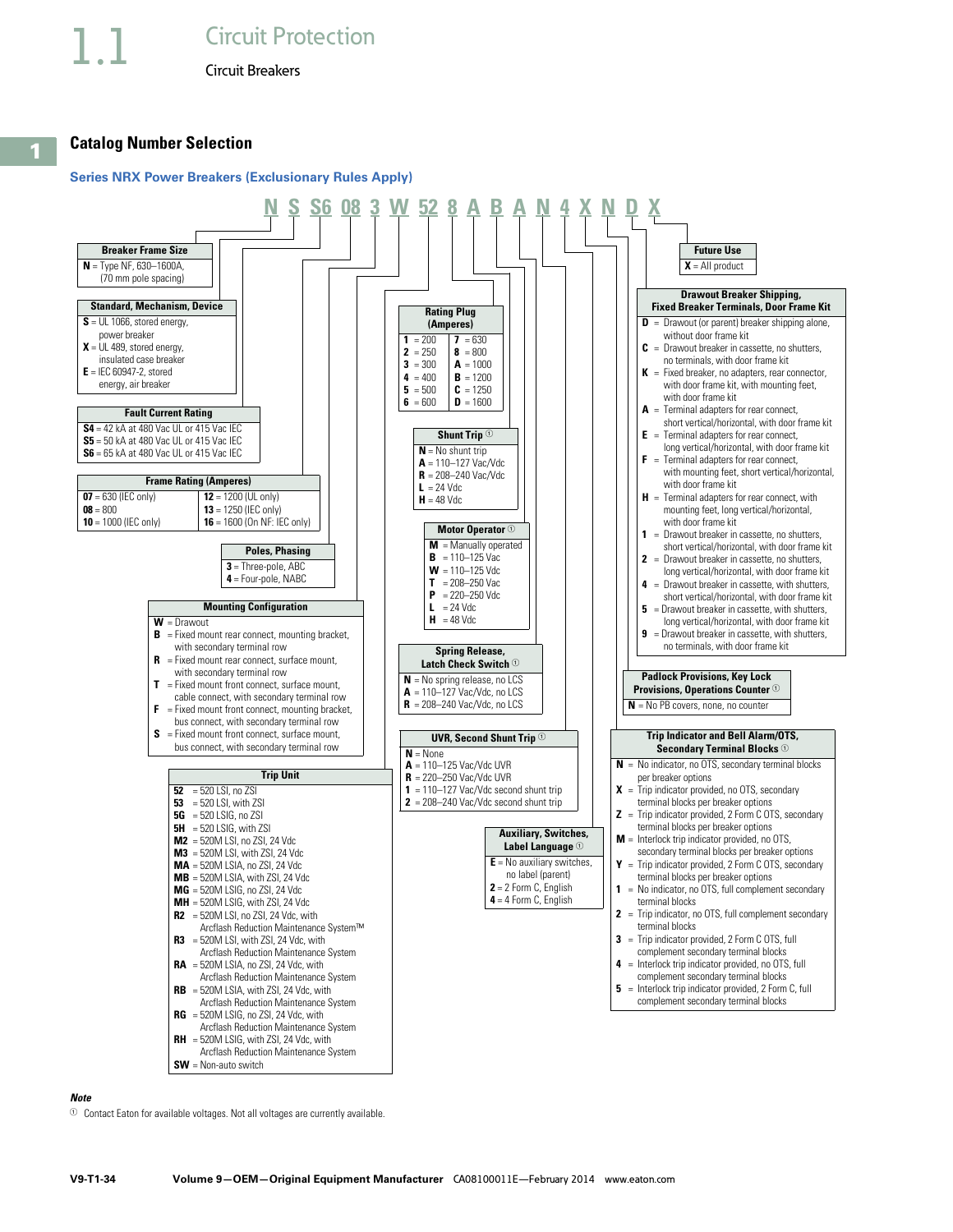**1**

Circuit Breakers

**Future N** = None

**Future N** = None

**Cassette Shipping**

**C** = Cassette only **B** = Breaker shipped in cassette

**Circuit Protection** 

### **Catalog Number Selection**

**Series NRX Cassettes** 





**NX 12 3 F A B N S N N N C**

# **Product Selection**

#### **Series NRX Low Voltage Power Breakers**

| <b>Breaker</b><br><b>Frame</b> | Industry<br><b>Standard</b> | <b>Fault Current</b><br><b>Rating (kAIC)</b> | <b>Frame Rating</b><br>in Amperes | <b>Poles</b>   | <b>Mounting</b>      | <b>Trip Unit</b> | <b>Rating Plug</b> | Part Number 2      |
|--------------------------------|-----------------------------|----------------------------------------------|-----------------------------------|----------------|----------------------|------------------|--------------------|--------------------|
| N                              | UL 1066                     | 42                                           | 800                               | 3              | Drawout <sup>①</sup> | 520 LSI (No ZSI) | 800                | <b>NSS4083W528</b> |
| N                              | UL 1066                     | 42                                           | 800                               | 4              | Fixed                | 520 LSI (No ZSI) | 800                | <b>NSS4084B528</b> |
| Ν                              | UL 1066                     | 50                                           | 800                               | 3              | Drawout <sup>1</sup> | 520 LSI (No ZSI) | 800                | <b>NSS5083W528</b> |
| Ν                              | UL 1066                     | 50                                           | 800                               | $\overline{4}$ | Fixed                | 520 LSI (No ZSI) | 800                | <b>NSS5084B528</b> |
| N                              | UL 1066                     | 65                                           | 800                               | 3              | Drawout <sup>①</sup> | 520 LSI (No ZSI) | 800                | <b>NSS6083W528</b> |
| Ν                              | UL 1066                     | 65                                           | 800                               | 3              | Fixed                | 520 LSI (No ZSI) | 800                | <b>NSS6083B528</b> |
| Ν                              | UL 1066                     | 65                                           | 800                               | 4              | Drawout <sup>①</sup> | 520 LSI (No ZSI) | 800                | <b>NSS6084W528</b> |
| Ν                              | UL 1066                     | 65                                           | 800                               | 4              | Fixed                | 520 LSI (No ZSI) | 800                | <b>NSS6084B528</b> |
| N                              | <b>UL 489</b>               | 42                                           | 800                               | 3              | Drawout <sup>①</sup> | 520 LSI (No ZSI) | 800                | NXS4083W528        |
| Ν                              | <b>UL 489</b>               | 42                                           | 1200                              | 4              | Drawout <sup>①</sup> | 520 LSI (No ZSI) | 1200               | <b>NXS4124W52B</b> |
| Ν                              | <b>UL 489</b>               | 50                                           | 800                               | 3              | Fixed                | 520 LSI (No ZSI) | 800                | <b>NXS5083B528</b> |
| Ν                              | <b>UL 489</b>               | 50                                           | 1200                              | 4              | Fixed                | 520 LSI (No ZSI) | 1200               | <b>NXS5124B528</b> |
| Ν                              | <b>UL 489</b>               | 65                                           | 800                               | 3              | Drawout <sup>1</sup> | 520 LSI (No ZSI) | 800                | NXS6083W528        |
| Ν                              | <b>UL 489</b>               | 65                                           | 800                               | $\overline{4}$ | Fixed                | 520 LSI (No ZSI) | 800                | <b>NSS6084B528</b> |
| N                              | <b>UL 489</b>               | 65                                           | 1200                              | 3              | Drawout <sup>①</sup> | 520 LSI (No ZSI) | 1200               | <b>NXS6123W52B</b> |
| N                              | <b>UL 489</b>               | 65                                           | 1200                              | $\overline{4}$ | Fixed                | 520 LSI (No ZSI) | 1200               | <b>NXS6124B52B</b> |
| Ν                              | <b>IEC</b>                  | 42                                           | 630                               | 3              | Drawout <sup>①</sup> | 520 LSI (No ZSI) | 630                | <b>NES4073W527</b> |
| Ν                              | <b>IEC</b>                  | 42                                           | 1600                              | 4              | Drawout <sup>①</sup> | 520 LSI (No ZSI) | 1600               | <b>NES4164W52D</b> |
| N                              | <b>IEC</b>                  | 50                                           | 630                               | 3              | Fixed                | 520 LSI (No ZSI) | 630                | <b>NES5073B527</b> |
| Ν                              | <b>IEC</b>                  | 50                                           | 1600                              | 4              | Fixed                | 520 LSI (No ZSI) | 1600               | <b>NES5164B52D</b> |
| N                              | <b>IEC</b>                  | 65                                           | 630                               | 3              | Drawout <sup>1</sup> | 520 LSI (No ZSI) | 630                | <b>NES6073W527</b> |
| N                              | <b>IEC</b>                  | 65                                           | 800                               | 4              | Fixed                | 520 LSI (No ZSI) | 800                | <b>NES6084B528</b> |
| N                              | <b>IEC</b>                  | 65                                           | 1250                              | 3              | Fixed                | 520 LSI (No ZSI) | 1250               | <b>NES6133B52C</b> |
| N                              | <b>IEC</b>                  | 65                                           | 1600                              | 4              | Drawout <sup>①</sup> | 520 LSI (No ZSI) | 1600               | <b>NES6164W52D</b> |

#### *Notes*

<sup>1</sup> See **Page V9-T1-34** for cassette selection for drawout breakers.

<sup>2</sup> See selection above for accessories in positions 12–20.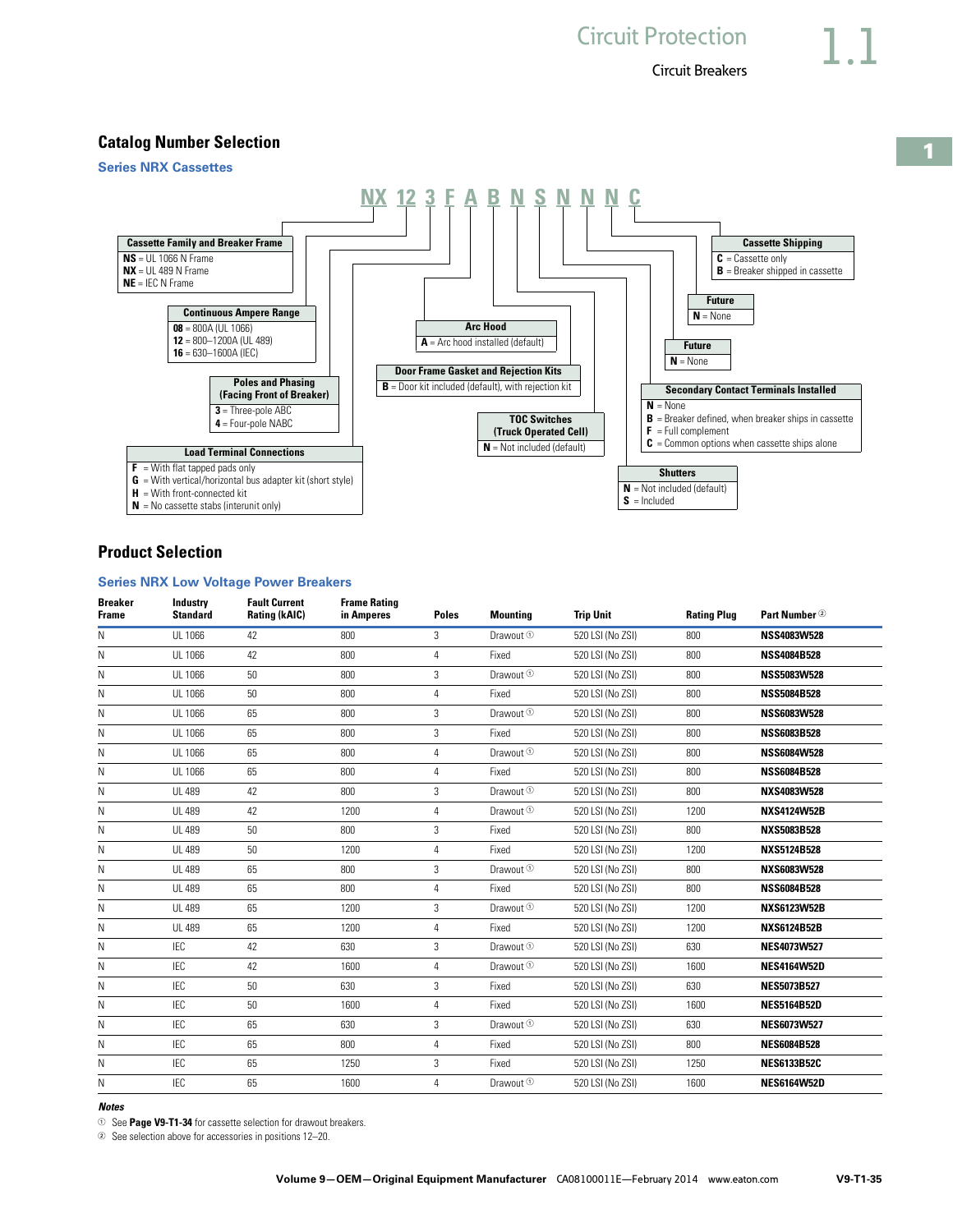# **Circuit Protection**

Circuit Breakers

<span id="page-35-0"></span>**1**

## **Magnum Low Voltage Power Breakers Features Features**



- Rated up to 6300A with interrupting ratings up to 200 kAIC and withstand ratings up to 100 kAIC
- Magnum® DS is UL 1066 listed for one-half second short-time withstand rating, and rated for 30 cycles. It is a switchgear class product to meet UL 1558 switchgear standards
- Magnum SB is a UL 1066 listed product with one-half second short-time withstand rating at three cycles to meet switchboard class product specifications, such as UL 891
- Magnum DS MDDX is the highest interrupting performance in a non-current limiting breaker construction rated up to 200 kAIC with 100 kAIC short-time withstand
- The Magnum DS, Magnum SB and Magnum IEC lines all offer the smallest double narrow 4000A frame available

#### **Magnum Low Voltage Power Breakers**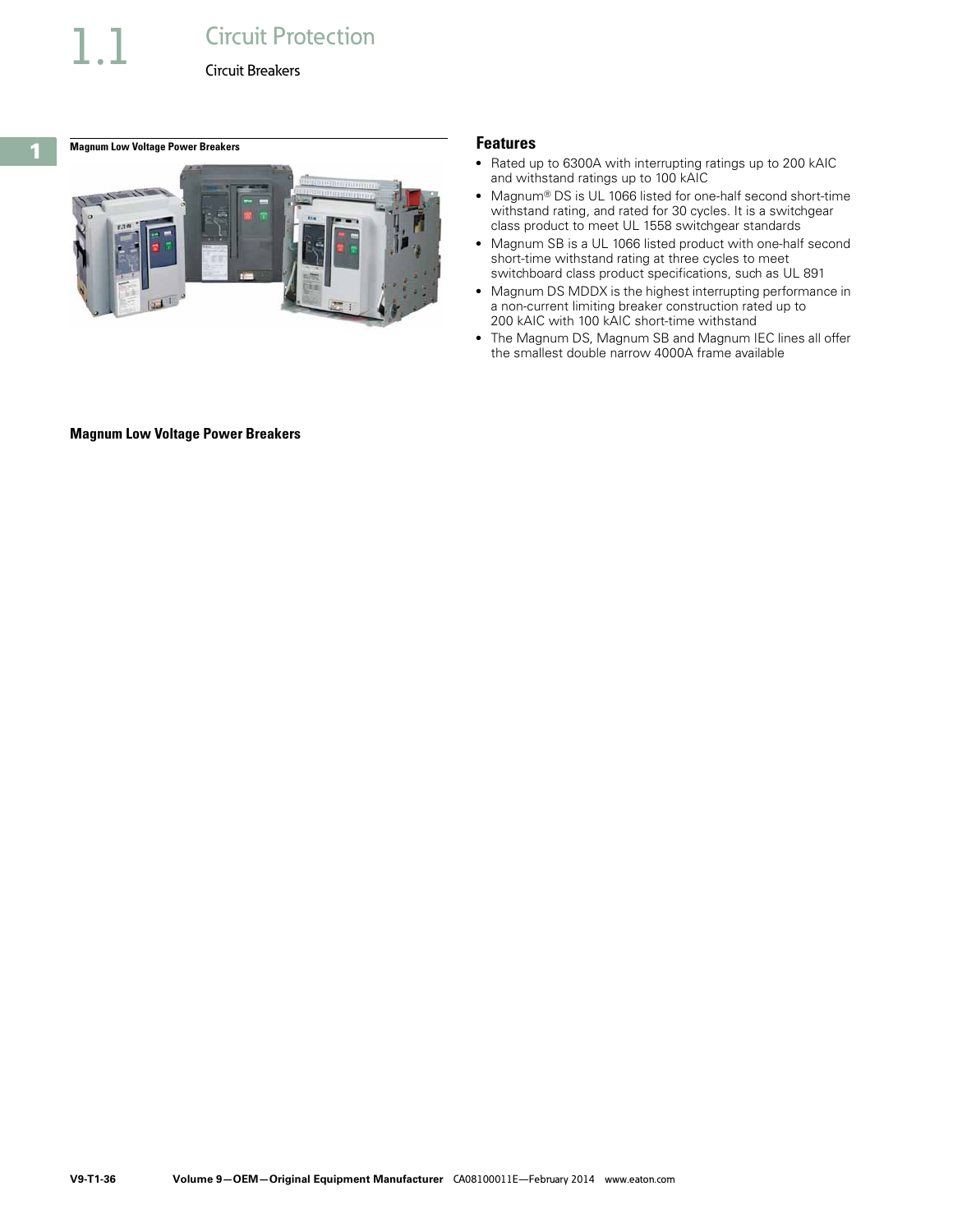

#### **Catalog Number Selection**

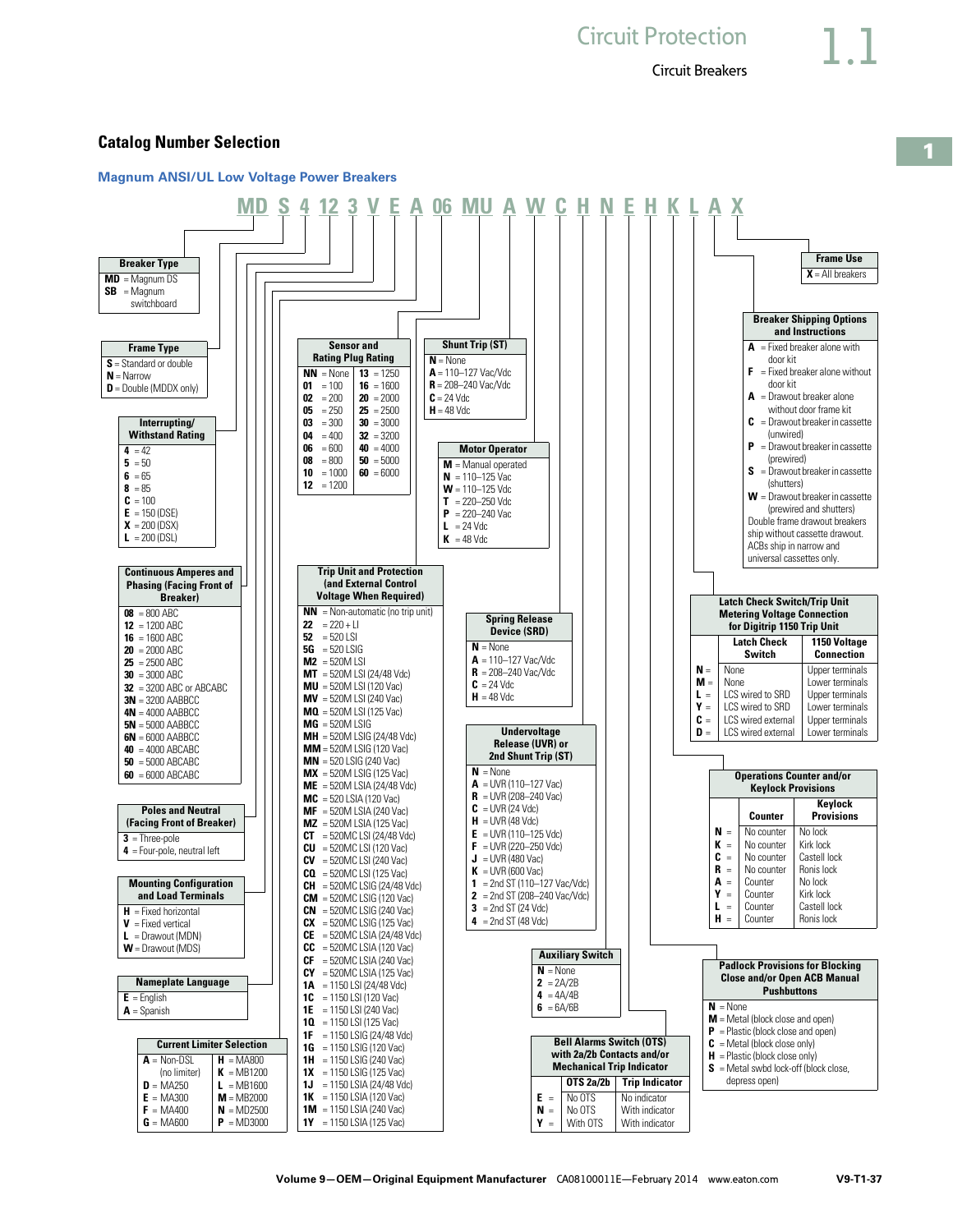

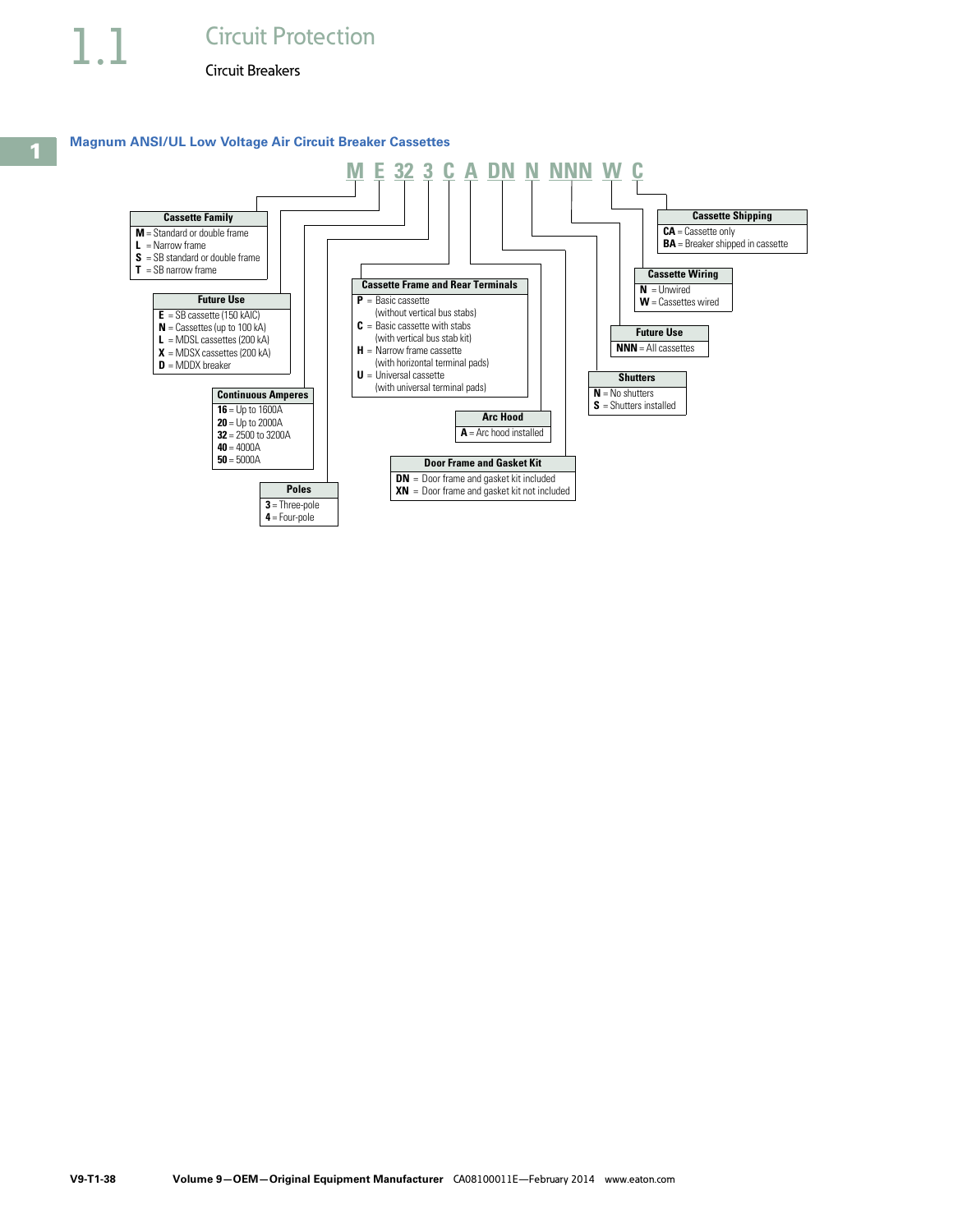# **Circuit Protection**

Circuit Breakers



#### **Magnum IEC Low Voltage Air Circuit Breakers**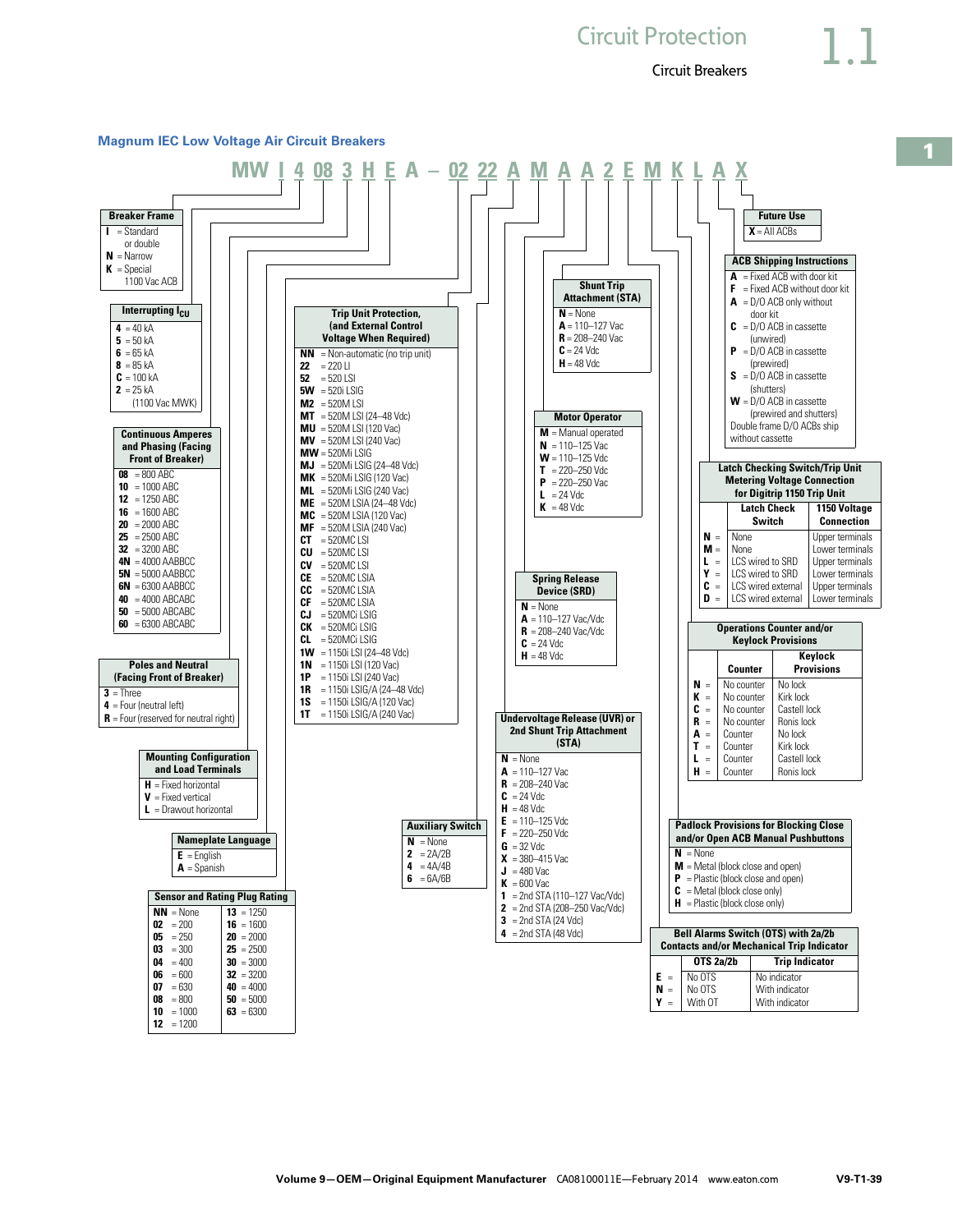#### **Magnum IEC Low Voltage Air Circuit Breaker Cassettes**

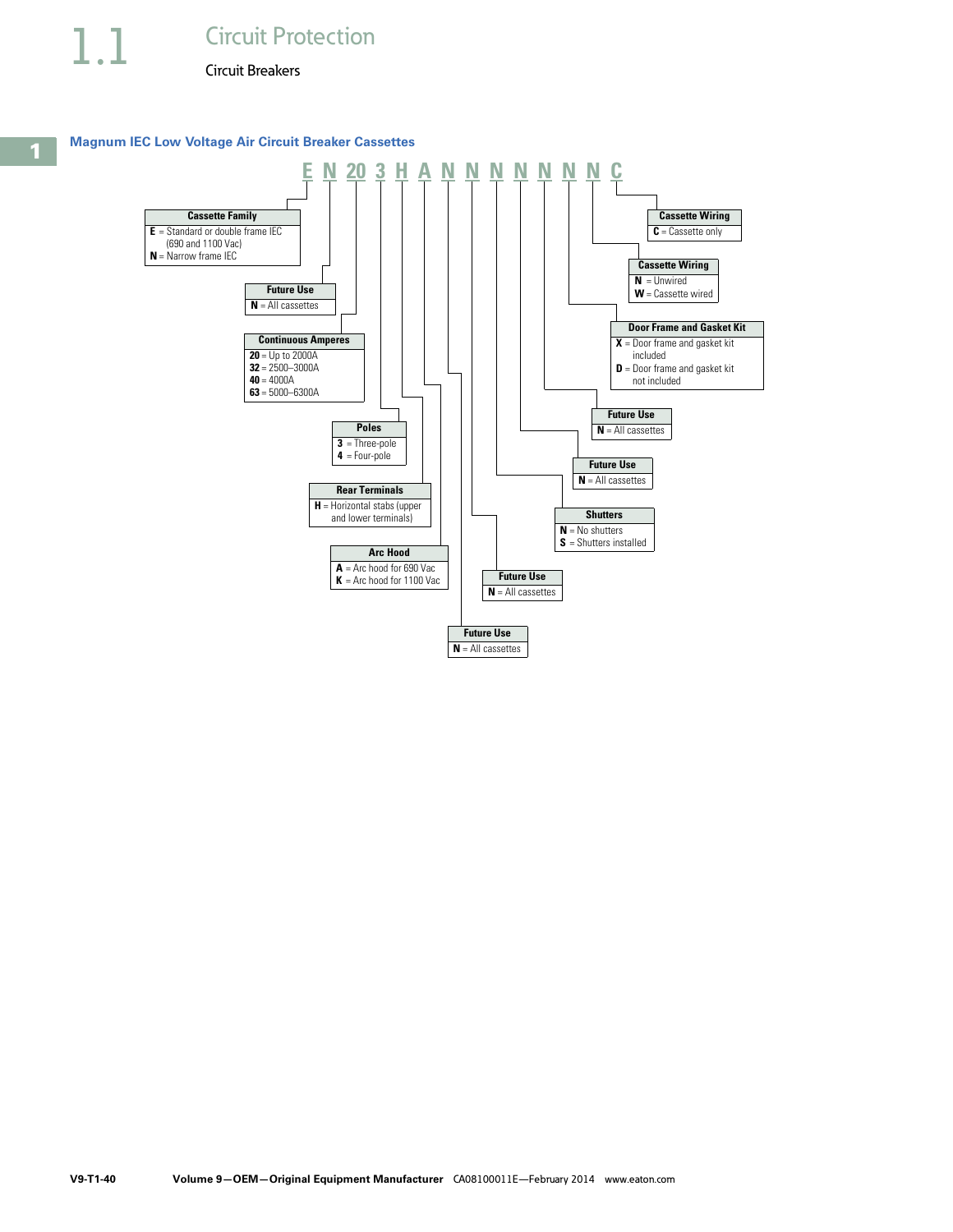**Frame** 

**Current Rating**

**Interrupting at 508 Vac Interrupting at 635 Vac Current Rating Amperes Breaker Type 2** 

#### Circuit Breakers

### **1**

### **Product Selection**

**Frame Type**

#### **Magnum DS Switchgear Class UL 1066 Low Voltage Power Circuit Breakers**

**RMS Symmetrical Current Ratings kA 50/60 Hz** <sup>1</sup> **Short Time** 

Narrow 42 42 42 42 800 **MDN-408** 50 50 50 50 **MDN-508** 65 65 65 65 **MDN-608** 100 100 65 20 **MDN-C08** Standard 42 42 42 42 800 **MDS-408** 65 65 65 65 **MDS-608** 85 85 85 85 **MDS-808** 100 **MDS-C08** 100 **100** 100 100 100 85 **MDS-C08** 200 200 200 — **MDS-L08** <sup>3</sup> 200 **MDS-X08** 30 **MDS-X08** Narrow 42 42 42 42 1600 **MDN-416** 50 50 50 50 **MDN-516** 65 65 65 65 **MDN-616** 100 **MDN-C16 100 100 65 100 100 100 100 100 100 100 100 100 100 100 100 110 110** Standard 65 65 65 65 1600 **MDS-616** 85 85 85 85 **MDS-816** 100 **MDS-C16** 100 **100** 100 **100** 100 **85 100 <b>MDS-C16** 200 200 200 — **MDS-L16** <sup>3</sup> 200 **MDS-X16** 30 **MDS-X16** 30 **MDS-X16** 30 **MDS-X16** 30 **MDS-X16** 30 **MDS-X16** 30 **MDS-X16**  $\bullet$ Narrow 65 65 65 65 2000 **MDN-620** 100 **MDN-C20 100** 65 35 **MDN-C20** Standard 65 65 65 65 2000 **MDS-620** 85 85 85 85 **MDS-820** 100 100 100 85 **MDS-C20** 200 200 200 — **MDS-L20** <sup>3</sup> 200 **MDS-X20** 30 **MDS-X20** 30 **MDS-X20** 30 65 65 65 65 3200 **MDS-632** 85 85 85 85 **MDS-832** 100 100 100 85 **MDS-C32** Double 200 200 <sup>4</sup> 50 3200 **MDS-X32** <sup>5</sup> Double (N) 85 85 <sup>4</sup> 85 4000 **MDN-840** 100 100 <sup>4</sup> 100 **MDN-C40** Double 85 85 85 85 4000 **MDS-840** 100 100 100 100 **MDS-C40** 200 200 <sup>4</sup> 50 **MDS-X40** <sup>5</sup> 200 200 <sup>4</sup> 100 4000 **MDD-X40** 85 85 85 85 5000 **MDS-850** 100 100 100 100 **MDS-C50** 200 200 <sup>4</sup> 50 **MDS-X50** <sup>57</sup> 200 200 <sup>4</sup> 100 **MDD-X50** 100 100 100 100 6000 **MDS-C60** <sup>7</sup> 200 200 <sup>4</sup> 100 **MDD-X60**

#### *Notes*

 $\circ$  Interrupting ratings shown based on breaker equipped with integral Digitrip RMS trip unit. Interruption ratings for non-automatic breakers are equal to the published short time current rating. These interruption ratings are based on the standard duty cycle consisting of an open operation, a 15-second interval and a close-open operation, in succession, with delayed tripping in case of short-delay devices. The standard duty cycle for short time ratings consists of maintaining the rated current for two periods of 1/2 seconds each, with a 15-second interval of zero current between the two periods. <sup>2</sup> See **Page V9-T1-40** for selection of trip unit and accessories. See **Page V9-T1-40** for cassette selection for drawout breakers.

<sup>3</sup> Magnum MDSL current limiting power circuit breaker with integral current limiters. Current limiter selected determines short time and maximum instantaneous trip rating.

Maximum voltage rating is 600 Vac. <sup>4</sup> Product to be tested. Contact Eaton for product rating.

<sup>5</sup> Magnum MDSX current limiting power circuit breaker with fast opening contacts.

<sup>6</sup> Contact Eaton for availability.

<sup>7</sup> Breaker applied in a tested fan-cooled enclosure.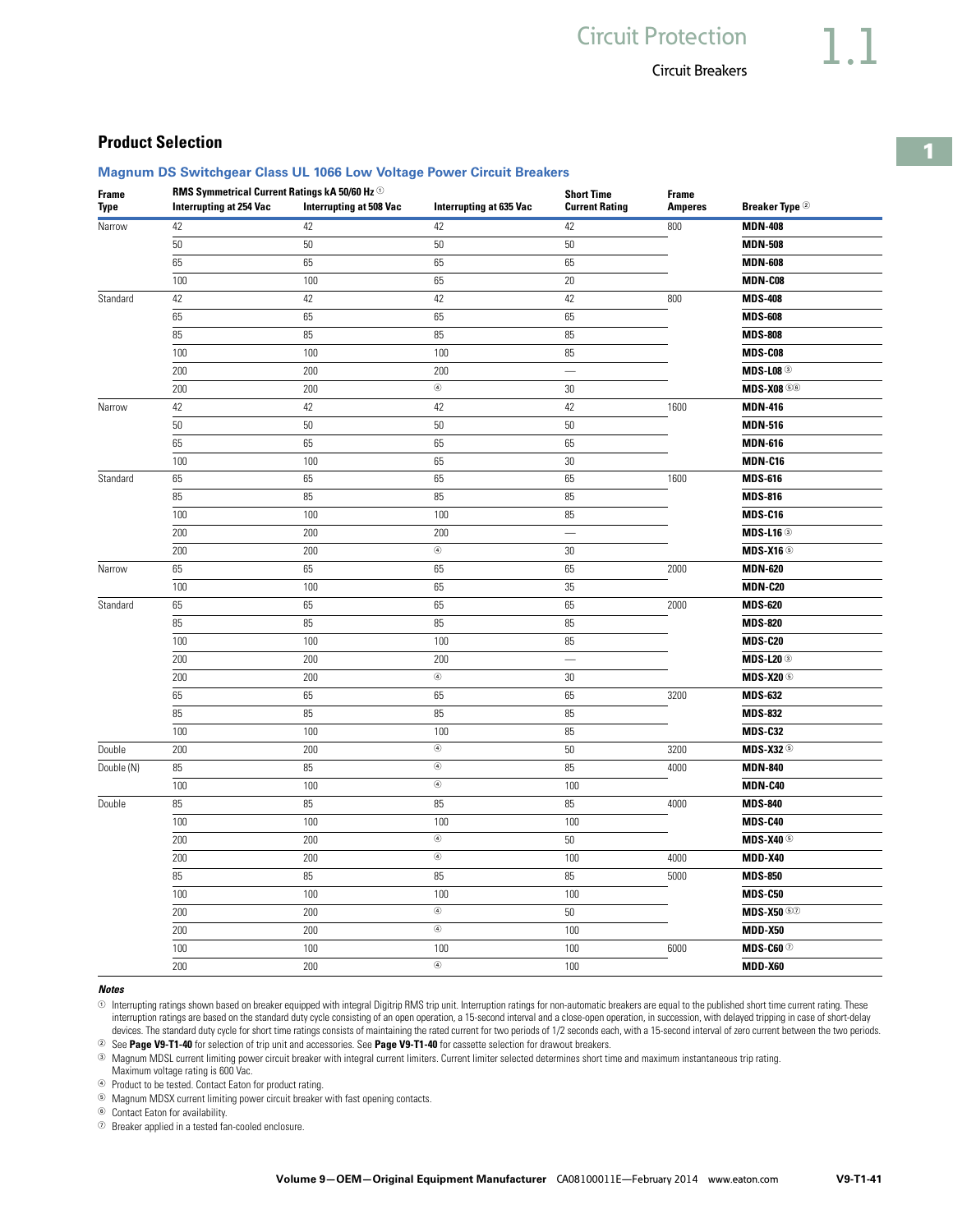# 1.1 Circuit Protection

Circuit Breakers

#### **Magnum SB Switchboard Class UL 1066 Insulated Case Low Voltage Power Circuit Breakers**

| <b>Frame</b> | RMS Symmetrical Current Ratings kA 50/60 Hz $^\circledcirc$ |                                | <b>Short Time</b>              | <b>Frame</b>          |                |                             |
|--------------|-------------------------------------------------------------|--------------------------------|--------------------------------|-----------------------|----------------|-----------------------------|
| Type         | <b>Interrupting at 254 Vac</b>                              | <b>Interrupting at 508 Vac</b> | <b>Interrupting at 635 Vac</b> | <b>Current Rating</b> | <b>Amperes</b> | <b>Breaker Type 2</b>       |
| Narrow       | 50                                                          | $50\,$                         | 35                             | $20\,$                | 800            | <b>SBN-508</b>              |
|              | 65                                                          | 65                             | 42                             | 20                    |                | <b>SBN-608</b>              |
|              | 100                                                         | 100                            | 65                             | 20                    |                | SBN-C08                     |
| Standard     | 65                                                          | 65                             | 65                             | 20                    | 800            | <b>SBS-608</b>              |
|              | 100                                                         | 100                            | 85                             | 20                    |                | SBS-C08                     |
|              | 200                                                         | 150                            | $^\copyright$                  | 30                    |                | <b>SBS-E08<sup>3</sup></b>  |
| Narrow       | 50                                                          | 50                             | 35                             | 25                    | 1200           | <b>SBN-512</b>              |
|              | 65                                                          | 65                             | 42                             | 25                    |                | <b>SBN-612</b>              |
|              | 100                                                         | 100                            | 65                             | 25                    |                | <b>SBN-C12</b>              |
| Standard     | 65                                                          | 65                             | 65                             | 25                    | 1200           | SBS-612                     |
|              | 100                                                         | 100                            | 85                             | 25                    |                | <b>SBS-C12</b>              |
|              | 200                                                         | 150                            | $^\copyright$                  | 30                    |                | SBS-E12 3                   |
| Narrow       | 50                                                          | $50\,$                         | 35                             | $30\,$                | 1600           | <b>SBN-516</b>              |
|              | 65                                                          | 65                             | 42                             | 30                    |                | <b>SBN-616</b>              |
|              | 100                                                         | 100                            | 65                             | 30                    |                | <b>SBN-C16</b>              |
| Standard     | 65                                                          | 65                             | 65                             | 30                    | 1600           | SBS-616                     |
|              | 100                                                         | 100                            | 85                             | 30                    |                | <b>SBS-C16</b>              |
|              | 200                                                         | 150                            | $^\mathrm{(2)}$                | 30                    |                | <b>SBS-E16</b> <sup>3</sup> |
| Narrow       | 65                                                          | 65                             | 65                             | 35                    | 2000           | <b>SBN-620</b>              |
|              | 100                                                         | 100                            | 65                             | 35                    |                | SBN-C20                     |
| Standard     | 65                                                          | 65                             | 65                             | 35                    | 2000           | <b>SBS-620</b>              |
|              | 100                                                         | 100                            | 85                             | 35                    |                | <b>SBS-C20</b>              |
|              | 200                                                         | 150                            | $^\mathrm{(2)}$                | 30                    |                | SBS-E20 <sup>3</sup>        |
|              | 65                                                          | 65                             | 65                             | 45                    | 2500           | <b>SBS-625</b>              |
|              | 100                                                         | 100                            | 85                             | 45                    |                | <b>SBS-C25</b>              |
| Double       | 200                                                         | 150                            | $^\mathrm{(2)}$                | 50                    |                | <b>SBS-E25</b> <sup>3</sup> |
| Standard     | 65                                                          | 65                             | 65                             | 50                    | 3000           | SBS-630                     |
|              | 100                                                         | 100                            | 85                             | 50                    |                | <b>SBS-C30</b>              |
| Double       | 200                                                         | 150                            | $^\mathrm{(2)}$                | 50                    |                | SBS-E30 3                   |
| Double (N)   | 85                                                          | 85                             | $^\circledR$                   | 85                    | 4000           | <b>SBN-840</b>              |
|              | 100                                                         | 100                            | $^\circledR$                   | 100                   |                | SBN-C40                     |
| Double       | 85                                                          | 85                             | 85                             | 85                    |                | <b>SBS-840</b>              |
|              | 100                                                         | 100                            | 100                            | 100                   |                | <b>SBS-C40</b>              |
|              | 200                                                         | 150                            | $^\copyright$                  | 50                    |                | <b>SBS-E40</b> <sup>3</sup> |
|              | 85                                                          | 85                             | 85                             | 85                    | 5000           | <b>SBS-850</b>              |
|              | 100                                                         | 100                            | 100                            | 100                   |                | <b>SBS-C50</b>              |
|              | 200                                                         | 150                            | $^\copyright$                  | 50                    |                | SBS-E50 34                  |
|              | 100                                                         | 100                            | 100                            | 100                   | 6000           | SBS-C60 4                   |

#### *Notes*

 $^\circ$  Interrupting ratings shown based on breaker equipped with integral Digitrip RMS trip unit. Interruption ratings for non-automatic breakers are equal to the published short time current rating. These interruption ratings are based on the standard duty cycle consisting of an open operation, a 15-second interval<br>and a close-open operation, in succession, with delayed tripping in maintaining the rated current for two periods of 1/2 seconds each, with a 15-second interval of zero current between the two periods.

<sup>2</sup> Product to be tested. Contact Eaton for product rating.

<sup>3</sup> Magnum SBSE current limiting power circuit breaker with fast opening contacts.

<sup>4</sup> Breaker applied in a tested fan-cooled enclosure.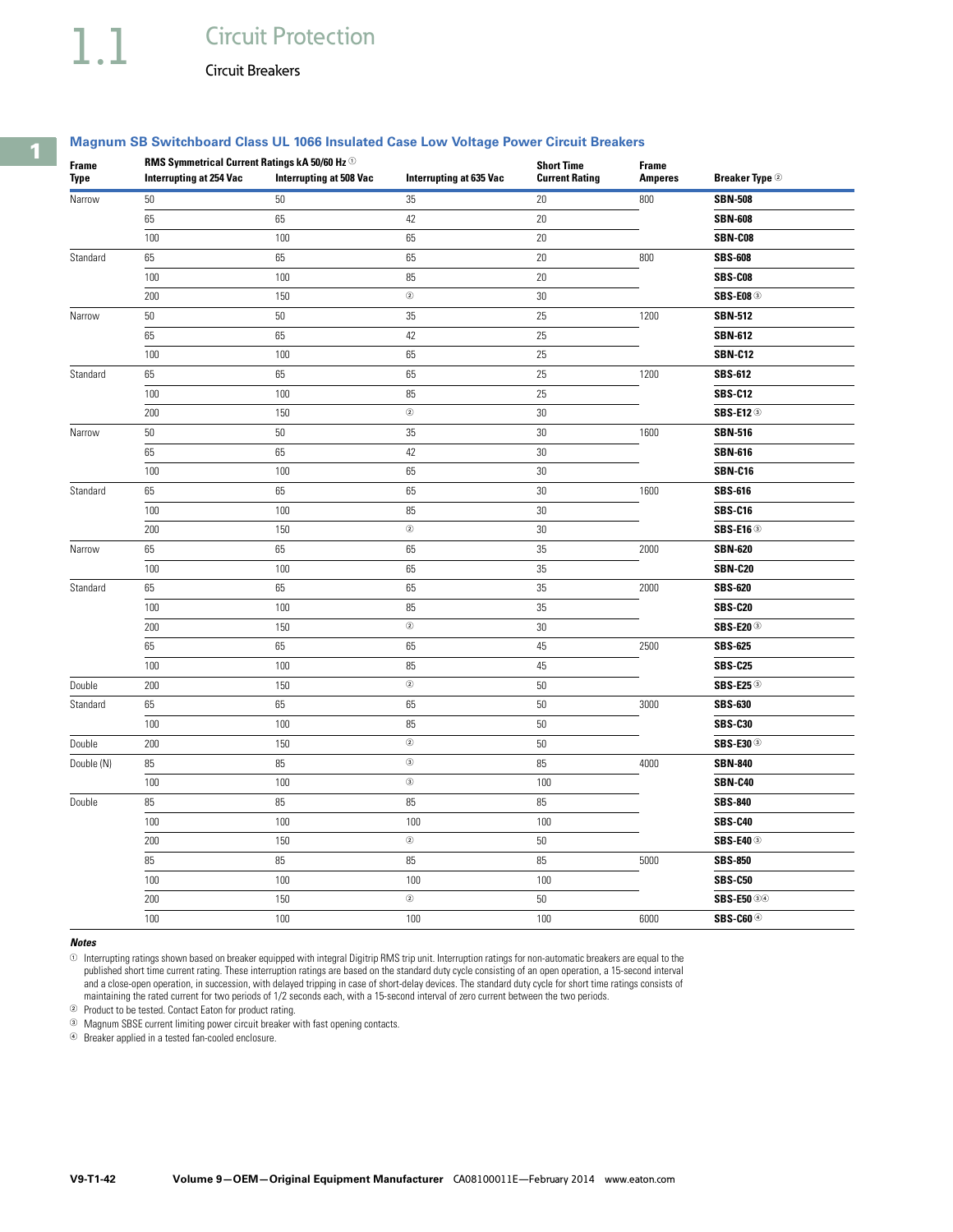## **Magnum IEC 60947-2 Rated Low Voltage Air Circuit Breakers**

|                                |                               |                      |                                                            | rms Symmetrical Current Ratings kA <sup>10</sup> |                                                            |                                                        |                          | <b>Available Current Sensor and Rating</b>                                             |  |
|--------------------------------|-------------------------------|----------------------|------------------------------------------------------------|--------------------------------------------------|------------------------------------------------------------|--------------------------------------------------------|--------------------------|----------------------------------------------------------------------------------------|--|
| <b>Frame</b><br><b>Amperes</b> | <b>Breaker</b><br><b>Type</b> | <b>Frame</b><br>Type | Interrupting at<br>240 Vac $I_{\text{CU}} = I_{\text{CS}}$ | Interrupting at<br>440 Vac $I_{CU} = I_{CS}$     | Interrupting at<br>690 Vac $I_{\text{CU}} = I_{\text{CS}}$ | <b>Withstand Rating</b><br>I <sub>CW</sub> 1-Sec/3-Sec | Internal<br>Inst. Trip   | <b>Plugs for Digitrip RMS Trip Unit</b><br>(Establishes Breaker I <sub>n</sub> Rating) |  |
| 800                            | MWN-408                       | Narrow               | 40                                                         | 40                                               | 40                                                         | $40/-$                                                 |                          | 200, 250, 300, 400, 630, 800                                                           |  |
|                                | MWN-508                       | Narrow               | 50                                                         | 50                                               | 50                                                         | 50/                                                    |                          |                                                                                        |  |
|                                | MWN-608                       | Narrow               | 65                                                         | 65                                               | 65                                                         | 65/40                                                  |                          |                                                                                        |  |
|                                | MWI-608                       | Standard             | 65                                                         | 65                                               | 65                                                         | 65/                                                    | $\overline{\phantom{0}}$ |                                                                                        |  |
|                                | MWI-808                       | Standard             | 85                                                         | 85                                               | 85                                                         | 85/65                                                  |                          |                                                                                        |  |
|                                | MWI-C08                       | Standard             | 100                                                        | 100                                              | 85                                                         | 85/65                                                  | 85                       |                                                                                        |  |
| 1000                           | MWN-410                       | Narrow               | 40                                                         | 40                                               | 40                                                         | $40/-$                                                 | $\overline{\phantom{0}}$ | 200, 250, 300, 400, 630, 800, 1000                                                     |  |
|                                | MWN-510                       | Narrow               | 50                                                         | 50                                               | 50                                                         | $50/-$                                                 |                          |                                                                                        |  |
|                                | MWN-610                       | Narrow               | 65                                                         | 65                                               | 65                                                         | 65/40                                                  |                          |                                                                                        |  |
|                                | MWI-610                       | Standard             | 65                                                         | 65                                               | 65                                                         | 65/                                                    | $\overline{\phantom{0}}$ |                                                                                        |  |
|                                | MWI-810                       | Standard             | 85                                                         | 85                                               | 85                                                         | 85/65                                                  |                          |                                                                                        |  |
|                                | MWI-C10                       | Standard             | 100                                                        | 100                                              | 85                                                         | 85/65                                                  | 85                       |                                                                                        |  |
| 1250                           | MWN-412                       | Narrow               | 40                                                         | 40                                               | 40                                                         | $40/-$                                                 | $\overline{\phantom{0}}$ | 200, 250, 300, 400, 630, 800, 1000, 1250                                               |  |
|                                | MWN-512                       | Narrow               | 50                                                         | 50                                               | 50                                                         | $50/-$                                                 |                          |                                                                                        |  |
|                                | MWN-612                       | Narrow               | 65                                                         | 65                                               | 65                                                         | 65/40                                                  |                          |                                                                                        |  |
|                                | MWI-612                       | Standard             | 65                                                         | 65                                               | 65                                                         | $65/-$                                                 | $\overline{\phantom{0}}$ |                                                                                        |  |
|                                | MWI-812                       | Standard             | 85                                                         | 85                                               | 85                                                         | 85/65                                                  |                          |                                                                                        |  |
|                                | MWI-C12                       | Standard             | 100                                                        | 100                                              | 85                                                         | 85/65                                                  | 85                       |                                                                                        |  |
| 1600                           | MWN-516                       | Narrow               | 50                                                         | 50                                               | 50                                                         | 50/                                                    |                          | 200, 250, 300, 400, 630, 800, 1000, 1250,                                              |  |
|                                | MWN-616                       | Narrow               | 65                                                         | 65                                               | 65                                                         | 65/40                                                  |                          | 1600                                                                                   |  |
|                                | MWI-616                       | Standard             | 65                                                         | 65                                               | 65                                                         | 65/                                                    |                          |                                                                                        |  |
|                                | MWI-816                       | Standard             | 85                                                         | 85                                               | 85                                                         | 85/65                                                  | $\overline{\phantom{0}}$ |                                                                                        |  |
|                                | MWI-C16                       | Standard             | 100                                                        | 100                                              | 85                                                         | 85/65                                                  | 85                       |                                                                                        |  |
| 2000                           | MWN-520                       | Narrow               | 50                                                         | 50                                               | 50                                                         | 50/30                                                  |                          | 200, 250, 300, 400, 630, 800, 1000, 1250,                                              |  |
|                                | MWN-620                       | Narrow               | 65                                                         | 65                                               | 65                                                         | 65/40                                                  |                          | 1600, 2000                                                                             |  |
|                                | MWI-620                       | Standard             | 65                                                         | 65                                               | 65                                                         | 65/50                                                  |                          |                                                                                        |  |
|                                | MWI-820                       | Standard             | 85                                                         | 85                                               | 85                                                         | 85/65                                                  | $\qquad \qquad$          |                                                                                        |  |
|                                | MWI-C20                       | Standard             | 100                                                        | 100                                              | 85                                                         | 85/65                                                  | 85                       |                                                                                        |  |
| 2500                           | MWI-625                       | Standard             | 65                                                         | 65                                               | 65                                                         | 65/                                                    | $\overline{\phantom{0}}$ | 200, 250, 300, 400, 630, 800, 1000, 1250,                                              |  |
|                                | MWI-825                       | Standard             | 85                                                         | 85                                               | 85                                                         | 85/65                                                  |                          | 1600, 2000, 2500                                                                       |  |
|                                | MWI-C25                       | Standard             | 100                                                        | 100                                              | 85                                                         | 85/65                                                  | 85                       |                                                                                        |  |
| 3200                           | MWI-632                       | Standard             | 65                                                         | 65                                               | 65                                                         | 65/50                                                  | $\overline{\phantom{0}}$ | 200, 250, 300, 400, 630, 800, 1000, 1250,                                              |  |
|                                | MWI-832                       | Standard             | 85                                                         | 85                                               | 85                                                         | 85/65                                                  |                          | 1600, 2000, 2500, 3200                                                                 |  |
|                                | MWI-C32                       | Standard             | 100                                                        | 100                                              | 85                                                         | 85/65                                                  | 85                       |                                                                                        |  |
| 4000                           | MWI-64N                       | Double               | 65                                                         | 65                                               | 65                                                         | $65/-$                                                 |                          | 2000, 2500, 3200, 4000                                                                 |  |
|                                | MWI-84N                       | Double               | 85                                                         | 85                                               | 85                                                         | 85/                                                    | $\overline{\phantom{0}}$ |                                                                                        |  |
|                                | MWI-C4N                       | Double               | 100                                                        | 100                                              | 100                                                        | 100/                                                   | $\overline{\phantom{0}}$ |                                                                                        |  |
| 5000                           | <b>MWI-85N</b>                | Double               | 85                                                         | 85                                               | 85                                                         | 85/                                                    | $\qquad \qquad -$        | 2500, 3200, 4000, 5000                                                                 |  |
|                                | MWI-C5N                       | Double               | 100                                                        | 100                                              | 100                                                        | 100/                                                   | $\overline{\phantom{0}}$ |                                                                                        |  |
| 6300                           | MWI-86N                       | Double               | 85                                                         | 85                                               | 85                                                         | $85/-$                                                 | $\overline{\phantom{m}}$ | 3200, 4000, 5000, 6300                                                                 |  |

#### *Note*

 $^\circ$  Interrupting ratings shown based on breaker equipped with integral Digitrip RMS trip unit. Interruption ratings for non-automatic breakers are

MWI-C6N Double 100 100 100 100/— —

equal to the published breaker I<sub>cw</sub> rating.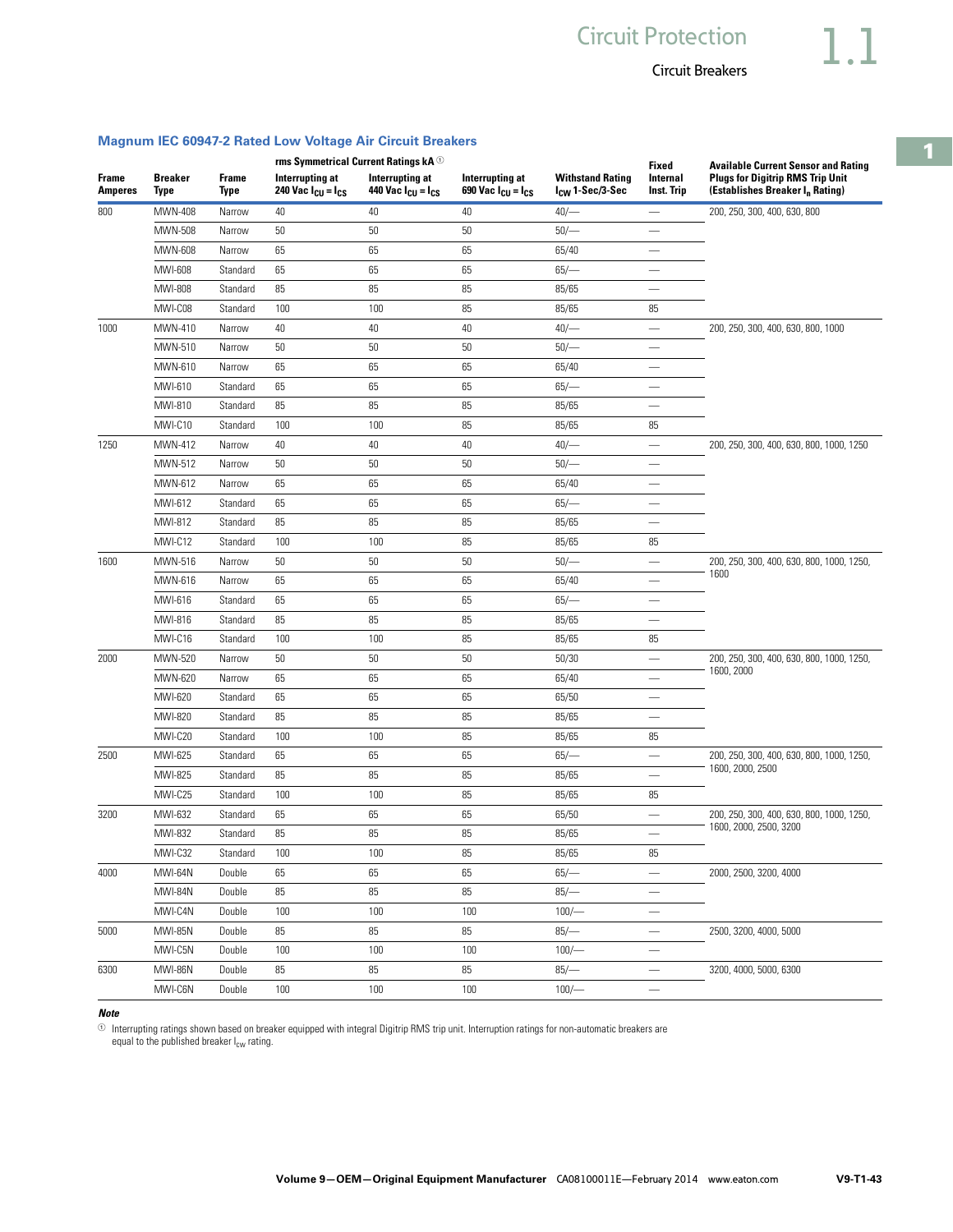# <span id="page-43-0"></span>**Product Overview**

### **Fuse Blocks and Fuse Holders**



| <b>Description</b>                | C <sub>350</sub> Series                                              |
|-----------------------------------|----------------------------------------------------------------------|
|                                   | Page V9-T1-45                                                        |
| <b>Technical Data</b>             |                                                                      |
| Number of poles                   | Up to 3                                                              |
| Mounting                          | 35 mm flat or 32 mm asymmetrical DIN rail<br>(with optional adapter) |
| Terminal ratings                  | 600V, 30A                                                            |
| Housing construction              | Thermoplastic UL 94VO flammability rating                            |
| Clip/terminal construction        | Tin-plated copper alloy                                              |
| Screw/pressure plate construction | Zinc-plated steel                                                    |
| Dielectric strength               | 1200V                                                                |
| <b>Approvals</b>                  |                                                                      |
|                                   | UL. CSA                                                              |

For our complete product offering, see Volume 4—Circuit Protection, CA08100005E.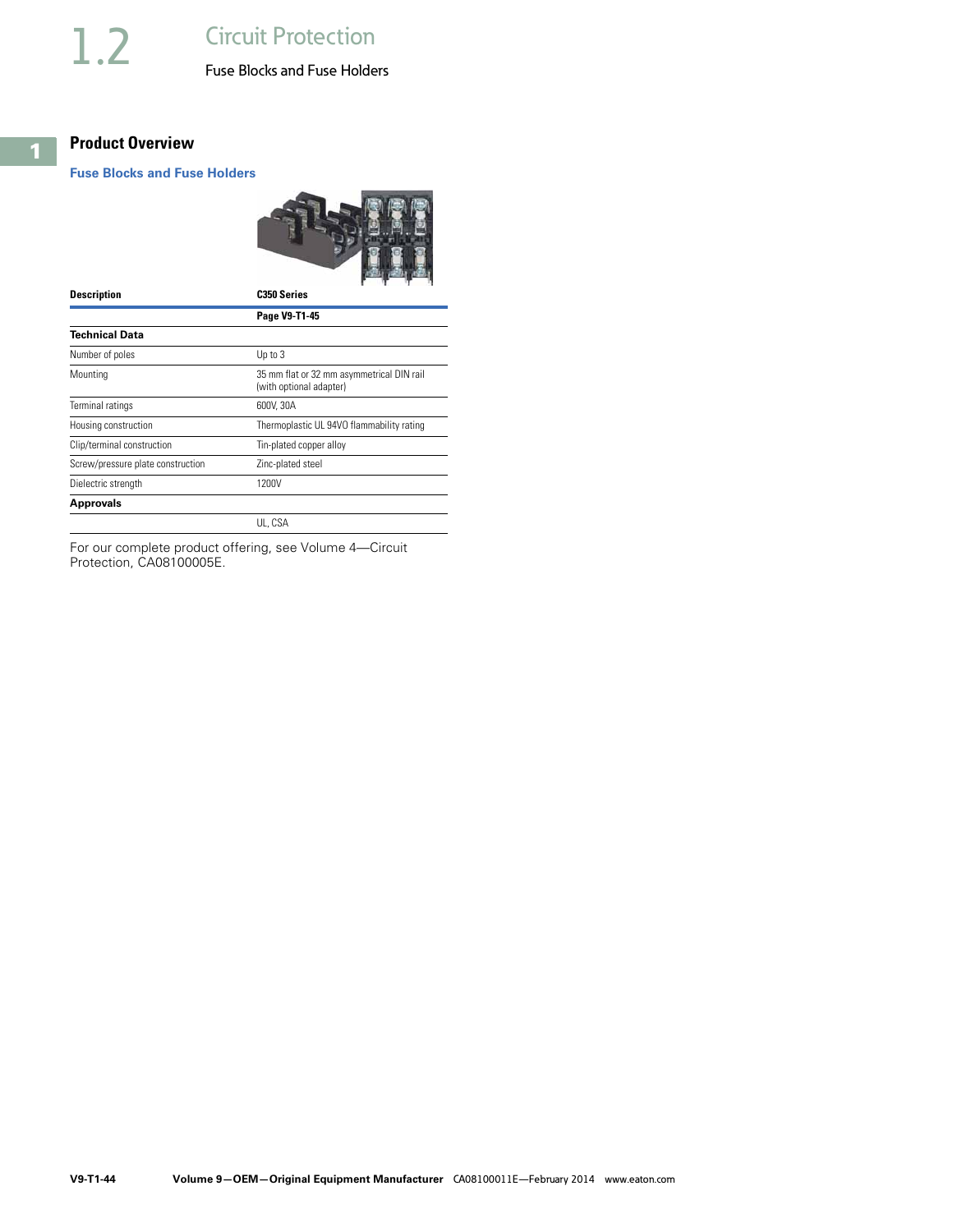# Fuse Blocks and Fuse Holders

# <span id="page-44-0"></span>**C350 Series Fuse Blocks and Fuse Holders Features**



- Space-saving design
- Rated 600V, 30A
- UL approved for motor loads

### **Product Selection**

#### **C350 Series**

#### **Fuse Blocks and Fuse Holders**

| <b>Wire Termination</b>                                                                        | <b>Number</b><br>of Poles | <b>250V</b><br>30A<br><b>Catalog Number</b> | Carton<br>Oty.                  | 60A<br><b>Catalog Number</b> | Carton<br>Oty.           | 600V<br>30A<br><b>Catalog Number</b> | Carton<br>Oty.           | 60A<br><b>Catalog Number</b>  | Carton<br>Oty.           |
|------------------------------------------------------------------------------------------------|---------------------------|---------------------------------------------|---------------------------------|------------------------------|--------------------------|--------------------------------------|--------------------------|-------------------------------|--------------------------|
| <b>Class H Fuse Holders</b>                                                                    |                           |                                             |                                 |                              |                          |                                      |                          |                               |                          |
| Single collar (box lug)-sized to ampere                                                        | 1                         | <b>W231HA</b>                               | 10 <sup>1</sup>                 | <b>W261HA</b>                | 10                       | <b>W631HA</b>                        | 10                       | <b>W661HA</b>                 | 1                        |
| rating                                                                                         | $\overline{\phantom{a}}$  | <b>W232HA</b>                               | 5                               | <b>W262HA</b>                | 5                        | <b>W632HA</b>                        | 5                        | <b>W662HA</b>                 | $\mathbf{1}$             |
|                                                                                                | 3                         | <b>W233HA</b>                               | $5^{\circ}$                     | <b>W263HA</b>                | 5                        | <b>W633HA</b>                        | $\mathbf{1}$             | <b>W663HA</b>                 | $\overline{2}$           |
| <b>Class M Fuse Holders</b>                                                                    |                           |                                             |                                 |                              |                          |                                      |                          |                               |                          |
| Combination of double quick-connect,                                                           | $\mathbf{1}$              | —                                           | $\overline{\phantom{m}}$        | $\overline{\phantom{0}}$     | $\overline{\phantom{0}}$ | <b>WM631F</b>                        | 10                       | $\overline{\phantom{0}}$      | $\overline{\phantom{0}}$ |
| 20A max., and binding head screw,<br>#10 max., Cu/Al                                           | $\overline{\phantom{a}}$  | —                                           | $\overline{\phantom{m}}$        | —                            | $\overline{\phantom{0}}$ | <b>WM632F</b>                        | 8                        | —                             |                          |
|                                                                                                | 3                         | —                                           | $\qquad \qquad \longleftarrow$  | $\overline{\phantom{0}}$     | $\overline{\phantom{0}}$ | <b>WM633F</b>                        | 6                        | $\overbrace{\phantom{12332}}$ | $\qquad \qquad$          |
| Combination of double quick-connect,                                                           | $\mathbf{1}$              | —                                           | $\overline{\phantom{0}}$        |                              | $\overline{\phantom{0}}$ | <b>WM631G</b>                        | 10                       | —                             | $\overline{\phantom{0}}$ |
| 20A max., and pressure plate screw,<br>#10 max., Cu only                                       | $\overline{2}$            | $\overline{\phantom{0}}$                    | $\overline{\phantom{0}}$        |                              | $\overline{\phantom{0}}$ | <b>WM632G</b>                        | 8                        | —                             |                          |
|                                                                                                | 3                         | $\overline{\phantom{0}}$                    | $\overline{\phantom{0}}$        |                              | $\overline{\phantom{0}}$ | <b>WM633G</b>                        | 6                        | $\overline{\phantom{0}}$      |                          |
| <b>Class R Fuse Holders</b>                                                                    |                           |                                             |                                 |                              |                          |                                      |                          |                               |                          |
| Single collar (box lug)-sized to ampere                                                        | $\mathbf{1}$              | WR231HA                                     | 10 <sup>°</sup>                 | $\overline{\phantom{0}}$     | $\overline{\phantom{0}}$ | WR631HA                              | 10                       | —                             | $\overline{\phantom{0}}$ |
| rating                                                                                         | $\overline{2}$            | $\overline{\phantom{0}}$                    |                                 | $\overline{\phantom{0}}$     |                          | <b>WR632HA</b>                       | 5                        |                               | $\overline{\phantom{0}}$ |
|                                                                                                | 3                         | <b>WR233HA</b>                              | 5                               | <b>WR263HA</b>               | $\overline{1}$           | WR633HA                              | 5                        | <b>WR663HA</b>                | 5                        |
| Combination of double quick-connect,                                                           | $\mathbf{1}$              | $\overline{\phantom{0}}$                    | $\overline{\phantom{0}}$        | $\overline{\phantom{0}}$     | $\overline{\phantom{0}}$ |                                      | $\overline{\phantom{0}}$ | —                             |                          |
| 20A max., and binding head screw,<br>#10 max., Cu/Al                                           | $\overline{c}$            | $\overline{\phantom{0}}$                    |                                 | $\overline{\phantom{0}}$     | $\overline{\phantom{0}}$ | <b>WMR632F</b>                       | $\mathbf{1}$             | $\overline{\phantom{0}}$      |                          |
|                                                                                                | 3                         | –                                           | $\overline{\phantom{0}}$        | $\overline{\phantom{0}}$     | $\overline{\phantom{0}}$ | WMR633F                              | 6                        | $\overline{\phantom{0}}$      |                          |
| Combination of double quick-connect,                                                           | $\mathbf{1}$              | —                                           | $\hspace{0.1mm}-\hspace{0.1mm}$ | —                            | $\overline{\phantom{0}}$ | <b>WMR631G</b>                       | 10                       | $\overline{\phantom{0}}$      | $\overline{\phantom{m}}$ |
| 20A max., and pressure plate screw,<br>#10 max., Cu only                                       | 3                         |                                             |                                 | —                            | $\overline{\phantom{0}}$ | <b>WMR633G</b>                       | 6                        | —                             |                          |
| <b>Class R Fuse Holder, Type WRR Control Transformer Fuse Block</b>                            |                           |                                             |                                 |                              |                          |                                      |                          |                               |                          |
| Combination of double quick-connect,<br>20A max., and pressure plate screw,<br>#14-#10 Cu only | 3                         |                                             |                                 |                              |                          | <b>WRR633G</b>                       | 6                        |                               |                          |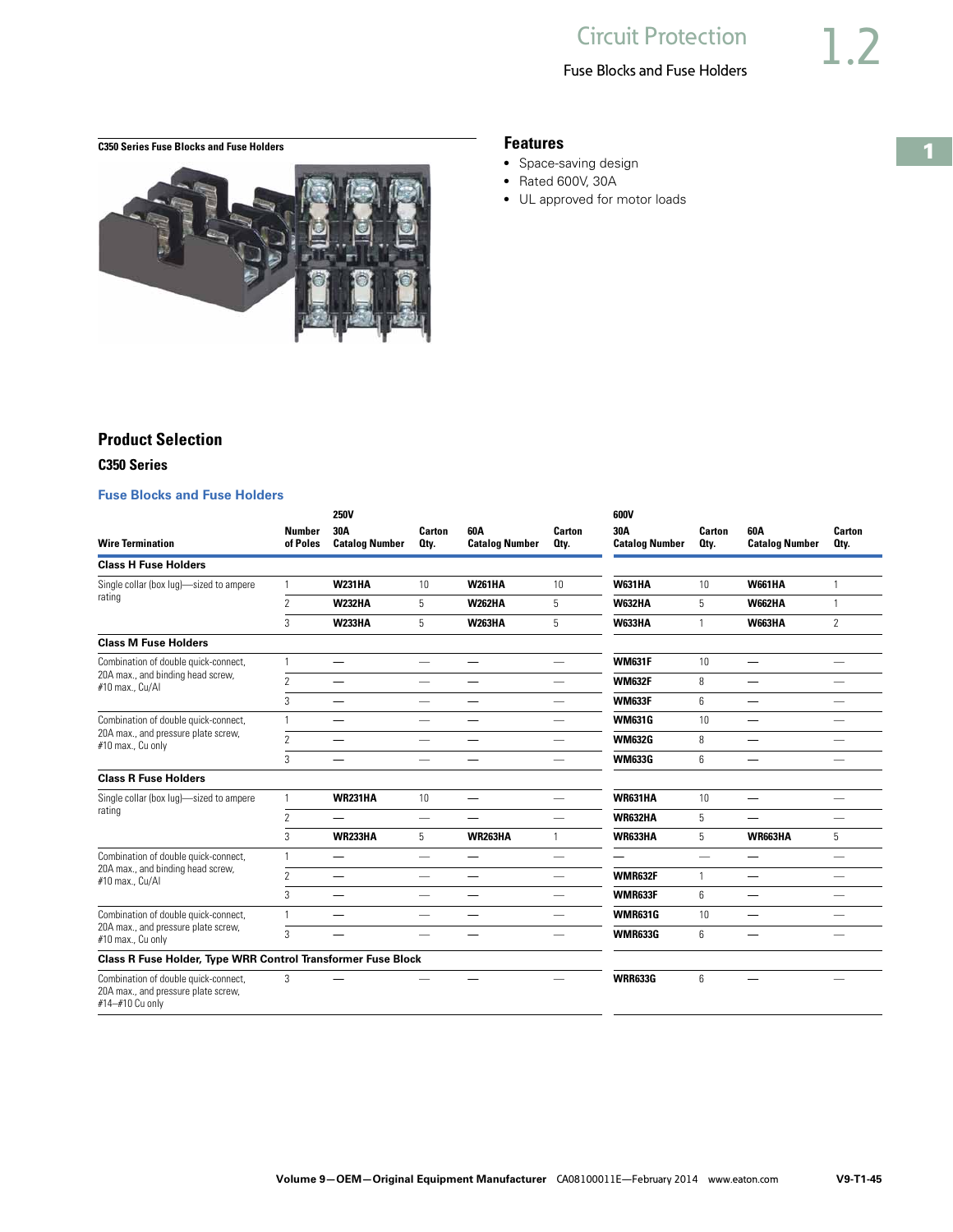#### <span id="page-45-0"></span>**Open Rotary Disconnects**

#### **Product Overview**

#### **Rotary Disconnect Switch Selection Guide**



IEC 60-364-7-712 (Rules for the installations and sites special—photovoltaic applications)

EN 60947-3

- *Note*
- $0$  Q4 2010

IEC 60947-1, EN 60947-1 IEC 60947-3, EN 60947-3

CE mark NFPA® 79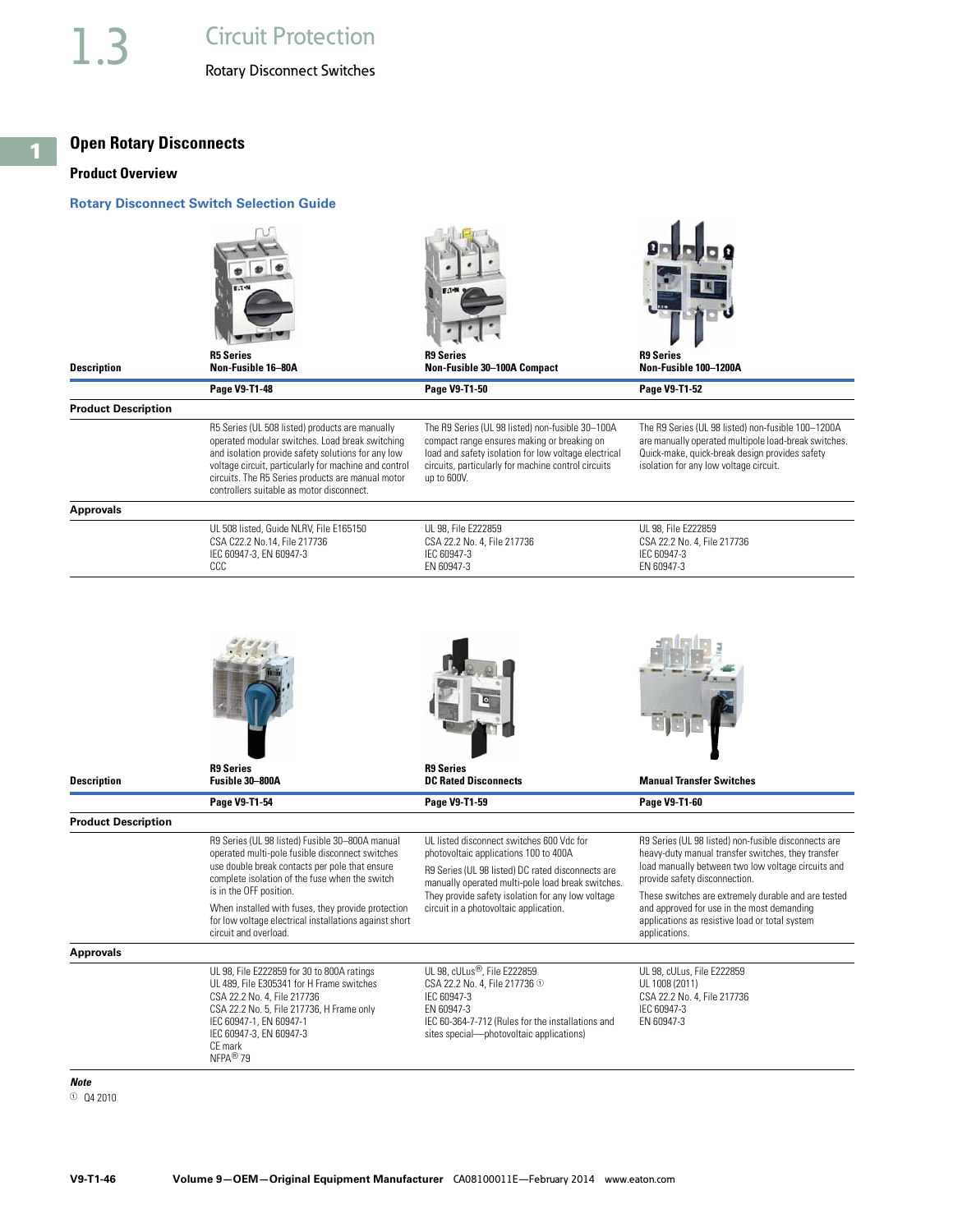### **Catalog Number Selection**

#### **Disconnects UL Listing**  $R5 = 11.508$  $R9 = UL98$ **R4** = UL 489 **R5 A 3 016 U Frame Designation**  $A = UL 508 (16-40A)$ **B** = UL 508 (60–80A)  $C = UL$  98 Non-fusible (30–100A modular)  $V = UL$  98 Non-fusible (60-100A visible blade)  $D = UL 98$  Non-fusible  $(100 - 200A)$  $E = UL 98$  Non-fusible (400A)  $\mathsf{F}$  = UL 98 Non-fusible (600A) **G** = UL 98 Non-fusible (800–1200A)  $H = UL$  489 Fusible (30A compact) **I** = UL 98 Fusible (30A)  $J = UL$  98 Fusible (30–60A) **K** = UL 98 Fusible  $(60-100A)$ **L** = UL 98 Fusible (200A) **M** = UL 98 Fusible (400A) **N** = UL 98 Fusible (600–800A) **Phase 2** = Two-pole **3** = Three-pole **4** = Four-pole **Ampere Rating 016**  $= 16A$ **025** = 25A **030** = 30A **040** = 40A **060** = 60A **080** = 80A **100** =  $100A$ **200** = 200A  $400 = 400A$ **600** = 600A **800** = 800A  $1000 = 1000A$ **1200** = 1200A **Protection U** = Non-fusible  $\mathbf{F} = \text{Fusible}$ **Fuse Type Accepted CC** = Class CC  $J = Class J$ **L** = Class L **Blank** = Non-fusible device

**External Handles**



**Shafts** 



#### *Notes*

<sup>1</sup> **HV** at the end of some catalog numbers indicates use with H and V switches only. Not all handles are designed to go with all disconnects. Consult specific section of the catalog for available options.

<sup>2</sup> **H** at the end of some catalog numbers indicates use with H Frame switches only. Not all shafts are designed to go with all disconnects. Consult specific section of the catalog for available options.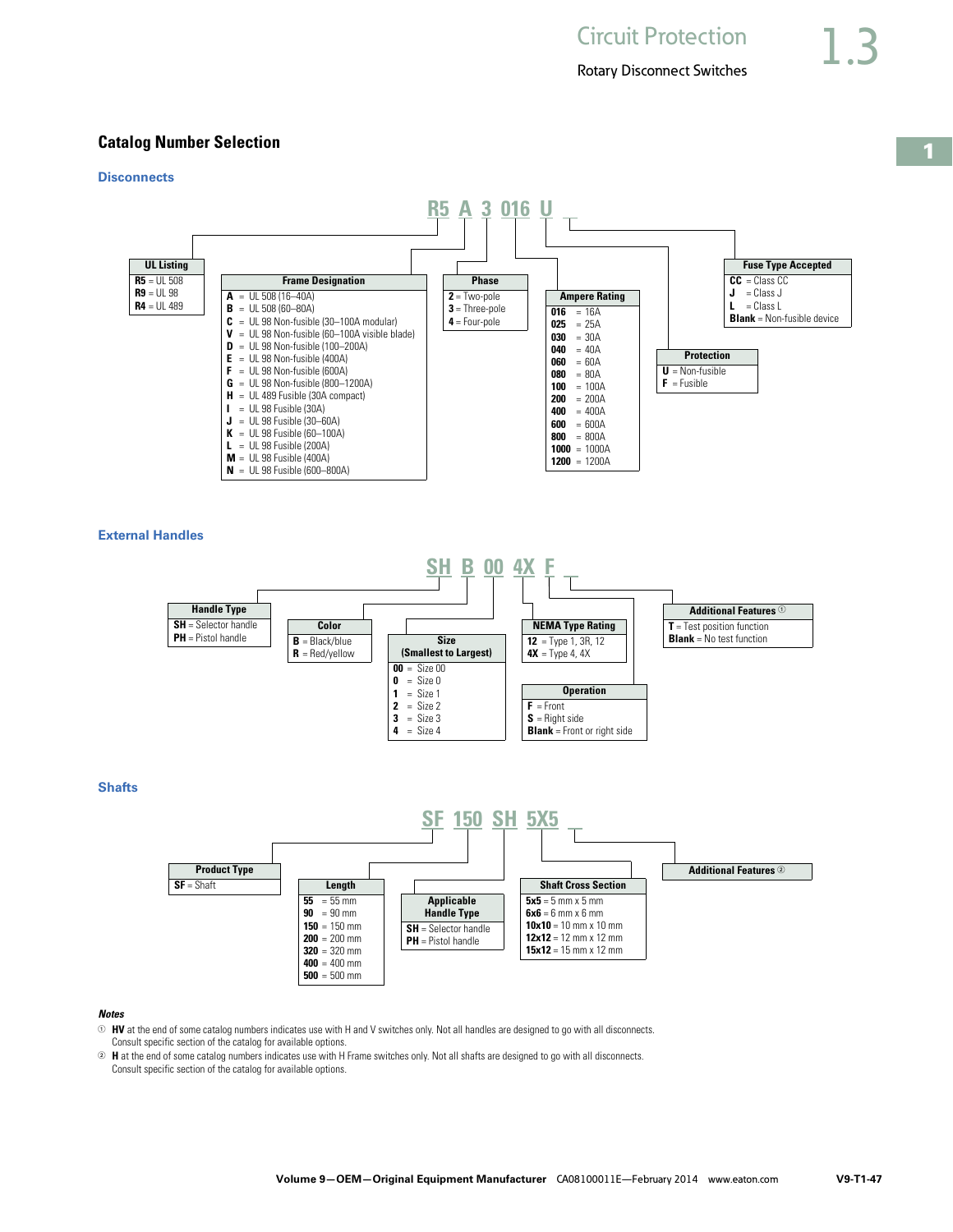# 1.3 Circuit Protection

#### Rotary Disconnect Switches

**1**

# R5 Series Non-Fusible 16-80A **Features Features**



# **R5 Series Non-Fusible 16–80A**

- Up to 65 kAIC short-circuit rating
- Direct or external operation
- Compact footprint
- DIN rail or base mount
- Wide range of accessories
- Modular design
- Padlockable design (direct, toggle and external handles)



#### *Product Identification*

- <sup>1</sup> External front handle
- <sup>2</sup> Shaft extension for external handle
- <sup>3</sup> Direct handle
- <sup>4</sup> Auxiliary contacts
- <sup>5</sup> Switched fourth-pole module
- <sup>6</sup> Terminal shroud

**Note:** For further details, please see the installation instructions supplied with each device.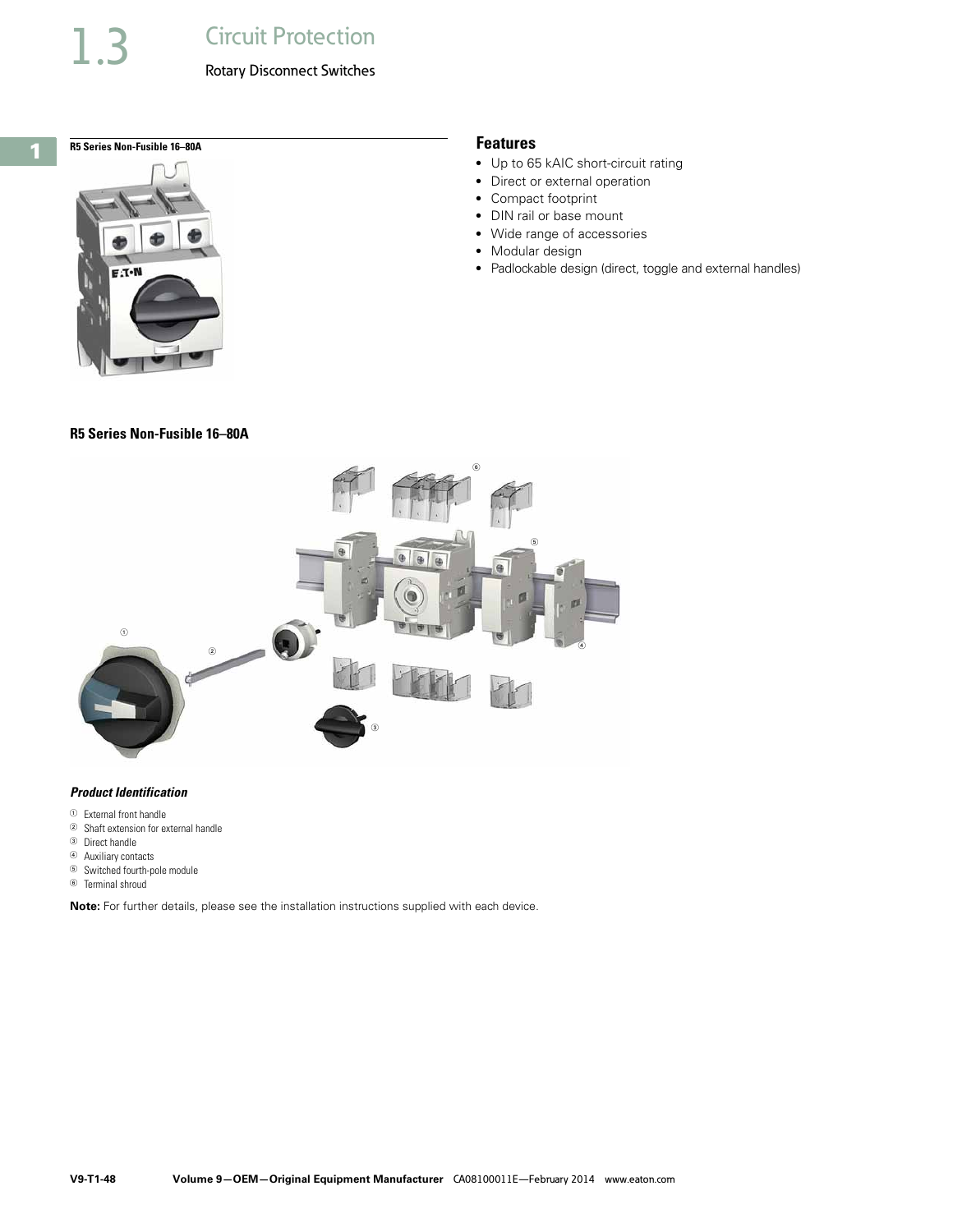# **Product Selection**

**R5 Series Ampere Rating Three-Pole Toggle Switch Only** <sup>1</sup> **Three-Pole Rotary Switch Only Direct Handle Front and Right External Handle SH00 (Choose One) Front and Right External Handle SH0 (Choose One) Three-Position Front External Handle SH00 (Black)** <sup>2</sup> **Shaft for SH0 and SH00—5 x 5 mm— In (mm)** 16 **— R5A3016U DHR5** SH00 Black 3R, 12 **SHB00N12 SH<sub>00</sub>** Red 3R, 12 **SHR00N12** SH0 Black 3R, 12 **SHB0N12** SH0 Red 3R, 12 **SHR0N12** SH00 4, 4X I–0–II Open transition **SHB00MTSOT** SH00 4, 4X  $\left\vert -\right\vert +\left\vert \left\vert -\right\vert \right\vert$ 2.20 (55.5) **SF55SH5X5** 3.50 (90.0) **SF90SH5X5** 5.90 (150.0) **SF150SH5X5** 25 **— R5A3025U** 30 **T5A3030U R5A3030U** 40 **T5A3040U R5A3040U** 60 **T5B3060U R5B3060U** 80 **T5B3080U R5B3080U**  $+$   $+$   $+$   $+$ Switch body + Direct handle  $\begin{array}{cccc} \text{Switch body} & + & \text{Start} & + & \text{External handle} \end{array}$ **Direct Operation External Operation** 

> SH00 Black 4, 4X **SHB00N4X** SH00 Red 4, 4X **SHR00N4X**

SH0 Black 4, 4X **SHB0N4X** SH0 Red 4, 4X **SHR0N4X** Closed transition **SHB00MTSCT**

7.90 (200.0) **SF200SH5X5** 12.60 (320.0) **SF320SH5X5**

#### **Accessories**



#### *Notes*

- $\Phi$  Toggle version includes direct handle.
- <sup>2</sup> Available Q2 2011.
- <sup>3</sup> Includes shaft and accessory cap.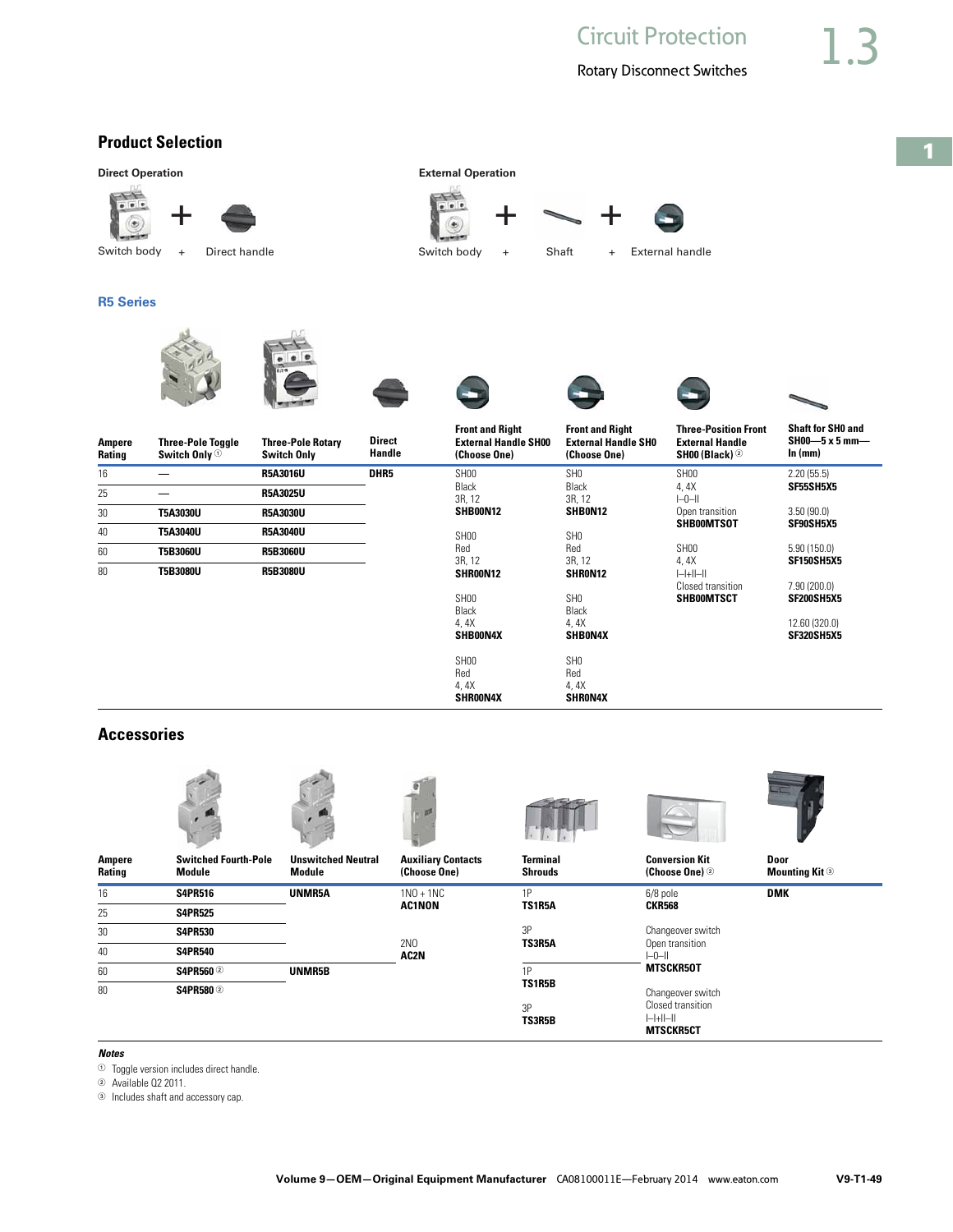# 1.3 Circuit Protection

#### Rotary Disconnect Switches



**Non-Fusible 30-100A Compact Features** Features



#### **R9 Series Non-Fusible 30–100A Compact**



#### *Product Identification*

- <sup>1</sup> Direct handle
- <sup>2</sup> Door interlocked external handle
- <sup>3</sup> Shaft extension
- <sup>4</sup> Terminal shrouds
- <sup>5</sup> Unswitched neutral pole
- <sup>6</sup> Switch body
- $\odot$  Switched fourth-pole module
- <sup>8</sup> Modular type auxiliary contacts

**Note:** For further details, please see the installation instructions supplied with each device.

- Rating three-pole from 30A to 100A
- Direct or external operation handle (padlockable in ON position)
- Double breaking per phase
- Small footprint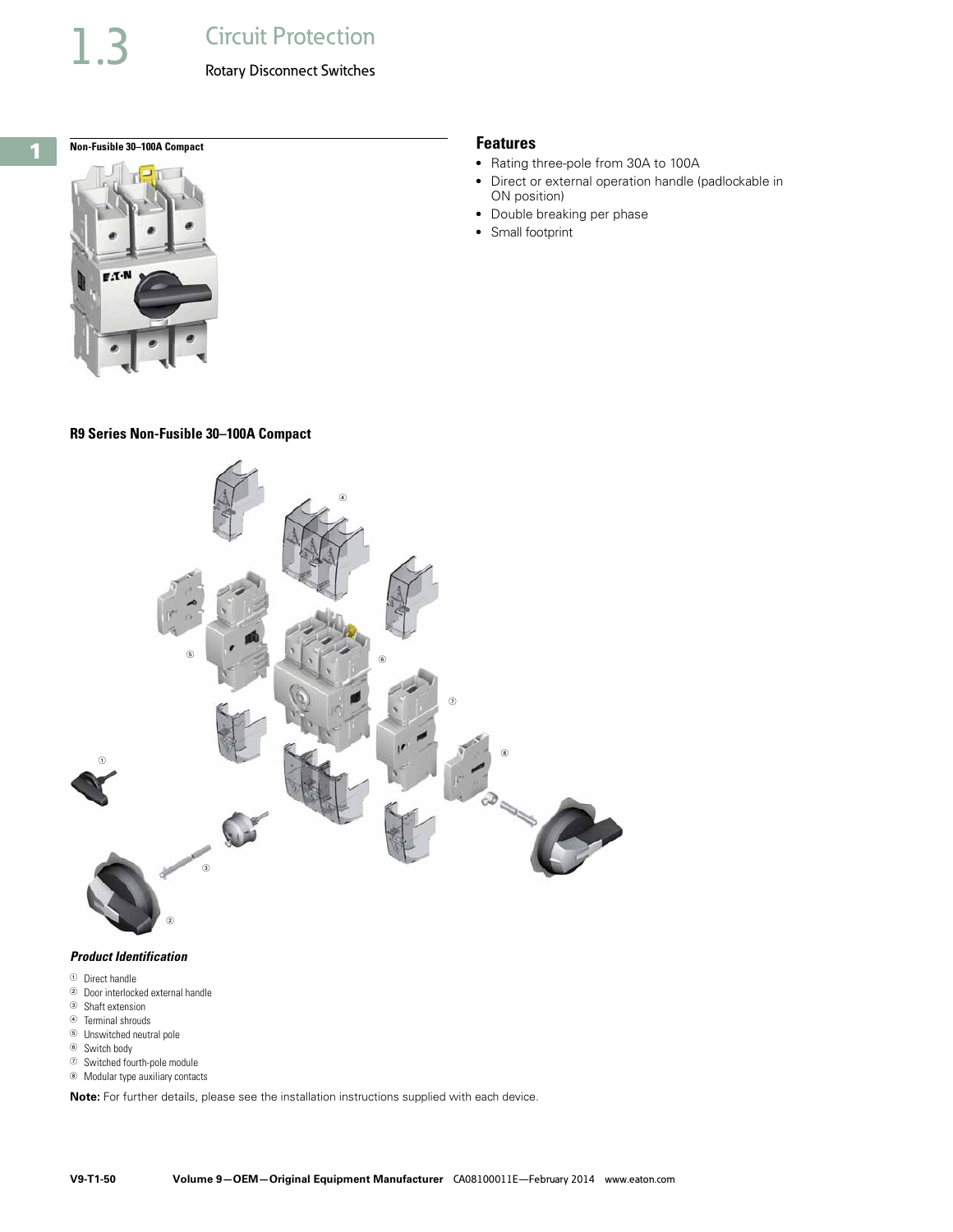# **Product Selection**

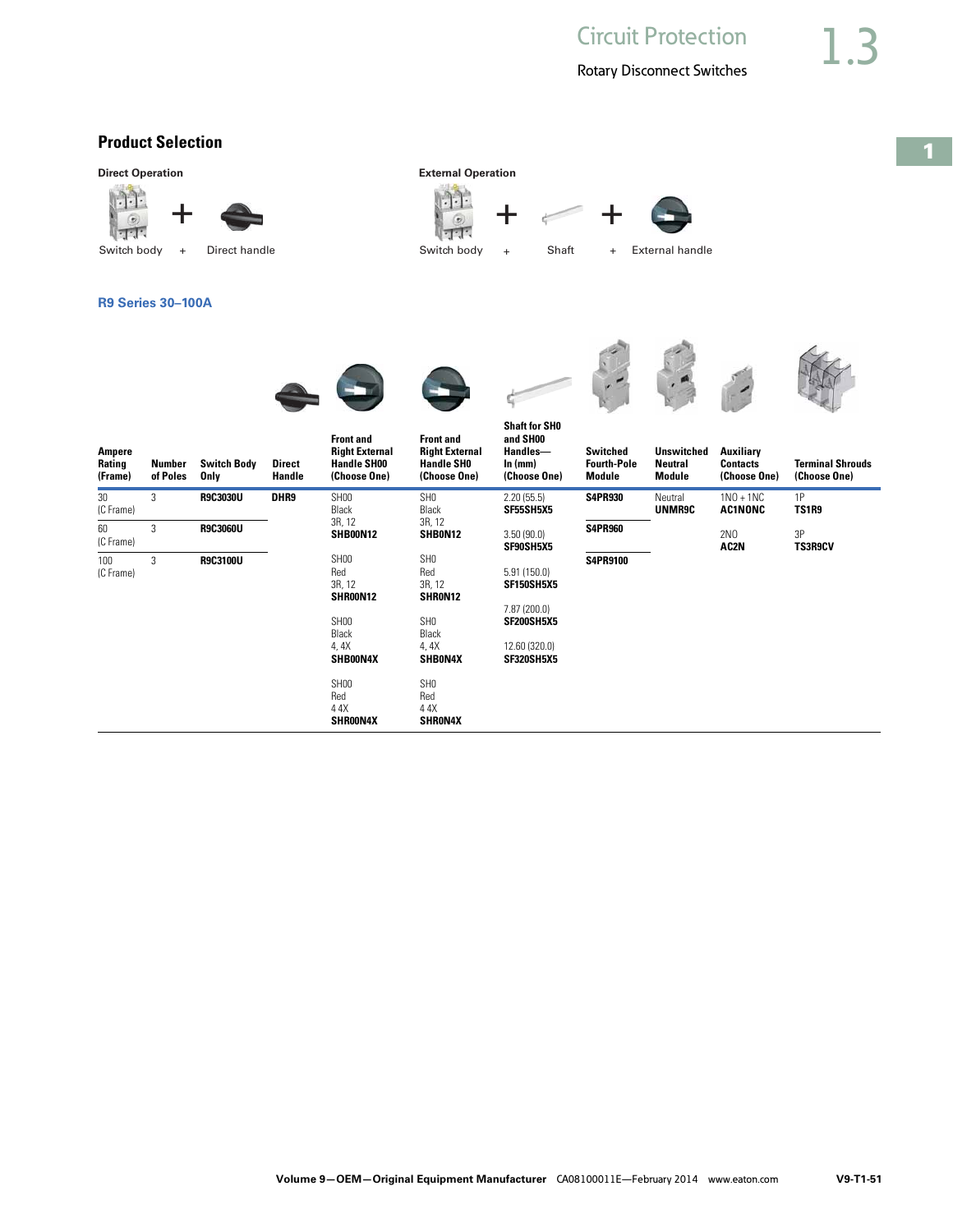# **Circuit Protection**

#### Rotary Disconnect Switches

### **1**

#### **R9 Series Non-Fusible 100–1200A**



#### *Product Identification*

- <sup>1</sup> External front handle
- <sup>2</sup> Shaft extensions for external handle
- <sup>3</sup> Configurable U-type ACs, for pre-break and signalling or TEST

<sup>4</sup> Terminal Screens

**Note:** For further details, please see the installation instructions supplied with each device.

# **Non-Fusible 100–1200A** Features

- High thermal and dynamic withstand ratings
- Arduous categories of applications
- High electrical and mechanical endurances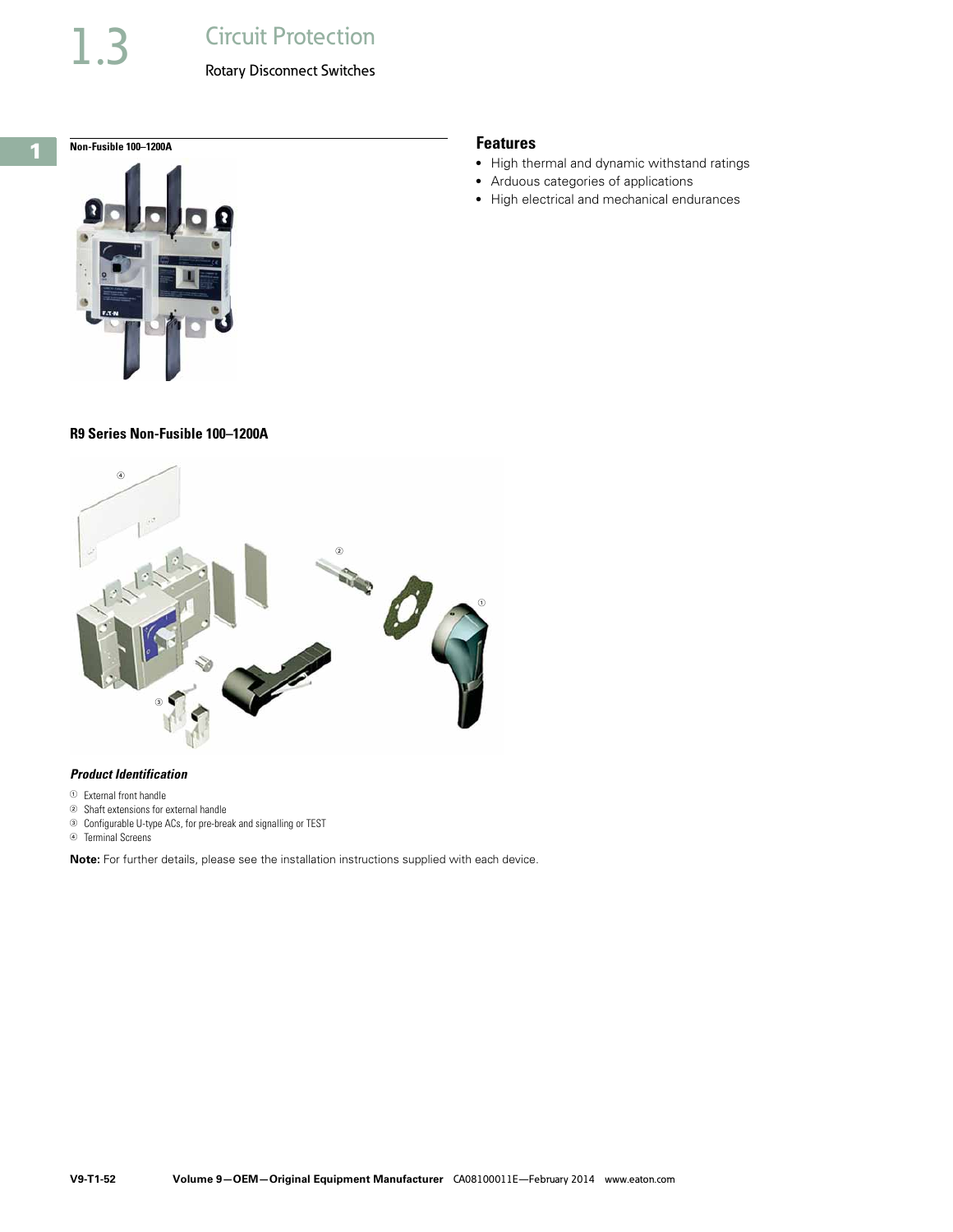#### **Product Selection**



#### *Notes*

 $\Phi$  Top (line side) supplied as standard.

<sup>2</sup> Auxiliary contact requires holder (catalog number ACHFG) when used on F and G Frame switches (non-fusible 600–1200A).

<sup>3</sup> Each catalog number is for line or load side. For both line and load, please order two sets.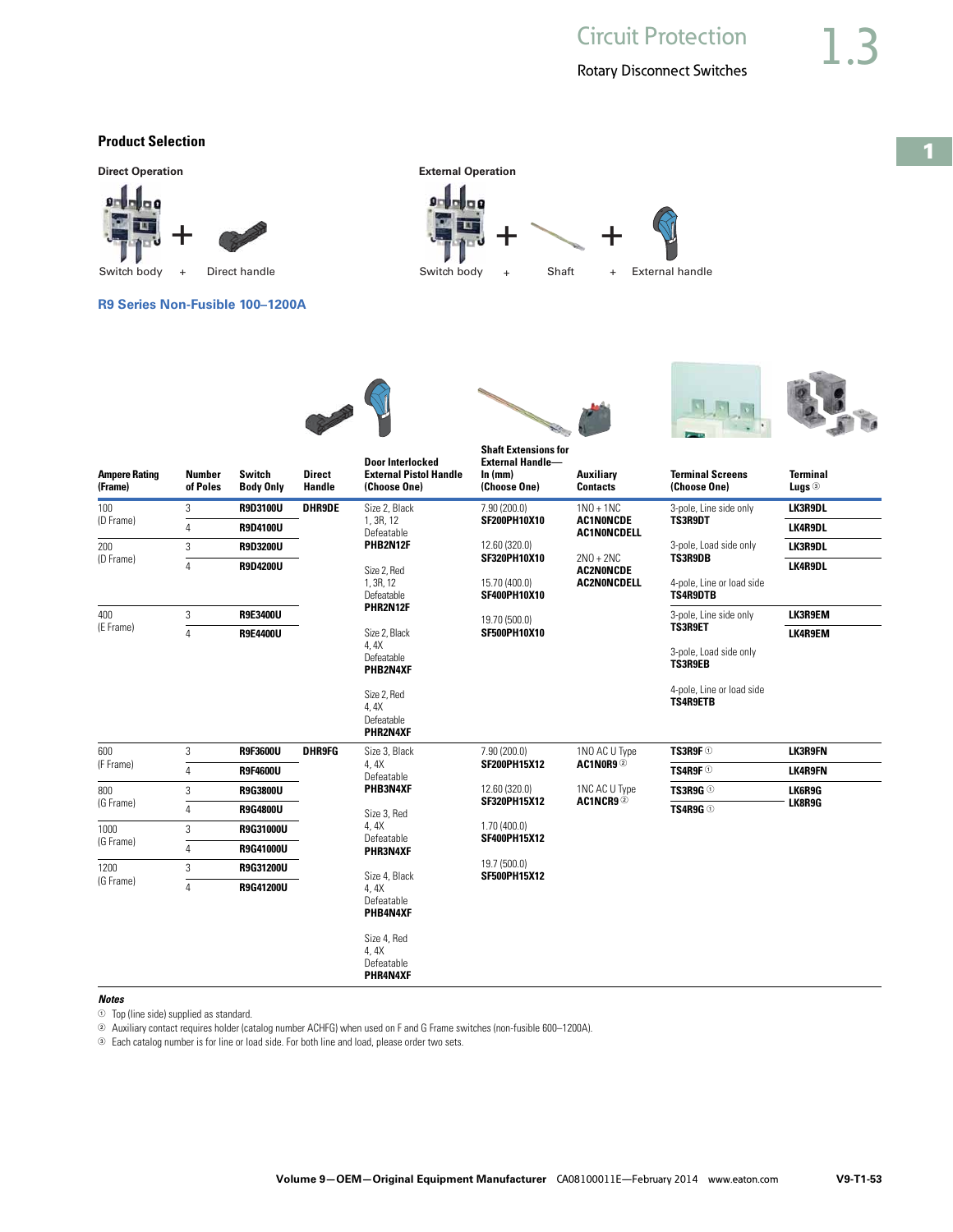



- Load break functionality
- Double break contacts
- Up to 200 kA short-circuit rating with Class CC, J or L fuses
- Compact footprints
- Defeatable pistol handles automatically re-latch when the panel door is closed
- Front or right side operation
- NFPA 79 compliant kits
- Two-, three- and four-pole devices

#### **R9 Series Fusible 30–800A**

**R9 Fusible 30A/CC and 30A/J (H Frame)— Direct and External Operation**



#### *Product Identification*

- <sup>1</sup> External front handles
- <sup>2</sup> Direct handle
- <sup>3</sup> Shaft extensions for external handles
- <sup>4</sup> Configurable U Type ACs, for pre-break and signaling or TEST

#### **R9 Fusible 30A/J–800A/L (I–N Frames)— Direct and External Operation**



### *Product Identification*

- <sup>1</sup> External front handles
- <sup>2</sup> External right side handle (not applicable for N Frame 600/800A)
- <sup>3</sup> Direct handle
- <sup>4</sup> Shaft extensions for external handles
- <sup>5</sup> Configurable U Type ACs, for pre-break and signaling or TEST
- <sup>6</sup> Side auxiliary contacts
- <sup>7</sup> Terminal shrouds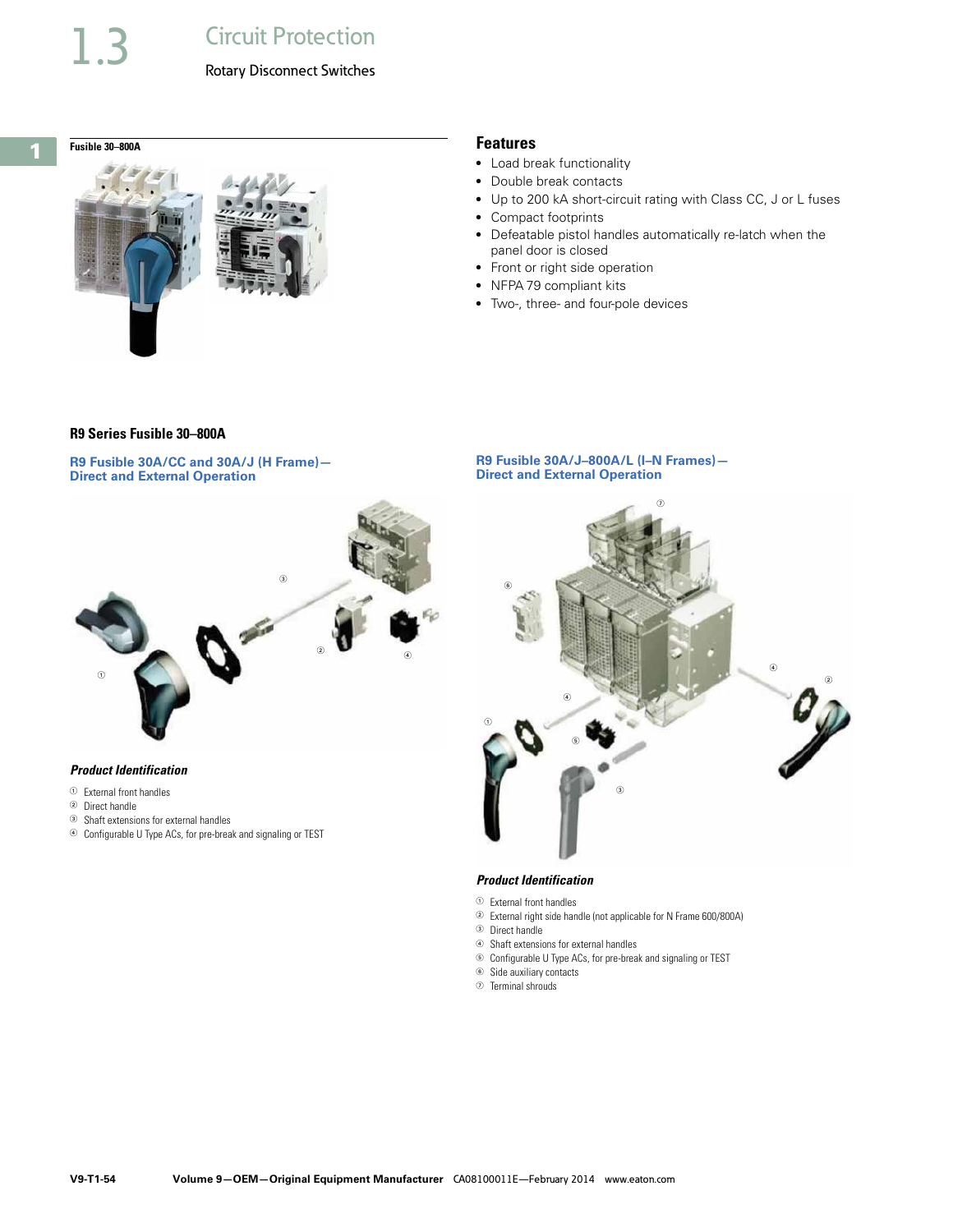**1**

### **Product Selection**

**Direct Operation External Operation** 





Switch body + Direct handle  $\begin{array}{cccc} \text{Switch body} & + & \text{Start} & + & \text{External handle} \end{array}$ 

**Switch** 

#### **Front and Right Side Operation**

**Number** 



**Ampere Rating (Frame)** 



**Direct** 





**External Selector Handle** 



**Selector Handle Only** 



**External Front** 



**External Right** 

| (Fuse Class)                    | of Poles             | <b>Body Only</b>   | Handle        | (Choose One)                  | (Choose One)                 | <b>Pistol Handle</b>             | <b>Side Pistol Handle</b> |
|---------------------------------|----------------------|--------------------|---------------|-------------------------------|------------------------------|----------------------------------|---------------------------|
| 30<br>Compact<br>(H Frame) (CC) | 3                    | <b>R4H3030FCC</b>  | <b>DHR9HC</b> | Black<br>1,3R,12<br>SHB0N12HV | 7.90(200.0)<br>SF200SH5X5H   | Black<br>1,3R,12<br>PHB1N12F     |                           |
| 30<br>(H Frame) (CC)            | 3 + switched neutral | R4H3030FCCSN       |               | Red<br>1,3R,12                | 12.60 320.0)<br>SF320SH5X5H  | Red<br>.3R,12                    |                           |
| 30<br>Compact<br>(H Frame) (J)  | 3                    | <b>R4H3030FJ</b>   | DHR9HJ        | SHRON12HV<br>Black<br>4,4X    | 15.70 (400.0)<br>SF400SH5X5H | PHR1N12F                         |                           |
| 30<br>(H Frame) (J)             | 3 + switched neutral | <b>R4H3030FJSN</b> |               | SHB0N4XHV<br>Red<br>4,4X      |                              | Black<br>4,4X<br>PHB1N4XF<br>Red |                           |
|                                 |                      |                    |               | SHRON4XHV                     |                              | 4,4X<br>PHR1N4XF                 |                           |
| 30<br>(I Frame) (CC)            | 3                    | <b>R9I3030FCC</b>  | DHR9J2M       |                               |                              |                                  |                           |
|                                 | 4                    | <b>R914030FCC</b>  |               |                               |                              | Black                            |                           |
| 30                              | $\overline{2}$       | <b>R9J2030FJ</b>   |               |                               |                              | 4,4X                             | Black                     |
| $(J$ Frame $)(J)$               | 3                    | <b>R9J3030FJ</b>   |               |                               |                              | (w/TEST Position)                | 4, 4X<br>PHB1N4XS         |
|                                 | 4                    | <b>R9J4030FJ</b>   |               |                               |                              | PHB1N4XFT                        |                           |
| 60 <sup>0</sup>                 | $\overline{2}$       | <b>R9J2060FJ</b>   |               |                               |                              | Red<br>4,4X                      | Red<br>4, $4X$            |
| (J Frame) (J)                   | 3                    | <b>R9J3060FJ</b>   |               |                               |                              | (w/ TEST Position)               | PHR1N4XS                  |
|                                 | 4                    | R9J4060FJ          |               |                               |                              | PHR1N4XFT                        |                           |

#### *Note*

<sup>1</sup> 100 kA short-circuit rating.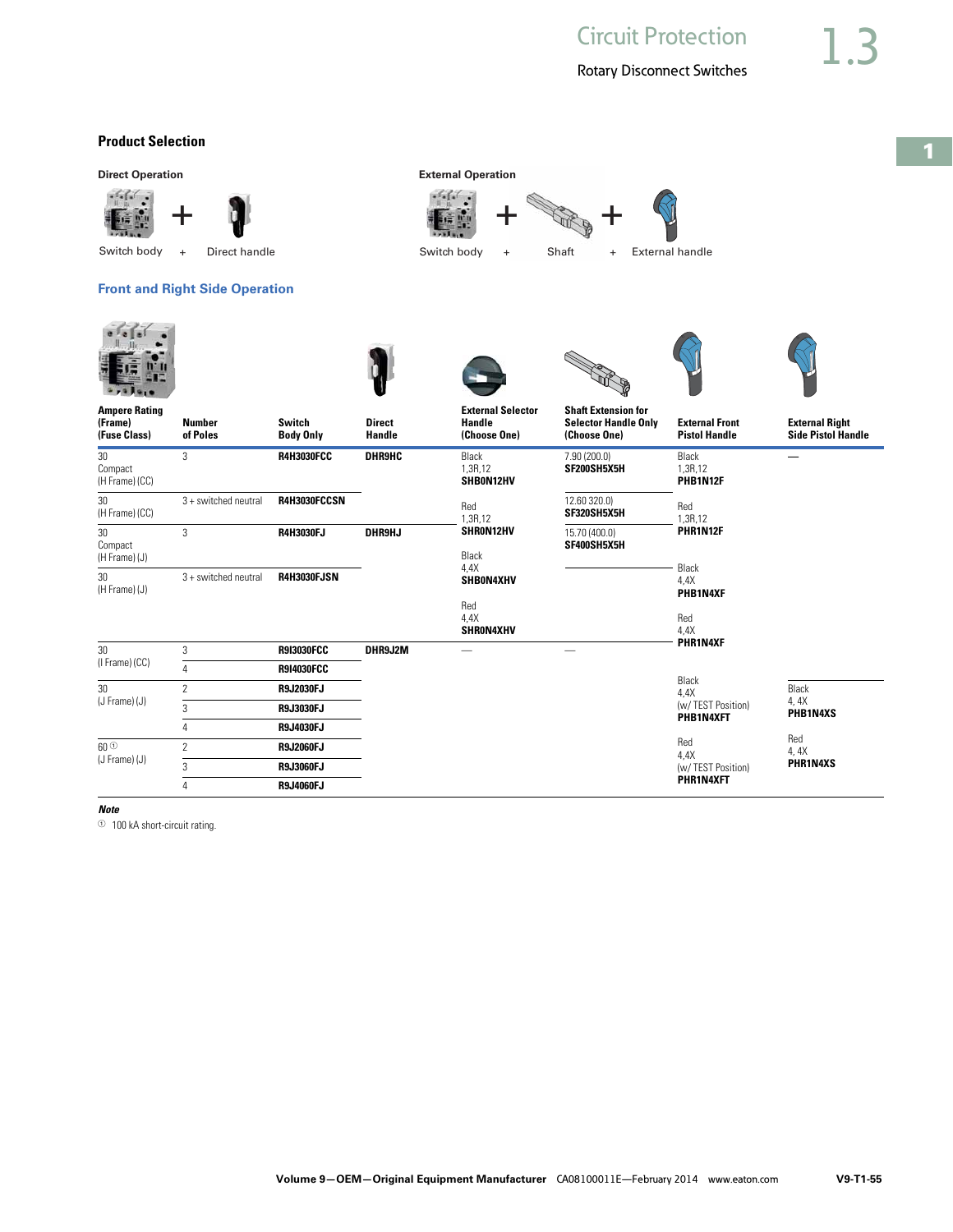#### **Front and Right Side Operation, continued**

| <b>Ampere Rating</b><br>(Frame)<br>(Fuse Class) | <b>Number</b><br>of Poles | <b>Switch</b><br><b>Body Only</b> | <b>Shaft Extensions for</b><br><b>Pistol Handle Only</b><br>ln(mm)<br>(Choose One) | <b>NFPA</b><br>79 Kit | <b>Auxiliary</b><br><b>Contacts</b><br>(Choose One) | <b>S Type Auxiliary</b><br><b>Contacts</b><br>(Choose One) | <b>Terminal</b><br><b>Shrouds</b> |
|-------------------------------------------------|---------------------------|-----------------------------------|------------------------------------------------------------------------------------|-----------------------|-----------------------------------------------------|------------------------------------------------------------|-----------------------------------|
| 30<br>Compact<br>(H Frame) (CC)                 | 3                         | <b>R4H3030FCC</b>                 | 7.90 (200.0)<br>SF200PH5X5                                                         | NFPA79H               | 1 AC<br>N <sub>0</sub><br>AC1NOR9                   |                                                            | Integral to switch                |
| 30<br>(H Frame) (CC)                            | 3 + switched neutral      | R4H3030FCCSN                      | 12.60 (320.0)<br><b>SF320PH5X5</b>                                                 |                       | 1 AC<br><b>NC</b>                                   |                                                            |                                   |
| $30\,$<br>Compact<br>(H Frame) (J)              | 3                         | R4H3030FJ                         | 15.70 (400.0)<br>SF400PH5X5                                                        |                       | AC1NCR                                              |                                                            |                                   |
| 30<br>(H Frame) (J)                             | 3 + switched neutral      | <b>R4H3030FJSN</b>                |                                                                                    |                       |                                                     |                                                            |                                   |
| 30                                              | 3                         | <b>R9I3030FCC</b>                 | 7.90 (200.0)<br><b>SF200PH10X10</b>                                                | NFPA79JKL             |                                                     | 1 AC<br>$NO + NC$<br>AC1N01NCJ2N                           |                                   |
| (I Frame) (CC)                                  | $\overline{4}$            | <b>R9I4030FCC</b>                 |                                                                                    |                       |                                                     |                                                            |                                   |
| 30                                              | $\overline{2}$            | R9J2030FJ                         | 12.60 (320.0)<br>SF320PH10X10                                                      |                       |                                                     | 2 AC<br>$NO + NC$                                          |                                   |
| (J Frame) (J)                                   | 3                         | R9J3030FJ                         |                                                                                    |                       |                                                     |                                                            |                                   |
|                                                 | $\overline{4}$            | R9J4030FJ                         | 15.70 (400.0)<br>SF400PH10X10                                                      |                       |                                                     | AC2N02NCJ2N                                                |                                   |
| 60 <sup>O</sup>                                 | $\overline{2}$            | <b>R9J2060FJ</b>                  |                                                                                    |                       |                                                     | 1 AC                                                       |                                   |
| (J Frame) (J)                                   | 3                         | <b>R9J3060FJ</b>                  | 19.70 (500.0)<br><b>SF500PH10X10</b>                                               |                       |                                                     | $NO + NC$<br>w/TEST                                        |                                   |
|                                                 | 4                         | R9J4060FJ                         |                                                                                    |                       |                                                     | AC1N01NCJ2NT                                               |                                   |
|                                                 |                           |                                   |                                                                                    |                       |                                                     | 2 AC<br>$NO + NC$<br>w/TEST<br>AC2N02NCJ2NT                |                                   |

*Note*

<sup>1</sup> 100 kA short-circuit rating.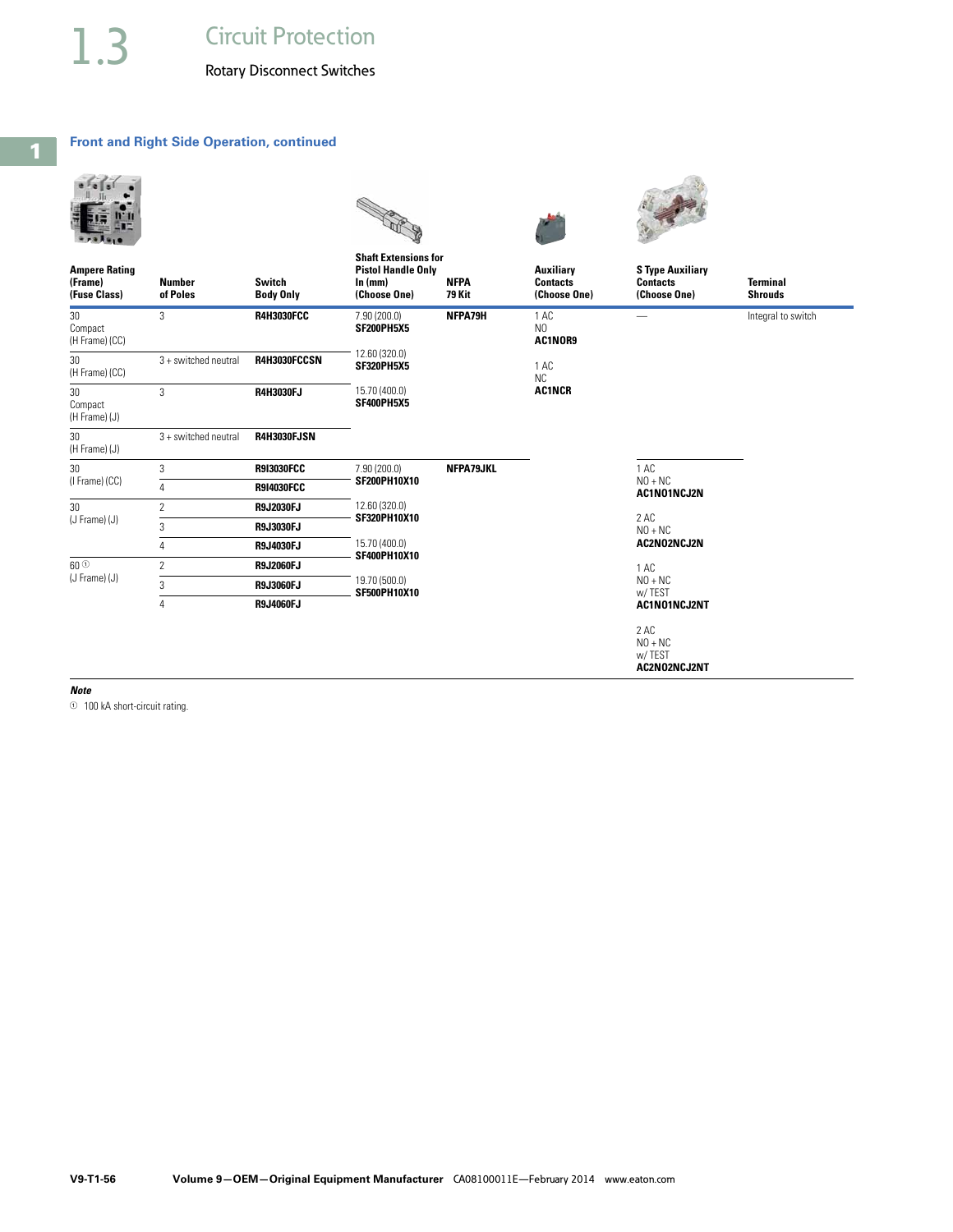#### **Front and Right Side Operation, continued**









| <b>Ampere Rating</b><br>(Frame)<br>(Fuse Class) | <b>Number</b><br>of Poles | Switch<br><b>Body Only</b> | <b>Direct Handle</b><br>(Black) | <b>External Front</b><br><b>Pistol Handle</b><br>(Choose One) | <b>External Right Side</b><br><b>Pistol Handle (Choose One)</b> |
|-------------------------------------------------|---------------------------|----------------------------|---------------------------------|---------------------------------------------------------------|-----------------------------------------------------------------|
| $60\,\rm{fb}$                                   | $\mathbf{2}$              | <b>R9K2060FJ</b>           | DHR9J2M                         | Black                                                         | Black                                                           |
| (K Frame) (J)                                   | 3                         | <b>R9K3060FJ</b>           |                                 | 1,3R,12<br>PHB2N12F                                           | 4,4X<br>PHB2N4XS                                                |
|                                                 | 4                         | <b>R9K4060FJ</b>           |                                 |                                                               | Red                                                             |
| 100                                             | $\overline{2}$            | <b>R9K2100FJ</b>           |                                 | Red<br>1,3R,12                                                | 4, 4X                                                           |
| (K Frame) (J)                                   | 3                         | <b>R9K3100FJ</b>           |                                 | PHR2N12F                                                      | PHR2N4XS                                                        |
|                                                 | 4                         | <b>R9K4100FJ</b>           |                                 | Black                                                         |                                                                 |
| 200<br>(L Frame) (J)                            | $\overline{c}$            | <b>R9L2200FJ</b>           |                                 | 4,4X<br>PHB2N4XF                                              |                                                                 |
|                                                 | 3                         | <b>R9L3200FJ</b>           |                                 |                                                               |                                                                 |
|                                                 | 4                         | <b>R9L4200FJ</b>           |                                 | Red<br>4,4X                                                   |                                                                 |
| 400<br>(M Frame) (J)                            | 3                         | <b>R9M3400FJ</b>           |                                 | PHR2N4XF                                                      |                                                                 |
|                                                 | 4                         | <b>R9M4400FJ</b>           |                                 | Black<br>4.4X<br>(w/ TEST Position)<br>PHB2N4XFT<br>Red       |                                                                 |
|                                                 |                           |                            |                                 | 4,4X<br>(w/TEST Position)<br>PHR2N4XFT                        |                                                                 |
| 600                                             | $\overline{2}$            | <b>R9N2600FJ</b>           | DHR9N                           | Black                                                         |                                                                 |
| (N Frame) (J)                                   | 3                         | <b>R9N3600FJ</b>           |                                 | 4,4X<br>PHB3N4XF                                              |                                                                 |
|                                                 | 4                         | <b>R9N4600FJ</b>           |                                 |                                                               |                                                                 |
| 800                                             | $\overline{2}$            | <b>R9N2800FL</b>           |                                 | Red<br>4,4X                                                   |                                                                 |
| (N Frame) (L)                                   | 3                         | <b>R9N3800FL</b>           |                                 | PHR3N4XF                                                      |                                                                 |
|                                                 | 4                         | <b>R9N4800FL</b>           |                                 |                                                               |                                                                 |

*Note*

<sup>1</sup> 200 kA short-circuit rating.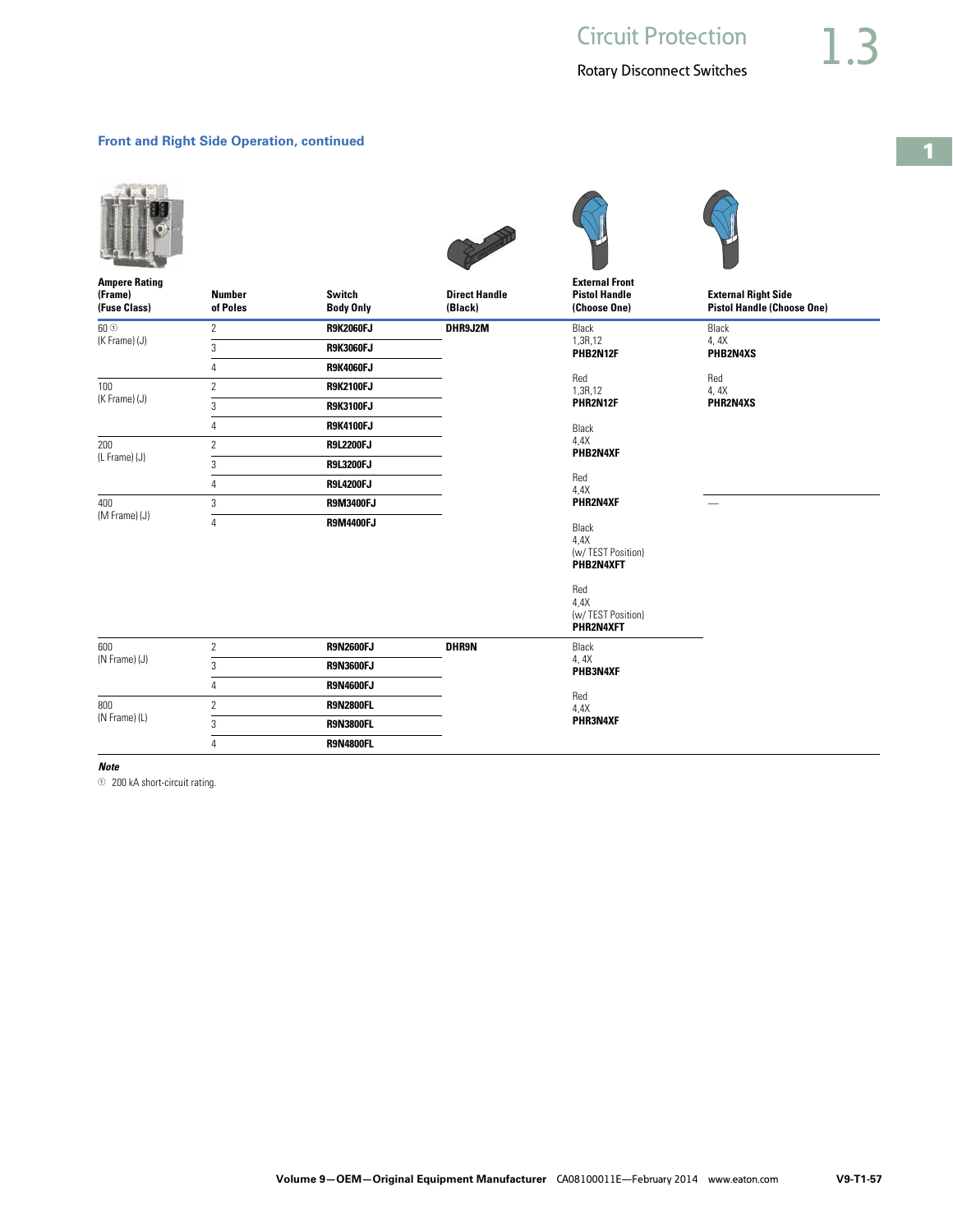#### **Front and Right Side Operation, continued**

|                                                 |                           |                                   | <b>COLLEGE DE</b>                                                      |                              |                                              |                                                                  |                                   |
|-------------------------------------------------|---------------------------|-----------------------------------|------------------------------------------------------------------------|------------------------------|----------------------------------------------|------------------------------------------------------------------|-----------------------------------|
| <b>Ampere Rating</b><br>(Frame)<br>(Fuse Class) | <b>Number</b><br>of Poles | <b>Switch</b><br><b>Body Only</b> | <b>Shaft Extensions</b><br>for External Handle<br>In (mm) (Choose One) | <b>NFPA</b><br><b>79 Kit</b> | Auxiliary<br><b>Contacts</b><br>(Choose One) | Auxiliary<br><b>Contacts</b><br>(Choose One)                     | <b>Terminal</b><br><b>Shrouds</b> |
| 60 <sup>O</sup><br>(K Frame) (J)                | 2                         | <b>R9K2060FJ</b>                  | 7.90 (200.0)                                                           | NFPA79JKL                    | 1 AC                                         | 1 AC                                                             | Integral to switch                |
|                                                 | 3                         | <b>R9K3060FJ</b>                  | Pistol<br>SF200PH10X10                                                 |                              | N <sub>0</sub><br>AC1NOR9                    | $NO + NC$<br>AC1N01NCJ2N                                         |                                   |
|                                                 | 4                         | <b>R9K4060FJ</b>                  |                                                                        |                              |                                              |                                                                  |                                   |
| 100<br>(K Frame) (J)                            | $\overline{2}$            | <b>R9K2100FJ</b>                  | 12.60 (320.0)<br>Pistol                                                | 1 AC<br>NC.<br>AC1NCR9       |                                              | 2 AC<br>$NO + NC$                                                |                                   |
|                                                 | 3                         | <b>R9K3100FJ</b>                  | SF320PH10X10                                                           |                              |                                              | AC2N02NCJ2N                                                      |                                   |
|                                                 | 4                         | <b>R9K4100FJ</b>                  | 15.70 (400.0)                                                          |                              |                                              | 1 AC<br>$NO + NC$<br>w/TEST<br>AC1N01NCJ2NT<br>2 AC<br>$NO + NC$ |                                   |
| 200<br>(L Frame) (J)                            | $\overline{2}$            | <b>R9L2200FJ</b>                  | Pistol<br>SF400PH10X10                                                 |                              |                                              |                                                                  | TSR9L2                            |
|                                                 | 3                         | <b>R9L3200FJ</b>                  |                                                                        |                              |                                              |                                                                  | TSR9L3                            |
|                                                 | 4                         | <b>R9L4200FJ</b>                  | 19.70 (500.0)<br>Pistol                                                |                              |                                              |                                                                  | TSR9L4                            |
| 400                                             | 3                         | <b>R9M3400FJ</b>                  | SF500PH10X10                                                           |                              |                                              |                                                                  | TSR9M3                            |
| (M Frame) (J)                                   | $\overline{4}$            | <b>R9M4400FJ</b>                  |                                                                        |                              |                                              | w/TEST<br>AC2N02NCJ2NT                                           | TSR9M4                            |
| 600                                             | $\overline{2}$            | <b>R9N2600FJ</b>                  | 7.90 (200.0)                                                           | NFPA79N                      |                                              | 1 AC<br>$NO + NC$<br>AC1N01NCJ2N                                 | TSR9N2                            |
| (N Frame) (J)                                   | 3                         | <b>R9N3600FJ</b>                  | Pistol<br><b>SF200PH12X12</b>                                          |                              |                                              |                                                                  | TSR9N3                            |
|                                                 | 4                         | <b>R9N4600FJ</b>                  |                                                                        |                              |                                              |                                                                  | TSR9N4                            |
| 800                                             | $\overline{2}$            | <b>R9N2800FL</b>                  | 12.60 (320.0)<br>Pistol                                                |                              |                                              | 2 AC<br>$NO + NC$                                                | TSR9N2                            |
| (N Frame) (L)                                   | 3                         | <b>R9N3800FL</b>                  | SF320PH12X12                                                           |                              |                                              | AC2N02NCJ2N                                                      | TSR9N3                            |
|                                                 | 4                         | <b>R9N4800FL</b>                  | 15.70 (400.0)<br>Pistol<br><b>SF400PH12X12</b>                         |                              |                                              |                                                                  | TSR9N4                            |
|                                                 |                           |                                   | 19.70 (500.0)<br>Pistol<br><b>SF500PH12X12</b>                         |                              |                                              |                                                                  |                                   |

*Note*

<sup>1</sup> 200 kA short-circuit rating.

**1**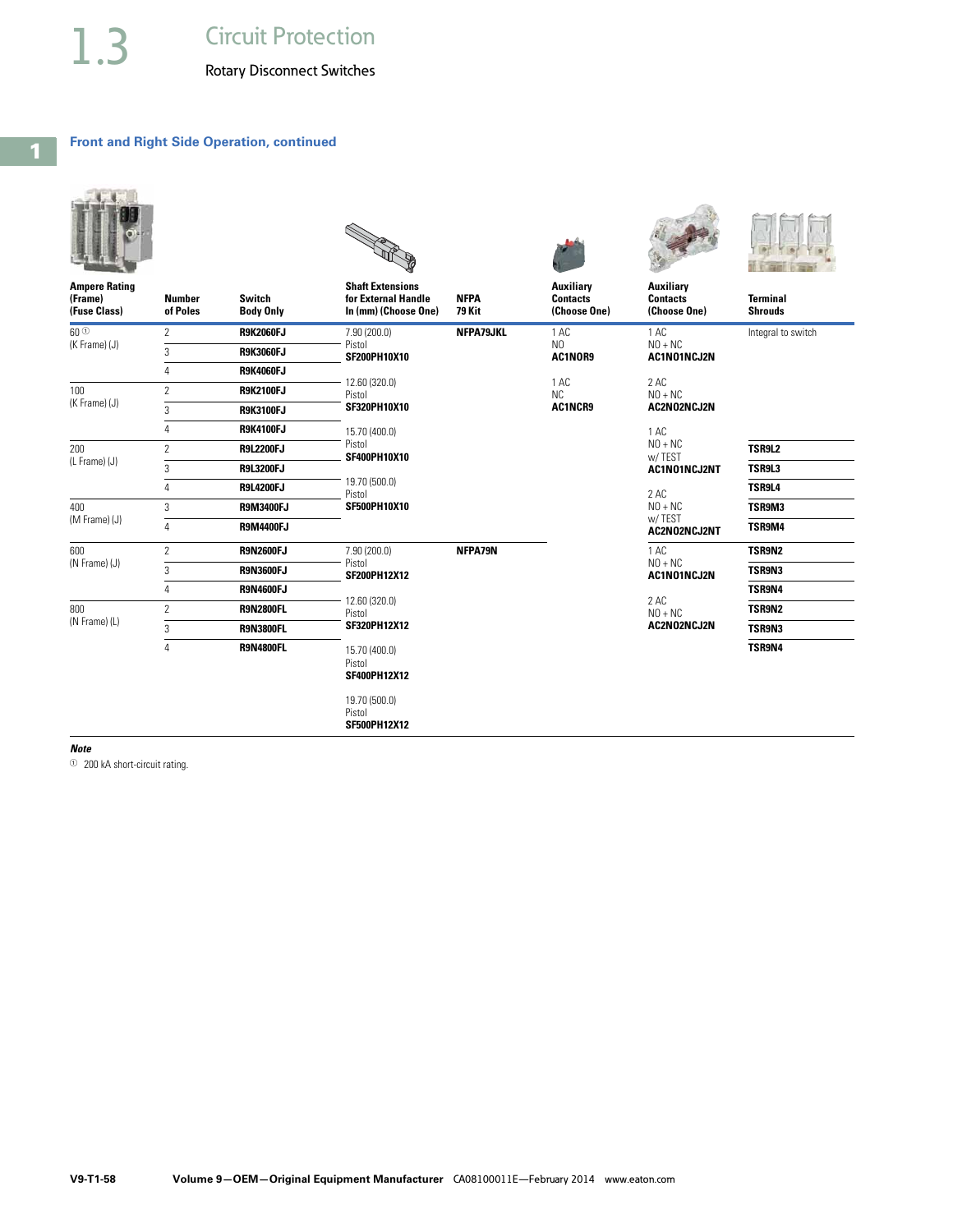

# **R9 Series DC Rated Disconnects**

# **Product Selection**











**Shaft for External** 









**Jumpers for** 

| Ampere<br>Rating | Number Switch<br>of Poles Body |                   | <b>Direct Handle</b> | <b>External Handle Handle</b><br>(Choose One)                         | In (mm) (Choose One)                  | <b>Auxiliary Contacts</b><br>(Choose One) | <b>Terminals</b><br>Shroud                                                 | <b>Terminal Lugs</b>               | <b>Connecting</b><br><b>Poles in Series</b> |
|------------------|--------------------------------|-------------------|----------------------|-----------------------------------------------------------------------|---------------------------------------|-------------------------------------------|----------------------------------------------------------------------------|------------------------------------|---------------------------------------------|
| 100              | 3                              | <b>R9D3100UDC</b> | <b>DHR9DE</b>        | S2 Type                                                               | 7.90(200.0)                           | C Type                                    | $3P$ <sup>2</sup>                                                          | $3P$ <sup>4</sup>                  | 2 pieces                                    |
|                  | 4                              | <b>R9D4100UDC</b> |                      | Black<br>1, 3R, 12 $\circ$<br>PHB2N12F<br>Red/Yellow                  | <b>SF200PH10X10</b>                   | 1st Contact<br>$NO+NC$                    | <b>TS3R9DT</b>                                                             | <b>LK3R9DL</b>                     | <b>DCJUMPD2</b>                             |
| 200              | 3                              | <b>R9D3200UDC</b> |                      |                                                                       | 12.60 (320.0)<br><b>SF320PH10X10</b>  | <b>AC1NONCDE</b><br>C Type                | $3P$ $\circledcirc$<br>AP <sup>@</sup><br><b>TS3R9DB</b><br><b>LK4R9DL</b> | 3 pieces<br><b>DCJUMPD3</b>        |                                             |
|                  | 4                              | <b>R9D4200UDC</b> |                      | 1, 3R, 12 $\circ$<br>PHR2N12F<br>Black<br>4.4 $X^{\odot}$<br>PHB2N4XF | 15.7 0 (400.0)<br><b>SF400PH10X10</b> | 2nd Contact<br>NO+NC<br><b>AC2NONCDE</b>  | $4P$ <sup><math>\circledcirc</math></sup><br><b>TS4R9DTB</b>               |                                    |                                             |
| 400              | 3                              | R9E3400UDC        |                      | Red/Yellow<br>4, $4X$ $\odot$<br>PHR2N4XF                             |                                       |                                           | $3P$ <sup>2</sup>                                                          | $3P$ <sup><math>\circ</math></sup> | 2 pieces                                    |
|                  | 4                              | R9E4400UDC        |                      |                                                                       |                                       |                                           | <b>TS3R9ET</b>                                                             | LK3R9EM                            | <b>DCJUMPE2</b>                             |
|                  |                                |                   |                      |                                                                       |                                       |                                           | $3P$ $\circled{3}$<br><b>TS3R9EB</b>                                       | AP <sup>@</sup><br><b>LK4R9EM</b>  | 3 pieces<br><b>DCJUMPE3</b>                 |
|                  |                                |                   |                      |                                                                       |                                       |                                           | $4P$ <sup><math>\circledcirc</math></sup><br><b>TS4R9ETB</b>               |                                    |                                             |

#### *Notes*

- <sup>1</sup> Defeatable handle.
- <sup>2</sup> Top (line side).
- <sup>3</sup> Bottom (load side).
- <sup>4</sup> Top or bottom (line or load side).

• Switching technology

● Up to 600 Vdc according to UL 98/CSA

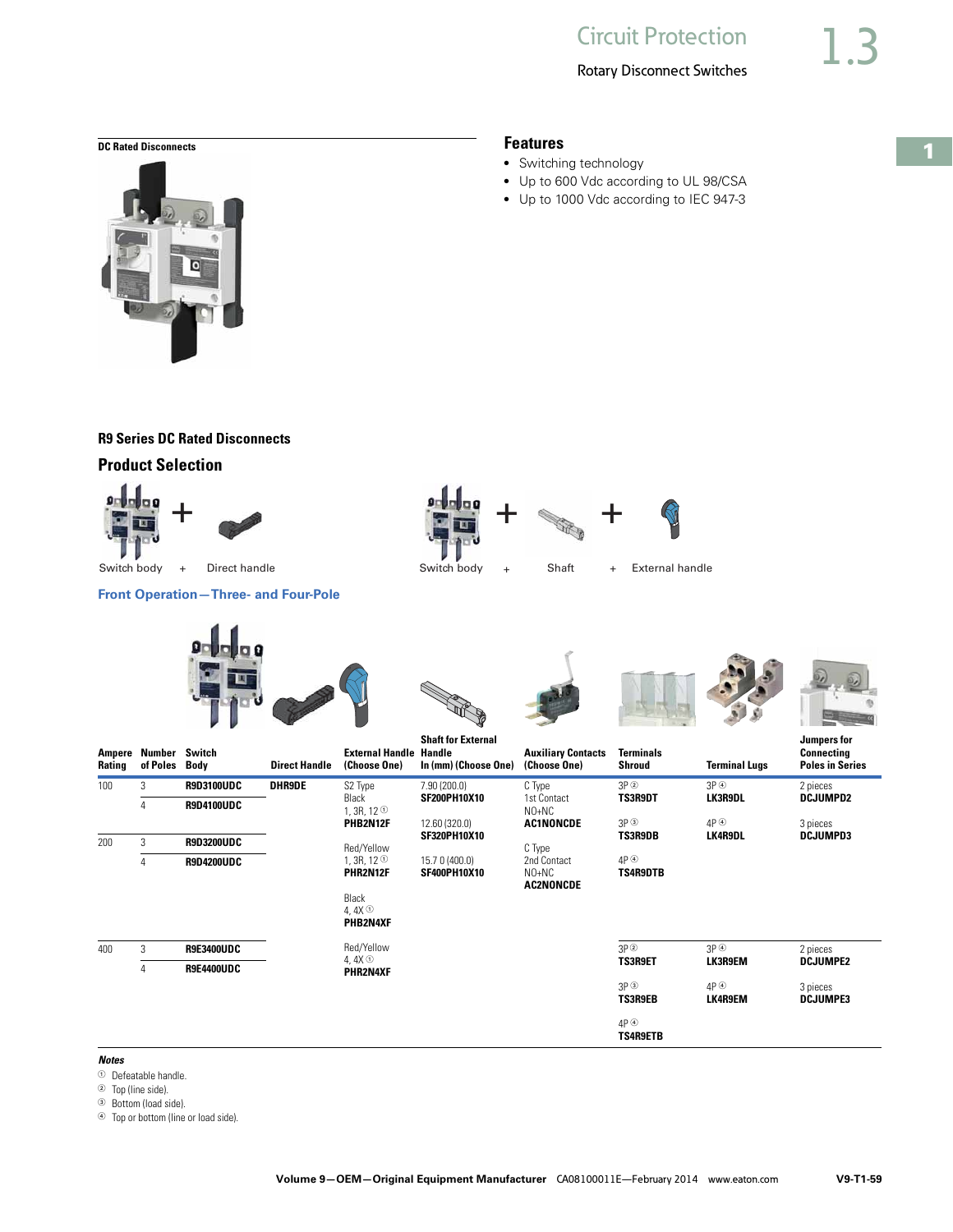**1**

# **Manual Transfer Switches Features**



#### **Manual Transfer Switches**



#### *Product Identification*

- <sup>1</sup> External front handle
- <sup>2</sup> Direct handle
- <sup>3</sup> Shaft extension for external handle
- <sup>4</sup> Pre-break ACs (standard on 600–1200A)
- <sup>5</sup> Terminal Screen

- Three load break positions (I, 0, II)
- On load switching
- Direct or external handle
- 480 Vac total system
- 600 Vac resistive load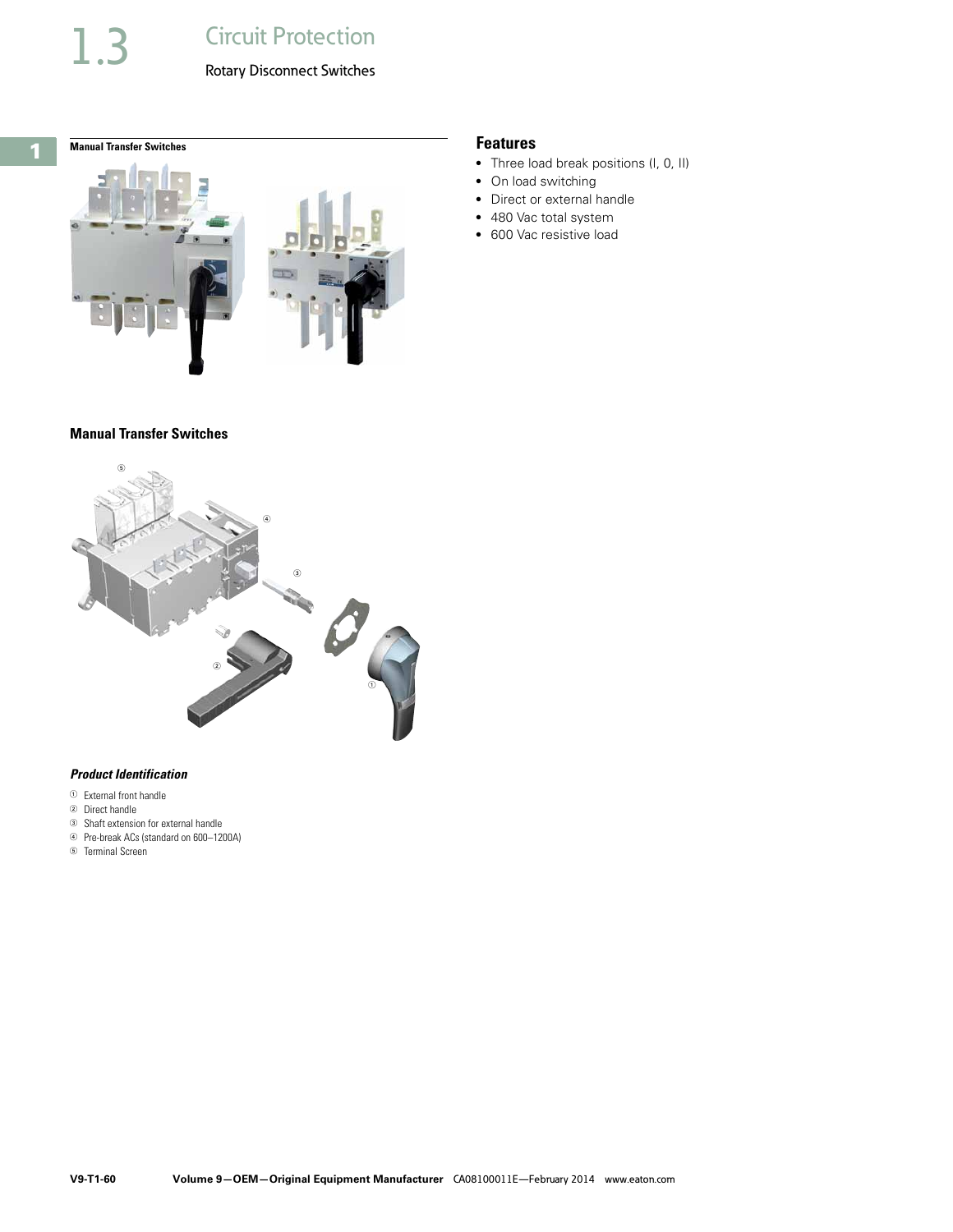**1**

# **Product Selection**



*Notes*

 $\odot$  All ratings, 100–1200A, are UL 98 listed. Switches are to be UL 1008 listed in 2011.

<sup>2</sup> Line or load (top or bottom); for both line and load, order two kits.

<sup>3</sup> Low level auxiliary contact—gold plated for minimal resistance—for PLC applications.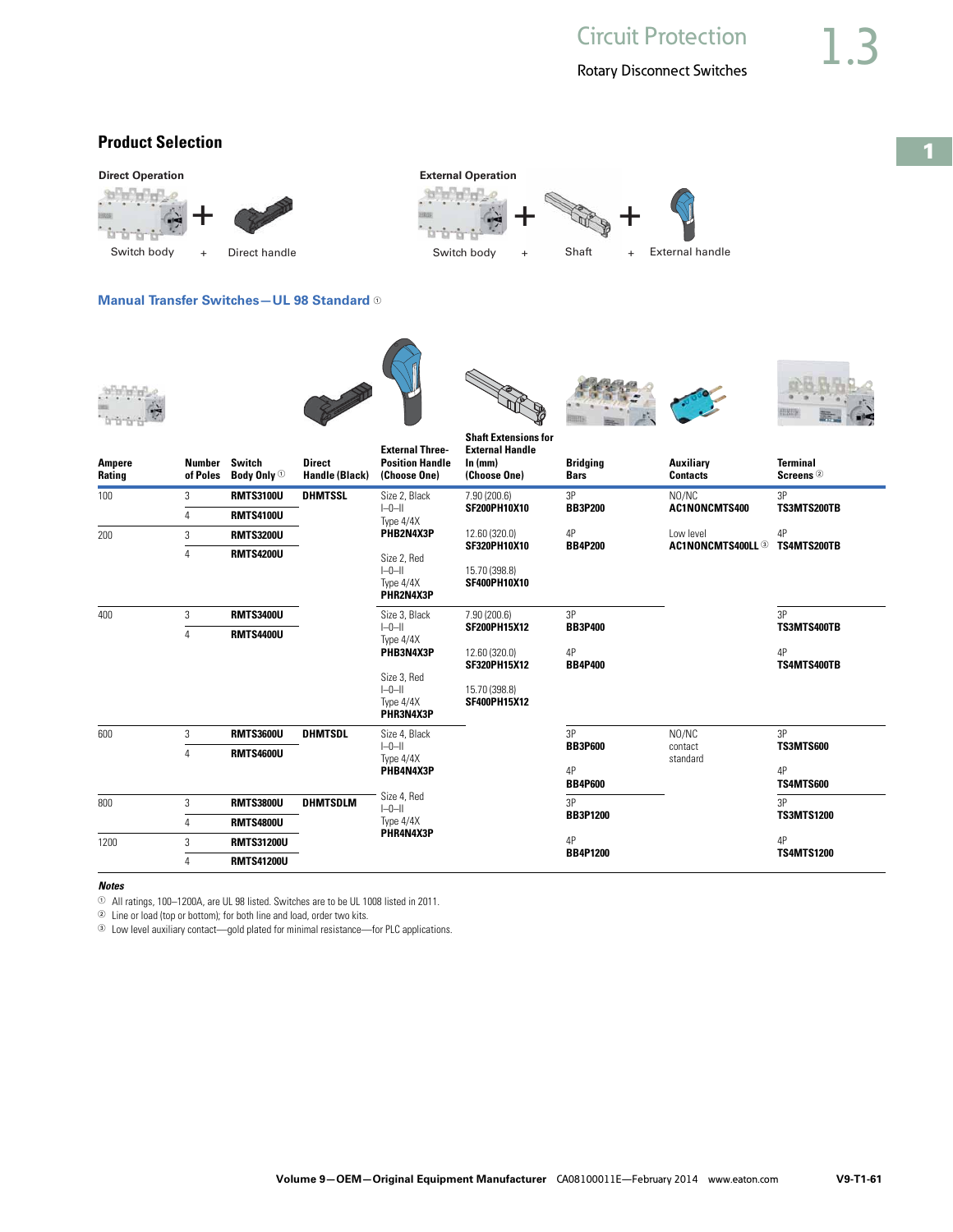<span id="page-61-0"></span>

### **Enclosed Rotary Disconnects**

Provide users with the ability to lock directly wired motor loads in the OFF position to comply with OSHA lockout/ tagout regulations. Also for machine applications that require compact, economical disconnect switches.

Enclosed rotary disconnect switches allow safe control and safe disconnect of any motor application.

Open rotary disconnects can be found on **Pages V9-T1-46** to **V9-T1-61** and full information in Volume 5, Motor Control and Protection, CA08100006E, Tab 8.

- Padlockable in the OFF position (up to three padlocks) to meet OSHA lockout requirements
- Available in 16–80A ratings
- 600 Vac, three- and four-pole non-fusible device
- Rated for making and breaking loads
- Accepts auxiliary contacts; capability to signal PLC controllers
- Ground lug connection provided
- Possibility of adding one power pole and one auxiliary contact
- NEMA Type 1, 3R, 12, 4, 4X
- 65kAIC rating when applied downstream from appropriate fusing